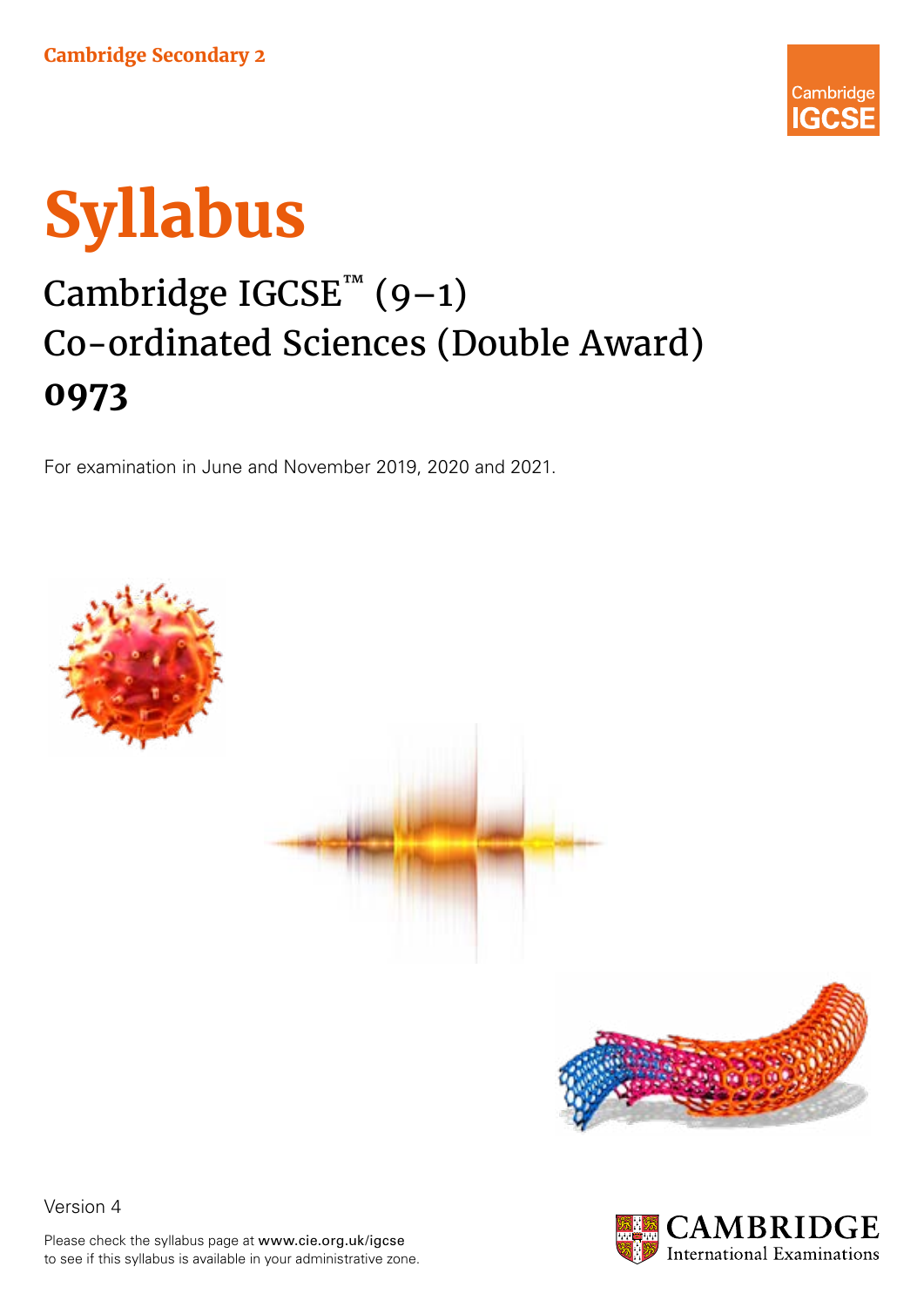### **Changes to syllabus for 2019, 2020 and 2021**

This syllabus has been updated. This is version 4, published December 2018.

#### **Changes to syllabus version 4, published December 2018**

We have clarified the information about the grades available for Core and Extended tier assessment.

• The information has been clarified in section 3 Syllabus overview and section 6 Practical assessment.

#### **Changes to syllabus version 3, published February 2018**

Combining with other syllabuses on page 9

This syllabus is no longer restricted to centres in the UK. Please check the syllabus page at www.cie.org.uk/igcse to see if this syllabus is available in your administrative zone.

#### **Changes to syllabus version 2, published October 2017**

Combining with other syllabuses on page 9 From 2019 candidates cannot take this syllabus with Cambridge IGCSE (9–1) Biology (0970), Chemistry (0971) or Physics (0972).

The way we display grades has changed from 11, 22, 33, 44, 55, 66, 77, 88 or 99 to 1-1, 2-2, 3-3, 4-4, 5-5, 6-6, 7-7, 8-8 or 9-9. This change has been made throughout the syllabus.

Syllabus content Section 5

B10.3.6 on page 29 of the syllabus now reads: 'Compare male and female gametes in terms of size, structure, mobility and numbers'.

#### **You are advised to read the whole syllabus before planning your teaching programme.**

Cambridge International Examinations retains the copyright on all its publications. Registered Centres are permitted to copy material from this booklet for their own internal use. However, we cannot give permission to Centres to photocopy any material that is acknowledged to a third party even for internal use within a Centre.

© Cambridge International Examinations 2017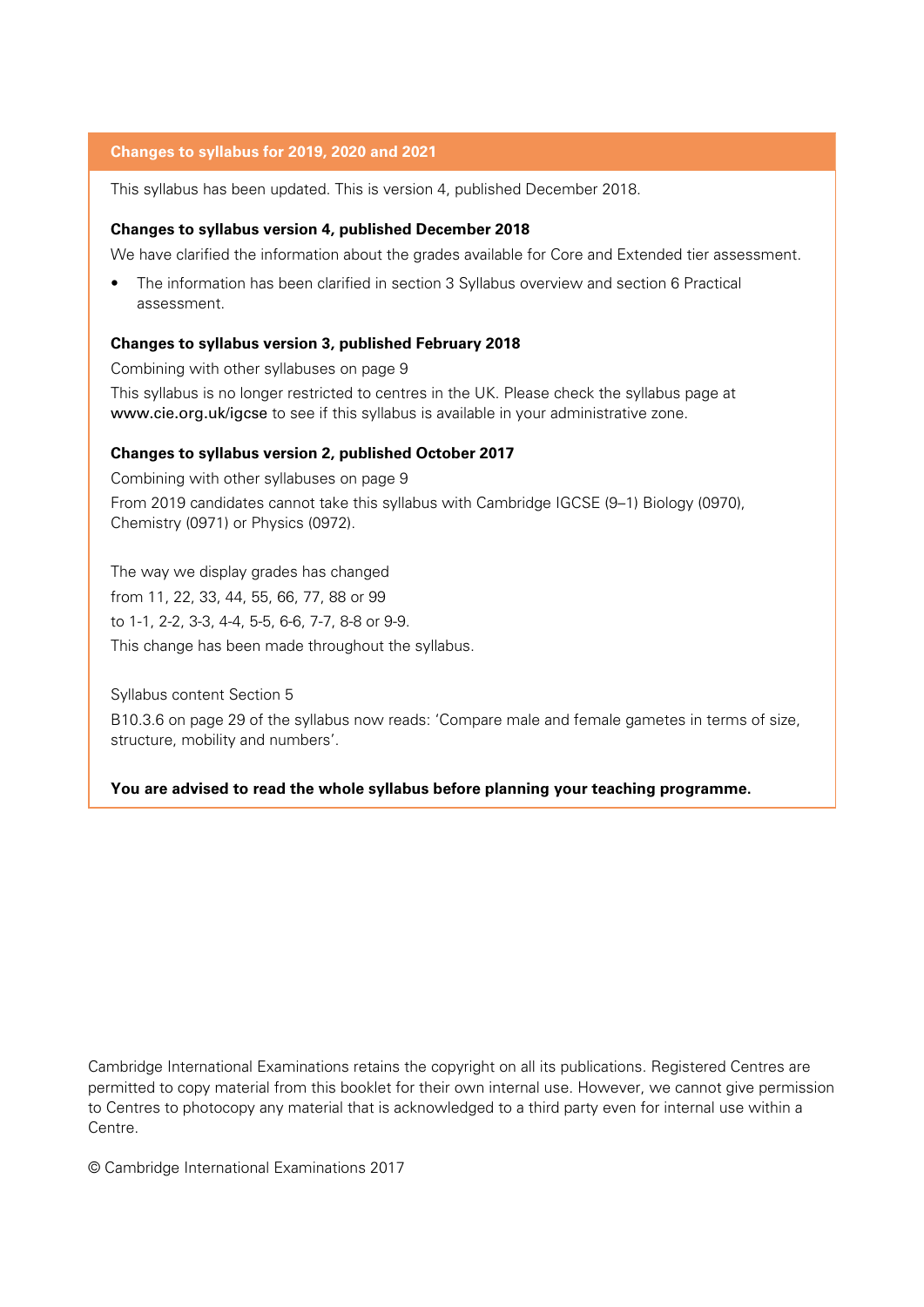## **Contents**

| 1 <sub>1</sub> |                                                                                                                                                                                                                                                                                                                      |
|----------------|----------------------------------------------------------------------------------------------------------------------------------------------------------------------------------------------------------------------------------------------------------------------------------------------------------------------|
|                | 1.1 Why choose Cambridge?<br>1.2 Why choose Cambridge IGCSE?<br>1.3 Why choose Cambridge IGCSE (9-1) Co-ordinated Sciences (Double Award)?<br>1.4 How can I find out more?                                                                                                                                           |
| 2.             | 2.1 Support materials<br>2.2 Endorsed resources<br>2.3 Training                                                                                                                                                                                                                                                      |
| 3.             | 3.1 Content<br>3.2 Assessment                                                                                                                                                                                                                                                                                        |
| 4.             | 4.1 Syllabus aims<br>4.2 Assessment objectives<br>4.3 Relationship between assessment objectives and components<br>4.4 Grade descriptions<br>4.5 Conventions (e.g. signs, symbols, terminology and nomenclature)                                                                                                     |
| 5.             |                                                                                                                                                                                                                                                                                                                      |
| 6.             | 6.1 Teaching experimental skills<br>6.2 Description of Components, Paper 5: Practical Test and<br>Paper 6: Alternative to Practical                                                                                                                                                                                  |
| 7.             | 7.1 Electrical symbols<br>7.2 Symbols and units for physical quantities<br>7.3 Notes for use in qualitative analysis<br>7.4 The Periodic Table<br>7.5 Safety in the laboratory<br>7.6 Glossary of terms used in science papers<br>7.7 Mathematical requirements<br>7.8 Presentation of data<br>7.9 ICT opportunities |
| 8.             |                                                                                                                                                                                                                                                                                                                      |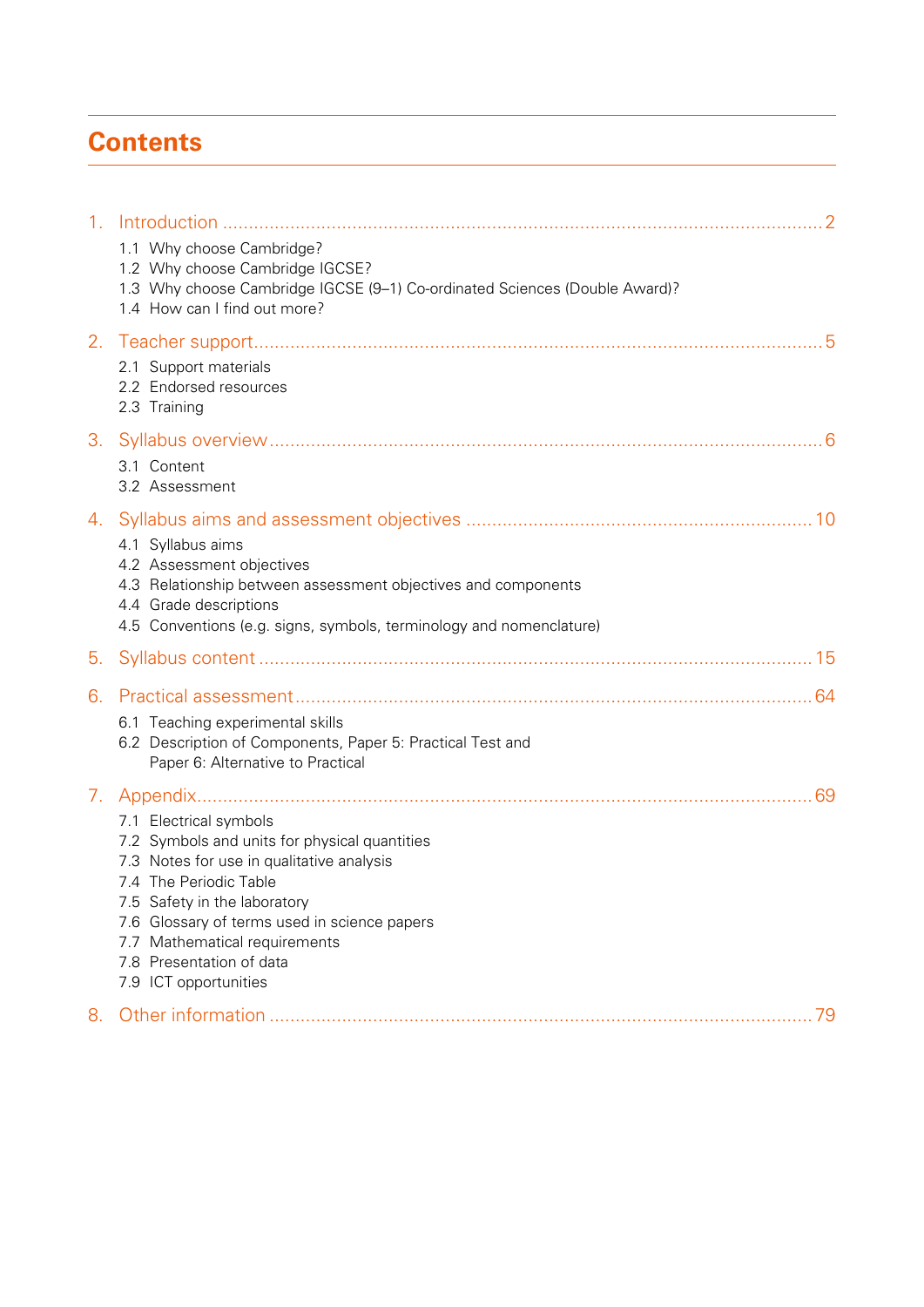## <span id="page-3-0"></span>**1. Introduction**

## 1.1 Why choose Cambridge?

Cambridge International Examinations prepares school students for life, helping them develop an informed curiosity and a lasting passion for learning. We are part of Cambridge Assessment, a department of the University of Cambridge.

Our international qualifications are recognised by the world's best universities and employers, giving students a wide range of options in their education and career. As a not-for-profit organisation, we devote our resources to delivering high-quality educational programmes that can unlock learners' potential.

Our programmes and qualifications set the global standard for international education. They are created by subject experts, rooted in academic rigour and reflect the latest educational research. They provide a strong platform for learners to progress from one stage to the next, and are well supported by teaching and learning resources.

Every year, nearly a million Cambridge learners from 10000 schools in 160 countries prepare for their future with an international education from Cambridge.

### Cambridge learners

Our mission is to provide educational benefit through provision of international programmes and qualifications for school education and to be the world leader in this field. Together with schools, we develop Cambridge learners who are:

- **confident** in working with information and ideas their own and those of others
- **responsible** for themselves, responsive to and respectful of others
- **reflective** as learners, developing their ability to learn
- **innovative** and equipped for new and future challenges
- **engaged** intellectually and socially, ready to make a difference.

### **Recognition**

Cambridge  $IGCSE<sup>®</sup>$  is recognised by leading universities and employers worldwide, and is an international passport to progression and success. It provides a solid foundation for moving on to higher level studies. Learn more at www.cie.org.uk/recognition

### Support for teachers

A wide range of materials and resources is available to support teachers and learners in Cambridge schools. Resources suit a variety of teaching methods in different international contexts. Through subject discussion forums and training, teachers can access the expert advice they need for teaching our qualifications. More details can be found in Section 2 of this syllabus and at www.cie.org.uk/teachers

### Support for exams officers

Exams officers can trust in reliable, efficient administration of exams entries and excellent personal support from our customer services. Learn more at www.cie.org.uk/examsofficers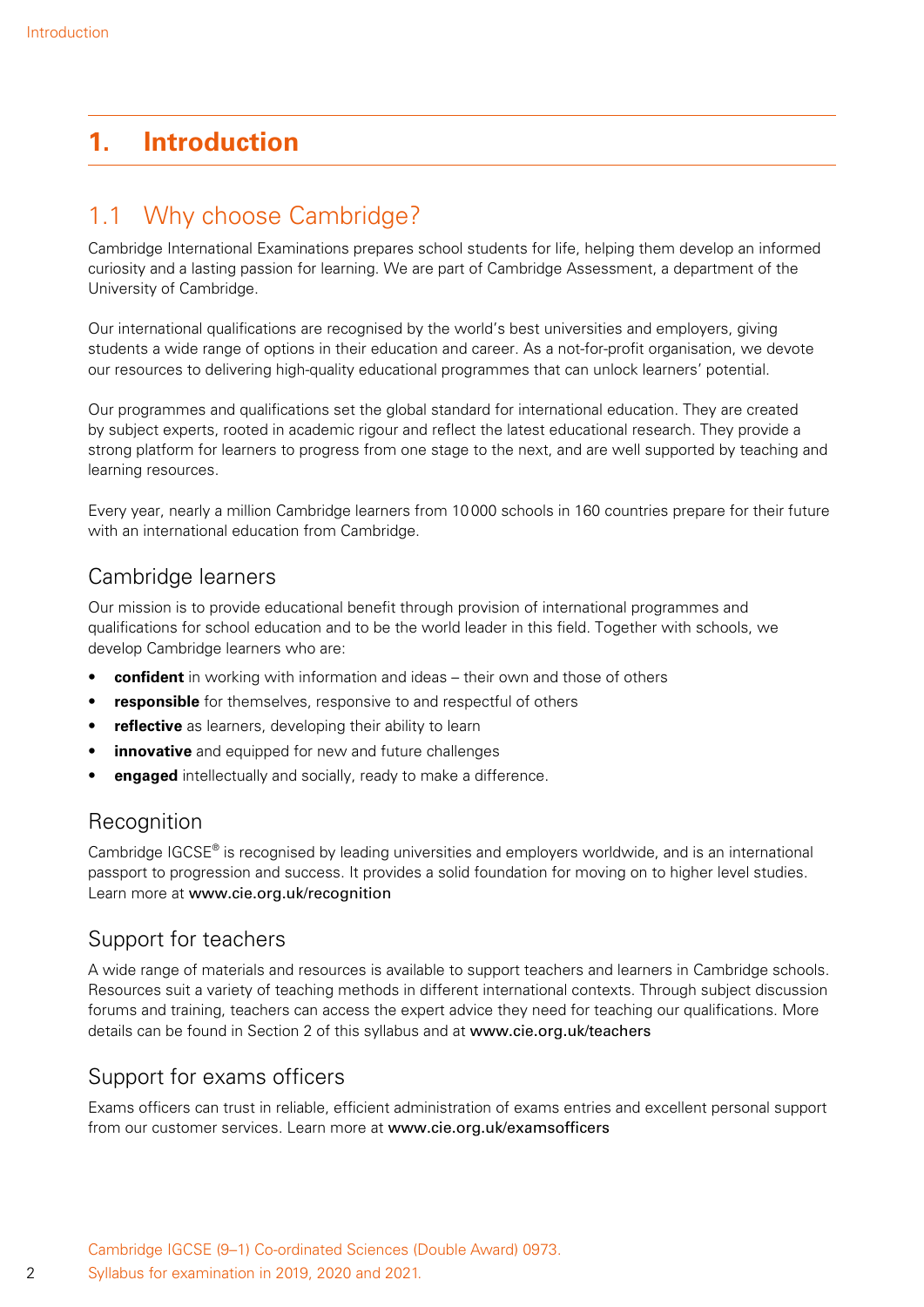<span id="page-4-0"></span>Our systems for managing the provision of international qualifications and education programmes for learners aged 5 to 19 are certified as meeting the internationally recognised standard for quality management, ISO 9001:2008. Learn more at www.cie.org.uk/ISO9001

## 1.2 Why choose Cambridge IGCSE?

Cambridge IGCSEs are international in outlook, but retain a local relevance. The syllabuses provide opportunities for contextualised learning and the content has been created to suit a wide variety of schools, avoid cultural bias and develop essential lifelong skills, including creative thinking and problem-solving.

Our aim is to balance knowledge, understanding and skills in our programmes and qualifications to enable students to become effective learners and to provide a solid foundation for their continuing educational journey.

Through our professional development courses and our support materials for Cambridge IGCSEs, we provide the tools to enable teachers to prepare learners to the best of their ability and work with us in the pursuit of excellence in education.

Cambridge IGCSEs are considered to be an excellent preparation for Cambridge International AS & A Levels, the Cambridge AICE (Advanced International Certificate of Education) Diploma, Cambridge Pre-U, and other education programmes, such as the US Advanced Placement program and the International Baccalaureate Diploma programme. Learn more about Cambridge IGCSEs at www.cie.org.uk/cambridgesecondary2

### Guided learning hours

Cambridge IGCSE syllabuses are designed on the assumption that learners have about 130 guided learning hours per subject over the duration of the course. As this is a double award, the guided learning hours are about 260 hours, but this is for guidance only. The number of hours required to gain the qualification may vary according to local curricular practice and the learners' prior experience of the subject.

## 1.3 Why choose Cambridge IGCSE (9–1) Co-ordinated Sciences (Double Award)?

Cambridge IGCSE (9–1) Co-ordinated Sciences gives learners the opportunity to study biology, chemistry and physics within a scientifically coherent syllabus and is accepted by universities and employers as proof of essential knowledge and ability.

As well as a subject focus, the Cambridge IGCSE (9–1) Co-ordinated Sciences syllabus encourages learners to develop:

- a better understanding of the technological world, with an informed interest in scientific matters
- a recognition of the usefulness (and limitations) of scientific method, and how to apply this to other disciplines and in everyday life
- relevant attitudes, such as a concern for accuracy and precision, objectivity, integrity, enquiry, initiative and inventiveness
- an interest in, and care for, the environment
- a better understanding of the influence and limitations placed on scientific study by society, economy, technology, ethics, the community and the environment
- an understanding of the scientific skills essential for both further study and everyday life.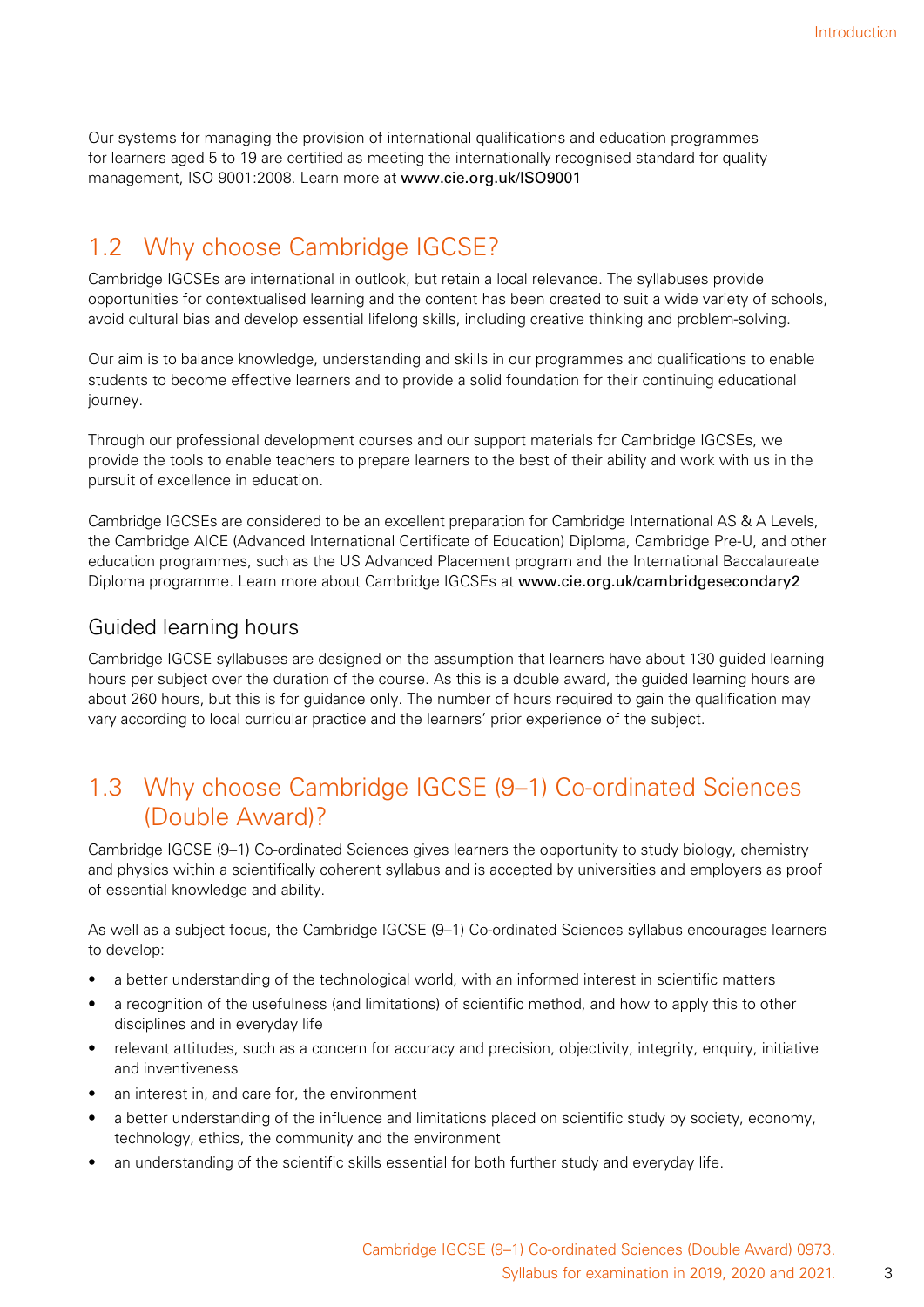## <span id="page-5-0"></span>Prior learning

We recommend that learners who are beginning this course should previously have studied a science syllabus such as that of the Cambridge Lower Secondary Programme or equivalent national educational frameworks. Learners should also have adequate mathematical skills for the content contained in this syllabus (see the *Mathematical requirements* in section 7.7).

## Progression

Cambridge IGCSEs are general qualifications that enable learners to progress either directly to employment, or to proceed to further qualifications.

Candidates who are awarded grades 4-4 to 9-9 in Cambridge IGCSE (9–1) Co-ordinated Sciences are well prepared to follow courses leading to Level 3 AS and A Levels in sciences, Cambridge Pre-U sciences, IB certificates in sciences or the Cambridge International AS and A Level sciences, or the equivalent.

## 1.4 How can I find out more?

### If you are already a Cambridge school

You can make entries for this qualification through your usual channels. If you have any questions, please contact us at info@cie.org.uk

## If you are not yet a Cambridge school

Learn about the benefits of becoming a Cambridge school at www.cie.org.uk/startcambridge. Email us at info@cie.org.uk to find out how your organisation can register to become a Cambridge school.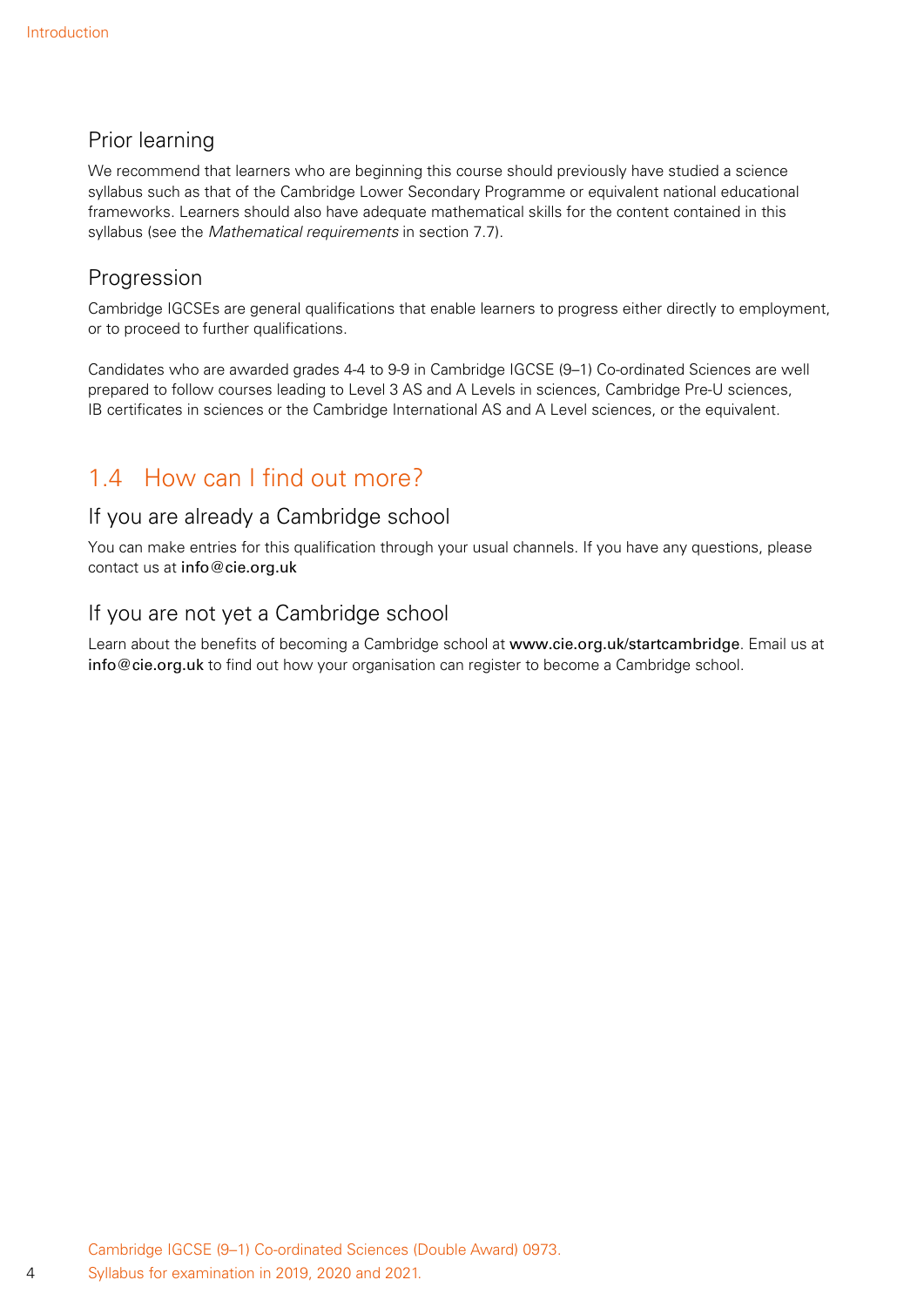## <span id="page-6-0"></span>**2. Teacher support**

## 2.1 Support materials

You can go to our public website at www.cie.org.uk/igcse to download current and future syllabuses together with specimen papers or past question papers, examiner reports and grade threshold tables from one series.

For teachers at registered Cambridge schools a range of additional support materials for specific syllabuses is available from Teacher Support, our secure online support for Cambridge teachers. Go to https://teachers.cie.org.uk (username and password required). If you do not have access, speak to the Teacher Support coordinator at your school.

## 2.2 Endorsed resources

We work with publishers providing a range of resources for our syllabuses including print and digital materials. Resources endorsed by Cambridge go through a detailed quality assurance process to make sure they provide a high level of support for teachers and learners.

We have resource lists which can be filtered to show all resources, or just those which are endorsed by Cambridge. The resource lists include further suggestions for resources to support teaching. See www.cie.org.uk/i-want-to/resource-centre for further information.

## 2.3 Training

We offer a range of support activities for teachers to ensure they have the relevant knowledge and skills to deliver our qualifications. See www.cie.org.uk/events for further information.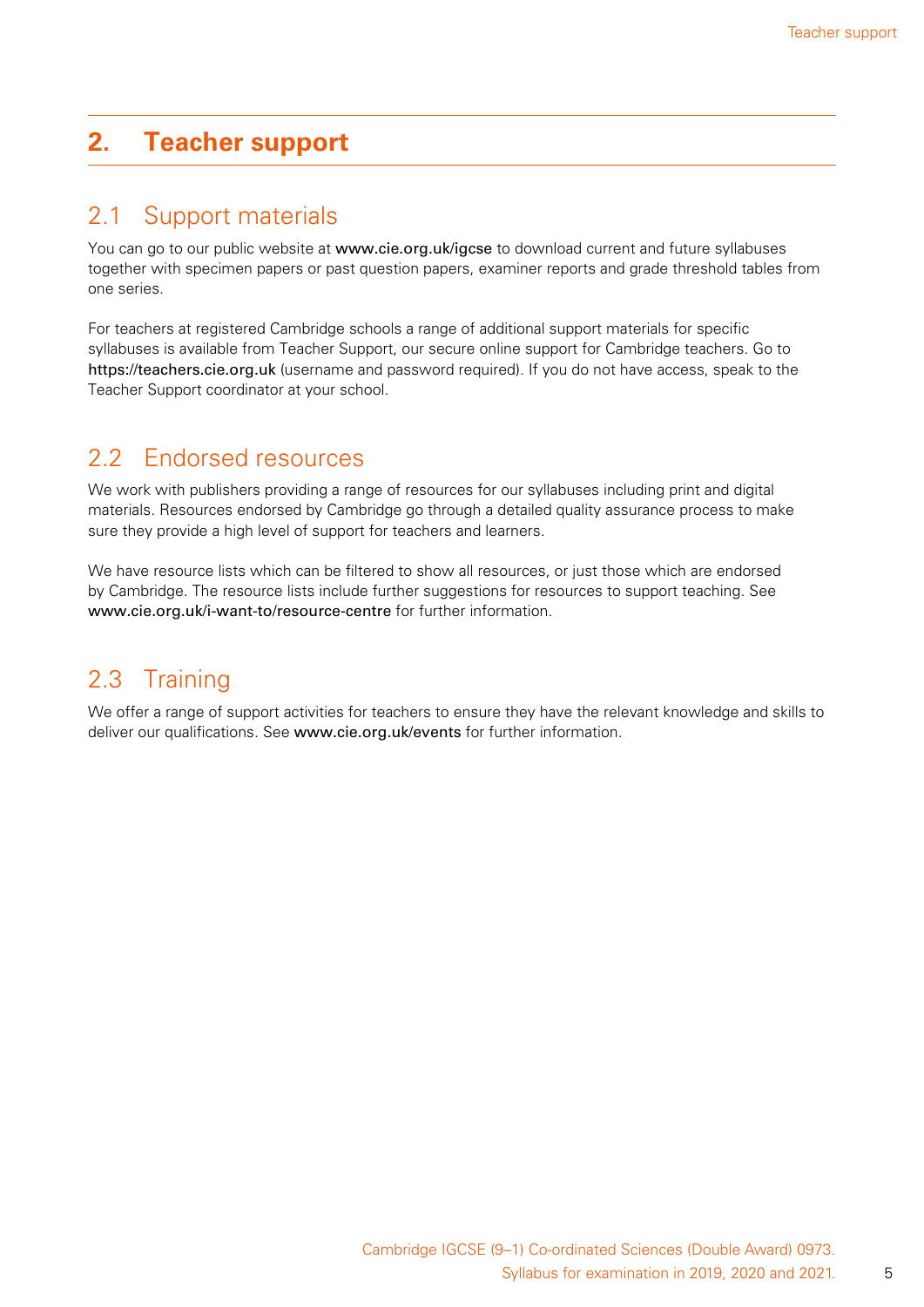## <span id="page-7-0"></span>**3. Syllabus overview**

## 3.1 Content

The syllabus content that follows is divided into three sections: Biology (B1–B13), Chemistry (C1–C14) and Physics (P1–P8). **Candidates must study all three sections.**

Candidates can either follow the Core syllabus only, or they can follow the Extended syllabus which includes both the Core and the Supplement. Candidates aiming for grades 4-4 to 9-9 should follow the Extended syllabus.

It is important that, throughout this course, teachers should make candidates aware of the relevance of the concepts studied to everyday life, and to the natural and man-made worlds.

### **Biology**

- B1 Characteristics of living organisms
- B2 Cells
- B3 Biological molecules
- B4 Enzymes
- B5 Plant nutrition
- B6 Animal nutrition
- B7 Transport
- B8 Gas exchange and respiration
- B9 Coordination and response
- B10 Reproduction
- B11 Inheritance
- B12 Organisms and their environment
- B13 Human influences on ecosystems

### **Chemistry**

- C1 The particulate nature of matter
- C2 Experimental techniques
- C3 Atoms, elements and compounds
- C4 Stoichiometry
- C5 Electricity and chemistry
- C6 Energy changes in chemical reactions
- C7 Chemical reactions
- C8 Acids, bases and salts
- C9 The Periodic Table
- C10 Metals
- C11 Air and water
- C12 Sulfur
- C13 Carbonates
- C14 Organic chemistry

6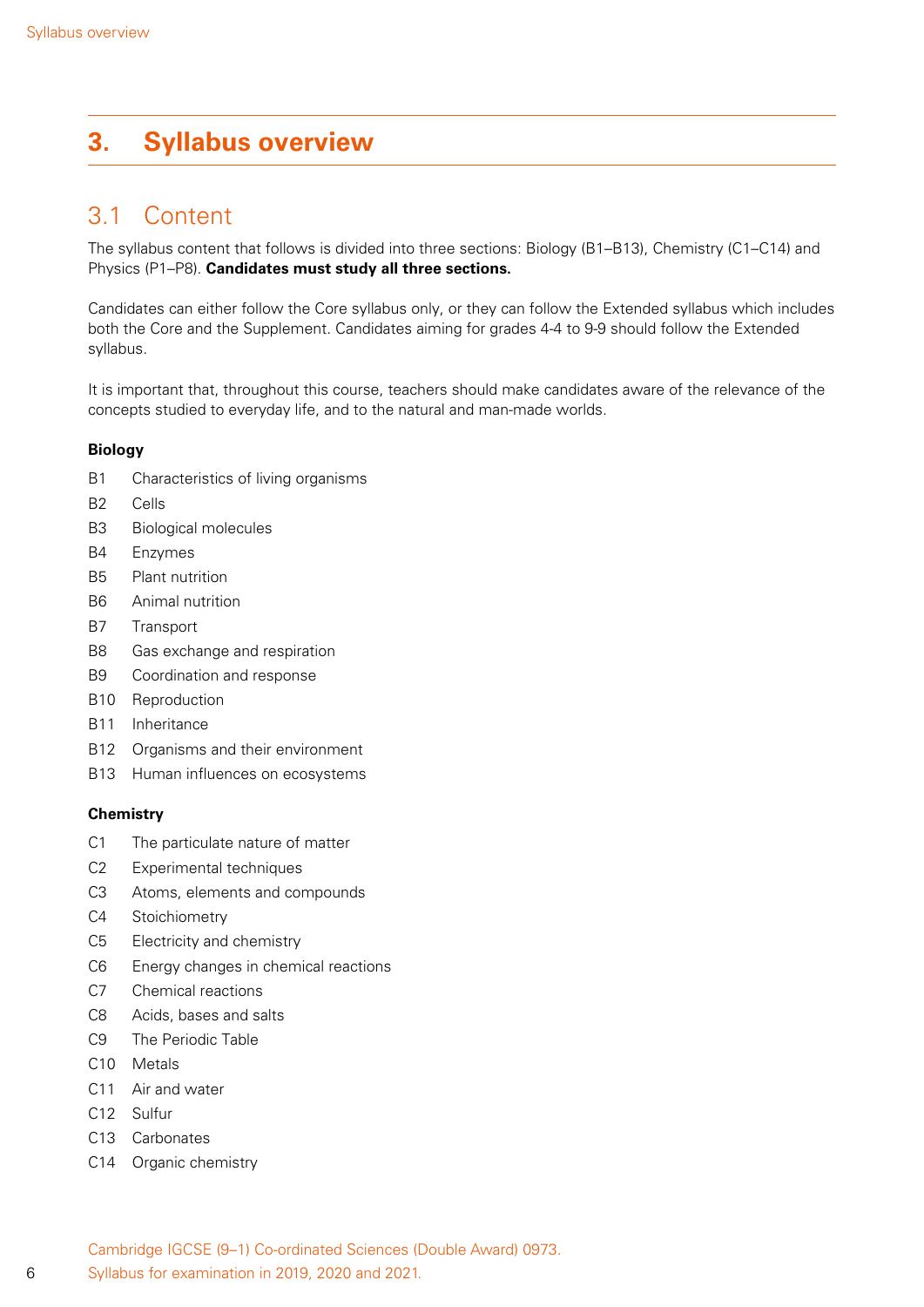### **Physics**

- P1 Motion
- P2 Work, energy and power
- P3 Thermal physics
- P4 Properties of waves, including light and sound
- P5 Electricity and magnetism
- P6 Electric circuits
- P7 Electromagnetic effects
- P8 Atomic physics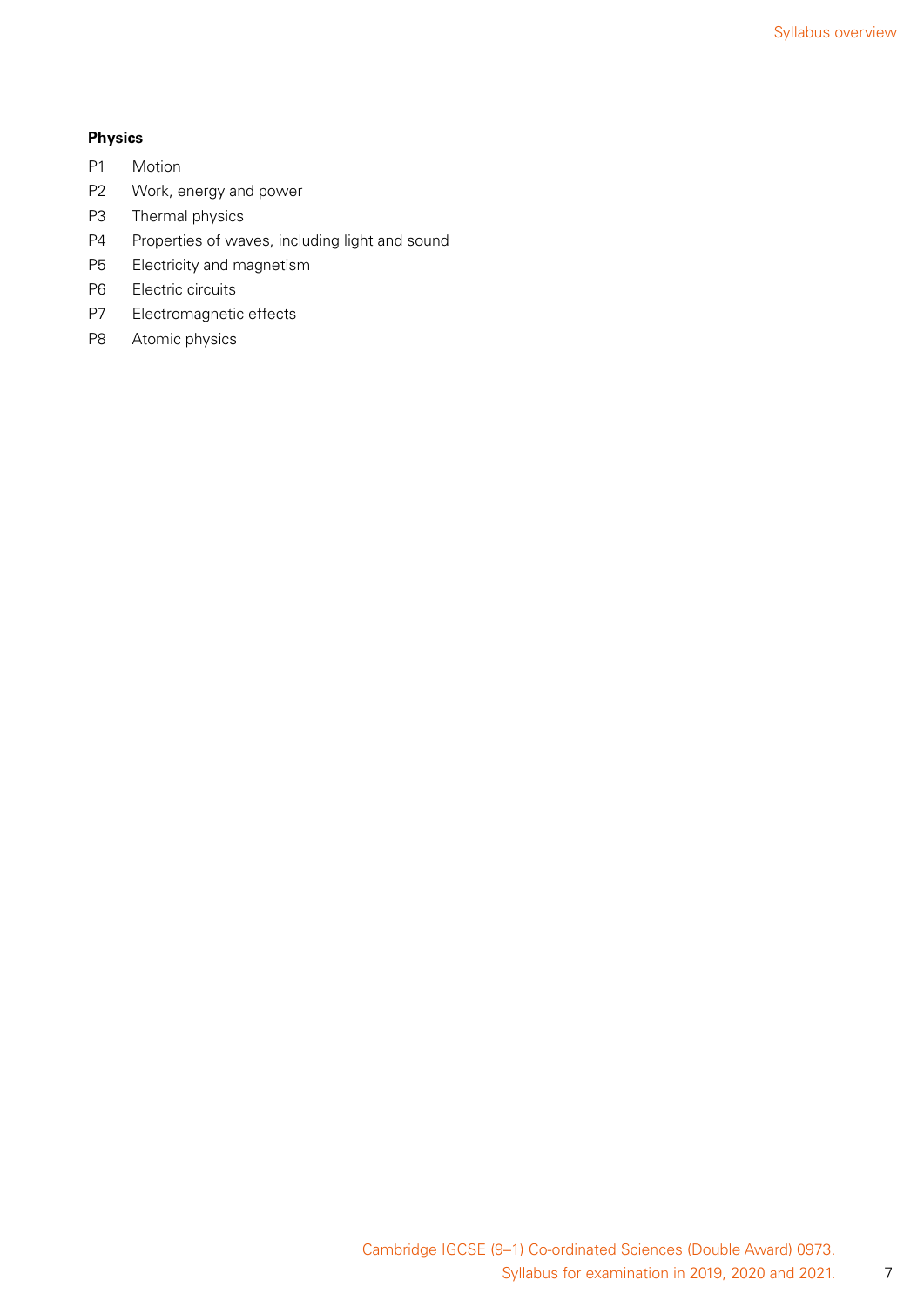## <span id="page-9-0"></span>3.2 Assessment

All candidates must enter for three papers.

| <b>Core candidates take:</b>                                                                                                                                                                                                                                                                                         |            | <b>Extended candidates take:</b>                                                                                                                                                                                                                                                                                                                             |            |
|----------------------------------------------------------------------------------------------------------------------------------------------------------------------------------------------------------------------------------------------------------------------------------------------------------------------|------------|--------------------------------------------------------------------------------------------------------------------------------------------------------------------------------------------------------------------------------------------------------------------------------------------------------------------------------------------------------------|------------|
| Paper 1<br>A multiple-choice paper consisting of 40<br>items of the four-choice type.<br>(This paper will test assessment objectives<br>AO1 and AO2.) Questions will be based on<br>the Core syllabus content.<br>40 marks<br>This paper will be weighted at 30% of the<br>final total mark.<br>Externally assessed. | 45 minutes | Paper <sub>2</sub><br>A multiple-choice paper consisting of 40<br>items of the four-choice type.<br>(This paper will test assessment objectives<br>AO1 and AO2.) Questions will be based on<br>the Extended syllabus content (Core and<br>Supplement).<br>40 marks<br>This paper will be weighted at 30% of the<br>final total mark.<br>Externally assessed. | 45 minutes |
| and:                                                                                                                                                                                                                                                                                                                 |            | and:                                                                                                                                                                                                                                                                                                                                                         |            |
| Paper 3<br>A written paper consisting of short-answer<br>and structured questions.<br>(This paper will test assessment objectives<br>AO1 and AO2.) Questions will be based on<br>the Core syllabus content.<br>120 marks<br>This paper will be weighted at 50% of the<br>final total mark.<br>Externally assessed.   | 2 hours    | Paper 4<br>A written paper consisting of short-answer<br>and structured questions.<br>(This paper will test assessment objectives<br>AO1 and AO2.) Questions will be based on<br>the Extended syllabus content (Core and<br>Supplement).<br>120 marks<br>This paper will be weighted at 50% of the<br>final total mark.<br>Externally assessed.              | 2 hours    |

### **All candidates take:**

| either:                                                             |         | or:                                                                 |                                           |
|---------------------------------------------------------------------|---------|---------------------------------------------------------------------|-------------------------------------------|
| Paper 5                                                             | 2 hours | Paper <sub>6</sub>                                                  | 1 hour 30 minutes                         |
| <b>Practical Test</b>                                               |         | Alternative to Practical                                            |                                           |
| This paper will test assessment objective<br>AO3.                   |         | AO3.                                                                | This paper will test assessment objective |
| Questions will be based on the<br>experimental skills in Section 6. |         | Questions will be based on the<br>experimental skills in Section 6. |                                           |
| 60 marks                                                            |         | 60 marks                                                            |                                           |
| This paper will be weighted at 20% of the<br>final total mark.      |         | final total mark.                                                   | This paper will be weighted at 20% of the |
| Externally assessed.                                                |         | Externally assessed.                                                |                                           |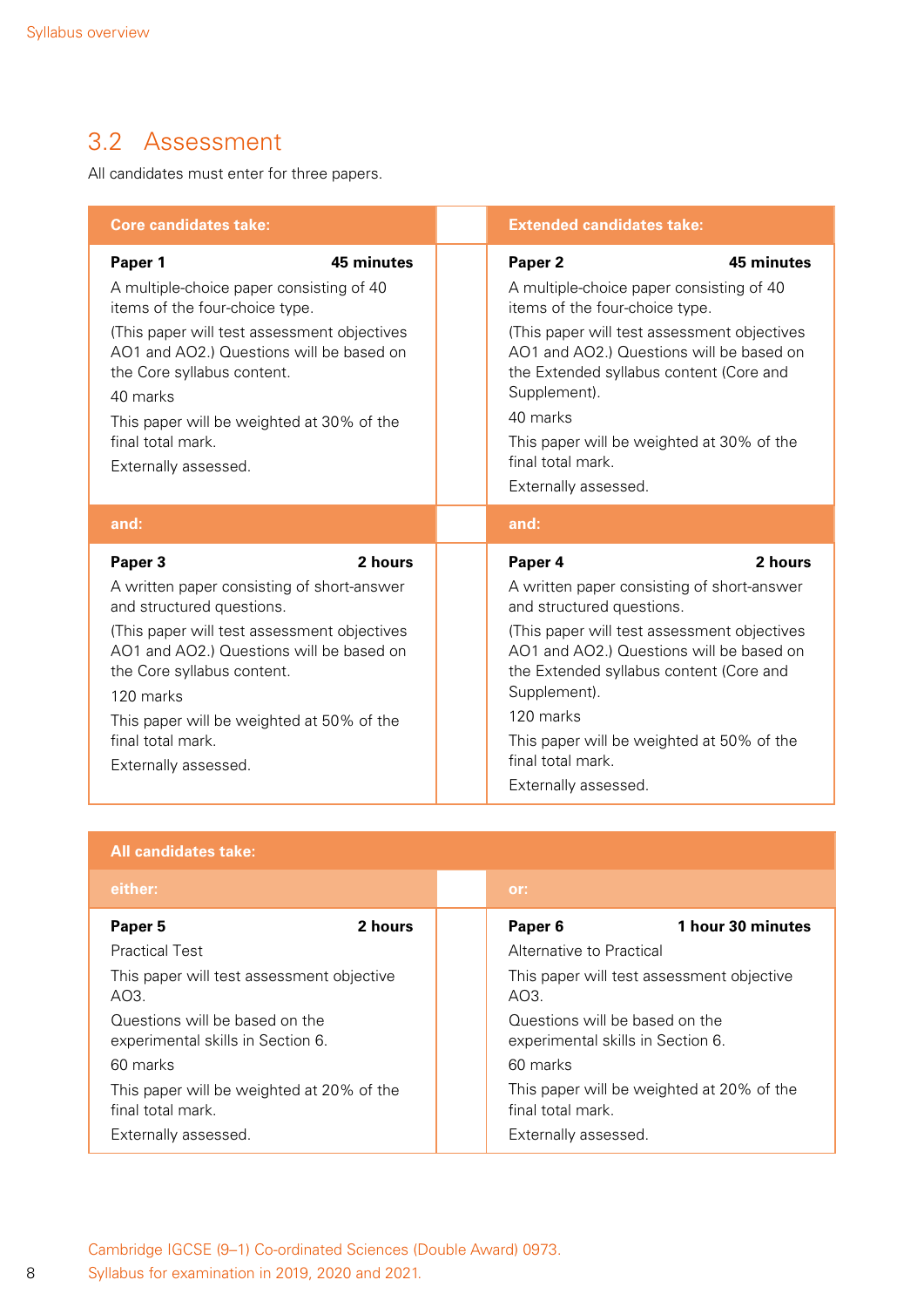Candidates who have studied the Core syllabus content, or who are expected to achieve a grade 3-3 or below, should be entered for Paper 1, Paper 3 and either Paper 5 or Paper 6. These candidates will be eligible for grades 1-1 to 5-5.

Candidates who have studied the Extended syllabus content (Core and Supplement), and who are expected to achieve a grade 4-4 or above, should be entered for Paper 2, Paper 4 and either Paper 5 or Paper 6. These candidates will be eligible for grades 1-1 to 9-9.

### Availability

This syllabus is examined in the June and November examination series.

Please check the syllabus page at www.cie.org.uk/igcse to see if this syllabus is available in your administrative zone.

This syllabus is available to private candidates.

Detailed timetables are available from www.cie.org.uk/timetables

### Combining this with other syllabuses

Candidates can combine this syllabus in an examination series with any other Cambridge syllabus, except:

- 0610 Cambridge IGCSE Biology
- 0970 Cambridge IGCSE (9-1) Biology
- 0620 Cambridge IGCSE Chemistry
- 0971 Cambridge IGCSE (9–1) Chemistry
- 0625 Cambridge IGCSE Physics
- 0972 Cambridge IGCSE (9-1) Physics
- 0652 Cambridge IGCSE Physical Science
- 0653 Cambridge IGCSE Combined Science
- 0654 Cambridge IGCSE Co-ordinated Sciences (Double Award)
- 5054 Cambridge O Level Physics
- 5070 Cambridge O Level Chemistry
- 5090 Cambridge O Level Biology
- 5129 Cambridge O Level Combined Science
- syllabuses with the same title at the same level.

Please note that Cambridge IGCSE, Cambridge IGCSE (9–1) (Level 1/Level 2 Certificate) and Cambridge O Level syllabuses are at the same level.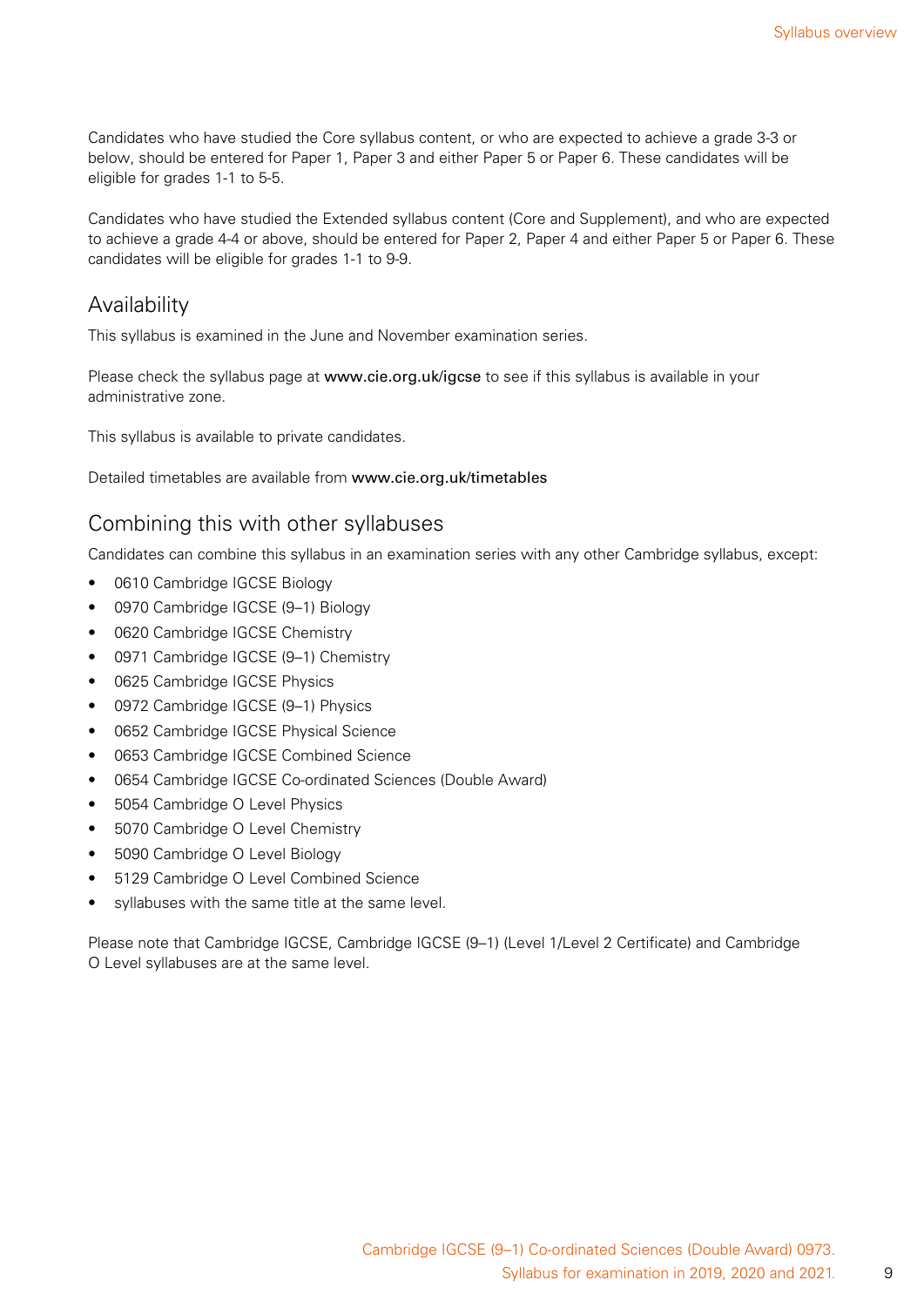## <span id="page-11-0"></span>**4. Syllabus aims and assessment objectives**

## 4.1 Syllabus aims

The syllabus aims listed below describe the educational purposes of a course based on this syllabus. These aims are not intended as assessment criteria but outline the educational context in which the syllabus content should be viewed. These aims are the same for all learners and are not listed in order of priority. Some of these aims may be delivered by the use of suitable local, international or historical examples and applications, or through collaborative experimental work.

The aims are to:

- provide an enjoyable and worthwhile educational experience for all learners, whether or not they go on to study science beyond this level
- enable learners to acquire sufficient knowledge and understanding to:
	- become confident citizens in a technological world and develop an informed interest in scientific matters
	- be suitably prepared for studies beyond Cambridge IGCSE
- allow learners to recognise that science is evidence-based and understand the usefulness, and the limitations, of scientific method
- develop skills that:
	- are relevant to the study and practice of science
	- are useful in everyday life
	- encourage a systematic approach to problem-solving
	- encourage efficient and safe practice
	- encourage effective communication through the language of science
	- develop attitudes relevant to science such as:
		- concern for accuracy and precision
		- objectivity
		- integrity
		- enquiry
		- initiative
		- inventiveness
- enable learners to appreciate that:
	- science is subject to social, economic, technological, ethical and cultural influences and limitations
	- the applications of science may be both beneficial and detrimental to the individual, the community and the environment.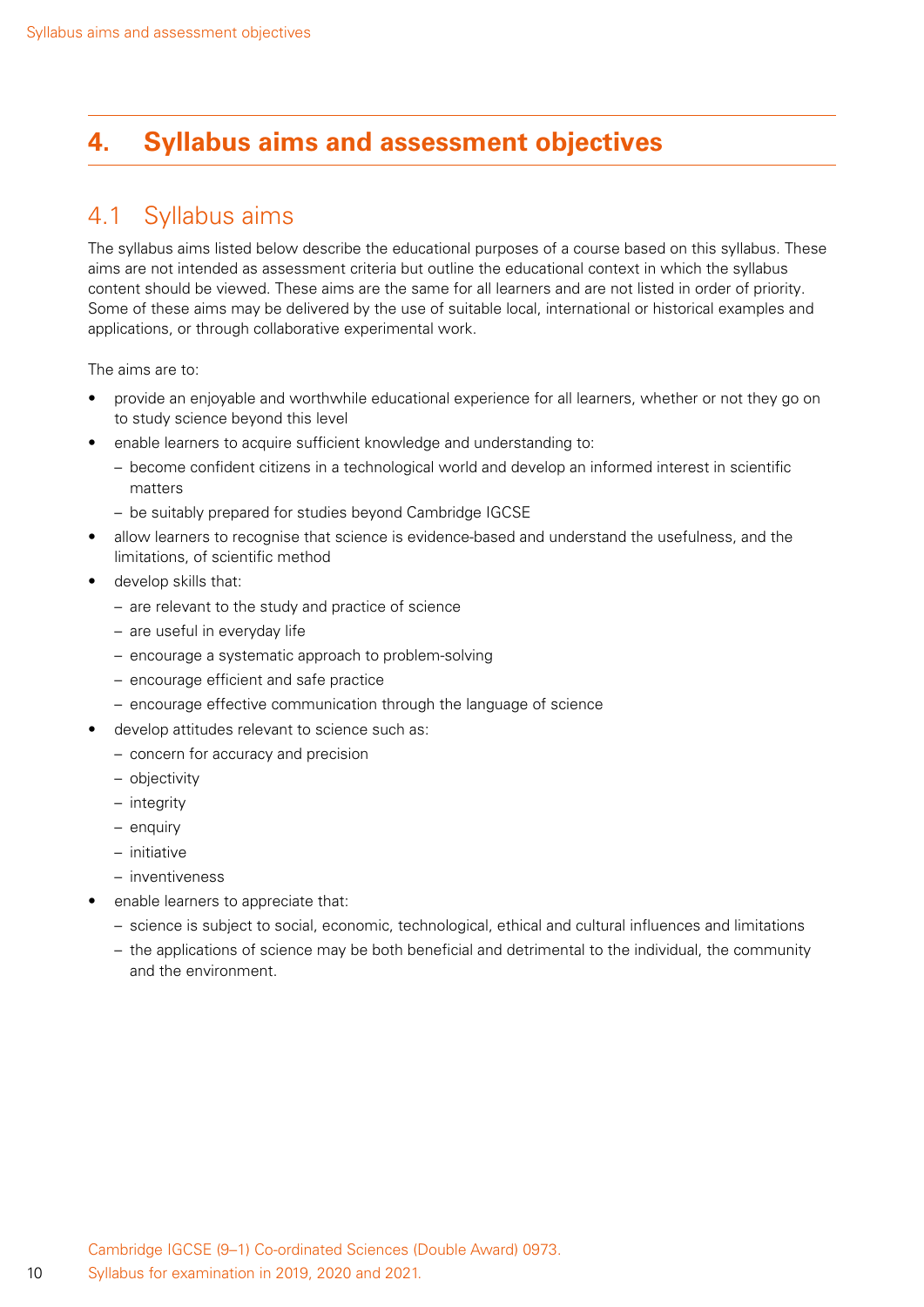## <span id="page-12-0"></span>4.2 Assessment objectives

### **AO1**: **Knowledge with understanding**

Candidates should be able to demonstrate knowledge and understanding of:

- scientific phenomena, facts, laws, definitions, concepts and theories
- scientific vocabulary, terminology and conventions (including symbols, quantities and units)
- scientific instruments and apparatus, including techniques of operation and aspects of safety
- scientific and technological applications with their social, economic and environmental implications.

Syllabus content defines the factual material that candidates may be required to recall and explain. Candidates will also be asked questions which require them to apply this material to unfamiliar contexts and to apply knowledge from one area of the syllabus to another.

Questions testing this assessment objective will often begin with one of the following words: *define*, *state*, *describe*, *explain* (*using your knowledge and understanding*) or *outline* (see the *Glossary of terms used in science papers* in section 7.6).

### **AO2**: **Handling information and problem solving**

Candidates should be able, in words or using other written forms of presentation (i.e. symbolic, graphical and numerical), to:

- locate, select, organise and present information from a variety of sources
- translate information from one form to another
- manipulate numerical and other data
- use information to identify patterns, report trends and draw inferences
- present reasoned explanations for phenomena, patterns and relationships
- make predictions and hypotheses
- solve problems, including some of a quantitative nature.

Questions testing these skills may be based on information that is unfamiliar to candidates, requiring them to apply the principles and concepts from the syllabus to a new situation, in a logical, deductive way.

Questions testing these skills will often begin with one of the following words: *predict*, *suggest*, *calculate* or *determine* (see the *Glossary of terms used in science papers* in section 7.6).

#### **AO3**: **Experimental skills and investigations**

Candidates should be able to:

- demonstrate knowledge of how to safely use techniques, apparatus and materials (including following a sequence of instructions where appropriate)
- plan experiments and investigations
- make and record observations, measurements and estimates
- interpret and evaluate experimental observations and data
- evaluate methods and suggest possible improvements.

11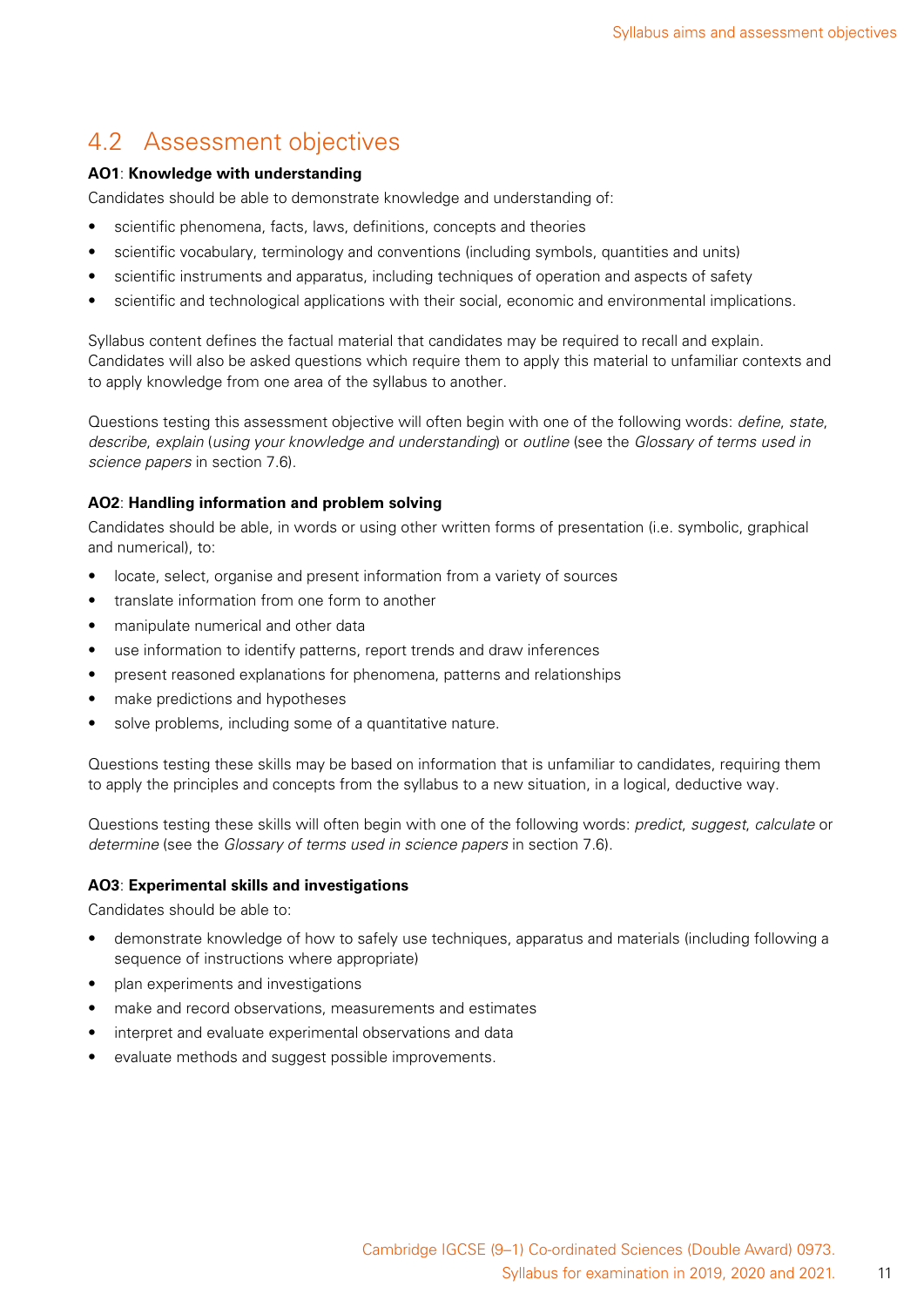## <span id="page-13-0"></span>4.3 Relationship between assessment objectives and components

The approximate weightings allocated to each of the assessment objectives are summarised in the table below.

| <b>Assessment objective</b>                             | <b>Papers</b><br><b>1</b> and 2 | <b>Papers</b><br><b>3 and 4</b> | <b>Papers</b><br><b>5 and 6</b> | <b>Weighting of</b><br><b>AO</b> in overall<br>qualification |
|---------------------------------------------------------|---------------------------------|---------------------------------|---------------------------------|--------------------------------------------------------------|
| AO1: Knowledge with<br>understanding                    | 63%                             | 63%                             |                                 | 50%                                                          |
| <b>AO2: Handling information</b><br>and problem solving | 37%                             | 37%                             |                                 | 30%                                                          |
| AO3: Experimental skills and<br>investigations          |                                 |                                 | 100%                            | 20%                                                          |
| Weighting of paper in<br>overall qualification          | 30%                             | 50%                             | <b>20%</b>                      |                                                              |

## 4.4 Grade descriptions

The scheme of assessment is intended to encourage positive achievement by all candidates.

A **Grade 7-7** candidate will be able to:

- recall and communicate precise knowledge and display comprehensive understanding of scientific phenomena, facts, laws, definitions, concepts and theories
- apply scientific concepts and theories to present reasoned explanations of familiar and unfamiliar phenomena, to solve complex problems involving several stages, and to make reasoned predictions and hypotheses
- communicate and present complex scientific ideas, observations and data clearly and logically, independently using scientific terminology and conventions consistently and correctly
- independently select, process and synthesise information presented in a variety of ways, and use it to draw valid conclusions and discuss the scientific, technological, social, economic and environmental implications
- devise strategies to solve problems in complex situations which may involve many variables or complex manipulation of data or ideas through multiple steps
- analyse data to identify any patterns or trends, taking account of limitations in the quality of the data and justifying the conclusions reached
- select, describe, justify and evaluate techniques for a large range of scientific operations and laboratory procedures.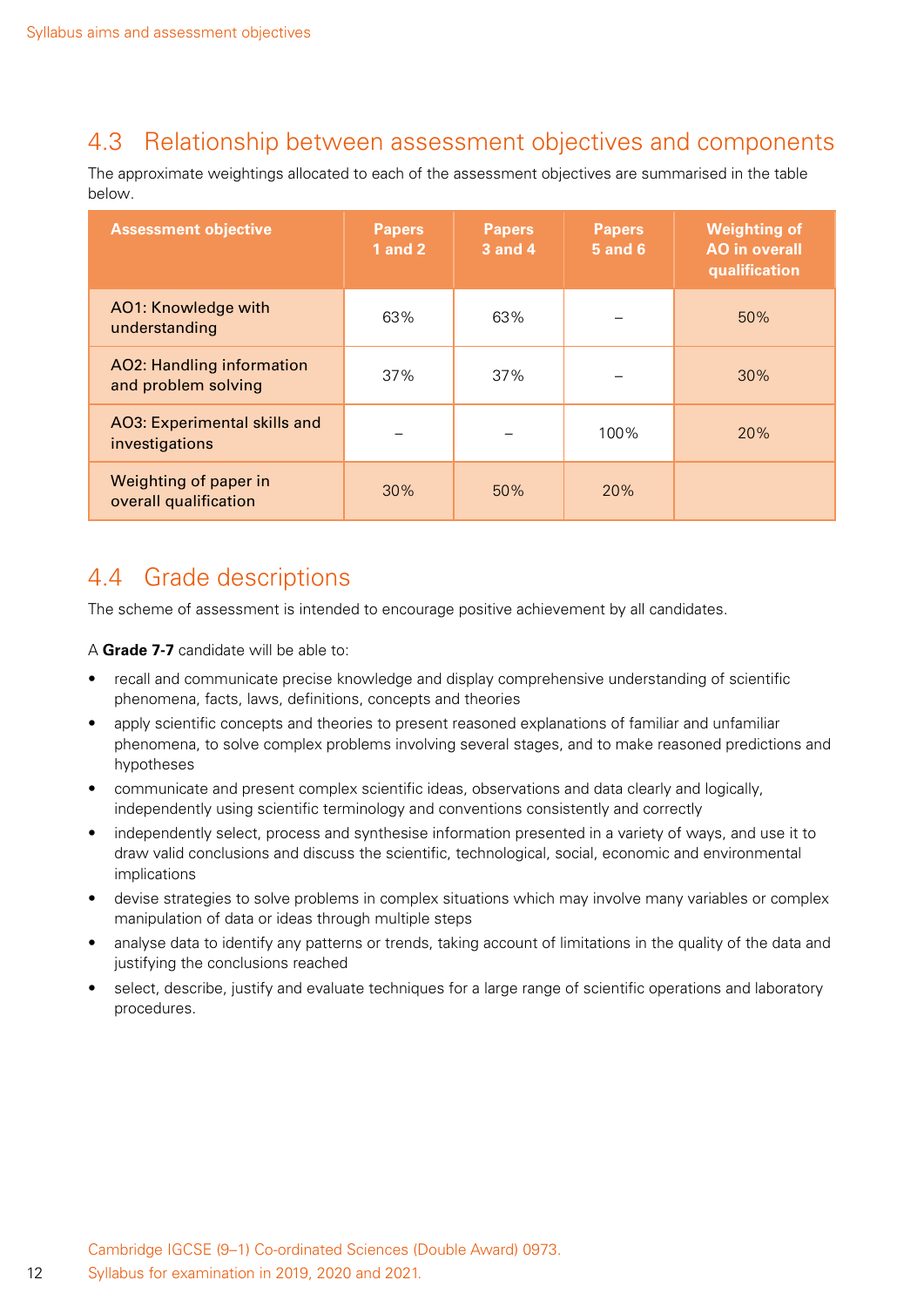#### A **Grade 4-4** candidate will be able to:

- recall and communicate secure knowledge and understanding of scientific phenomena, facts, laws, definitions, concepts and theories
- apply scientific concepts and theories to present simple explanations of familiar and some unfamiliar phenomena, to solve straightforward problems involving several stages, and to make detailed predictions and simple hypotheses
- communicate and present scientific ideas, observations and data using a wide range of scientific terminology and conventions
- select and process information from a given source, and use it to draw simple conclusions and state the scientific, technological, social, economic or environmental implications
- solve problems involving more than one step, but with a limited range of variables or using familiar methods
- analyse data to identify a pattern or trend, and select appropriate data to justify a conclusion
- select, describe and evaluate techniques for a range of scientific operations and laboratory procedures.

#### A **Grade 2-2** candidate will be able to:

- recall and communicate limited knowledge and understanding of scientific phenomena, facts, laws, definitions, concepts and theories
- apply a limited range of scientific facts and concepts to give basic explanations of familiar phenomena, to solve straightforward problems and to make simple predictions
- communicate and present simple scientific ideas, observations and data using a limited range of scientific terminology and conventions
- select a single piece of information from a given source, and use it to support a given conclusion, and to make links between scientific information and its scientific, technological, social, economic or environmental implications
- solve problems involving more than one step if structured help is given
- analyse data to identify a pattern or trend
- select, describe and evaluate techniques for a limited range of scientific operations and laboratory procedures.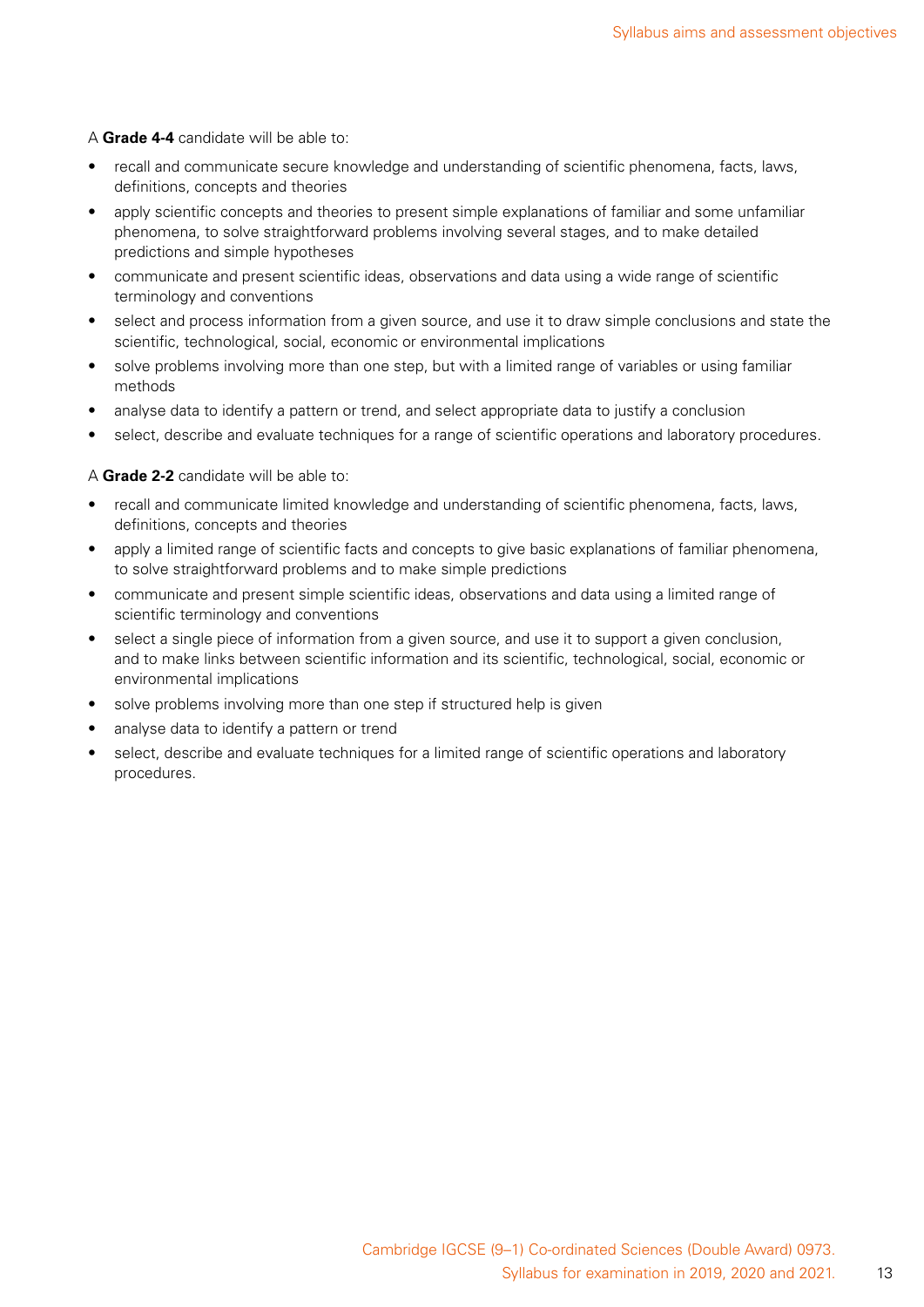## <span id="page-15-0"></span>4.5 Conventions (e.g. signs, symbols, terminology and nomenclature)

Syllabuses and question papers conform with generally accepted international practice. In particular, the following document, produced by the Association for Science Education (ASE) should be used as a guideline.

• *Signs, Symbols and Systematics: The ASE Companion to 16–19 Science* (2000)

## Litre/d $m^3$

To avoid any confusion concerning the symbol for litre, **dm3** will be used in place of *l* or litre.

### Decimal markers

In accordance with current ASE convention, decimal markers in examination papers will be a single dot on the line. Candidates are expected to follow this convention in their answers.

### Numbers

Numbers from 1000 to 9999 will be printed without commas or spaces. Numbers greater than or equal to 10000 will be printed without commas. A space will be left between each group of three whole numbers, e.g. 4256789.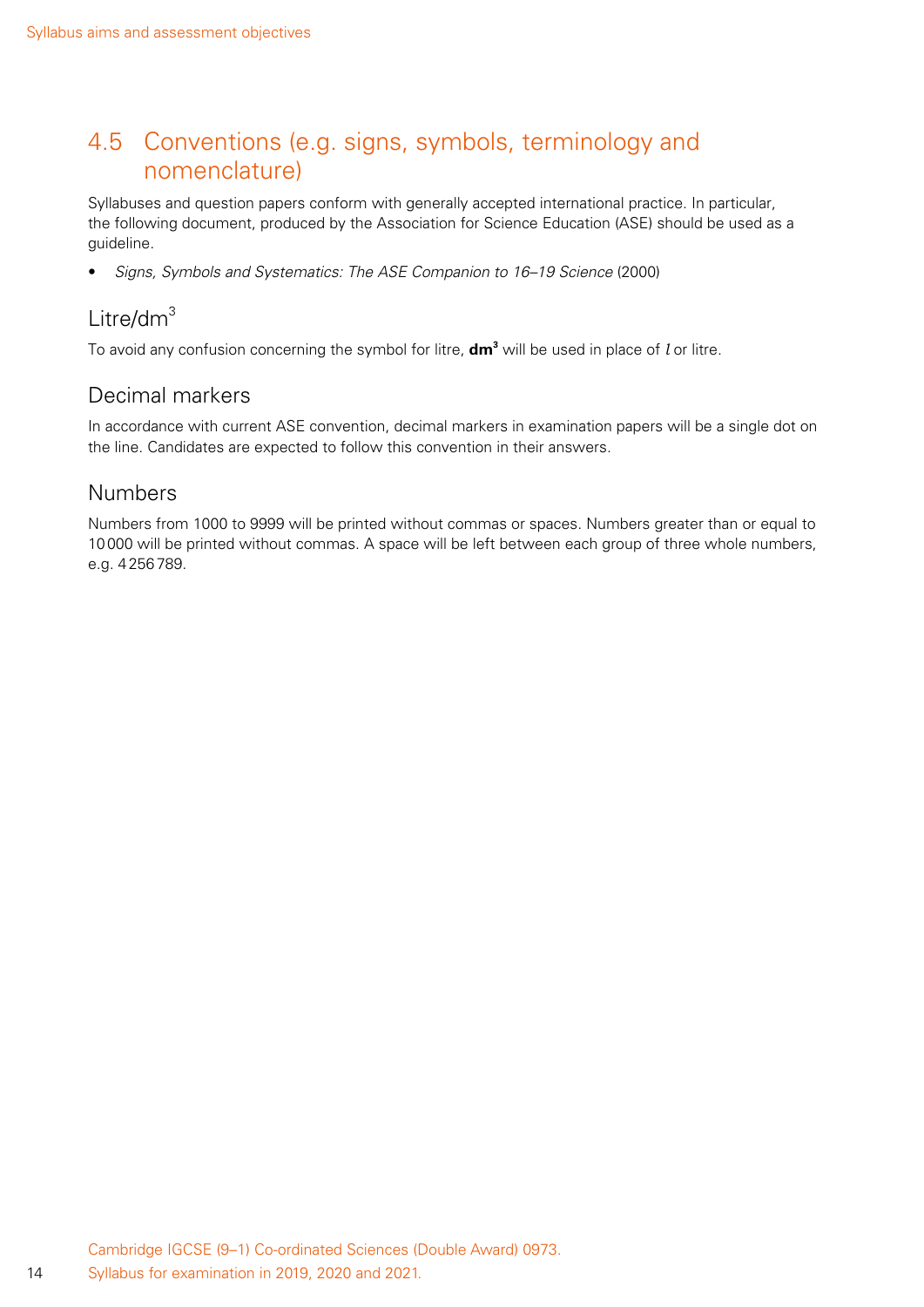## <span id="page-16-0"></span>**5. Syllabus content**

The syllabus content that follows is divided into three sections: Biology (B1–B13), Chemistry (C1–C14) and Physics (P1–P8). **Candidates must study all three sections.**

All candidates should be taught the Core syllabus content. Candidates who are only taught the Core syllabus content can achieve a maximum of grade 5-5. Candidates aiming for grades 4-4 to 9-9 should be taught the Extended syllabus content. The Extended syllabus content includes both the Core and the Supplement. Candidates should be made familiar with the information found in sections 7.1, 7.2, 7.3 and 7.4.

In delivering the course, teachers should aim to show the relevance of concepts to the learners' everyday lives and to the world around them. The syllabus content has been designed so as to allow teachers to develop flexible programmes which meet all of the general aims of the syllabus while drawing on appropriate local and international contexts.

Scientific subjects are, by their nature, experimental. Wherever possible, learners should pursue a fully integrated course which allows them to develop their practical skills by carrying out practical work and investigations within all of the topics listed.

| 0973 Biology                                                                                               |                                                                                                                                                                                                          |  |  |  |
|------------------------------------------------------------------------------------------------------------|----------------------------------------------------------------------------------------------------------------------------------------------------------------------------------------------------------|--|--|--|
| <b>B1 Characteristics of living organisms</b>                                                              |                                                                                                                                                                                                          |  |  |  |
| Core                                                                                                       | <b>Supplement</b>                                                                                                                                                                                        |  |  |  |
| Describe the characteristics of living organisms<br>1<br>by defining the terms:                            | Define the terms:<br>2                                                                                                                                                                                   |  |  |  |
| movement as an action by an organism<br>causing a change of position or place                              | movement as an action by an organism or<br>part of an organism causing a change of<br>position or place                                                                                                  |  |  |  |
| respiration as the chemical reactions in<br>cells that break down nutrient molecules<br>and release energy | respiration as the chemical reactions in<br>cells that break down nutrient molecules<br>and release energy for metabolism                                                                                |  |  |  |
| sensitivity as the ability to detect and<br>respond to changes in the environment                          | sensitivity as the ability to detect or<br>sense stimuli in the internal or external<br>environment and to make appropriate<br>responses                                                                 |  |  |  |
| growth as a permanent increase in size                                                                     | growth as a permanent increase in size and<br>dry mass by an increase in cell number or<br>cell size or both                                                                                             |  |  |  |
| reproduction as the processes that make<br>more of the same kind of organism                               |                                                                                                                                                                                                          |  |  |  |
| excretion as removal from organisms of<br>toxic materials and substances in excess of<br>requirements      | excretion as removal from organisms of the<br>waste products of metabolism (chemical<br>reactions in cells including respiration), toxic<br>materials, and substances in excess of<br>requirements       |  |  |  |
| nutrition as taking in of materials for<br>energy, growth and development                                  | nutrition as taking in of materials for<br>energy, growth and development; plants<br>require light, carbon dioxide, water and<br>ions; animals need organic compounds and<br>ions and usually need water |  |  |  |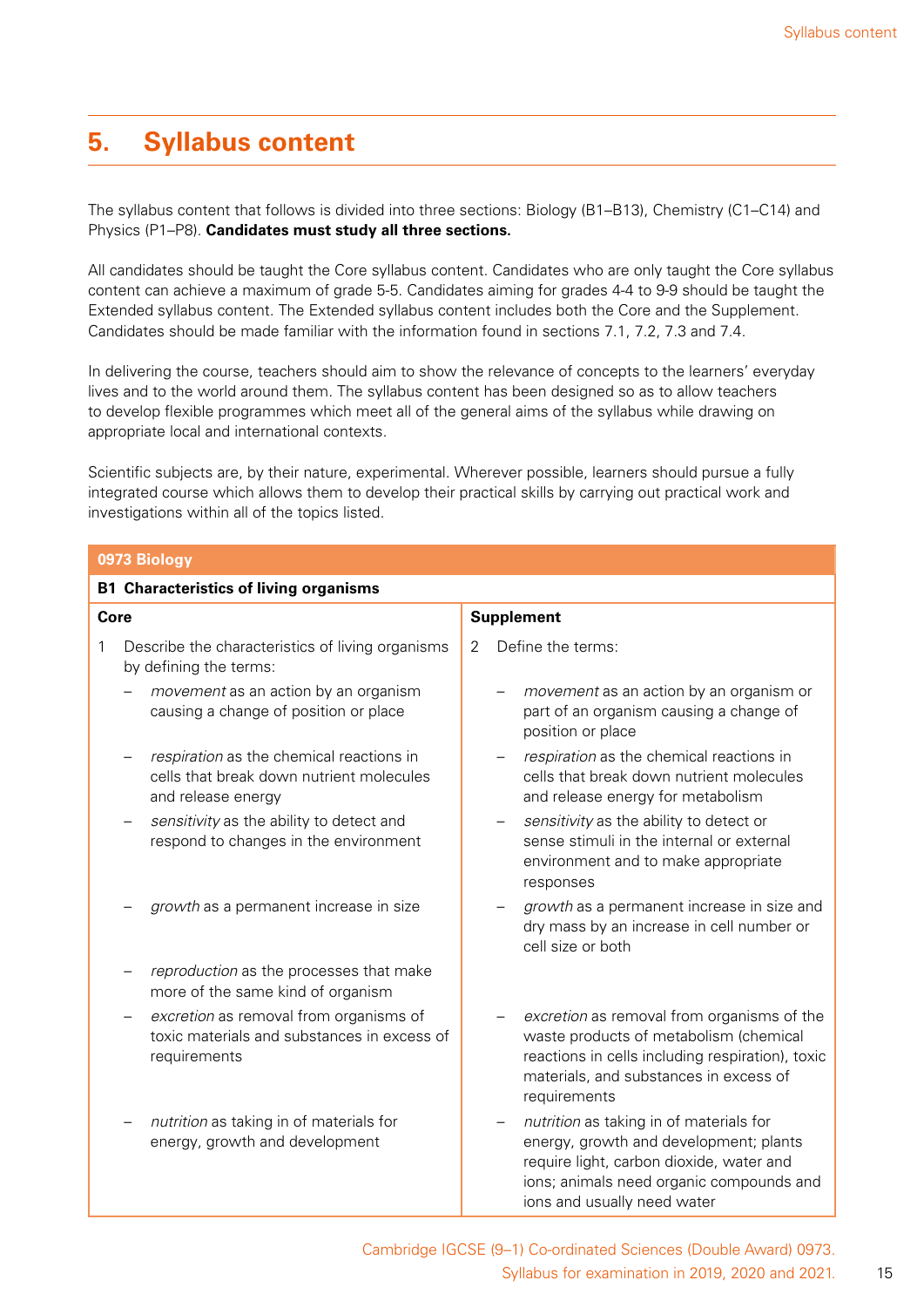|              | 0973 Biology                                                                                                                                                                                                             |                                                                                                                                                                                                                                              |  |  |  |
|--------------|--------------------------------------------------------------------------------------------------------------------------------------------------------------------------------------------------------------------------|----------------------------------------------------------------------------------------------------------------------------------------------------------------------------------------------------------------------------------------------|--|--|--|
|              | <b>B2 Cells</b>                                                                                                                                                                                                          |                                                                                                                                                                                                                                              |  |  |  |
|              | B2.1 Cell structure                                                                                                                                                                                                      |                                                                                                                                                                                                                                              |  |  |  |
| Core         |                                                                                                                                                                                                                          | <b>Supplement</b>                                                                                                                                                                                                                            |  |  |  |
| 1            | State that living organisms are made of cells                                                                                                                                                                            |                                                                                                                                                                                                                                              |  |  |  |
| 2            | Describe and compare the structure of a plant<br>cell with an animal cell, as seen under a light<br>microscope, limited to cell wall, nucleus,<br>cytoplasm, chloroplasts, vacuoles and location<br>of the cell membrane |                                                                                                                                                                                                                                              |  |  |  |
| 3            | State the functions of the structures seen<br>under the light microscope in the plant cell and                                                                                                                           | Relate the structure of the following to their<br>4<br>functions:                                                                                                                                                                            |  |  |  |
|              | in the animal cell                                                                                                                                                                                                       | ciliated cells - movement of mucus in the<br>trachea and bronchi                                                                                                                                                                             |  |  |  |
|              |                                                                                                                                                                                                                          | root hair cells - absorption                                                                                                                                                                                                                 |  |  |  |
|              |                                                                                                                                                                                                                          | palisade mesophyll cells - photosynthesis                                                                                                                                                                                                    |  |  |  |
|              |                                                                                                                                                                                                                          | red blood cells - transport of oxygen                                                                                                                                                                                                        |  |  |  |
|              |                                                                                                                                                                                                                          | sperm and egg cells - reproduction                                                                                                                                                                                                           |  |  |  |
| 5            | Calculate magnification and size of biological<br>specimens using millimetres as units                                                                                                                                   |                                                                                                                                                                                                                                              |  |  |  |
|              | B2.2 Movement in and out of cells                                                                                                                                                                                        |                                                                                                                                                                                                                                              |  |  |  |
| Core         |                                                                                                                                                                                                                          | <b>Supplement</b>                                                                                                                                                                                                                            |  |  |  |
| $\mathbf{1}$ | Define diffusion as the net movement<br>of particles from a region of their higher<br>concentration to a region of their lower<br>concentration down a concentration gradient,<br>as a result of their random movement   | Investigate the factors that influence<br>2<br>diffusion, limited to surface area, temperature,<br>concentration gradients and diffusion distance                                                                                            |  |  |  |
| 3            | State that substances move into and out of<br>cells by diffusion through the cell membrane                                                                                                                               |                                                                                                                                                                                                                                              |  |  |  |
| 4            | State that water diffuses through partially<br>permeable membranes by osmosis                                                                                                                                            |                                                                                                                                                                                                                                              |  |  |  |
| 5            | State that water moves in and out of cells by<br>osmosis through the cell membrane                                                                                                                                       | Define <i>osmosis</i> as the net movement of<br>6<br>water molecules from a region of higher water<br>potential (dilute solution) to a region of lower<br>water potential (concentrated solution), through<br>a partially permeable membrane |  |  |  |
| 7            | Investigate and describe the effects on plant<br>tissues of immersing them in solutions of<br>different concentrations                                                                                                   | Explain the effects on plant tissues of<br>8<br>immersing them in solutions of different<br>concentrations by using the terms turgid, turgor<br>pressure, plasmolysis and flaccid                                                            |  |  |  |
|              |                                                                                                                                                                                                                          | Explain the importance of water potential and<br>9<br>osmosis in the uptake of water by plants                                                                                                                                               |  |  |  |
|              |                                                                                                                                                                                                                          | 10 Explain the importance of water potential and<br>osmosis on animal cells and tissues                                                                                                                                                      |  |  |  |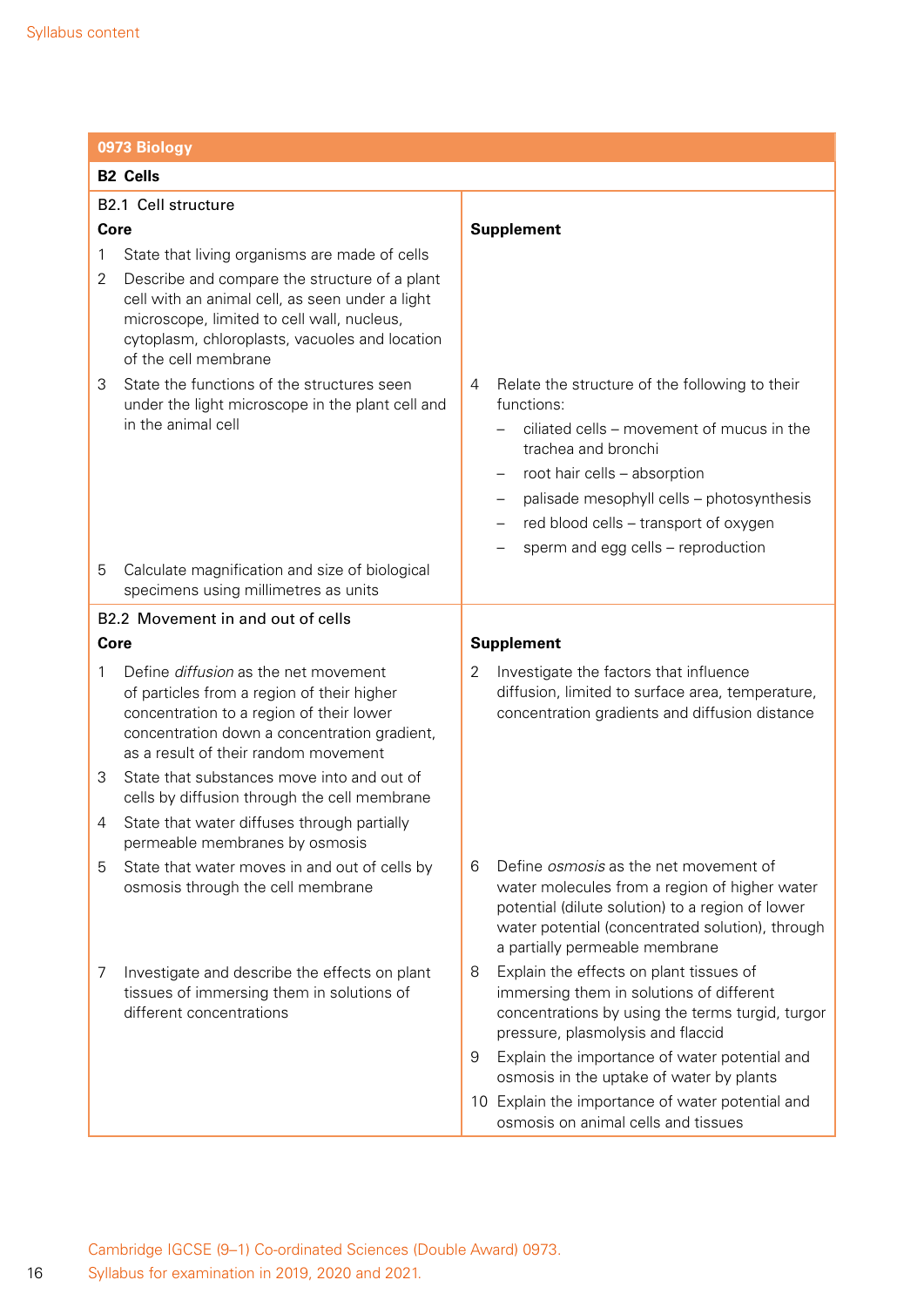|      | 0973 Biology                                                                               |                                                                                                                                                                              |
|------|--------------------------------------------------------------------------------------------|------------------------------------------------------------------------------------------------------------------------------------------------------------------------------|
|      | <b>B3 Biological molecules</b>                                                             |                                                                                                                                                                              |
| Core |                                                                                            |                                                                                                                                                                              |
| 1    | List the chemical elements that make up:                                                   |                                                                                                                                                                              |
|      | carbohydrates                                                                              |                                                                                                                                                                              |
|      | fats                                                                                       |                                                                                                                                                                              |
|      | proteins                                                                                   |                                                                                                                                                                              |
| 2    | State that large molecules are made from<br>smaller molecules, limited to:                 |                                                                                                                                                                              |
|      | starch and glycogen from glucose                                                           |                                                                                                                                                                              |
|      | proteins from amino acids                                                                  |                                                                                                                                                                              |
|      | fats and oils from fatty acids and glycerol                                                |                                                                                                                                                                              |
| 3    | Describe the use of:                                                                       |                                                                                                                                                                              |
|      | jodine solution to test for starch                                                         |                                                                                                                                                                              |
|      | Benedict's solution to test for reducing<br>sugars                                         |                                                                                                                                                                              |
|      | biuret test for proteins                                                                   |                                                                                                                                                                              |
|      | ethanol emulsion test for fats and oils                                                    |                                                                                                                                                                              |
| 4    | State that water is important as a solvent                                                 |                                                                                                                                                                              |
|      | <b>B4 Enzymes</b>                                                                          |                                                                                                                                                                              |
| Core |                                                                                            | <b>Supplement</b>                                                                                                                                                            |
| 1    | Define enzymes as proteins that function as<br>biological catalysts                        | $\overline{2}$<br>Explain enzyme action with reference to the<br>complementary shape of the active site of an<br>enzyme and its substrate and the formation of<br>a product  |
| 3    | Investigate and describe the effect of changes<br>in temperature and pH on enzyme activity | Explain the effect of changes in temperature<br>4<br>on enzyme activity, in terms of kinetic energy,<br>shape and fit, frequency of effective collisions<br>and denaturation |
|      |                                                                                            | Explain the effect of changes in pH on<br>5<br>enzyme activity in terms of shape and fit and<br>denaturation                                                                 |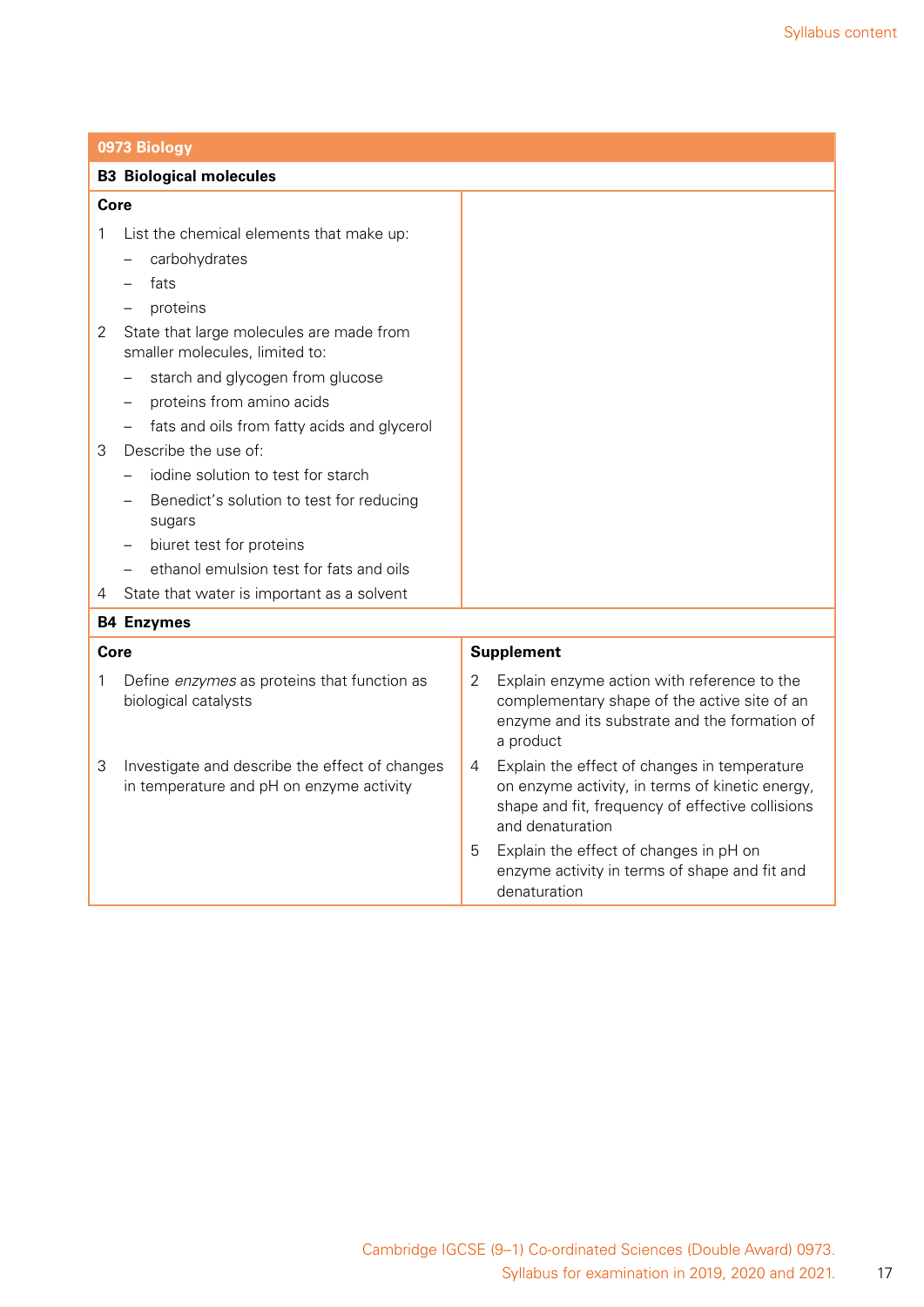|      | 0973 Biology                                                                                                                           |                            |                                                                                                                                               |  |  |  |
|------|----------------------------------------------------------------------------------------------------------------------------------------|----------------------------|-----------------------------------------------------------------------------------------------------------------------------------------------|--|--|--|
|      | <b>B5 Plant nutrition</b>                                                                                                              |                            |                                                                                                                                               |  |  |  |
| Core |                                                                                                                                        | <b>Supplement</b>          |                                                                                                                                               |  |  |  |
| 1    | Define <i>photosynthesis</i> as the process by which<br>plants manufacture carbohydrates from raw<br>materials using energy from light |                            |                                                                                                                                               |  |  |  |
| 2    | State the word equation for photosynthesis:                                                                                            |                            | State the balanced equation for photosynthesis                                                                                                |  |  |  |
|      | carbon dioxide + water $\rightarrow$ glucose + oxygen,<br>in the presence of light and chlorophyll                                     |                            | $6CO_2 + 6H_2O \frac{light}{chlorophv  }$ $\rightarrow$ $C_6H_{12}O_6 + 6O_2$                                                                 |  |  |  |
|      |                                                                                                                                        | synthesis of carbohydrates | Explain that chlorophyll transfers light energy<br>into chemical energy in molecules, for the                                                 |  |  |  |
|      |                                                                                                                                        |                            | Outline the subsequent use and storage of the<br>carbohydrates made in photosynthesis                                                         |  |  |  |
| 6    | Investigate the necessity for chlorophyll, light<br>and carbon dioxide for photosynthesis, using<br>appropriate controls               | plants)                    | Investigate and describe the effect of varying<br>light intensity and temperature on the rate of<br>photosynthesis (e.g. in submerged aquatic |  |  |  |
| 8    | Identify chloroplasts, cuticle, guard cells and<br>stomata, upper and lower epidermis, palisade                                        |                            | Describe the significance of the features of a<br>leaf in terms of functions, to include:                                                     |  |  |  |
|      | mesophyll, spongy mesophyll, vascular<br>bundles, xylem and phloem in leaves of a                                                      |                            | palisade mesophyll and distribution of<br>chloroplasts - photosynthesis                                                                       |  |  |  |
|      | dicotyledonous plant                                                                                                                   | cells - gas exchange       | stomata, spongy mesophyll cells and guard                                                                                                     |  |  |  |
|      |                                                                                                                                        |                            | xylem for transport and support                                                                                                               |  |  |  |
|      |                                                                                                                                        | phloem for transport       |                                                                                                                                               |  |  |  |
|      | 10 Describe the importance of:                                                                                                         |                            | 11 Explain the effects of nitrate ion and                                                                                                     |  |  |  |
|      | nitrate ions for making amino acids                                                                                                    |                            | magnesium ion deficiency on plant growth                                                                                                      |  |  |  |
|      | magnesium ions for making chlorophyll                                                                                                  |                            |                                                                                                                                               |  |  |  |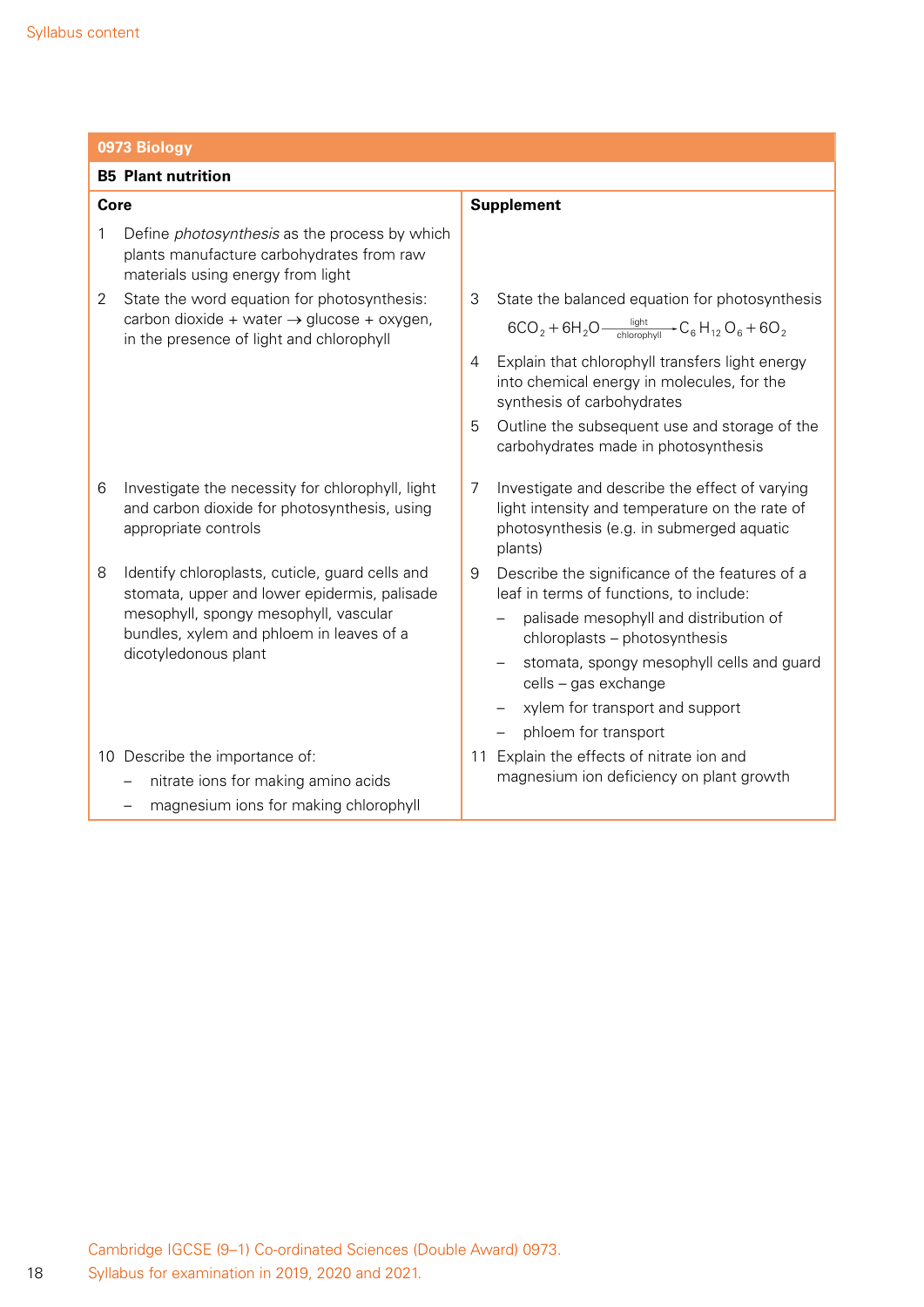|      | 0973 Biology                                                              |                |                                                                                                                                |  |
|------|---------------------------------------------------------------------------|----------------|--------------------------------------------------------------------------------------------------------------------------------|--|
|      | <b>B6</b> Animal nutrition                                                |                |                                                                                                                                |  |
|      | B6.1 Diet                                                                 |                |                                                                                                                                |  |
| Core |                                                                           |                | <b>Supplement</b>                                                                                                              |  |
| 1    | State what is meant by the term balanced diet<br>for humans               |                |                                                                                                                                |  |
| 2    | List the principal sources of, and describe the<br>dietary importance of: | 3              | Explain how age, gender and activity affect<br>the dietary needs of humans including during                                    |  |
|      | carbohydrates                                                             |                | pregnancy and whilst breast-feeding                                                                                            |  |
|      | fats                                                                      |                |                                                                                                                                |  |
|      | proteins                                                                  |                |                                                                                                                                |  |
|      | vitamins, limited to C and D                                              |                |                                                                                                                                |  |
|      | mineral salts, limited to calcium and iron                                |                |                                                                                                                                |  |
|      | fibre (roughage)                                                          |                |                                                                                                                                |  |
|      | water                                                                     |                |                                                                                                                                |  |
|      |                                                                           | $\overline{4}$ | Describe the effects of malnutrition in relation<br>to starvation, constipation, coronary heart<br>disease, obesity and scurvy |  |
|      |                                                                           | 5              | Explain the causes and effects of vitamin D and<br>iron deficiencies                                                           |  |
|      |                                                                           | 6              | Explain the causes and effects of protein-<br>energy malnutrition, e.g. kwashiorkor and<br>marasmus                            |  |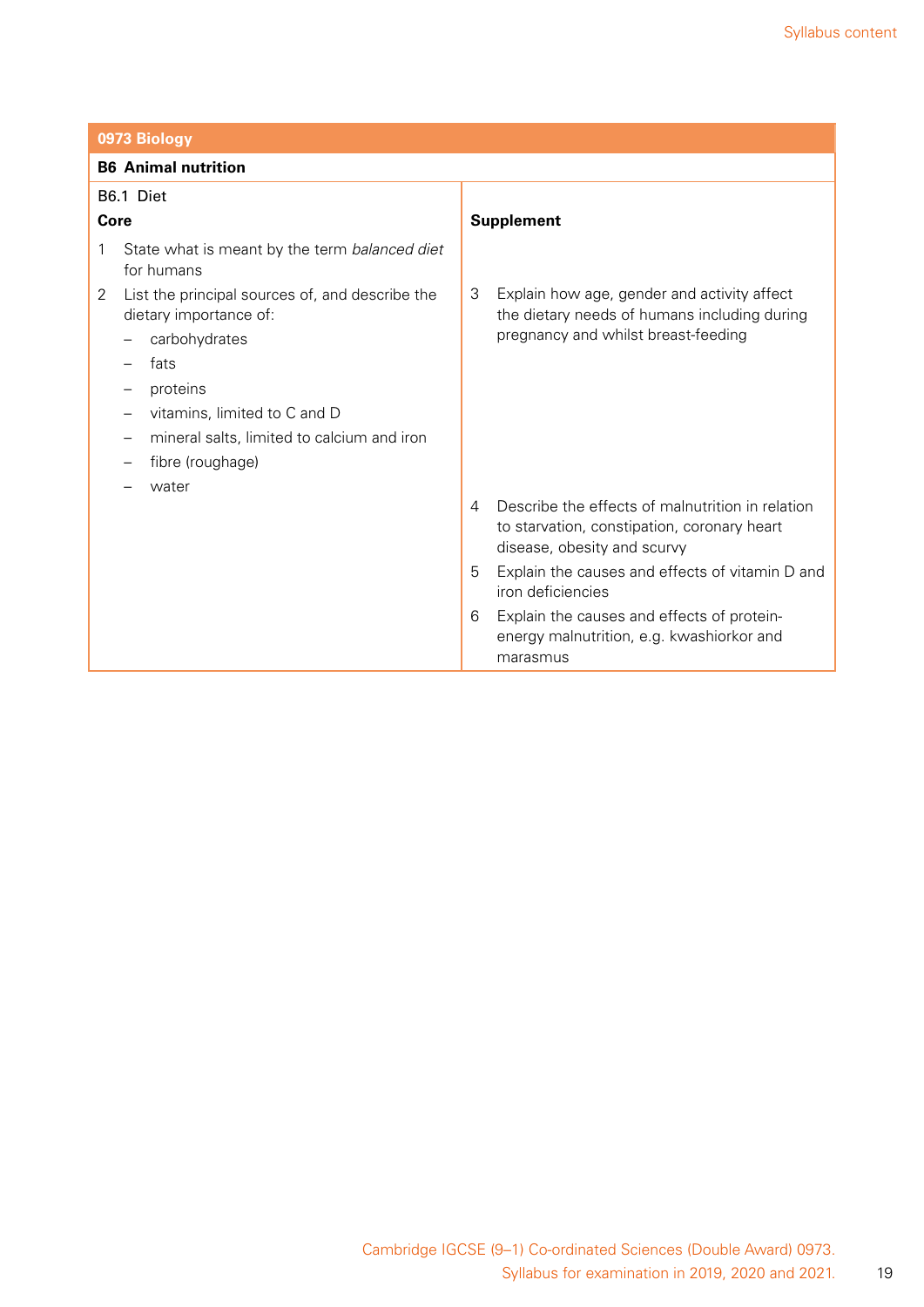### B6.2 Alimentary canal **Core**

- 1 Define *ingestion* as the taking of substances, e.g. food and drink, into the body through the mouth
- 2 Define *digestion* as the breakdown of large, insoluble food molecules into small, watersoluble molecules using mechanical and chemical processes
- 5 Define *absorption* as movement of digested food molecules through the wall of the intestine into the blood
- 6 Define *assimilation* as the movement of digested food molecules into the cells of the body where they are used, becoming part of the cells
- 7 Define *egestion* as passing out of food that has not been digested, as faeces, through the anus
- 8 Identify the main regions of the alimentary canal and associated organs, including mouth, salivary glands, oesophagus, stomach, small intestine, pancreas, liver, gall bladder, large intestine and anus
- 9 Describe the functions of the regions of the alimentary canal listed above, in relation to ingestion, digestion, absorption, assimilation and egestion of food

#### **Supplement**

- 3 Define *mechanical digestion* as the breakdown of food into smaller pieces without chemical change to the food molecules
- 4 Define *chemical digestion* as the breakdown of large, insoluble molecules into small, soluble molecules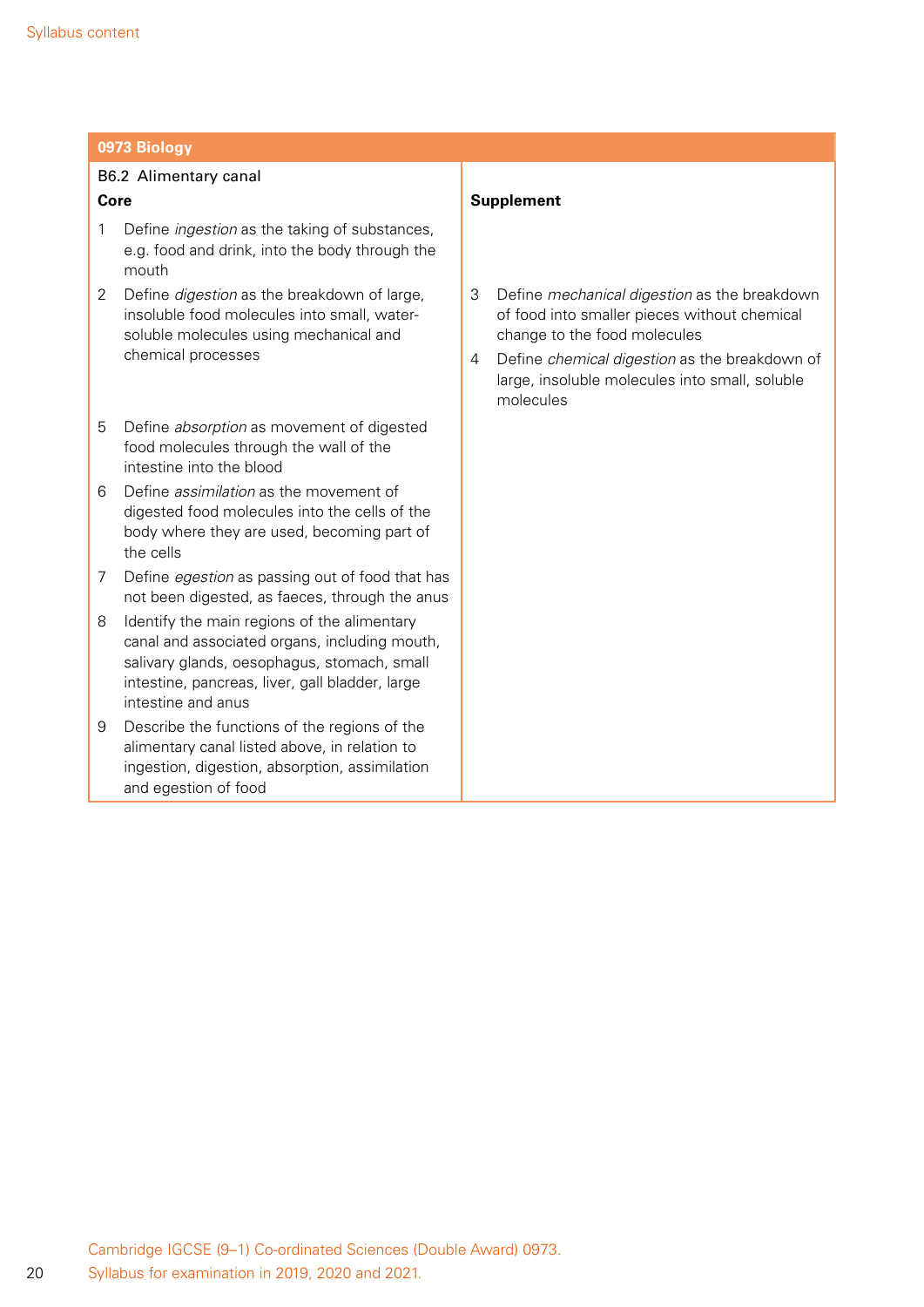| 0973 Biology |                                                                                                                                       |                   |                                                                                                                                                                                                 |  |  |
|--------------|---------------------------------------------------------------------------------------------------------------------------------------|-------------------|-------------------------------------------------------------------------------------------------------------------------------------------------------------------------------------------------|--|--|
|              | <b>B6.3 Digestion</b>                                                                                                                 |                   |                                                                                                                                                                                                 |  |  |
| Core         |                                                                                                                                       | <b>Supplement</b> |                                                                                                                                                                                                 |  |  |
| 1            | Identify the types of human teeth (incisors,<br>canines, premolars and molars)                                                        |                   |                                                                                                                                                                                                 |  |  |
| 2            | Describe the structure of human teeth, limited<br>to enamel, dentine, pulp, nerves and cement,<br>as well as the gums                 |                   |                                                                                                                                                                                                 |  |  |
| 3            | Describe the functions of the types of human<br>teeth in mechanical digestion of food                                                 |                   |                                                                                                                                                                                                 |  |  |
| 4            | Describe the proper care of teeth in terms of<br>diet and regular brushing                                                            | 5                 | State the causes of dental decay in terms of<br>a coating of bacteria and food on teeth, the<br>bacteria respiring sugars in the food, producing<br>acid which dissolves the enamel and dentine |  |  |
| 6            | State the significance of chemical digestion in<br>the alimentary canal in producing small, soluble<br>molecules that can be absorbed | 7                 | State the functions of enzymes as follows:<br>amylase breaks down starch to simpler<br>sugars                                                                                                   |  |  |
|              |                                                                                                                                       |                   | protease breaks down protein to amino<br>acids                                                                                                                                                  |  |  |
|              |                                                                                                                                       |                   | lipase breaks down fats to fatty acids and<br>glycerol                                                                                                                                          |  |  |
|              |                                                                                                                                       | 8                 | State where, in the alimentary canal, amylase,<br>protease and lipase are secreted                                                                                                              |  |  |
|              |                                                                                                                                       | 9                 | State the functions of the hydrochloric acid in<br>gastric juice, limited to killing bacteria in food<br>and giving an acid pH for enzymes                                                      |  |  |
|              |                                                                                                                                       |                   | 10 Explain the functions of the hydrochloric acid in<br>gastric juice, limited to the low pH:                                                                                                   |  |  |
|              |                                                                                                                                       |                   | denaturing enzymes in harmful<br>microorganisms in food                                                                                                                                         |  |  |
|              |                                                                                                                                       |                   | giving the optimum pH for protease activity                                                                                                                                                     |  |  |
|              |                                                                                                                                       |                   | 11 Outline the role of bile in neutralising the acidic<br>mixture of food and gastric juices entering the<br>duodenum from the stomach, to provide a<br>suitable pH for enzyme action           |  |  |
|              |                                                                                                                                       |                   | 12 Outline the role of bile in emulsifying fats to<br>increase the surface area for the chemical<br>digestion of fat to fatty acids and glycerol by<br>lipase                                   |  |  |
|              |                                                                                                                                       |                   | 13 Explain the significance of villi in increasing the<br>internal surface area of the small intestine                                                                                          |  |  |
|              |                                                                                                                                       |                   | 14 Describe the structure of a villus                                                                                                                                                           |  |  |
|              |                                                                                                                                       |                   | 15 Describe the roles of capillaries and lacteals in<br>villi                                                                                                                                   |  |  |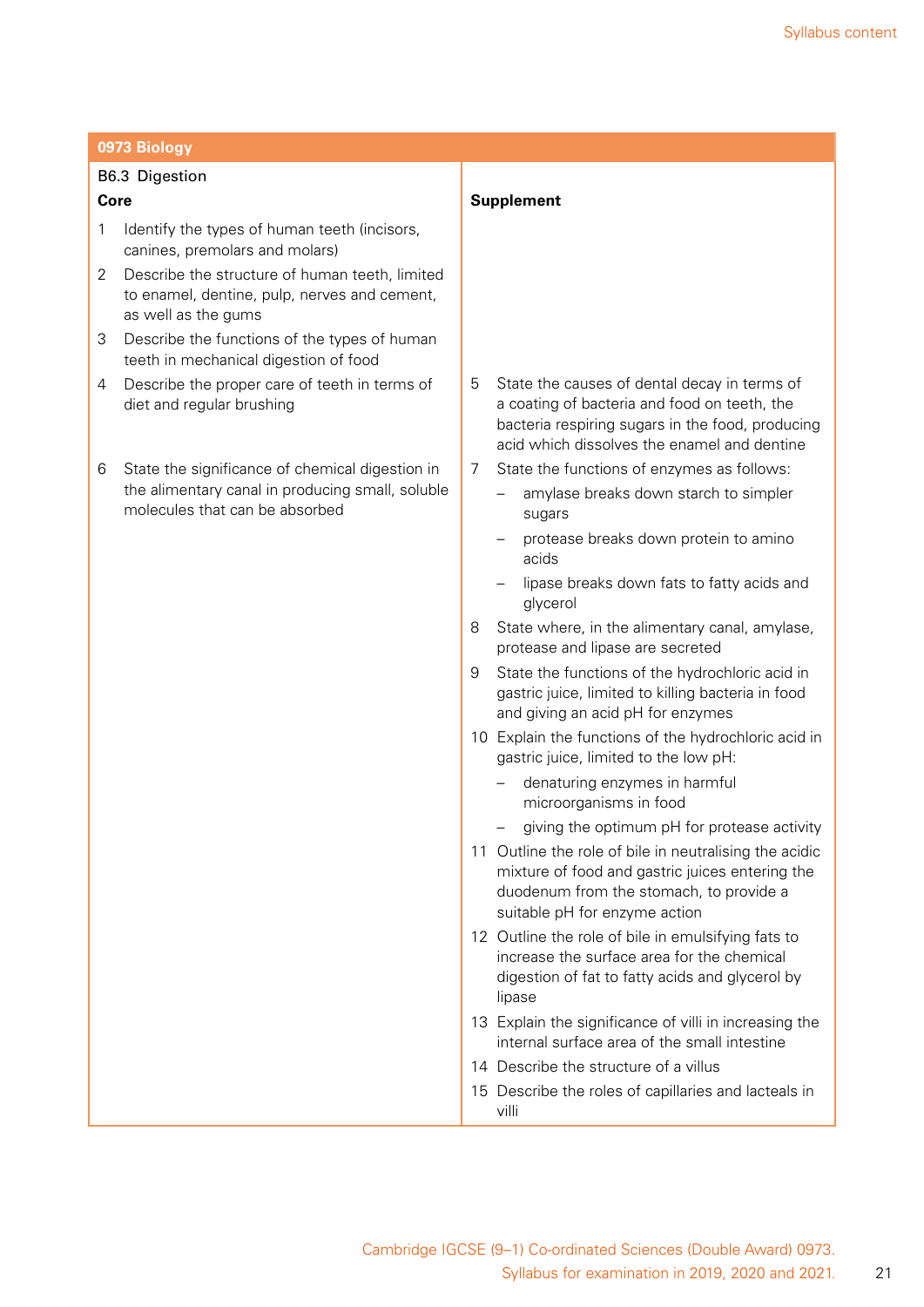| 0973 Biology                                                                                                                                                                                          |                                                                                                                                                                                                                                      |  |  |
|-------------------------------------------------------------------------------------------------------------------------------------------------------------------------------------------------------|--------------------------------------------------------------------------------------------------------------------------------------------------------------------------------------------------------------------------------------|--|--|
| <b>B7 Transport</b>                                                                                                                                                                                   |                                                                                                                                                                                                                                      |  |  |
| B7.1 Transport in plants                                                                                                                                                                              |                                                                                                                                                                                                                                      |  |  |
| Core                                                                                                                                                                                                  | <b>Supplement</b>                                                                                                                                                                                                                    |  |  |
| State the functions of xylem and phloem<br>1<br>Identify the position of xylem as seen in<br>2<br>sections of roots, stems and leaves, limited to<br>non-woody dicotyledonous plants                  |                                                                                                                                                                                                                                      |  |  |
| Identify root hair cells, as seen under the light<br>3<br>microscope, and state their functions                                                                                                       | Explain that the large surface area of root hairs<br>4<br>increases the rate of the absorption of water<br>and ions                                                                                                                  |  |  |
| 5<br>State the pathway taken by water through root,<br>stem and leaf as root hair, root cortex cells,<br>xylem and mesophyll cells                                                                    |                                                                                                                                                                                                                                      |  |  |
| Investigate, using a suitable stain, the pathway<br>6<br>of water through the above-ground parts of a<br>plant                                                                                        |                                                                                                                                                                                                                                      |  |  |
| State that water is transported from the roots<br>7<br>to leaves through the xylem vessels                                                                                                            |                                                                                                                                                                                                                                      |  |  |
| Define transpiration as loss of water vapour<br>8<br>from plant leaves by evaporation of water at<br>the surfaces of the mesophyll cells followed by<br>diffusion of water vapour through the stomata | Explain the mechanism by which water moves<br>9<br>upwards in the xylem in terms of a transpiration<br>pull, helping to create a water potential gradient<br>that draws up a column of water molecules,<br>held together by cohesion |  |  |
| 10 Investigate and describe the effects of variation<br>of temperature and humidity on transpiration                                                                                                  | 11 Explain the effects of variation of temperature<br>and humidity on transpiration rate                                                                                                                                             |  |  |
| rate                                                                                                                                                                                                  | 12 Define <i>translocation</i> in terms of the movement<br>of sucrose and amino acids in phloem:                                                                                                                                     |  |  |
|                                                                                                                                                                                                       | from regions of production (source)                                                                                                                                                                                                  |  |  |
|                                                                                                                                                                                                       | to regions of storage OR to regions where<br>they are used in respiration or growth (sink)                                                                                                                                           |  |  |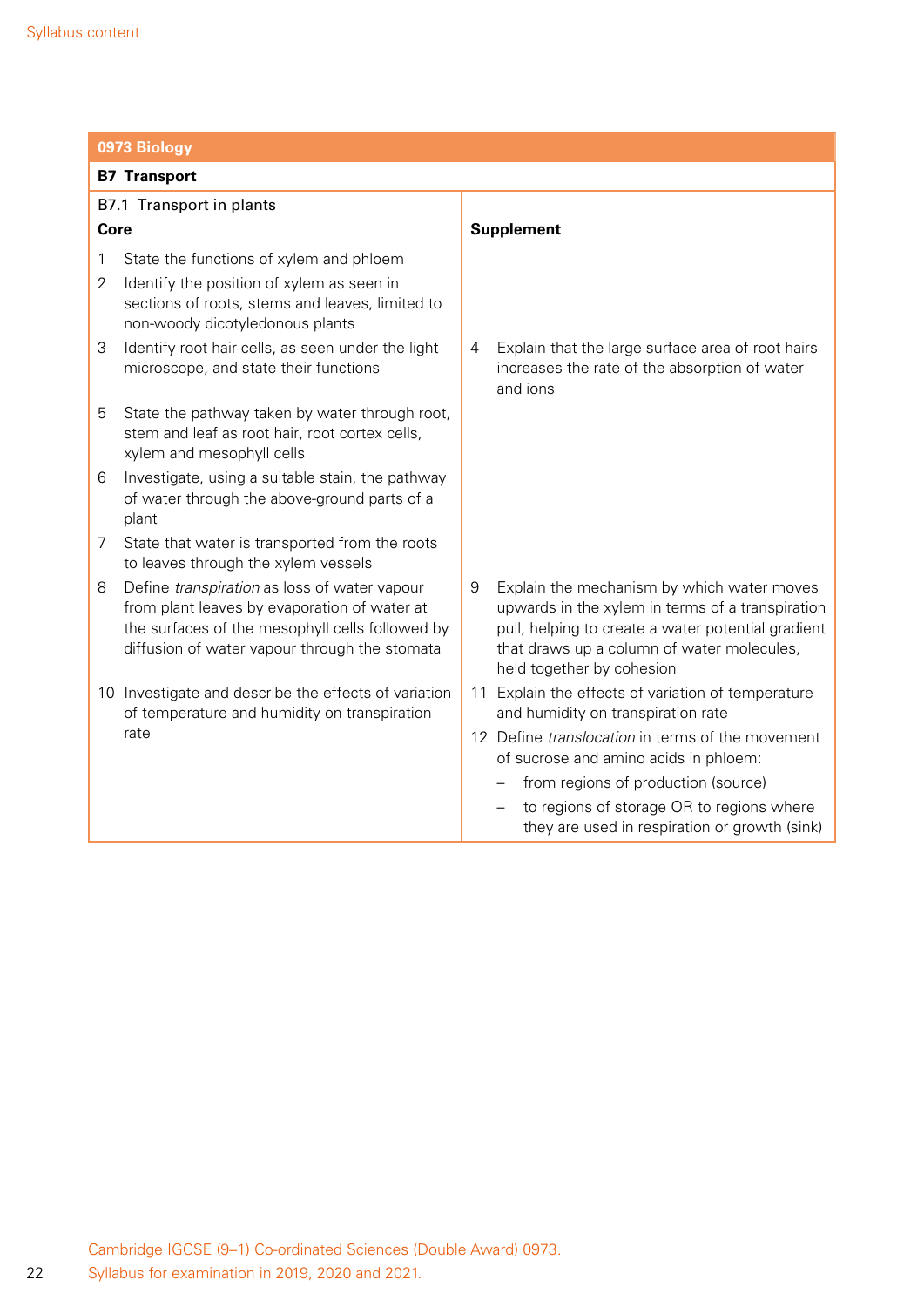### B7.2 Transport in mammals **Core**

- 1 Describe the circulatory system as a system of blood vessels with a pump and valves to ensure one-way flow of blood
- 4 Name and identify the structures of the mammalian heart, limited to the muscular wall, the septum, the left and right ventricles and atria, one-way valves and coronary arteries
- 5 State that blood is pumped away from the heart into arteries and returns to the heart in veins
- 7 Name the main blood vessels to and from the:
	- heart, limited to vena cava, aorta, pulmonary artery and pulmonary vein
	- lungs, limited to the pulmonary artery and pulmonary vein
	- kidney, limited to the renal artery and renal vein
- 9 Investigate and state the effect of physical activity on pulse rate
- 11 Describe the structure and functions of arteries, veins and capillaries
- 13 List the components of blood as red blood cells, white blood cells, platelets and plasma
- 14 Identify red and white blood cells, as seen under the light microscope, on prepared slides and in diagrams and photomicrographs
- 15 State the functions of the following components of blood:
	- red blood cells in transporting oxygen, including the role of haemoglobin
	- white blood cells in phagocytosis and antibody production
	- platelets in clotting (details are not required)
	- plasma in the transport of blood cells, ions, soluble nutrients, hormones and carbon dioxide

#### **Supplement**

- 2 Describe the double circulation in terms of circulation to the lungs and circulation to the body tissues in mammals
- 3 Explain the advantages of a double circulation
- 6 Describe the functioning of the heart in terms of the contraction of muscles of the atria and ventricles and the action of the valves
- 8 Describe coronary heart disease in terms of the blockage of coronary arteries and state the possible risk factors as diet, stress, smoking, genetic predisposition, age and gender
- 10 Explain the effect of physical activity on the heart rate
- 12 Explain how the structures of arteries, veins and capillaries are adapted for their function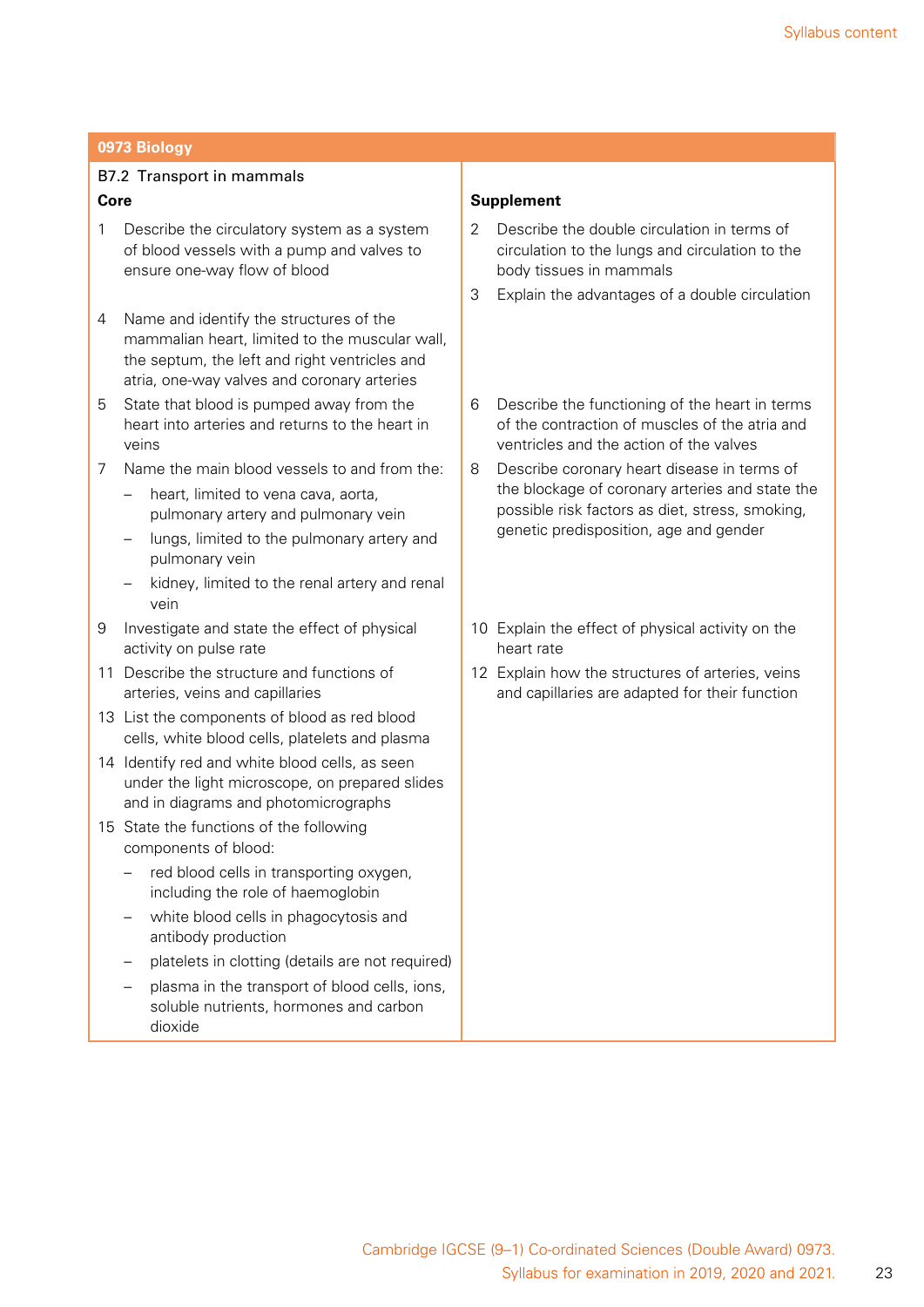|      | 0973 Biology                                                                                                                                       |   |                                                                                                                                                                                              |  |
|------|----------------------------------------------------------------------------------------------------------------------------------------------------|---|----------------------------------------------------------------------------------------------------------------------------------------------------------------------------------------------|--|
|      | <b>B8 Gas exchange and respiration</b>                                                                                                             |   |                                                                                                                                                                                              |  |
|      | B8.1 Gas exchange                                                                                                                                  |   |                                                                                                                                                                                              |  |
| Core |                                                                                                                                                    |   | <b>Supplement</b>                                                                                                                                                                            |  |
| 1    | Name and identify the lungs, diaphragm, ribs,<br>intercostal muscles, larynx, trachea, bronchi,<br>bronchioles, alveoli and associated capillaries | 2 | List the features of gas exchange surfaces<br>in humans, limited to large surface area, thin<br>surface, good blood supply and good ventilation<br>with air                                  |  |
| 3    | State the differences in composition between<br>inspired and expired air limited to oxygen,<br>carbon dioxide and water vapour                     | 4 | Explain the differences in composition between<br>inspired and expired air                                                                                                                   |  |
| 5    | Use limewater as a test for carbon dioxide<br>to investigate the differences in composition<br>between inspired and expired air                    |   |                                                                                                                                                                                              |  |
| 6    | Investigate and describe the effects of physical<br>activity on rate and depth of breathing                                                        | 7 | Explain the effects of physical activity on<br>rate and depth of breathing in terms of the<br>increased carbon dioxide concentration in the<br>blood, causing an increased rate of breathing |  |
|      |                                                                                                                                                    | 8 | Explain the role of goblet cells, mucus and<br>ciliated cells in protecting the gas exchange<br>system from pathogens and particles                                                          |  |
|      |                                                                                                                                                    | 9 | State that tobacco smoking can cause chronic<br>obstructive pulmonary disease (COPD), lung<br>cancer and coronary heart disease                                                              |  |
|      |                                                                                                                                                    |   | 10 Describe the effects on the gas exchange<br>system of tobacco smoke and its major toxic<br>components, limited to carbon monoxide,<br>nicotine and tar                                    |  |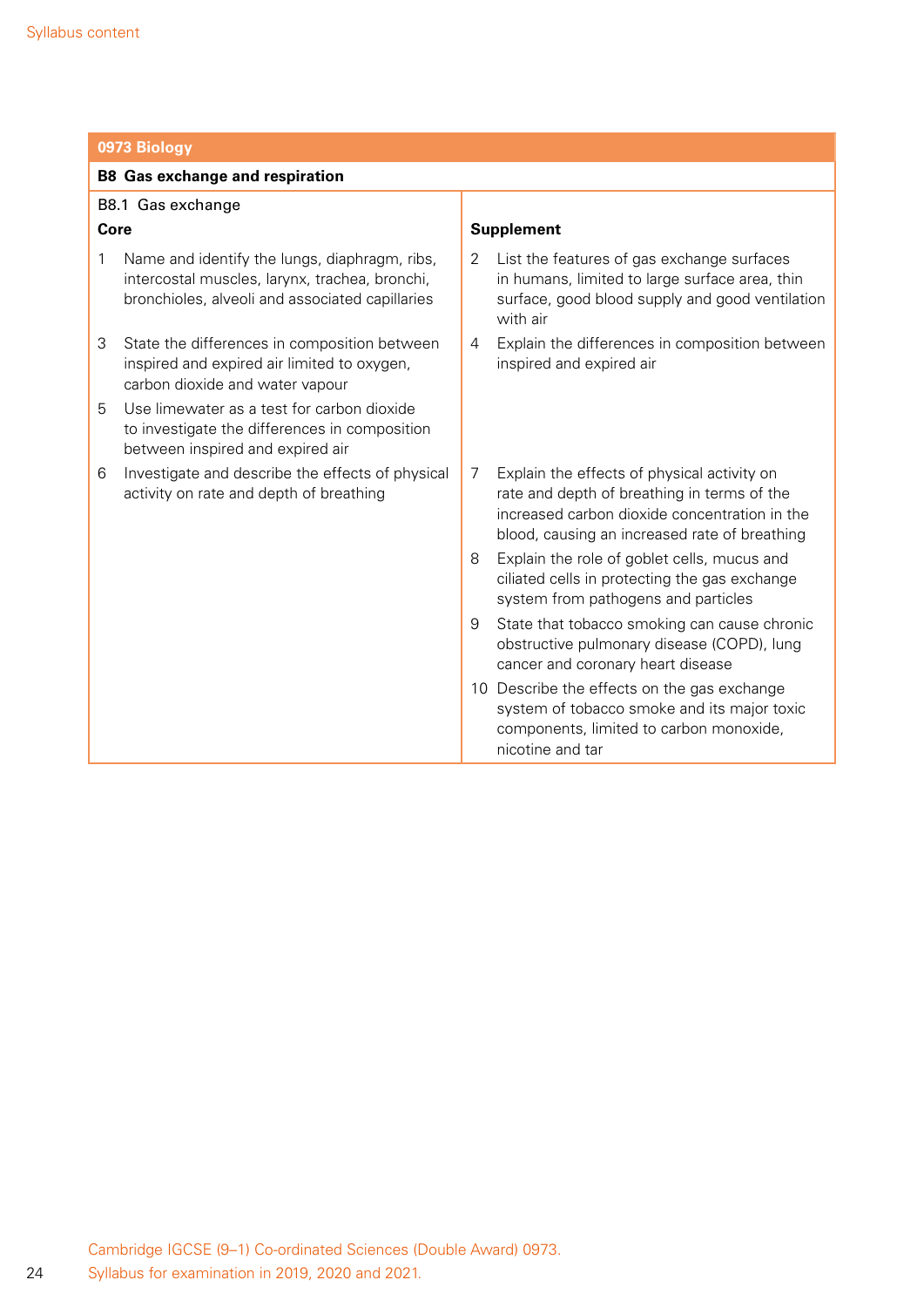#### B8.2 Respiration

#### **Core**

- 1 State the uses of energy in the body of humans limited to: muscle contraction, protein synthesis, cell division, growth and the maintenance of a constant body temperature
- 3 State the word equation for aerobic respiration as glucose + oxygen  $\rightarrow$  carbon dioxide + water

#### **Supplement**

- 2 Define *aerobic respiration* as the chemical reactions in cells that use oxygen to break down nutrient molecules to release energy
- 4 State the balanced chemical equation for aerobic respiration as

 $C_6H_{12}O_6 + 6O_2 \rightarrow 6CO_2 + 6H_2O$ 

- 5 Define *anaerobic respiration* as the chemical reactions in cells that break down nutrient molecules to release energy without using oxygen
- 6 State the word equation for anaerobic respiration in muscles during vigorous exercise  $(glucose \rightarrow lactic acid)$
- 7 State that lactic acid builds up in muscles and blood during vigorous exercise causing an oxygen debt
- 8 State the word equation for anaerobic respiration in microorganism yeast  $(glucose \rightarrow alcohol + carbon dioxide)$
- 9 Describe the role of anaerobic respiration in yeast during bread-making
- 10 State that anaerobic respiration releases much less energy per glucose molecule than aerobic respiration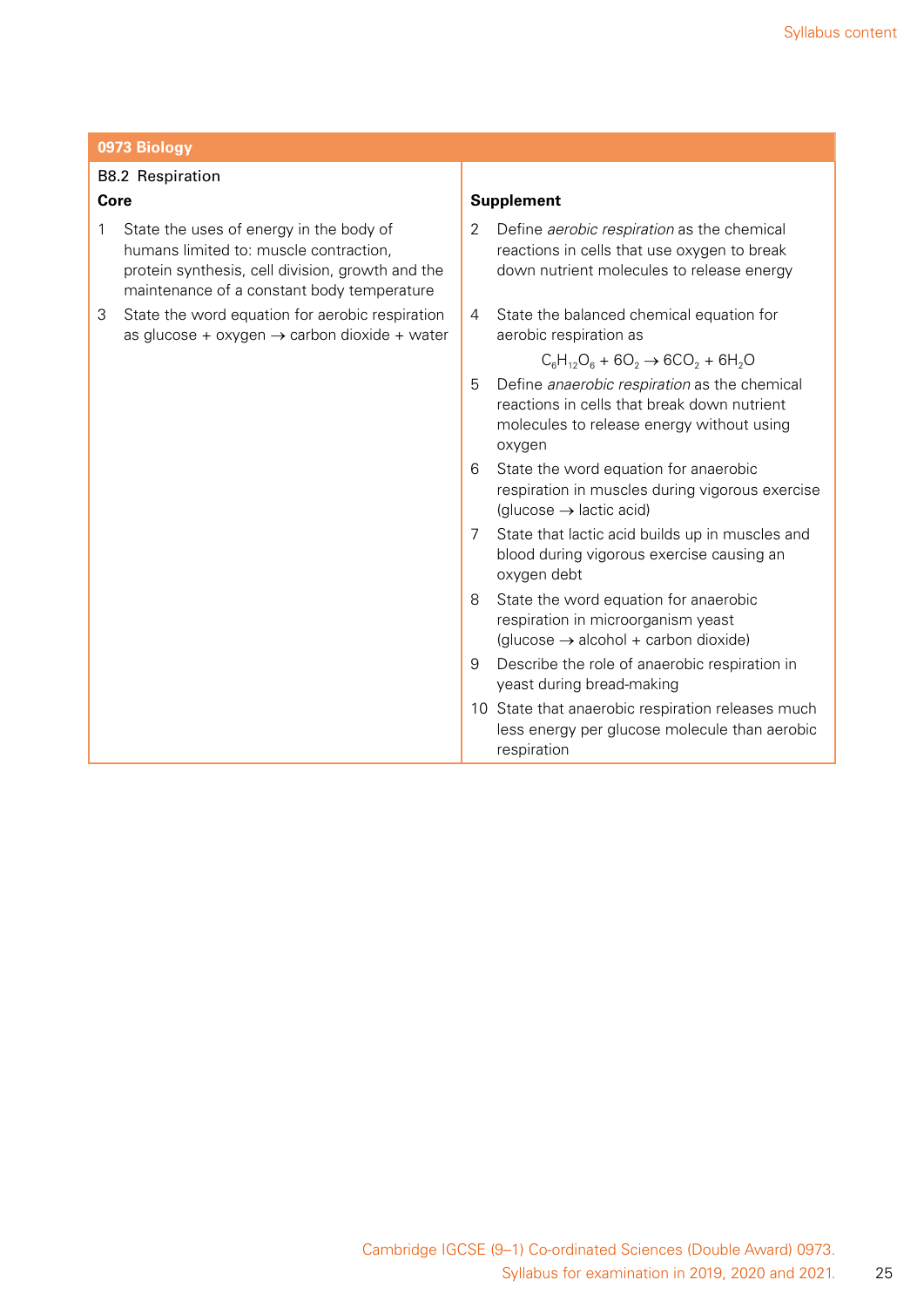|      | 0973 Biology                                                                                                                                                        |                   |                                                                                                                                                                                                                      |  |
|------|---------------------------------------------------------------------------------------------------------------------------------------------------------------------|-------------------|----------------------------------------------------------------------------------------------------------------------------------------------------------------------------------------------------------------------|--|
|      | <b>B9 Coordination and response</b>                                                                                                                                 |                   |                                                                                                                                                                                                                      |  |
|      | B9.1 Nervous control in humans                                                                                                                                      |                   |                                                                                                                                                                                                                      |  |
| Core |                                                                                                                                                                     | <b>Supplement</b> |                                                                                                                                                                                                                      |  |
| 1    | Describe a nerve impulse as an electrical signal<br>that passes along nerve cells called neurones                                                                   |                   |                                                                                                                                                                                                                      |  |
| 2    | Describe the human nervous system in terms<br>of:                                                                                                                   | 3                 | Distinguish between voluntary and involuntary<br>actions                                                                                                                                                             |  |
|      | the central nervous system consisting of<br>brain and spinal cord                                                                                                   |                   |                                                                                                                                                                                                                      |  |
|      | the peripheral nervous system                                                                                                                                       |                   |                                                                                                                                                                                                                      |  |
|      | coordination and regulation of body<br>functions                                                                                                                    |                   |                                                                                                                                                                                                                      |  |
| 4    | Identify motor (effector), relay (connector) and<br>sensory neurones from diagrams                                                                                  |                   |                                                                                                                                                                                                                      |  |
| 5    | Describe a simple reflex arc in terms of<br>receptor, sensory neurone, relay neurone,<br>motor neurones and effector                                                |                   |                                                                                                                                                                                                                      |  |
| 6    | Describe a reflex action as a means of<br>automatically and rapidly integrating and<br>coordinating stimuli with the responses of<br>effectors (muscles and glands) |                   |                                                                                                                                                                                                                      |  |
|      | B9.2 Sense organs                                                                                                                                                   |                   |                                                                                                                                                                                                                      |  |
|      |                                                                                                                                                                     |                   | <b>Supplement</b>                                                                                                                                                                                                    |  |
|      |                                                                                                                                                                     | 1                 | Identify the structures of the eye, limited to<br>cornea, iris, pupil, lens, retina, optic nerve,<br>ciliary muscles, suspensory ligaments and blind<br>spot                                                         |  |
|      |                                                                                                                                                                     | 2                 | Describe the function of each part of the eye,<br>limited to:                                                                                                                                                        |  |
|      |                                                                                                                                                                     |                   | cornea - refracts light                                                                                                                                                                                              |  |
|      |                                                                                                                                                                     |                   | iris - controls how much light enters pupil                                                                                                                                                                          |  |
|      |                                                                                                                                                                     |                   | lens - focuses light onto retina                                                                                                                                                                                     |  |
|      |                                                                                                                                                                     |                   | retina - contains light receptors, some<br>sensitive to light of different colours                                                                                                                                   |  |
|      |                                                                                                                                                                     |                   | optic nerve – carries impulses to the brain                                                                                                                                                                          |  |
|      |                                                                                                                                                                     | 3                 | Explain the pupil reflex in terms of light<br>intensity and antagonistic action of circular and<br>radial muscles in the iris                                                                                        |  |
|      |                                                                                                                                                                     | 4                 | Explain accommodation to view near and<br>distant objects in terms of the contraction and<br>relaxation of the ciliary muscles, tension in the<br>suspensory ligaments, shape of the lens and<br>refraction of light |  |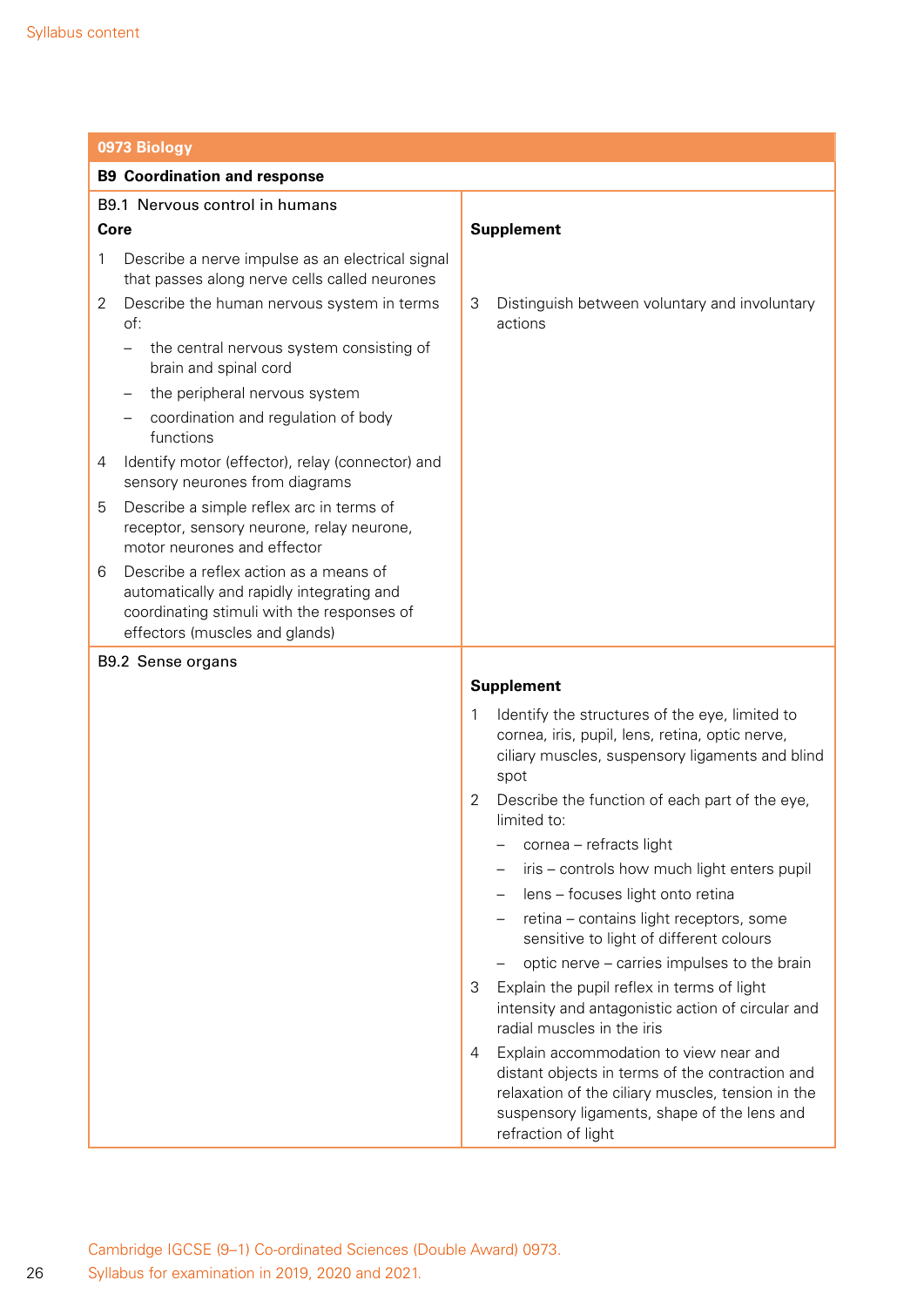|               | 0973 Biology                                                                                                                                                                                                           |                   |                                                                                                                                                                                    |  |
|---------------|------------------------------------------------------------------------------------------------------------------------------------------------------------------------------------------------------------------------|-------------------|------------------------------------------------------------------------------------------------------------------------------------------------------------------------------------|--|
| B9.3 Hormones |                                                                                                                                                                                                                        |                   |                                                                                                                                                                                    |  |
| Core          |                                                                                                                                                                                                                        | <b>Supplement</b> |                                                                                                                                                                                    |  |
| 1             | Define a <i>hormone</i> as a chemical substance,<br>produced by a gland, carried by the blood,<br>which alters the activity of one or more specific<br>target organs                                                   |                   |                                                                                                                                                                                    |  |
| 2             | Describe adrenaline as the hormone secreted<br>in 'fight or flight' situations and its effects,<br>limited to increased breathing and pulse rate<br>and widened pupils                                                 |                   |                                                                                                                                                                                    |  |
| 3             | Give examples of situations in which adrenaline<br>secretion increases                                                                                                                                                 | 4                 | Discuss the role of the hormone adrenaline<br>in the chemical control of metabolic activity,<br>including increasing the blood glucose<br>concentration and pulse rate             |  |
|               |                                                                                                                                                                                                                        | 5                 | Compare nervous and hormonal control system<br>in terms of speed and longevity of action                                                                                           |  |
|               | <b>B9.4 Homeostasis</b>                                                                                                                                                                                                |                   |                                                                                                                                                                                    |  |
| Core          |                                                                                                                                                                                                                        |                   | <b>Supplement</b>                                                                                                                                                                  |  |
| 1             | Define <i>homeostasis</i> as the maintenance of a<br>constant internal environment                                                                                                                                     | 2                 | Explain that homeostasis is the control of<br>internal conditions within set limits                                                                                                |  |
|               |                                                                                                                                                                                                                        | 3                 | Explain the concept of control by negative<br>feedback                                                                                                                             |  |
|               |                                                                                                                                                                                                                        | 4                 | Describe the control of the glucose content of<br>the blood by the liver and the roles of insulin<br>and glucagon from the pancreas                                                |  |
| 5             | Name and identify on a diagram of the skin:<br>hairs, hair erector muscles, sweat glands,<br>receptors, sensory neurones, blood vessels<br>and fatty tissue                                                            |                   |                                                                                                                                                                                    |  |
| 6             | Describe the maintenance of a constant<br>internal body temperature in humans in terms<br>of insulation, sweating, shivering and the role<br>of the brain (limited to blood temperature<br>receptors and coordination) | 7                 | Describe the maintenance of a constant<br>internal body temperature in humans in<br>terms of vasodilation and vasoconstriction of<br>arterioles supplying skin surface capillaries |  |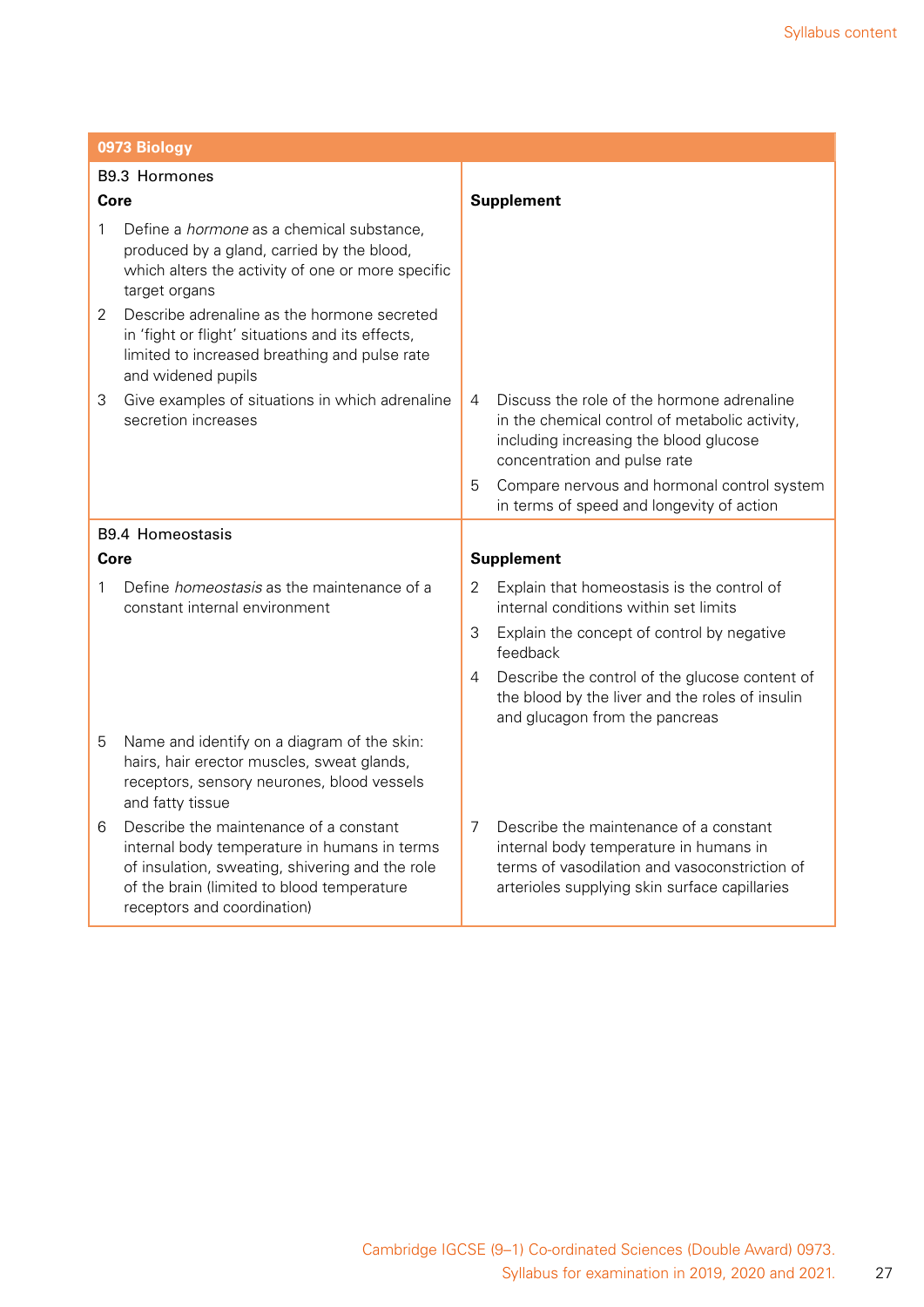| 0973 Biology |                                                                                                                                                                                          |   |                                                                                                                 |  |  |
|--------------|------------------------------------------------------------------------------------------------------------------------------------------------------------------------------------------|---|-----------------------------------------------------------------------------------------------------------------|--|--|
|              | <b>B9.5 Tropic responses</b>                                                                                                                                                             |   |                                                                                                                 |  |  |
| Core         |                                                                                                                                                                                          |   | <b>Supplement</b>                                                                                               |  |  |
| 1            | Define gravitropism as a response in which parts<br>of a plant grow towards or away from gravity                                                                                         |   |                                                                                                                 |  |  |
| 2            | Define <i>phototropism</i> as a response in which<br>parts of a plant grow towards or away from the<br>direction from which light is coming                                              | 3 | Explain phototropism and gravitropism of a<br>shoot as examples of the chemical control of<br>plant growth      |  |  |
| 4            | Investigate gravitropism and phototropism in<br>shoots and roots                                                                                                                         | 5 | Explain the role of auxin in controlling shoot<br>growth, limited to:                                           |  |  |
|              |                                                                                                                                                                                          |   | auxin made in shoot tip (only)                                                                                  |  |  |
|              |                                                                                                                                                                                          |   | auxin spreads through the plant from the<br>shoot tip                                                           |  |  |
|              |                                                                                                                                                                                          |   | auxin is unequally distributed in response to<br>light and gravity                                              |  |  |
|              |                                                                                                                                                                                          |   | auxin stimulates cell elongation                                                                                |  |  |
|              | <b>B10 Reproduction</b>                                                                                                                                                                  |   |                                                                                                                 |  |  |
|              | B10.1 Asexual and sexual reproduction                                                                                                                                                    |   |                                                                                                                 |  |  |
| Core         |                                                                                                                                                                                          |   | <b>Supplement</b>                                                                                               |  |  |
| 1            | Define asexual reproduction as a process<br>resulting in the production of genetically<br>identical offspring from one parent                                                            | 2 | Discuss the advantages and disadvantages<br>of asexual reproduction to a population of a<br>species in the wild |  |  |
| 3            | Identify examples of asexual reproduction from<br>information provided                                                                                                                   |   |                                                                                                                 |  |  |
| 4            | Define sexual reproduction as a process<br>involving the fusion of the nuclei of two<br>gametes (sex cells) to form a zygote and the                                                     | 5 | State that the nuclei of gametes are haploid<br>and that the nucleus of a zygote is diploid                     |  |  |
|              | production of offspring that are genetically<br>different from each other                                                                                                                | 6 | Discuss the advantages and disadvantages of<br>sexual reproduction to a population of a species<br>in the wild  |  |  |
|              | B10.2 Sexual reproduction in plants                                                                                                                                                      |   |                                                                                                                 |  |  |
| Core         |                                                                                                                                                                                          |   | <b>Supplement</b>                                                                                               |  |  |
| 1            | Identify and draw, using a hand lens if<br>necessary, the sepals, petals, stamens,<br>filaments and anthers, carpels, style, stigma,<br>ovary and ovules, of an insect-pollinated flower | 2 | Use a hand lens to identify and describe the<br>anthers and stigmas of a wind-pollinated flower                 |  |  |
| 3            | State the functions of the sepals, petals,<br>anthers, stigmas and ovaries                                                                                                               | 4 | Distinguish between the pollen grains of insect-<br>pollinated and wind-pollinated flowers                      |  |  |
| 5            | Define <i>pollination</i> as the transfer of pollen<br>grains from the anther to the stigma                                                                                              |   |                                                                                                                 |  |  |
| 6            | Name the agents of pollination                                                                                                                                                           |   |                                                                                                                 |  |  |
| 7            | State that fertilisation occurs when a pollen<br>nucleus fuses with a nucleus in an ovule                                                                                                | 8 | Describe the structural adaptations of insect-<br>pollinated and wind-pollinated flowers                        |  |  |
| 9            | Investigate and state the environmental<br>conditions that affect germination of seeds,<br>limited to the requirement for water, oxygen<br>and a suitable temperature                    |   |                                                                                                                 |  |  |

Cambridge IGCSE (9–1) Co-ordinated Sciences (Double Award) 0973. Syllabus for examination in 2019, 2020 and 2021.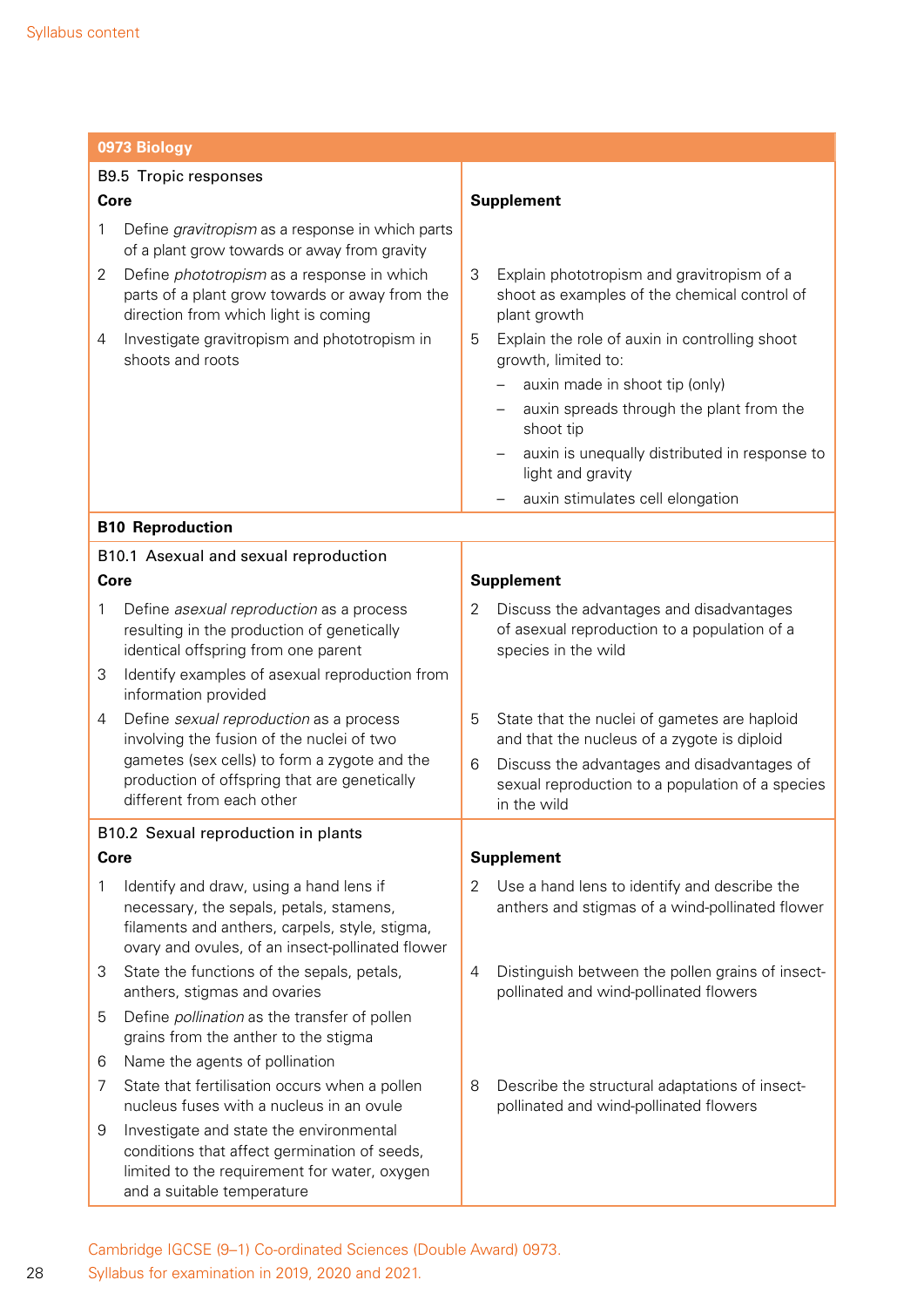|                | B10.3 Sexual reproduction in humans                                                                                                      |                                                                                                                                    |
|----------------|------------------------------------------------------------------------------------------------------------------------------------------|------------------------------------------------------------------------------------------------------------------------------------|
|                | Core                                                                                                                                     | <b>Supplement</b>                                                                                                                  |
| 1              | Identify and name on diagrams of the male<br>reproductive system: the testes, scrotum,<br>sperm ducts, prostate gland, urethra and penis |                                                                                                                                    |
| 2              | State the function of the parts of the male<br>reproductive system limited to:                                                           |                                                                                                                                    |
|                | testes - production of male gametes<br>(sperm)                                                                                           |                                                                                                                                    |
|                | scrotum – sac that holds the testes outside<br>the body                                                                                  |                                                                                                                                    |
|                | sperm ducts - transfer sperm to the urethra                                                                                              |                                                                                                                                    |
|                | prostate gland – secrete fluids for sperm to<br>swim in forming semen                                                                    |                                                                                                                                    |
|                | urethra – carries urine and semen out of the<br>body                                                                                     |                                                                                                                                    |
|                | penis – transfers semen to vagina during<br>sexual intercourse                                                                           |                                                                                                                                    |
| 3              | Identify and name on diagrams of the female<br>reproductive system: the ovaries, oviducts,<br>uterus, cervix and vagina                  |                                                                                                                                    |
| $\overline{4}$ | State the function of the parts of the female<br>reproductive system limited to:                                                         |                                                                                                                                    |
|                | ovaries - release of female gametes (eggs)                                                                                               |                                                                                                                                    |
|                | oviducts - transfers egg to uterus and the<br>site of fertilisation                                                                      |                                                                                                                                    |
|                | uterus - where the fetus develops                                                                                                        |                                                                                                                                    |
|                | cervix - ring of muscle at the opening of<br>the uterus                                                                                  |                                                                                                                                    |
|                | vagina - receives penis during sexual<br>intercourse                                                                                     |                                                                                                                                    |
| 5              | Describe fertilisation as the fusion of the nuclei<br>from a male gamete (sperm) and a female                                            | 6<br>Compare male and female gametes in terms of<br>size, structure, mobility and numbers                                          |
|                | gamete (egg cell/ovum)                                                                                                                   | State the adaptive features of sperm, limited to<br>7<br>flagellum and the presence of enzymes                                     |
|                |                                                                                                                                          | State the adaptive features of egg cells,<br>8<br>limited to energy stores and a jelly coating that<br>changes after fertilisation |
| 9              | Describe the menstrual cycle in terms of<br>changes in the uterus and ovaries (knowledge<br>of sex hormones are not required)            | continued                                                                                                                          |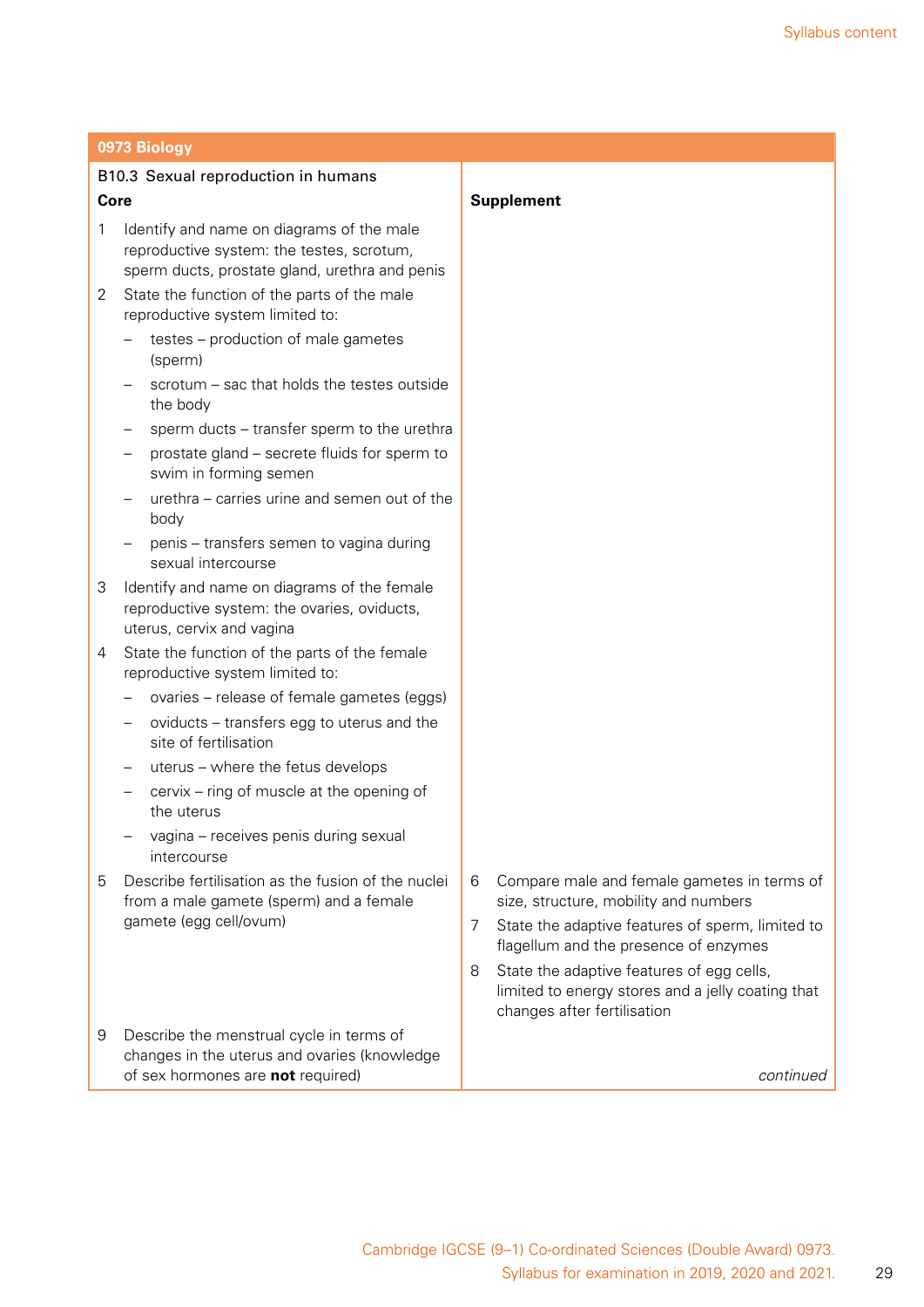| 0973 Biology                                                                                                             |                                                                                                                                                                                                                              |  |  |
|--------------------------------------------------------------------------------------------------------------------------|------------------------------------------------------------------------------------------------------------------------------------------------------------------------------------------------------------------------------|--|--|
| B10.3 Sexual reproduction in humans continued                                                                            |                                                                                                                                                                                                                              |  |  |
| Core                                                                                                                     | <b>Supplement</b>                                                                                                                                                                                                            |  |  |
| 10 State that in early development, the zygote<br>forms an embryo which is a ball of cells that                          | 11 State the functions of the umbilical cord,<br>placenta, amniotic sac and amniotic fluid                                                                                                                                   |  |  |
| implants into the wall of the uterus                                                                                     | 12 Describe the function of the placenta and<br>umbilical cord in relation to exchange of<br>dissolved nutrients, gases and excretory<br>products and providing a barrier to toxins<br>(structural details are not required) |  |  |
| 13 State that human immunodeficiency virus<br>(HIV) infection may lead to acquired immune<br>deficiency syndrome (AIDS)  |                                                                                                                                                                                                                              |  |  |
| 14 Describe the methods of transmission of HIV                                                                           |                                                                                                                                                                                                                              |  |  |
| 15 Explain how the spread of sexually transmitted<br>infections (STIs) is controlled                                     |                                                                                                                                                                                                                              |  |  |
| <b>B11 Inheritance</b>                                                                                                   |                                                                                                                                                                                                                              |  |  |
| B11.1 Chromosomes and genes                                                                                              |                                                                                                                                                                                                                              |  |  |
| Core                                                                                                                     | <b>Supplement</b>                                                                                                                                                                                                            |  |  |
| Define <i>inheritance</i> as the transmission of<br>1<br>genetic information from generation to<br>generation            |                                                                                                                                                                                                                              |  |  |
| Define <i>chromosome</i> as a thread-like structure<br>2<br>of DNA, carrying genetic information in the<br>form of genes |                                                                                                                                                                                                                              |  |  |
| Define gene as a length of DNA that codes for<br>3<br>a protein                                                          |                                                                                                                                                                                                                              |  |  |
| Define allele as a version of a gene<br>4                                                                                |                                                                                                                                                                                                                              |  |  |
| Describe the inheritance of sex in humans with<br>5<br>reference to XX and XY chromosomes                                | Define a <i>haploid nucleus</i> as a nucleus<br>6<br>containing a single set of unpaired<br>chromosomes, e.g. in gametes                                                                                                     |  |  |
|                                                                                                                          | Define a diploid nucleus as a nucleus containing<br>7<br>two sets of chromosomes, e.g. in body cells                                                                                                                         |  |  |
|                                                                                                                          | State that in a diploid cell, chromosomes are<br>8<br>arranged in pairs and in a human diploid cell<br>there are 23 pairs                                                                                                    |  |  |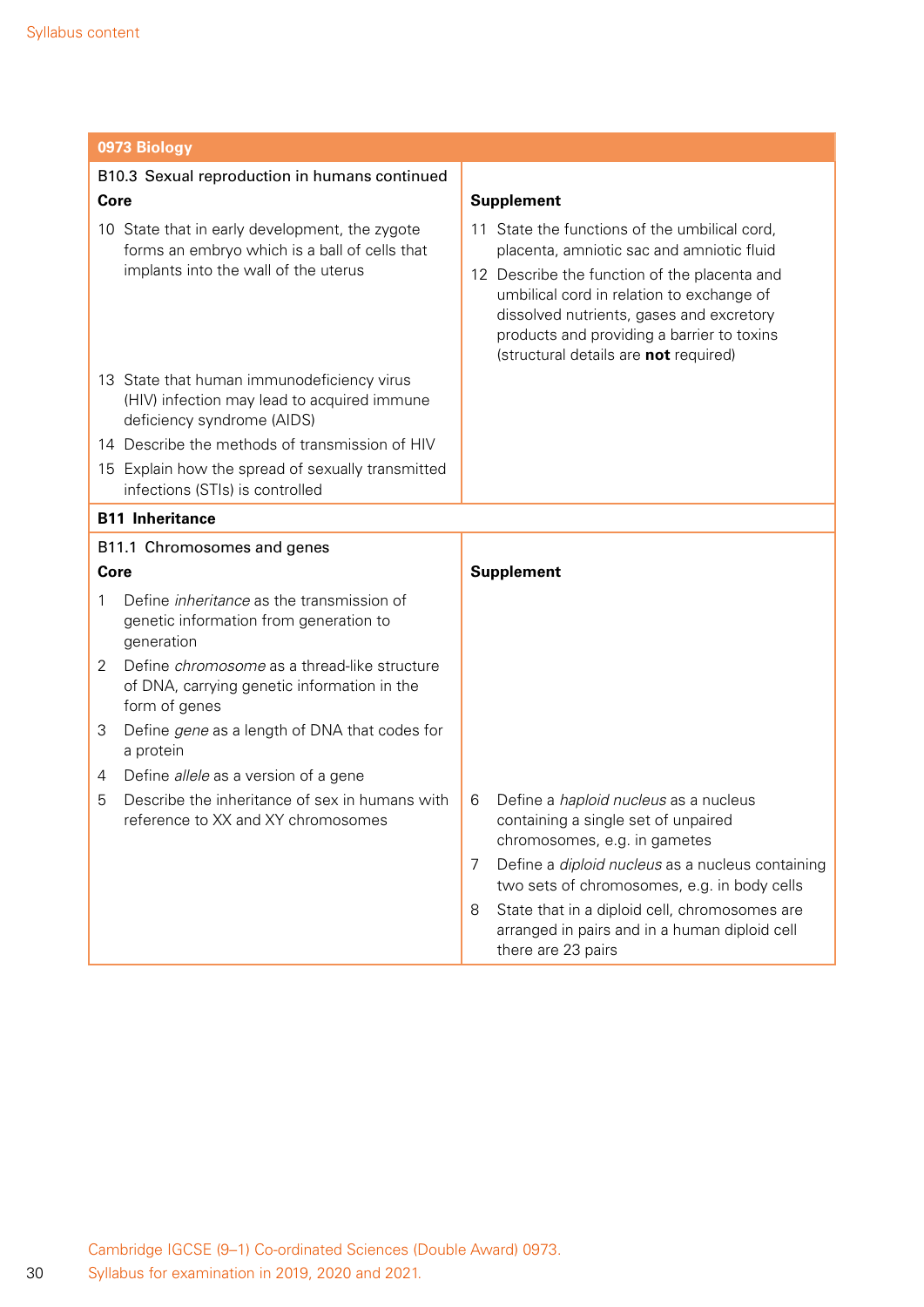|                              | 0973 Biology                                                                                                                           |   |                                                                                                                                                                                                     |  |
|------------------------------|----------------------------------------------------------------------------------------------------------------------------------------|---|-----------------------------------------------------------------------------------------------------------------------------------------------------------------------------------------------------|--|
| B11.2 Cell division          |                                                                                                                                        |   |                                                                                                                                                                                                     |  |
|                              |                                                                                                                                        |   | <b>Supplement</b>                                                                                                                                                                                   |  |
|                              |                                                                                                                                        | 1 | Define <i>mitosis</i> as nuclear division giving rise to<br>genetically identical cells (details of stages are<br>not required)                                                                     |  |
|                              |                                                                                                                                        | 2 | State that the exact duplication of<br>chromosomes occurs before mitosis                                                                                                                            |  |
|                              |                                                                                                                                        | 3 | State the role of mitosis in growth, repair of<br>damaged tissues, replacement of cells and<br>asexual reproduction                                                                                 |  |
|                              |                                                                                                                                        | 4 | Define <i>meiosis</i> as reduction division in which<br>the chromosome number is halved from diploid<br>to haploid resulting in genetically different cells<br>(details of stages are not required) |  |
|                              |                                                                                                                                        | 5 | State that meiosis is involved in the production<br>of gametes                                                                                                                                      |  |
| B11.3 Monohybrid inheritance |                                                                                                                                        |   |                                                                                                                                                                                                     |  |
| <b>Core</b>                  |                                                                                                                                        |   | <b>Supplement</b>                                                                                                                                                                                   |  |
| 1                            | Define genotype as the genetic make-up of an<br>organism in terms of the alleles present                                               |   |                                                                                                                                                                                                     |  |
| 2                            | Define <i>phenotype</i> as the observable features of<br>an organism                                                                   |   |                                                                                                                                                                                                     |  |
| 3                            | Define homozygous as having two identical<br>alleles of a particular gene                                                              |   |                                                                                                                                                                                                     |  |
| 4                            | State that two identical homozygous individuals<br>that breed together will be pure-breeding                                           |   |                                                                                                                                                                                                     |  |
| 5                            | Define heterozygous as having two different<br>alleles of a particular gene                                                            |   |                                                                                                                                                                                                     |  |
| 6                            | State that a heterozygous individual will not be<br>pure-breeding                                                                      |   |                                                                                                                                                                                                     |  |
| 7                            | Define dominant as an allele that is expressed<br>if it is present                                                                     |   |                                                                                                                                                                                                     |  |
| 8                            | Define recessive as an allele that is only<br>expressed when there is no dominant allele of<br>the gene present                        |   |                                                                                                                                                                                                     |  |
| 9                            | Use genetic diagrams to predict the results of<br>monohybrid crosses and calculate phenotypic<br>ratios, limited to 1:1 and 3:1 ratios |   |                                                                                                                                                                                                     |  |
|                              | 10 Use Punnett squares in crosses which result in<br>more than one genotype to work out and show<br>the possible different genotypes   |   | 11 Interpret pedigree diagrams for the inheritance<br>of a given characteristic                                                                                                                     |  |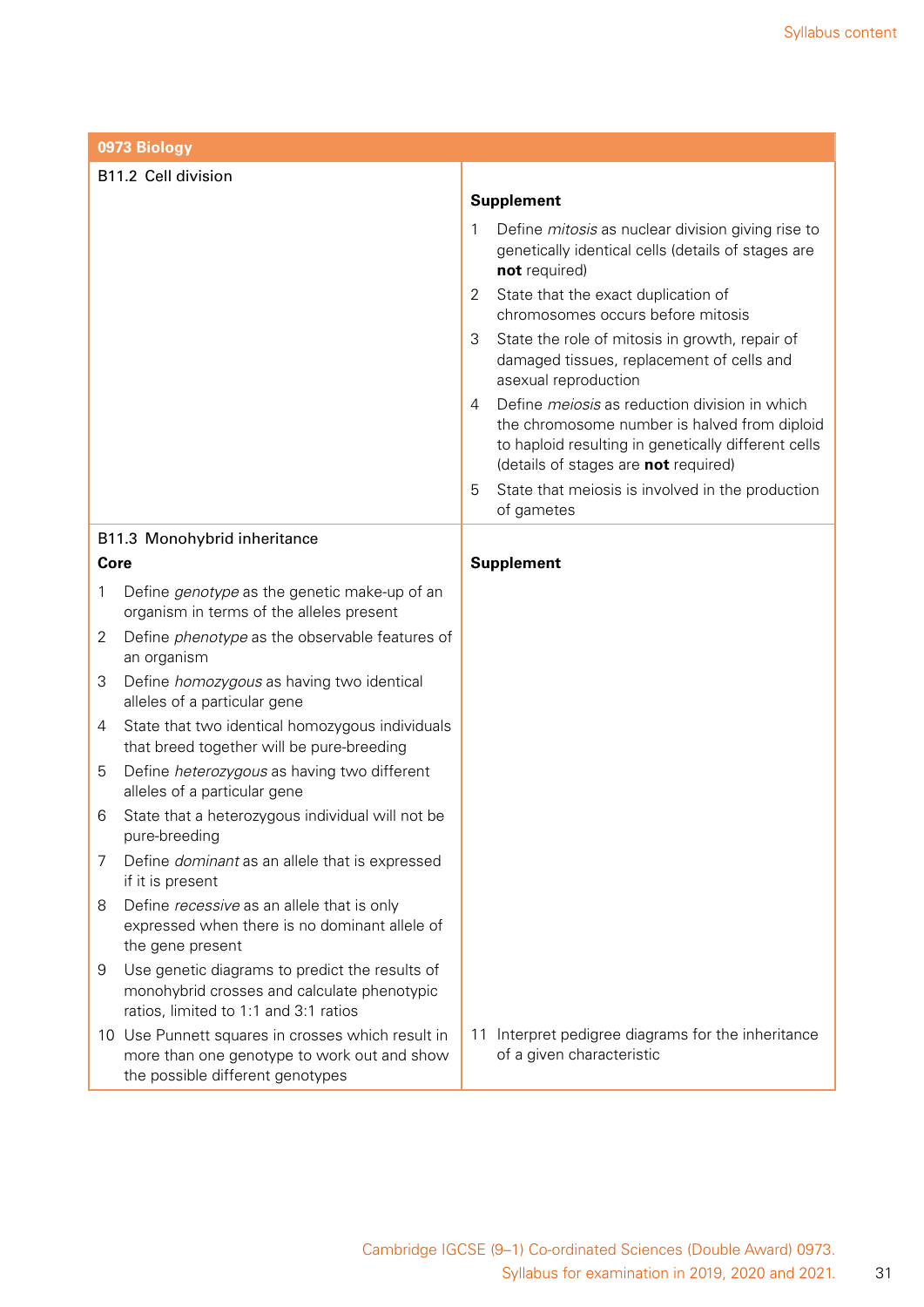|      | 0973 Biology                                                                                                                  |                                                                                                                           |  |  |
|------|-------------------------------------------------------------------------------------------------------------------------------|---------------------------------------------------------------------------------------------------------------------------|--|--|
|      | B11.4 Variation and selection                                                                                                 |                                                                                                                           |  |  |
| Core |                                                                                                                               | <b>Supplement</b>                                                                                                         |  |  |
| 1    | Define variation as differences between<br>individuals of the same species                                                    |                                                                                                                           |  |  |
| 2    | Distinguish between phenotypic variation and<br>genetic variation                                                             | State that phenotypic variation is caused by<br>3<br>both genetic and environmental factors                               |  |  |
| 4    | State that continuous variation results in a<br>range of phenotypes between two extremes,<br>e.g. height in humans            | 5<br>State that discontinuous variation is mostly<br>caused by genes alone, e.g. A, B, AB and O<br>blood groups in humans |  |  |
| 6    | State that discontinuous variation results<br>in a limited number of phenotypes with no<br>intermediates, e.g. tongue rolling |                                                                                                                           |  |  |
| 7    | Record and present the results of investigations<br>into continuous and discontinuous variation                               | 8<br>Define <i>mutation</i> as a change in a gene or<br>chromosome                                                        |  |  |
|      |                                                                                                                               | State that ionising radiation and some<br>9<br>chemicals increase the rate of mutation                                    |  |  |
|      | 10 Describe natural selection with reference to:                                                                              | 11 Describe evolution as the change in adaptive                                                                           |  |  |
|      | variation within populations                                                                                                  | features of a population over time as the result<br>of natural selection                                                  |  |  |
|      | production of many offspring<br>-                                                                                             | 12 Define the process of adaptation as the                                                                                |  |  |
|      | competition for resources                                                                                                     | process, resulting from natural selection, by                                                                             |  |  |
|      | struggle for survival<br>reproduction by individuals that are better                                                          | which populations become more suited to their                                                                             |  |  |
|      | adapted to the environment than others                                                                                        | environment over many generations<br>13 Describe the development of strains of                                            |  |  |
|      | passing on of their alleles to the next<br>generation                                                                         | antibiotic resistant bacteria as an example of<br>evolution by natural selection                                          |  |  |
|      | 14 Describe selective breeding with reference to:                                                                             | 15 State the differences between natural and                                                                              |  |  |
|      | selection by humans of individuals with<br>desirable features                                                                 | artificial selection<br>16 Outline how selective breeding by artificial                                                   |  |  |
|      | crossing these individuals to produce the<br>next generation                                                                  | selection is carried out over many generations<br>to improve crop plants and domesticated                                 |  |  |
|      | selection of offspring showing the desirable<br>features                                                                      | animals                                                                                                                   |  |  |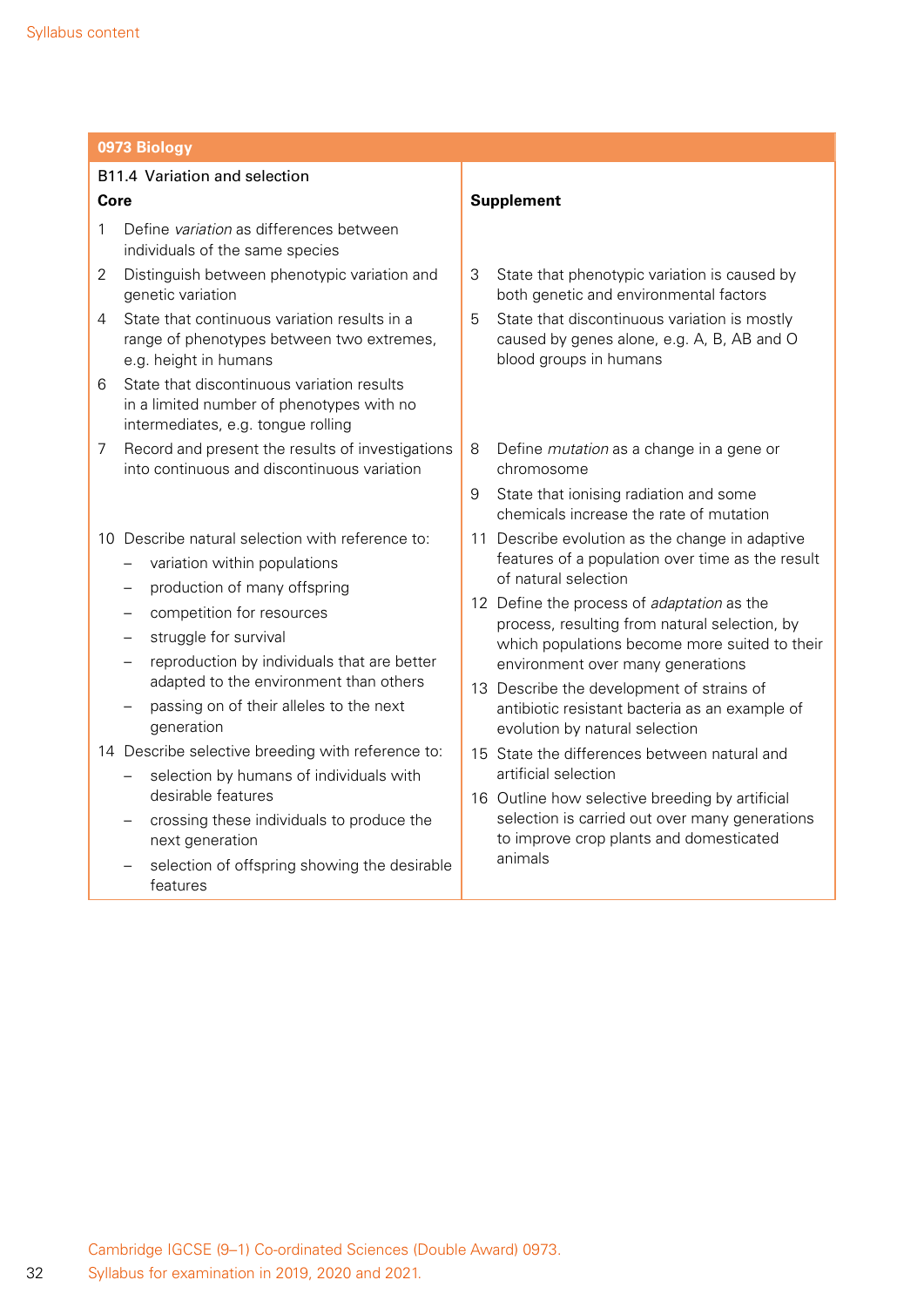|      | 0973 Biology                                                                                                                                                          |                                                                                                                                                                                        |  |  |
|------|-----------------------------------------------------------------------------------------------------------------------------------------------------------------------|----------------------------------------------------------------------------------------------------------------------------------------------------------------------------------------|--|--|
|      | <b>B12 Organisms and their environment</b>                                                                                                                            |                                                                                                                                                                                        |  |  |
| Core |                                                                                                                                                                       | <b>Supplement</b>                                                                                                                                                                      |  |  |
| 1    | State that the Sun is the principal source of<br>energy input to biological systems                                                                                   |                                                                                                                                                                                        |  |  |
| 2    | Define the terms:                                                                                                                                                     | 3<br>Define the terms:                                                                                                                                                                 |  |  |
|      | food chain as showing the transfer of<br>energy from one organism to the next,<br>beginning with a producer<br>food web as a network of interconnected<br>food chains | ecosystem as a unit containing all of<br>the organisms and their environment,<br>interacting together, in a given area, e.g. a<br>lake<br>trophic level as the position of an organism |  |  |
|      | producer as an organism that makes its                                                                                                                                | in a food chain or food web                                                                                                                                                            |  |  |
|      | own organic nutrients, usually using energy<br>from sunlight, through photosynthesis                                                                                  | Describe how energy is transferred between<br>4<br>trophic levels                                                                                                                      |  |  |
|      | consumer as an organism that gets its<br>energy by feeding on other organisms                                                                                         | 5<br>Explain why food chains usually have fewer<br>than five trophic levels                                                                                                            |  |  |
|      | herbivore as an animal that gets its energy<br>by eating plants                                                                                                       |                                                                                                                                                                                        |  |  |
|      | carnivore as an animal that gets its energy<br>by eating other animals                                                                                                |                                                                                                                                                                                        |  |  |
|      | decomposer as an organism that gets its<br>energy from dead or waste organic matter                                                                                   |                                                                                                                                                                                        |  |  |
| 6    | Construct simple food chains                                                                                                                                          |                                                                                                                                                                                        |  |  |
| 7    | Interpret food chains and food webs in terms<br>of identifying producers and consumers                                                                                |                                                                                                                                                                                        |  |  |
| 8    | State that consumers may be classed as<br>primary, secondary and tertiary according to<br>their position in a food chain                                              | 9<br>Identify producers, primary consumers,<br>secondary consumers, tertiary consumers and<br>quaternary consumers as the trophic levels in<br>food webs and food chains               |  |  |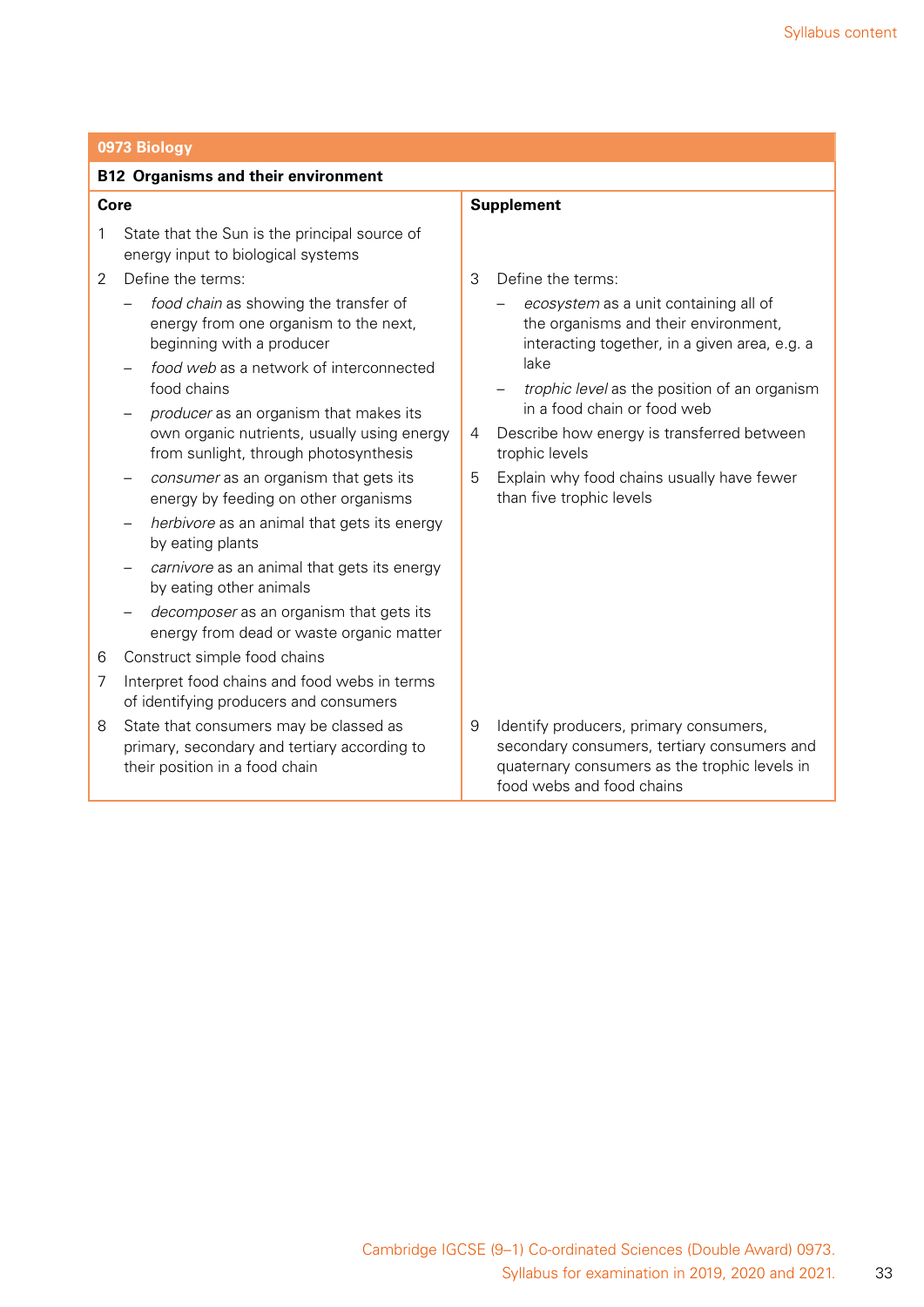| 0973 Biology                                                                                                                                                                                     |                                                                                                                                                                                                                                                                                                                                                                                              |  |  |
|--------------------------------------------------------------------------------------------------------------------------------------------------------------------------------------------------|----------------------------------------------------------------------------------------------------------------------------------------------------------------------------------------------------------------------------------------------------------------------------------------------------------------------------------------------------------------------------------------------|--|--|
| <b>B13 Human influences on ecosystems</b>                                                                                                                                                        |                                                                                                                                                                                                                                                                                                                                                                                              |  |  |
| Core                                                                                                                                                                                             | <b>Supplement</b>                                                                                                                                                                                                                                                                                                                                                                            |  |  |
| Describe the carbon cycle, limited to<br>1<br>photosynthesis, respiration, feeding,<br>decomposition, fossilisation and combustion                                                               | Discuss the effects of the combustion of fossil<br>2<br>fuels and the cutting down of forests on the<br>oxygen and carbon dioxide concentrations in<br>the atmosphere                                                                                                                                                                                                                        |  |  |
| List the undesirable effects of deforestation as<br>3<br>an example of habitat destruction, to include<br>extinction, loss of soil, flooding and increase of<br>carbon dioxide in the atmosphere | Explain the undesirable effects of deforestation<br>4<br>on the environment                                                                                                                                                                                                                                                                                                                  |  |  |
| State the sources and effects of pollution of<br>5<br>water (rivers, lakes and the sea) by chemical<br>waste, discarded rubbish, untreated sewage<br>and fertilisers                             | Explain the process of eutrophication of water<br>6<br>in terms of:<br>increased availability of nitrate and other ions<br>increased growth of producers<br>$\overline{\phantom{m}}$<br>increased decomposition after death of<br>producers<br>increased aerobic respiration by<br>decomposers<br>reduction in dissolved oxygen<br>death of organisms requiring dissolved<br>oxygen in water |  |  |

34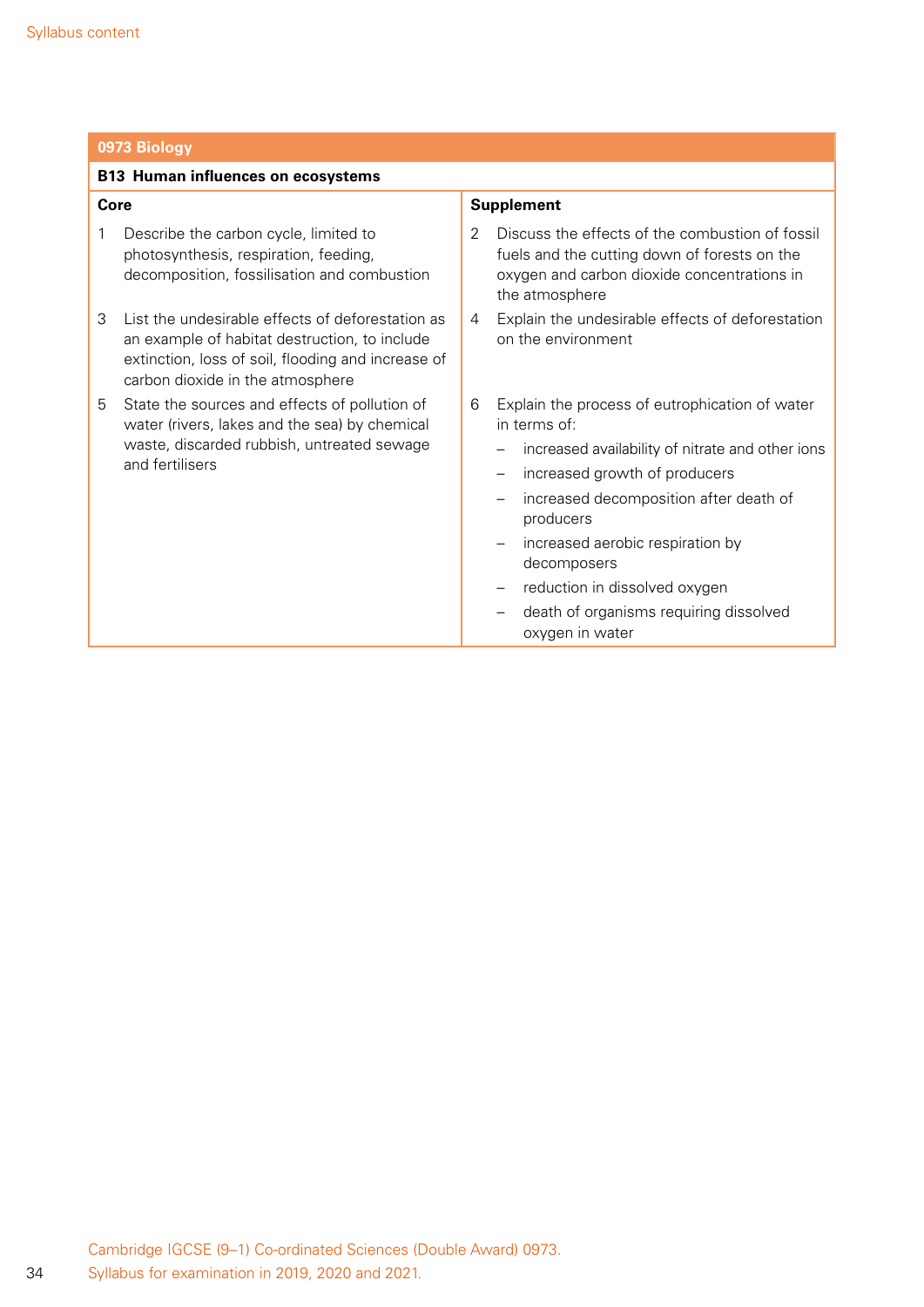|             | 0973 Chemistry                                                                                                                                                                                     |                   |                                                                                                 |  |  |
|-------------|----------------------------------------------------------------------------------------------------------------------------------------------------------------------------------------------------|-------------------|-------------------------------------------------------------------------------------------------|--|--|
|             | C1 The particulate nature of matter                                                                                                                                                                |                   |                                                                                                 |  |  |
| Core        |                                                                                                                                                                                                    | <b>Supplement</b> |                                                                                                 |  |  |
| 1           | State the distinguishing properties of solids,<br>liquids and gases                                                                                                                                |                   |                                                                                                 |  |  |
| 2           | Describe the structure of solids, liquids<br>and gases in terms of particle separation,<br>arrangement and types of motion                                                                         |                   |                                                                                                 |  |  |
| 3           | Describe the changes of state in terms of<br>melting, boiling, evaporation, freezing and<br>condensation                                                                                           |                   |                                                                                                 |  |  |
| 4           | Demonstrate understanding of the terms atom,<br>molecule and jon                                                                                                                                   | 5                 | Explain changes of state in terms of particle<br>theory and the energy changes involved         |  |  |
| 6           | Describe and explain diffusion in terms of the<br>movement of particles (atoms, molecules or<br>ions)                                                                                              | 7                 | Describe and explain dependence of rate of<br>diffusion on molecular mass                       |  |  |
|             | <b>C2 Experimental techniques</b>                                                                                                                                                                  |                   |                                                                                                 |  |  |
|             | C2.1 Measurement                                                                                                                                                                                   |                   |                                                                                                 |  |  |
| Core        |                                                                                                                                                                                                    |                   |                                                                                                 |  |  |
| 1           | Name and suggest appropriate apparatus for<br>the measurement of time, temperature, mass<br>and volume, including burettes, pipettes and<br>measuring cylinders                                    |                   |                                                                                                 |  |  |
|             | C2.2 Criteria of purity                                                                                                                                                                            |                   |                                                                                                 |  |  |
| <b>Core</b> |                                                                                                                                                                                                    |                   | <b>Supplement</b>                                                                               |  |  |
| 1           | Demonstrate knowledge and understanding of<br>paper chromatography                                                                                                                                 |                   |                                                                                                 |  |  |
| 2           | Interpret simple chromatograms                                                                                                                                                                     | 3                 | Interpret simple chromatograms, including the<br>use of $R_t$ values                            |  |  |
| 4           | Understand the importance of purity in<br>substances for use in everyday life, e.g. in the<br>manufacture of compounds to use in drugs and<br>food additives                                       |                   |                                                                                                 |  |  |
| 5           | Recognise that mixtures melt and boil over a<br>range of temperatures                                                                                                                              | 6                 | Identify substances and assess their purity<br>from melting point and boiling point information |  |  |
|             | C2.3 Methods of purification                                                                                                                                                                       |                   |                                                                                                 |  |  |
| Core        |                                                                                                                                                                                                    |                   |                                                                                                 |  |  |
| 1           | Describe and explain methods of separation<br>and purification by the use of a suitable solvent,<br>filtration, crystallisation, distillation, fractional<br>distillation and paper chromatography |                   |                                                                                                 |  |  |
| 2           | Suggest suitable separation and purification<br>techniques, given information about the<br>substances involved                                                                                     |                   |                                                                                                 |  |  |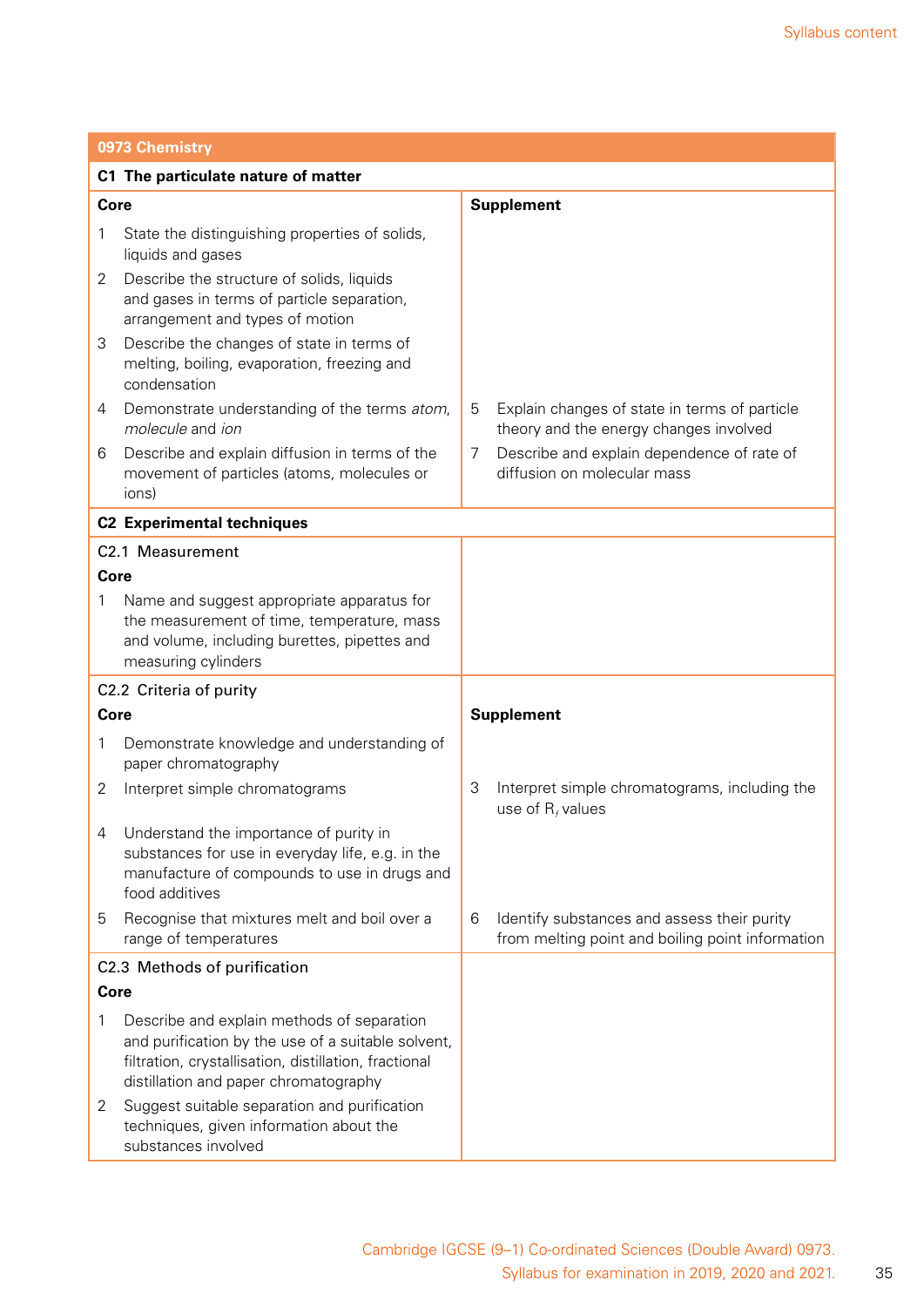|                                                                                                            | 0973 Chemistry                                                                                                                                                            |                   |                                                                                                                                                                     |  |  |
|------------------------------------------------------------------------------------------------------------|---------------------------------------------------------------------------------------------------------------------------------------------------------------------------|-------------------|---------------------------------------------------------------------------------------------------------------------------------------------------------------------|--|--|
|                                                                                                            | C3 Atoms, elements and compounds                                                                                                                                          |                   |                                                                                                                                                                     |  |  |
|                                                                                                            | C3.1 Physical and chemical changes                                                                                                                                        |                   |                                                                                                                                                                     |  |  |
| Core                                                                                                       |                                                                                                                                                                           | <b>Supplement</b> |                                                                                                                                                                     |  |  |
| 1                                                                                                          | Identify physical and chemical changes, and<br>understand the differences between them                                                                                    | 2                 | Understand that some chemical reactions can<br>be reversed by changing the reaction conditions                                                                      |  |  |
|                                                                                                            |                                                                                                                                                                           |                   | (Limited to the effects of heat and water on<br>hydrated and anhydrous copper(II) sulfate and<br>cobalt(II) chloride.) (Concept of equilibrium is<br>not required.) |  |  |
|                                                                                                            | C3.2 Elements, compounds and mixtures                                                                                                                                     |                   |                                                                                                                                                                     |  |  |
| Core                                                                                                       |                                                                                                                                                                           |                   |                                                                                                                                                                     |  |  |
| 1                                                                                                          | Describe the differences between elements,<br>mixtures and compounds, and between metals<br>and non-metals                                                                |                   |                                                                                                                                                                     |  |  |
| 2                                                                                                          | Define the terms solvent, solute, solution and<br>concentration                                                                                                           |                   |                                                                                                                                                                     |  |  |
|                                                                                                            | C3.3 Atomic structure and the Periodic Table                                                                                                                              |                   |                                                                                                                                                                     |  |  |
| Core                                                                                                       |                                                                                                                                                                           |                   | <b>Supplement</b>                                                                                                                                                   |  |  |
| 1                                                                                                          | Describe the structure of an atom in terms<br>of a central nucleus, containing protons and<br>neutrons, and 'shells' of electrons                                         |                   |                                                                                                                                                                     |  |  |
| 2                                                                                                          | Describe the build-up of electrons in 'shells'<br>and understand the significance of the noble<br>gas electronic structures and of the outer shell<br>electrons           |                   |                                                                                                                                                                     |  |  |
|                                                                                                            | (The ideas of the distribution of electrons in<br>s and p orbitals and in d block elements are<br>not required.)                                                          |                   |                                                                                                                                                                     |  |  |
| 3                                                                                                          | State the charges and approximate relative<br>masses of protons, neutrons and electrons                                                                                   |                   |                                                                                                                                                                     |  |  |
| 4                                                                                                          | Define and use proton number (atomic number)<br>as the number of protons in the nucleus of an<br>atom                                                                     |                   |                                                                                                                                                                     |  |  |
| 5                                                                                                          | Define and use <i>nucleon number</i> (mass number)<br>as the total number of protons and neutrons in<br>the nucleus of an atom                                            |                   |                                                                                                                                                                     |  |  |
| 6                                                                                                          | Use proton number and the simple structure<br>of atoms to explain the basis of the Periodic<br>Table, with special reference to the elements<br>of proton numbers 1 to 20 |                   |                                                                                                                                                                     |  |  |
| 7                                                                                                          | Define <i>isotopes</i> as atoms of the same element<br>which have the same proton number but a<br>different nucleon number                                                | 8                 | Understand that isotopes have the same<br>properties because they have the same<br>number of electrons in their outer shell                                         |  |  |
| Note: a copy of the Periodic Table, as shown in the<br>Appendix, will be provided in Papers 1, 2, 3 and 4. |                                                                                                                                                                           |                   |                                                                                                                                                                     |  |  |

Cambridge IGCSE (9–1) Co-ordinated Sciences (Double Award) 0973. Syllabus for examination in 2019, 2020 and 2021.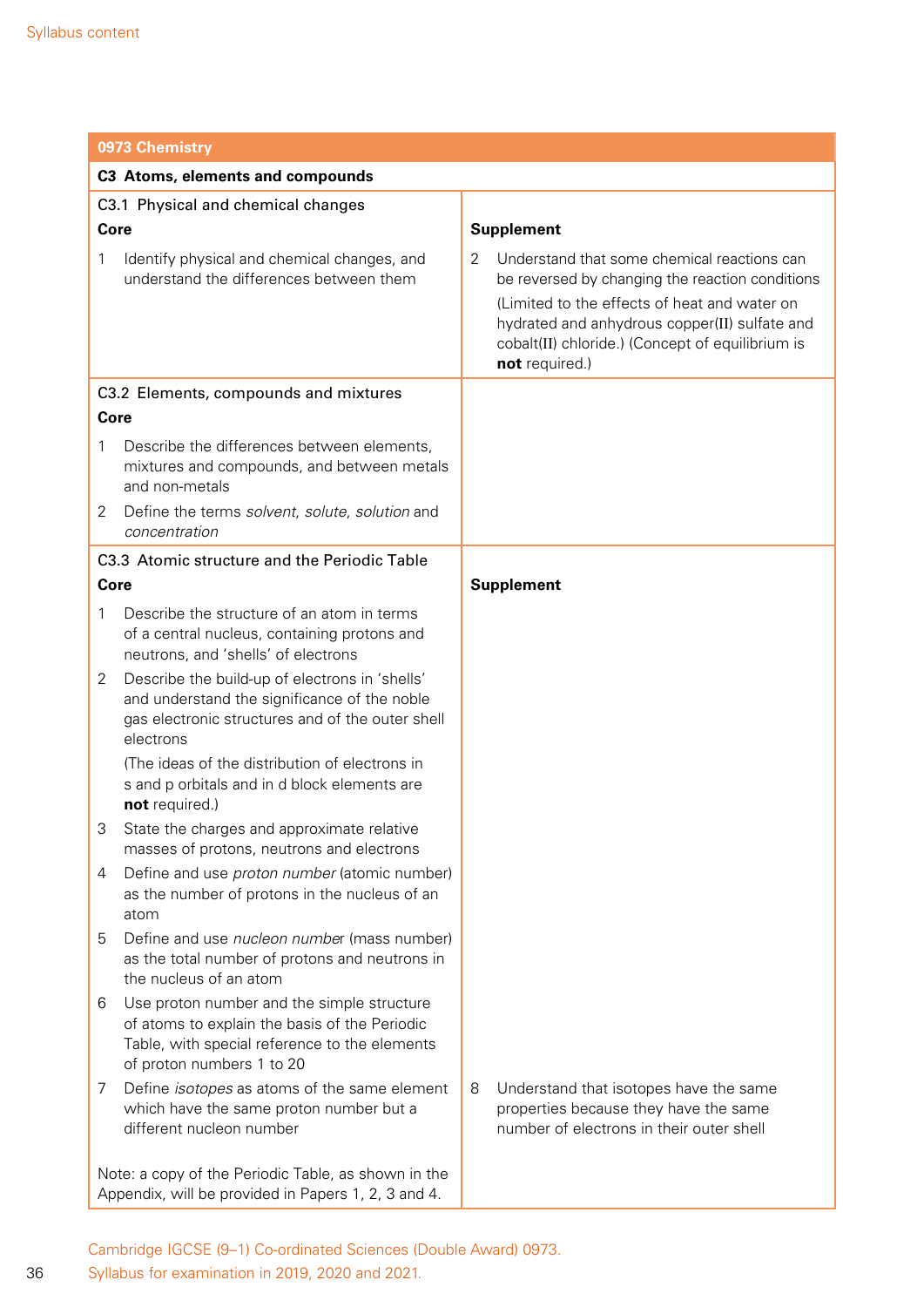| 0973 Chemistry                                                                                                                                                                                                                                                                             |                                                                                                                                                                                           |  |  |
|--------------------------------------------------------------------------------------------------------------------------------------------------------------------------------------------------------------------------------------------------------------------------------------------|-------------------------------------------------------------------------------------------------------------------------------------------------------------------------------------------|--|--|
| C3.4 lons and jonic bonds                                                                                                                                                                                                                                                                  |                                                                                                                                                                                           |  |  |
| <b>Core</b>                                                                                                                                                                                                                                                                                | <b>Supplement</b>                                                                                                                                                                         |  |  |
| Describe the formation of ions by electron loss<br>1<br>or gain                                                                                                                                                                                                                            |                                                                                                                                                                                           |  |  |
| Use dot-and-cross diagrams to describe the<br>2<br>formation of ionic bonds between Group I and<br>Group VII                                                                                                                                                                               | 3<br>Describe the formation of ionic bonds between<br>metallic and non-metallic elements to include<br>the strong attraction between ions because of<br>their opposite electrical charges |  |  |
|                                                                                                                                                                                                                                                                                            | Describe the lattice structure of ionic<br>4<br>compounds as a regular arrangement of<br>alternating positive and negative ions,<br>exemplified by the sodium chloride structure          |  |  |
| C3.5 Molecules and covalent bonds                                                                                                                                                                                                                                                          |                                                                                                                                                                                           |  |  |
| Core                                                                                                                                                                                                                                                                                       | <b>Supplement</b>                                                                                                                                                                         |  |  |
| 1<br>State that non-metallic elements form simple<br>molecules with covalent bonds between atoms                                                                                                                                                                                           |                                                                                                                                                                                           |  |  |
| Describe the formation of single covalent<br>2<br>bonds in H <sub>2</sub> , CI <sub>2</sub> , H <sub>2</sub> O, CH <sub>4</sub> , NH <sub>3</sub> and HCI as<br>the sharing of pairs of electrons leading to the<br>noble gas configuration including the use of<br>dot-and-cross diagrams | 3<br>Use and draw dot-and-cross diagrams to<br>represent the bonding in the more complex<br>covalent molecules such as $N_2$ , $C_2H_4$ , CH <sub>3</sub> OH,<br>and $CO2$                |  |  |
| Describe the differences in volatility, solubility<br>4<br>and electrical conductivity between ionic and<br>covalent compounds                                                                                                                                                             | 5<br>Explain the differences in melting point and<br>boiling point of ionic and covalent compounds<br>in terms of attractive forces                                                       |  |  |
| C3.6 Macromolecules                                                                                                                                                                                                                                                                        |                                                                                                                                                                                           |  |  |
| <b>Core</b>                                                                                                                                                                                                                                                                                | <b>Supplement</b>                                                                                                                                                                         |  |  |
| State that there are several different forms of<br>1<br>carbon, including diamond and graphite                                                                                                                                                                                             |                                                                                                                                                                                           |  |  |
| Describe the giant covalent structures of<br>2<br>graphite and diamond                                                                                                                                                                                                                     | 3<br>Relate the structures of diamond and graphite<br>to their uses, e.g. graphite as a lubricant and a<br>conductor and diamond in cutting tools                                         |  |  |
|                                                                                                                                                                                                                                                                                            | Describe the macromolecular structure of<br>4<br>silicon(IV) oxide (silicon dioxide, SiO <sub>2</sub> )                                                                                   |  |  |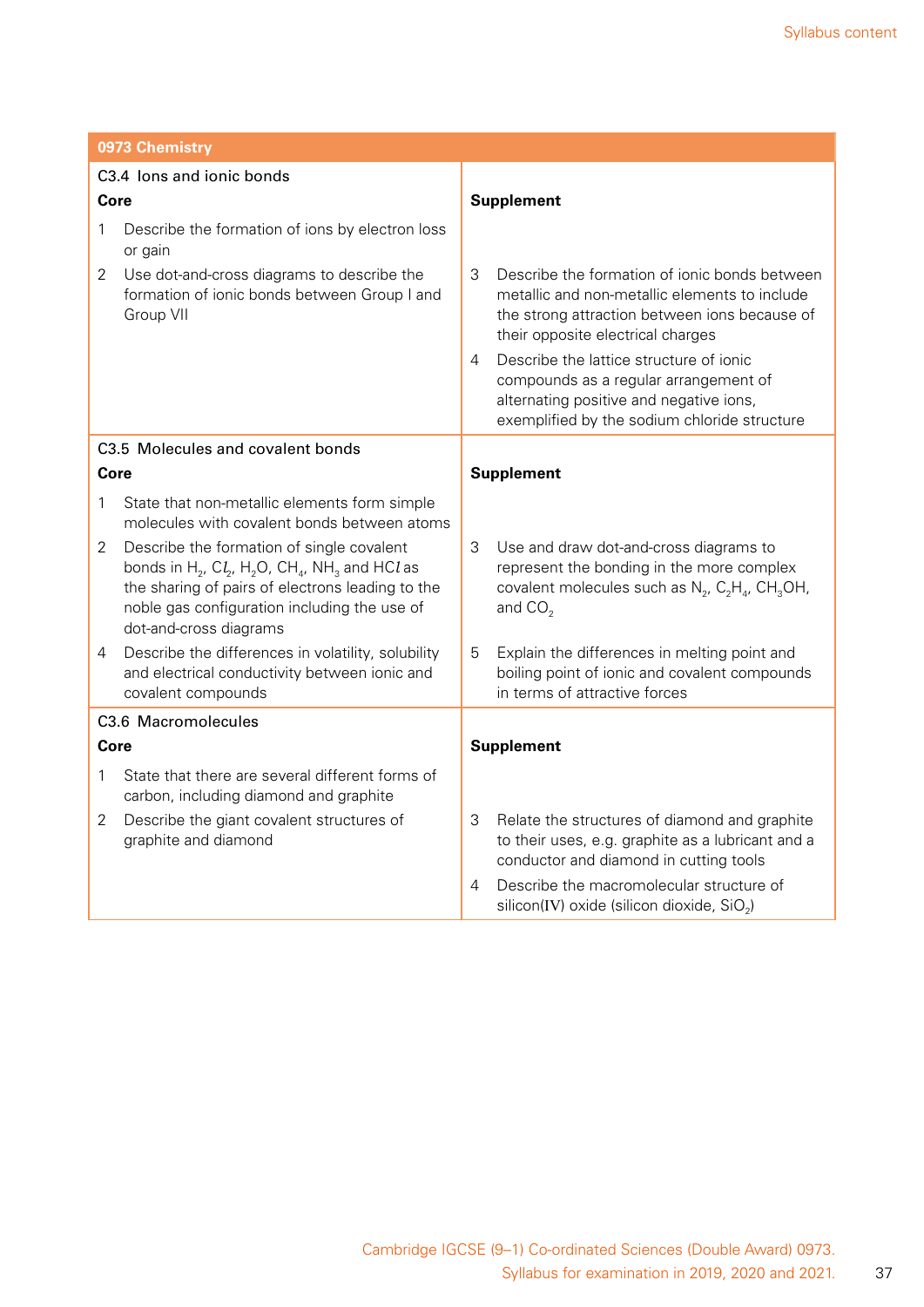| 0973 Chemistry                                                                                |                                                                                                                                                                                                                                               |  |  |
|-----------------------------------------------------------------------------------------------|-----------------------------------------------------------------------------------------------------------------------------------------------------------------------------------------------------------------------------------------------|--|--|
| <b>C4 Stoichiometry</b>                                                                       |                                                                                                                                                                                                                                               |  |  |
| C4.1 Stoichiometry                                                                            |                                                                                                                                                                                                                                               |  |  |
| Core                                                                                          | <b>Supplement</b>                                                                                                                                                                                                                             |  |  |
| 1<br>Use the symbols of the elements and write the<br>formulae of simple compounds            | 2<br>Determine the formula of an ionic compound<br>from the charges on the ions present                                                                                                                                                       |  |  |
| 3<br>Deduce the formula of a simple compound<br>from the relative numbers of atoms present    |                                                                                                                                                                                                                                               |  |  |
| Deduce the formula of a simple compound<br>4<br>from a model or a diagrammatic representation |                                                                                                                                                                                                                                               |  |  |
| Construct and use word equations<br>5                                                         |                                                                                                                                                                                                                                               |  |  |
| Interpret and balance simple symbol equations<br>6                                            | Construct and use symbol equations, with state<br>7<br>symbols, including ionic equations                                                                                                                                                     |  |  |
|                                                                                               | Deduce the balanced equation for a chemical<br>8<br>reaction, given relevant information                                                                                                                                                      |  |  |
|                                                                                               | 9<br>Define <i>relative atomic mass</i> , $Ar$ , as the average<br>mass of naturally occurring atoms of an<br>element on a scale where the ${}^{12}C$ atom has a<br>mass of exactly 12 units                                                  |  |  |
|                                                                                               | 10 Define relative molecular mass, $Mr$ , as the sum<br>of the relative atomic masses (relative formula<br>mass or $M_r$ will be used for ionic compounds)                                                                                    |  |  |
| C4.2 The mole                                                                                 |                                                                                                                                                                                                                                               |  |  |
|                                                                                               | <b>Supplement</b>                                                                                                                                                                                                                             |  |  |
|                                                                                               | Define the <i>mole</i> in terms of a specific number<br>1<br>of particles called Avogadro's constant                                                                                                                                          |  |  |
|                                                                                               | 2<br>Use the molar gas volume, taken as $24 \text{ dm}^3$ at<br>room temperature and pressure                                                                                                                                                 |  |  |
|                                                                                               | 3<br>Calculate stoichiometric reacting masses,<br>volumes of gases and solutions, and<br>concentrations of solutions expressed in<br>$g/dm3$ and mol/dm <sup>3</sup> . (Calculations involving the<br>idea of limiting reactants may be set.) |  |  |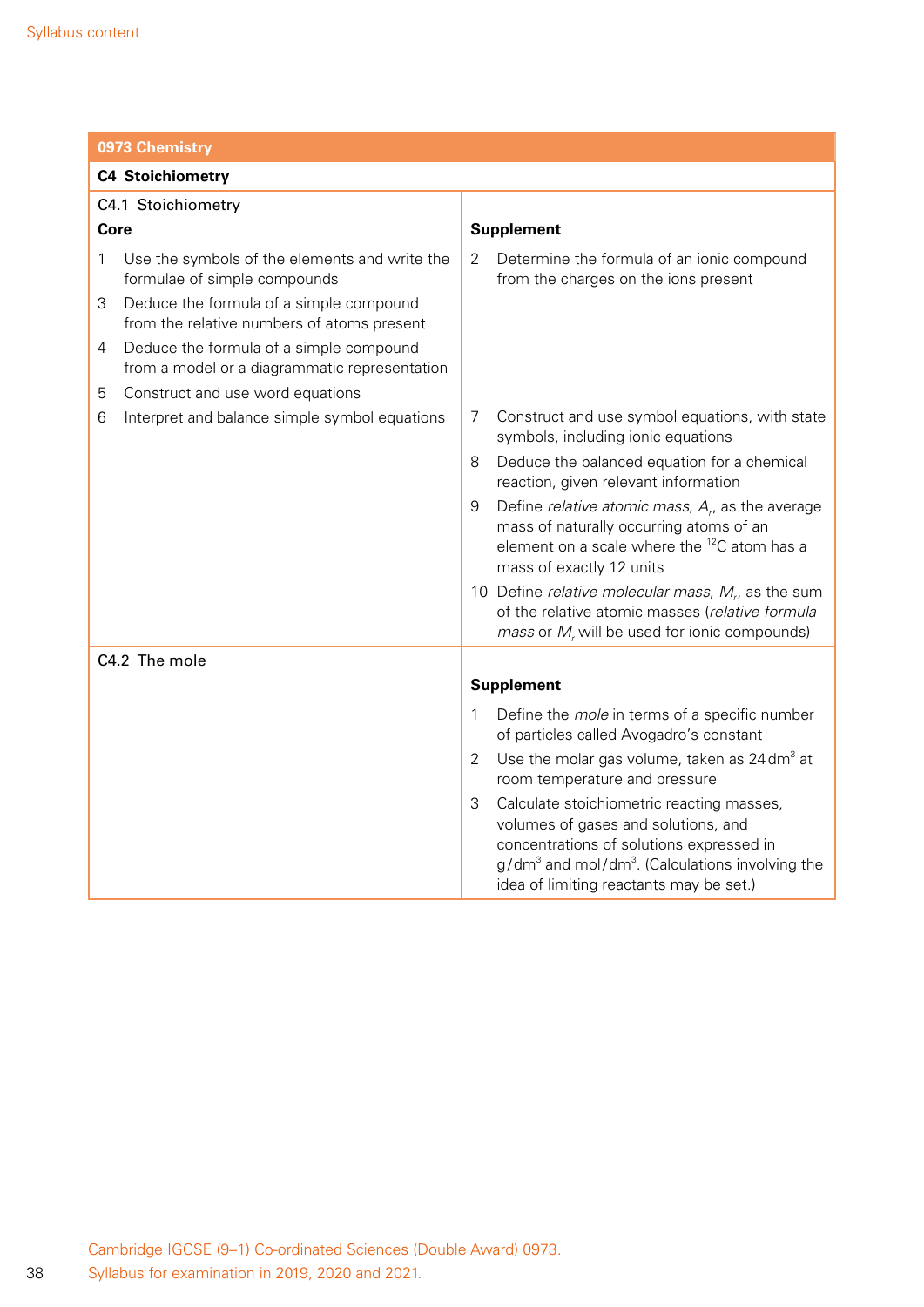| 0973 Chemistry                      |                                                                                                                                       |   |                                                                                                                                                                                                                                                                              |  |
|-------------------------------------|---------------------------------------------------------------------------------------------------------------------------------------|---|------------------------------------------------------------------------------------------------------------------------------------------------------------------------------------------------------------------------------------------------------------------------------|--|
| <b>C5 Electricity and chemistry</b> |                                                                                                                                       |   |                                                                                                                                                                                                                                                                              |  |
| Core                                |                                                                                                                                       |   | <b>Supplement</b>                                                                                                                                                                                                                                                            |  |
| 1                                   | Define electrolysis as the breakdown of an<br>ionic compound when molten or in aqueous<br>solution by the passage of electricity      |   |                                                                                                                                                                                                                                                                              |  |
| 2<br>anode and cathode              | Use the terms inert electrode, electrolyte,                                                                                           | 3 | Describe electrolysis in terms of the ions<br>present and the reactions at the electrodes, in                                                                                                                                                                                |  |
| 4                                   | Describe the electrode products and the<br>observations made, using inert electrodes<br>(platinum or carbon), in the electrolysis of: |   | terms of gain of electrons by cations and loss<br>of electrons by anions to form atoms                                                                                                                                                                                       |  |
|                                     | molten lead(II) bromide                                                                                                               |   |                                                                                                                                                                                                                                                                              |  |
|                                     | concentrated aqueous sodium chloride                                                                                                  |   |                                                                                                                                                                                                                                                                              |  |
| dilute sulfuric acid                |                                                                                                                                       | 5 | State the general principle that metals or<br>hydrogen are formed at the negative electrode<br>(cathode), and that non-metals (other than<br>hydrogen) are formed at the positive electrode<br>(anode)                                                                       |  |
|                                     |                                                                                                                                       | 6 | Relate the products of electrolysis to the<br>electrolyte and electrodes used, exemplified<br>by the specific examples in the Core together<br>with aqueous copper(II) sulfate using carbon<br>electrodes and using copper electrodes (as<br>used in the refining of copper) |  |
|                                     |                                                                                                                                       | 7 | Construct simple ionic half-equations for the<br>formation of elements at the cathode                                                                                                                                                                                        |  |
| 8                                   | Describe electroplating with copper                                                                                                   | 9 | Predict the products of the electrolysis of a<br>specified molten binary compound                                                                                                                                                                                            |  |
|                                     |                                                                                                                                       |   | 10 Describe, in outline, the chemistry of the<br>manufacture of:                                                                                                                                                                                                             |  |
|                                     |                                                                                                                                       |   | aluminium from pure aluminium oxide in<br>molten cryolite                                                                                                                                                                                                                    |  |
|                                     |                                                                                                                                       |   | chlorine, hydrogen and sodium hydroxide<br>from concentrated aqueous sodium chloride                                                                                                                                                                                         |  |
|                                     |                                                                                                                                       |   | (Starting materials and essential conditions<br>should be given but not technical details or<br>diagrams.)                                                                                                                                                                   |  |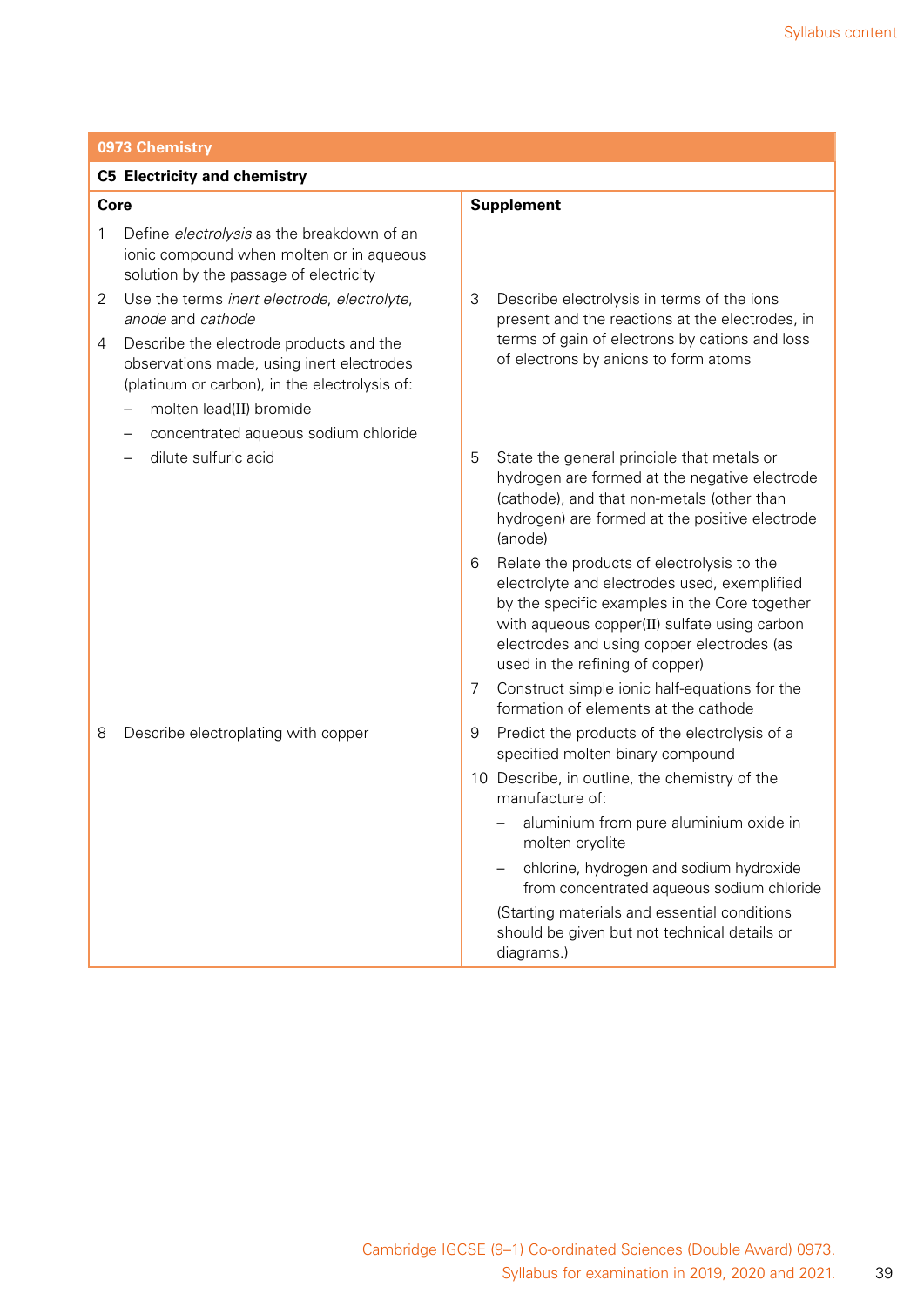|      | 0973 Chemistry                                                                                                                                                                   |             |                                                                                                                                                                                                                                                                             |  |  |
|------|----------------------------------------------------------------------------------------------------------------------------------------------------------------------------------|-------------|-----------------------------------------------------------------------------------------------------------------------------------------------------------------------------------------------------------------------------------------------------------------------------|--|--|
|      | C6 Energy changes in chemical reactions                                                                                                                                          |             |                                                                                                                                                                                                                                                                             |  |  |
| Core |                                                                                                                                                                                  |             | <b>Supplement</b>                                                                                                                                                                                                                                                           |  |  |
| 1    | Describe the meaning of exothermic and<br>endothermic reactions                                                                                                                  | 2<br>3<br>4 | Describe bond breaking as an endothermic<br>process and bond forming as an exothermic<br>process<br>Draw and label energy level diagrams for<br>exothermic and endothermic reactions using<br>data provided<br>Interpret energy level diagrams showing                      |  |  |
|      |                                                                                                                                                                                  |             | exothermic and endothermic reactions and the<br>activation energy of a reaction                                                                                                                                                                                             |  |  |
|      | <b>C7 Chemical reactions</b>                                                                                                                                                     |             |                                                                                                                                                                                                                                                                             |  |  |
|      | C7.1 Rate (speed) of reaction                                                                                                                                                    |             |                                                                                                                                                                                                                                                                             |  |  |
| Core |                                                                                                                                                                                  |             | <b>Supplement</b>                                                                                                                                                                                                                                                           |  |  |
| 1    | Describe practical methods for investigating the<br>rate of a reaction which produces a gas                                                                                      |             |                                                                                                                                                                                                                                                                             |  |  |
| 2    | Interpret data obtained from experiments<br>concerned with rate of reaction                                                                                                      | 3           | Suggest suitable apparatus, given information,<br>for experiments, including collection of gases<br>and measurement of rates of reaction                                                                                                                                    |  |  |
| 4    | Describe the effect of concentration, particle<br>size, catalysts and temperature on the rate of<br>reactions                                                                    | 5<br>6      | Describe and explain the effect of changing<br>concentration in terms of frequency of<br>collisions between reacting particles<br>Describe and explain the effect of changing<br>temperature in terms of the frequency of<br>collisions between reacting particles and more |  |  |
| 7    | Describe how concentration, temperature<br>and surface area create a danger of explosive<br>combustion with fine powders (e.g. flour mills)<br>and gases (e.g. methane in mines) |             | colliding particles possessing the minimum<br>energy (activation energy) to react                                                                                                                                                                                           |  |  |
|      | Note: Candidates should be encouraged to use the<br>term rate rather than speed.                                                                                                 |             |                                                                                                                                                                                                                                                                             |  |  |
|      | C7.2 Redox                                                                                                                                                                       |             |                                                                                                                                                                                                                                                                             |  |  |
| Core |                                                                                                                                                                                  |             | <b>Supplement</b>                                                                                                                                                                                                                                                           |  |  |
| 1    | Describe oxidation and reduction in chemical<br>reactions in terms of oxygen loss/gain<br>(Oxidation state limited to its use to name ions,                                      | 2           | Define redox in terms of electron transfer, and<br>identify such reactions from given information,<br>which could include simple equations                                                                                                                                  |  |  |
|      | e.g. iron(II), iron(III), copper(II).)                                                                                                                                           | 3           | Define and identify an oxidising agent as a<br>substance which oxidises another substance<br>during a redox reaction and a reducing agent as<br>a substance which reduces another substance<br>during a redox reaction                                                      |  |  |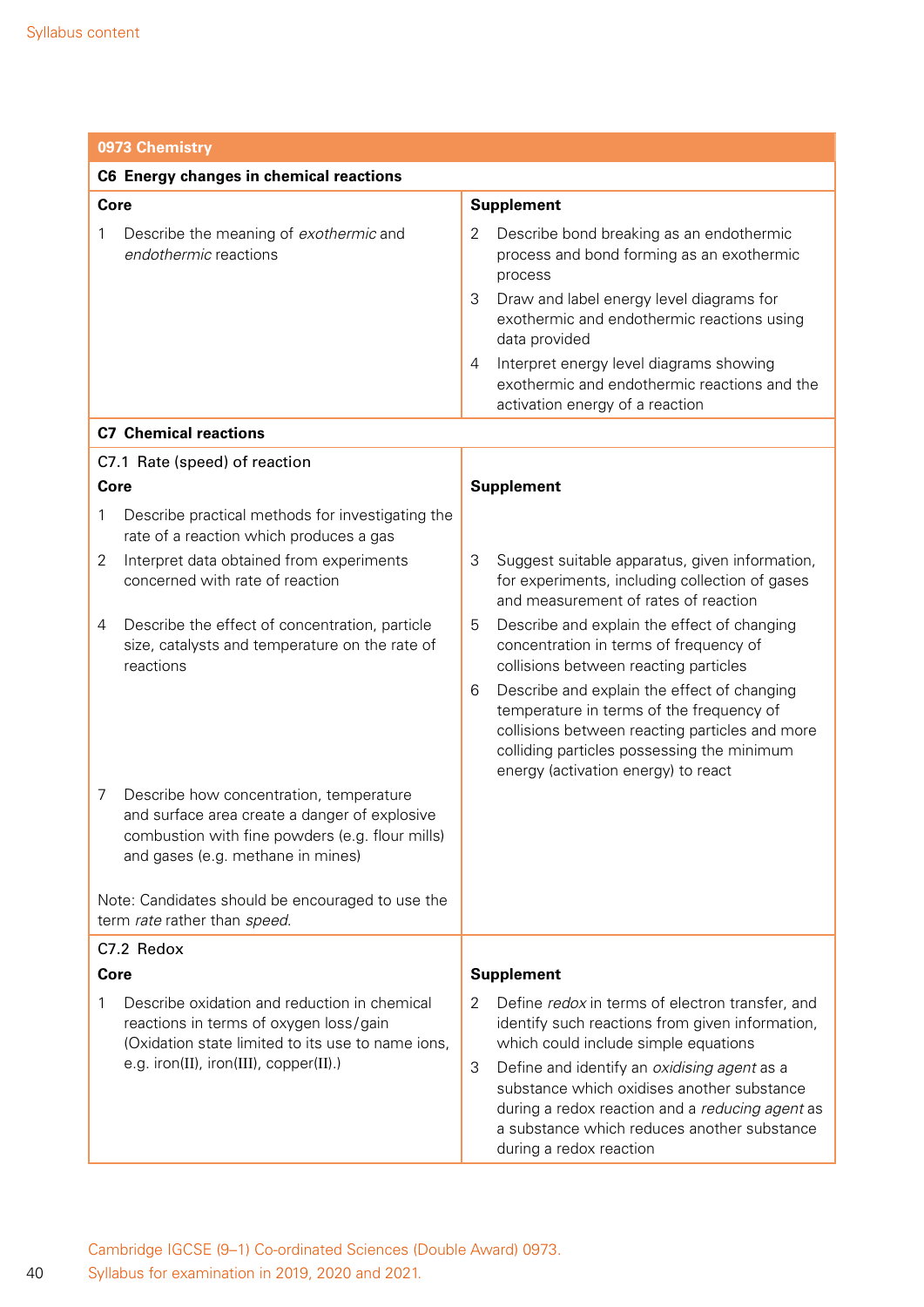| 0973 Chemistry                                           |                                                                                                                                                                                                                             |   |                                                                                                                                       |  |
|----------------------------------------------------------|-----------------------------------------------------------------------------------------------------------------------------------------------------------------------------------------------------------------------------|---|---------------------------------------------------------------------------------------------------------------------------------------|--|
|                                                          | <b>C8 Acids, bases and salts</b>                                                                                                                                                                                            |   |                                                                                                                                       |  |
| C8.1 The characteristic properties of acids and<br>bases |                                                                                                                                                                                                                             |   |                                                                                                                                       |  |
| Core                                                     |                                                                                                                                                                                                                             |   | <b>Supplement</b>                                                                                                                     |  |
| 1                                                        | Describe neutrality and relative acidity and<br>alkalinity in terms of pH (whole numbers only)<br>measured using Universal Indicator                                                                                        |   |                                                                                                                                       |  |
| $\overline{2}$                                           | Describe the characteristic properties of acids<br>(exemplified by dilute hydrochloric acid and<br>dilute sulfuric acid) including their effect on<br>litmus paper and their reactions with metals,<br>bases and carbonates |   |                                                                                                                                       |  |
| 3                                                        | Describe the characteristic properties of bases<br>including their effect on litmus paper and their<br>reactions with acids and ammonium salts                                                                              |   |                                                                                                                                       |  |
| 4                                                        | Describe and explain the importance of<br>controlling acidity in soil                                                                                                                                                       | 5 | Define <i>acids</i> and <i>bases</i> in terms of proton (H <sup>+</sup> )<br>transfer, limited to aqueous solutions                   |  |
|                                                          | C8.2 Types of oxides                                                                                                                                                                                                        |   |                                                                                                                                       |  |
|                                                          | Core                                                                                                                                                                                                                        |   | <b>Supplement</b>                                                                                                                     |  |
| 1                                                        | Classify oxides as either acidic or basic, related<br>to metallic and non-metallic character                                                                                                                                | 2 | Further classify other oxides as neutral or<br>amphoteric                                                                             |  |
|                                                          | C8.3 Preparation of salts                                                                                                                                                                                                   |   |                                                                                                                                       |  |
| Core                                                     |                                                                                                                                                                                                                             |   | <b>Supplement</b>                                                                                                                     |  |
| 1                                                        | Describe the preparation, separation and<br>purification of salts using techniques specified<br>in Section C2 and the reactions specified in<br>Section C8.1                                                                | 2 | Suggest a method of making a given salt from<br>suitable starting material, given appropriate<br>information, including precipitation |  |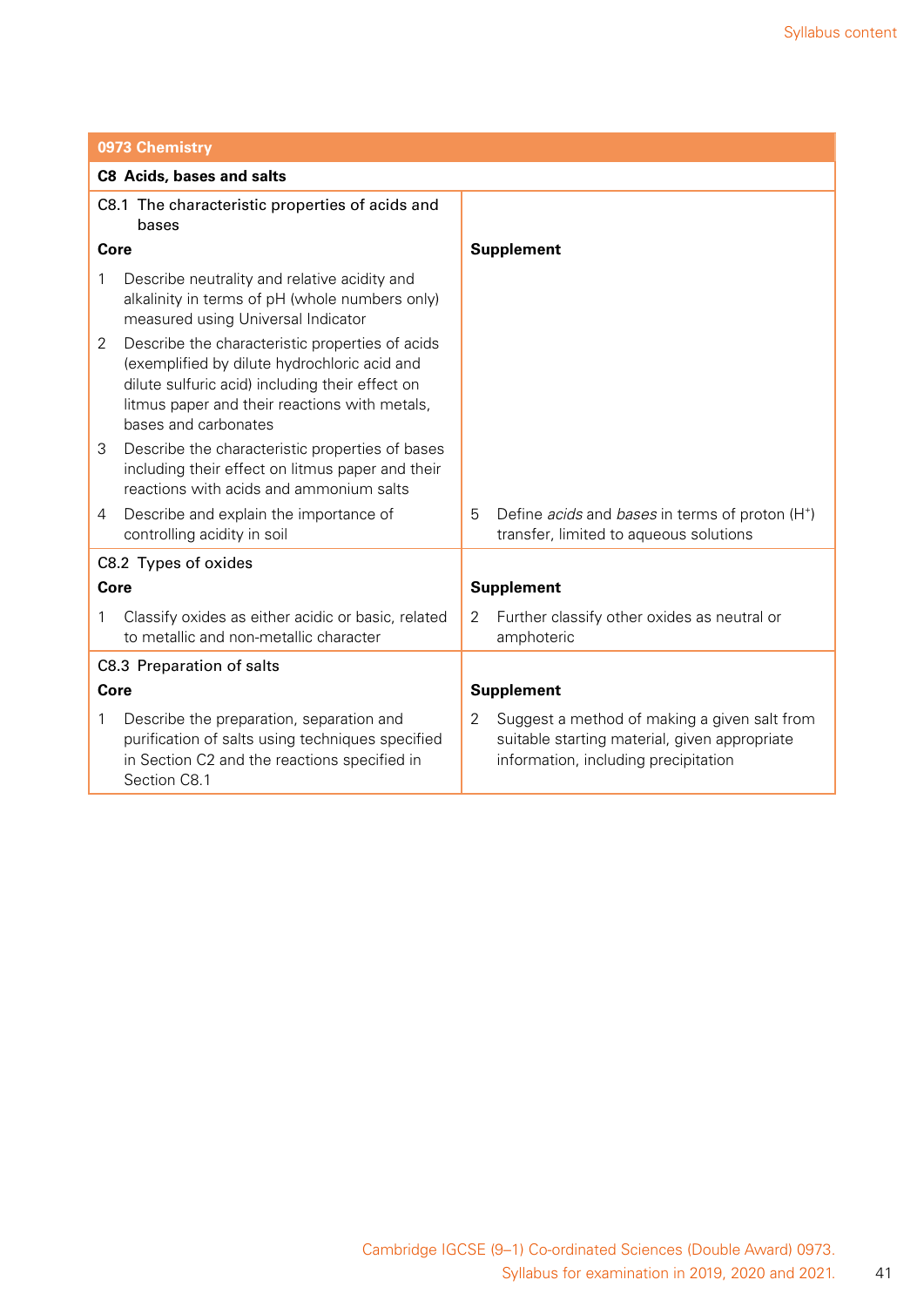| 0973 Chemistry                                                                                                                                                                                                                                                                       |                                                                                                                                |
|--------------------------------------------------------------------------------------------------------------------------------------------------------------------------------------------------------------------------------------------------------------------------------------|--------------------------------------------------------------------------------------------------------------------------------|
| C8.4 Identification of ions and gases                                                                                                                                                                                                                                                |                                                                                                                                |
| Core                                                                                                                                                                                                                                                                                 |                                                                                                                                |
| 1<br>Describe and use the following tests to<br>identify:                                                                                                                                                                                                                            |                                                                                                                                |
| aqueous cations:                                                                                                                                                                                                                                                                     |                                                                                                                                |
| ammonium, calcium, copper(II), iron(II), iron(III)<br>and zinc, using aqueous sodium hydroxide and<br>aqueous ammonia as appropriate (formulae of<br>complex ions are not required)                                                                                                  |                                                                                                                                |
| cations:                                                                                                                                                                                                                                                                             |                                                                                                                                |
| flame tests to identify lithium, sodium,<br>potassium and copper(II)                                                                                                                                                                                                                 |                                                                                                                                |
| anions:                                                                                                                                                                                                                                                                              |                                                                                                                                |
| carbonate (by reaction with dilute acid and then<br>limewater), chloride and bromide (by reaction<br>under acidic conditions with aqueous silver<br>nitrate), nitrate (by reduction with aluminium)<br>and sulfate (by reaction under acidic conditions<br>with aqueous barium ions) |                                                                                                                                |
| gases:                                                                                                                                                                                                                                                                               |                                                                                                                                |
| ammonia (using damp red litmus paper), carbon<br>dioxide (using limewater), chlorine (using damp<br>litmus paper), hydrogen (using a lighted splint),<br>oxygen (using a glowing splint)                                                                                             |                                                                                                                                |
| <b>C9 The Periodic Table</b>                                                                                                                                                                                                                                                         |                                                                                                                                |
| C9.1 The Periodic Table                                                                                                                                                                                                                                                              |                                                                                                                                |
| Core                                                                                                                                                                                                                                                                                 |                                                                                                                                |
| Describe the Periodic Table as a method of<br>Τ<br>classifying elements and its use to predict<br>properties of elements                                                                                                                                                             |                                                                                                                                |
| C9.2 Periodic trends                                                                                                                                                                                                                                                                 |                                                                                                                                |
| Core                                                                                                                                                                                                                                                                                 | <b>Supplement</b>                                                                                                              |
| 1<br>Describe the change from metallic to non-<br>metallic character across a period                                                                                                                                                                                                 | 2<br>Describe the relationship between Group<br>number, number of outer shell electrons and<br>metallic/non-metallic character |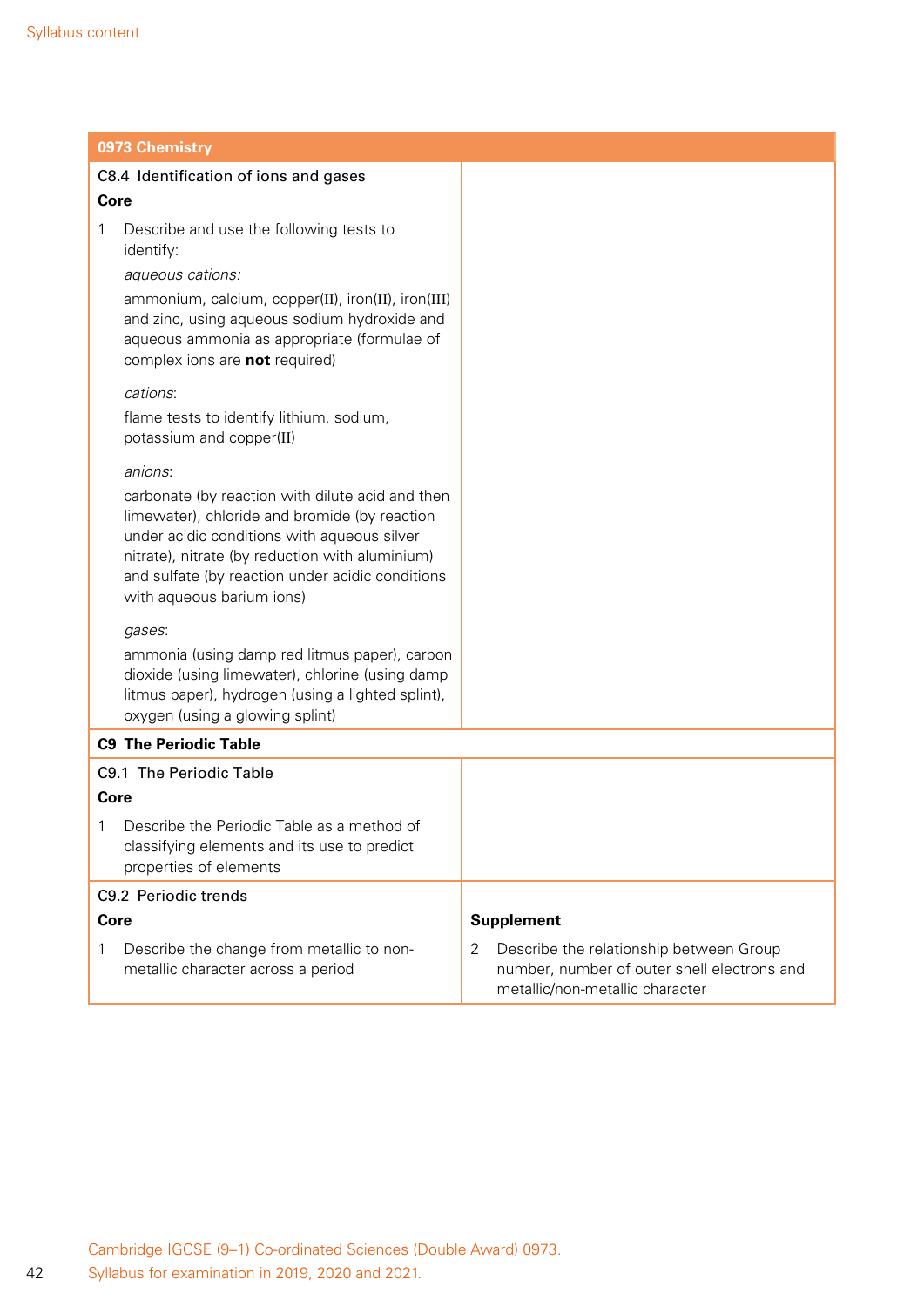|        | 0973 Chemistry                                                                                                                                                                                                 |                       |                                                                                                                                                                                                                                                       |
|--------|----------------------------------------------------------------------------------------------------------------------------------------------------------------------------------------------------------------|-----------------------|-------------------------------------------------------------------------------------------------------------------------------------------------------------------------------------------------------------------------------------------------------|
|        | C9.3 Group properties                                                                                                                                                                                          |                       |                                                                                                                                                                                                                                                       |
| Core   |                                                                                                                                                                                                                |                       | <b>Supplement</b>                                                                                                                                                                                                                                     |
| 1      | Describe lithium, sodium and potassium in<br>Group I as a collection of relatively soft metals<br>showing a trend in melting point, density and<br>reaction with water                                         | $\mathbf{2}^{\prime}$ | Predict the properties of other elements in<br>Group I, given data, where appropriate                                                                                                                                                                 |
| 3      | Describe the halogens, chlorine, bromine and<br>iodine in Group VII, as a collection of diatomic<br>non-metals showing a trend in colour and<br>physical state                                                 | 4<br>5<br>6           | State the reaction of chlorine, bromine and<br>jodine with other halide jons<br>Predict the properties of other elements in<br>Group VII, given data where appropriate<br>Identify trends in other groups, given data<br>about the elements concerned |
|        | C9.4 Transition elements                                                                                                                                                                                       |                       |                                                                                                                                                                                                                                                       |
| Core   |                                                                                                                                                                                                                |                       |                                                                                                                                                                                                                                                       |
| 1      | Describe the transition elements as a collection<br>of metals having high densities, high melting<br>points and forming coloured compounds, and<br>which, as elements and compounds, often act<br>as catalysts |                       |                                                                                                                                                                                                                                                       |
|        | C9.5 Noble gases                                                                                                                                                                                               |                       |                                                                                                                                                                                                                                                       |
| Core   |                                                                                                                                                                                                                |                       |                                                                                                                                                                                                                                                       |
| 1<br>2 | Describe the noble gases, in Group VIII or 0,<br>as being unreactive, monoatomic gases and<br>explain this in terms of electronic structure<br>State the uses of the noble gases in providing                  |                       |                                                                                                                                                                                                                                                       |
|        | an inert atmosphere, i.e. argon in lamps, helium<br>for filling balloons                                                                                                                                       |                       |                                                                                                                                                                                                                                                       |
|        | <b>C10 Metals</b>                                                                                                                                                                                              |                       |                                                                                                                                                                                                                                                       |
|        | C10.1 Properties of metals                                                                                                                                                                                     |                       |                                                                                                                                                                                                                                                       |
| Core   |                                                                                                                                                                                                                |                       | <b>Supplement</b>                                                                                                                                                                                                                                     |
| 1      | Describe the general physical properties of<br>metals as solids with high melting and boiling<br>points, malleable and good conductors of heat<br>and electricity                                              | 2                     | Describe metallic bonding as a lattice of<br>positive ions in a 'sea of electrons' and use<br>this to describe the electrical conductivity and<br>malleability of metals                                                                              |
| 3      | Describe alloys, such as brass, as mixtures of a<br>metal with other elements                                                                                                                                  |                       |                                                                                                                                                                                                                                                       |
| 4      | Explain in terms of their properties why alloys<br>are used instead of pure metals                                                                                                                             | 5                     | Describe how the properties of iron are<br>changed by the controlled use of additives<br>to form steel alloys, such as mild steel and<br>stainless steel                                                                                              |
|        |                                                                                                                                                                                                                | 6                     | Identify representations of alloys from diagrams<br>of structure                                                                                                                                                                                      |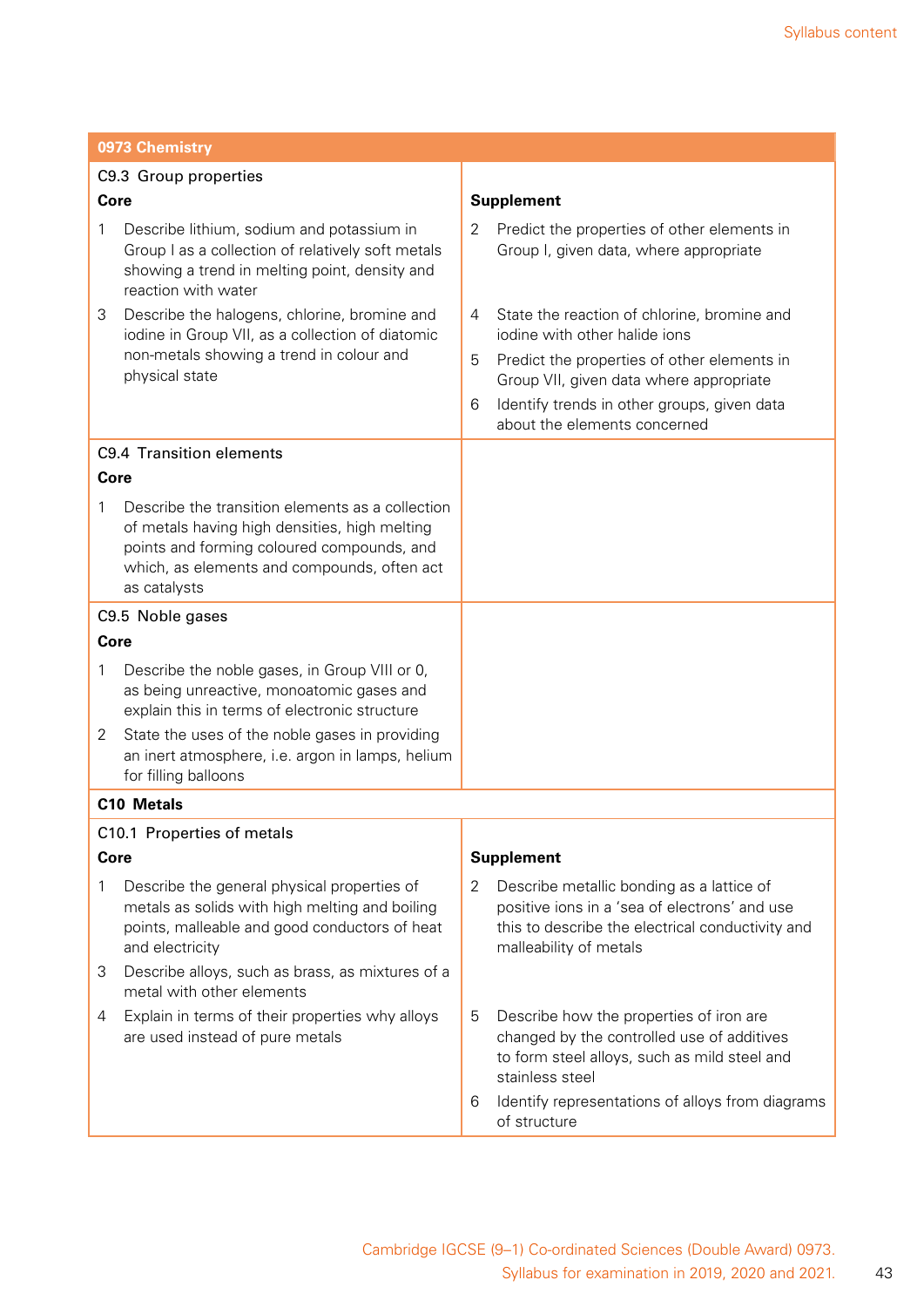|        | 0973 Chemistry                                                                                                                                                                                                                                                                                                                                                                              |        |                                                                                                                                                                                                                                                                                                                                                                                                                                                          |  |
|--------|---------------------------------------------------------------------------------------------------------------------------------------------------------------------------------------------------------------------------------------------------------------------------------------------------------------------------------------------------------------------------------------------|--------|----------------------------------------------------------------------------------------------------------------------------------------------------------------------------------------------------------------------------------------------------------------------------------------------------------------------------------------------------------------------------------------------------------------------------------------------------------|--|
|        | C10.2 Reactivity series                                                                                                                                                                                                                                                                                                                                                                     |        |                                                                                                                                                                                                                                                                                                                                                                                                                                                          |  |
|        | Core                                                                                                                                                                                                                                                                                                                                                                                        |        | <b>Supplement</b>                                                                                                                                                                                                                                                                                                                                                                                                                                        |  |
| 1<br>З | Place in order of reactivity: potassium, sodium,<br>calcium, magnesium, aluminium, (carbon), zinc,<br>iron, (hydrogen) and copper, by reference to<br>the reactions, if any, of the elements with:<br>water or steam<br>dilute hydrochloric acid<br>reduction of their oxides with carbon<br>$\qquad \qquad -$<br>Deduce an order of reactivity from a given set<br>of experimental results | 2      | Describe the reactivity series in terms of the<br>tendency of a metal to form its positive ion,<br>illustrated by its reaction, if any, with:<br>aqueous ions of other listed metals<br>the oxides of other listed metals                                                                                                                                                                                                                                |  |
|        | C10.3 Extraction of metals from their ores                                                                                                                                                                                                                                                                                                                                                  |        |                                                                                                                                                                                                                                                                                                                                                                                                                                                          |  |
| Core   |                                                                                                                                                                                                                                                                                                                                                                                             |        | <b>Supplement</b>                                                                                                                                                                                                                                                                                                                                                                                                                                        |  |
| 1<br>3 | Describe the use of carbon in the extraction of<br>some metals from their ores<br>Know that aluminium is extracted from the ore<br>bauxite by electrolysis                                                                                                                                                                                                                                  | 2<br>4 | Describe and explain the essential reactions<br>in the extraction of iron from hematite in the<br>blast furnace, including the removal of acidic<br>impurities as slag<br>$C + O_2 \rightarrow CO_2$<br>$C + CO2 \rightarrow 2CO$<br>$Fe2O3 + 3CO \rightarrow 2Fe + 3CO2$<br>$CaCO3 \rightarrow CaO + CO2$<br>$CaO + SiO2 \rightarrow CaSiO3$<br>Relate the method of extraction of a metal from<br>its ore to its position in the reactivity series for |  |
| 5      | Describe metal ores as a finite resource and                                                                                                                                                                                                                                                                                                                                                |        | the metals listed in section C10.2 and for other<br>metals, given information                                                                                                                                                                                                                                                                                                                                                                            |  |
|        | hence the need to recycle metals                                                                                                                                                                                                                                                                                                                                                            |        |                                                                                                                                                                                                                                                                                                                                                                                                                                                          |  |
|        | C10.4 Uses of metals                                                                                                                                                                                                                                                                                                                                                                        |        |                                                                                                                                                                                                                                                                                                                                                                                                                                                          |  |
| Core   |                                                                                                                                                                                                                                                                                                                                                                                             |        | <b>Supplement</b>                                                                                                                                                                                                                                                                                                                                                                                                                                        |  |
| 1      | Describe the uses of aluminium:                                                                                                                                                                                                                                                                                                                                                             | 2      | Describe and explain the apparent unreactivity                                                                                                                                                                                                                                                                                                                                                                                                           |  |
|        | in aircraft parts because of its strength and<br>low density                                                                                                                                                                                                                                                                                                                                |        | of aluminium in terms of the oxide layer which<br>adheres to the metal                                                                                                                                                                                                                                                                                                                                                                                   |  |
|        | in food containers because of its resistance<br>to corrosion                                                                                                                                                                                                                                                                                                                                |        |                                                                                                                                                                                                                                                                                                                                                                                                                                                          |  |
| 3      | State the uses of mild steel (car bodies and<br>machinery) and stainless steel (chemical plant<br>and cutlery)                                                                                                                                                                                                                                                                              | 4      | Explain the uses of zinc for galvanising steel<br>and for making brass                                                                                                                                                                                                                                                                                                                                                                                   |  |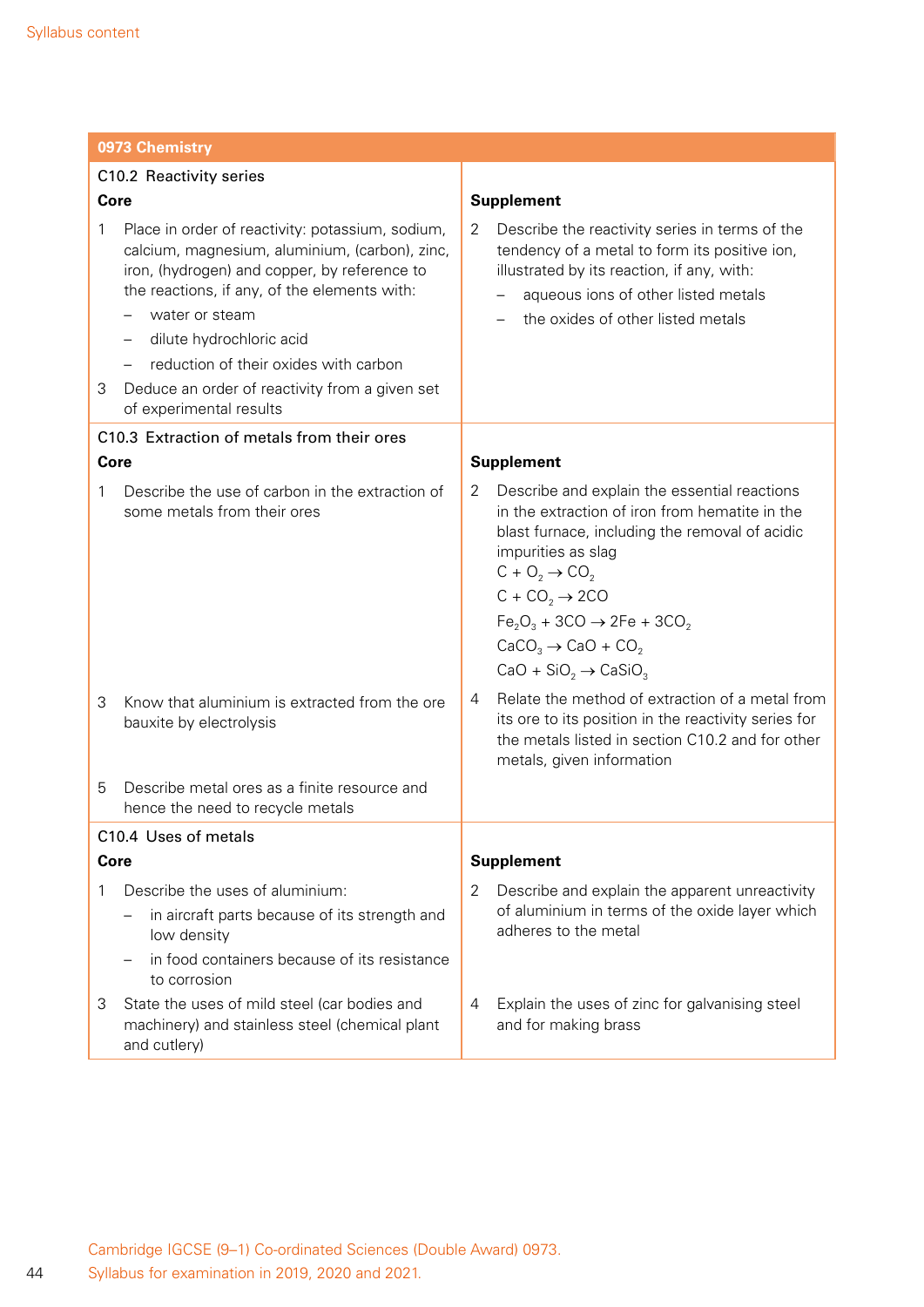|             | 0973 Chemistry                                                                                                                                                                                                                                          |        |                                                                                                                                                                                                                                                                                                           |  |  |
|-------------|---------------------------------------------------------------------------------------------------------------------------------------------------------------------------------------------------------------------------------------------------------|--------|-----------------------------------------------------------------------------------------------------------------------------------------------------------------------------------------------------------------------------------------------------------------------------------------------------------|--|--|
|             | <b>C11 Air and water</b>                                                                                                                                                                                                                                |        |                                                                                                                                                                                                                                                                                                           |  |  |
| C11.1 Water |                                                                                                                                                                                                                                                         |        |                                                                                                                                                                                                                                                                                                           |  |  |
| Core        |                                                                                                                                                                                                                                                         |        |                                                                                                                                                                                                                                                                                                           |  |  |
| 1           | Describe a chemical test for water using<br>copper(II) sulfate and cobalt(II) chloride                                                                                                                                                                  |        |                                                                                                                                                                                                                                                                                                           |  |  |
| 2           | Describe, in outline, the treatment of the water<br>supply in terms of filtration and chlorination                                                                                                                                                      |        |                                                                                                                                                                                                                                                                                                           |  |  |
|             | C11.2 Air                                                                                                                                                                                                                                               |        |                                                                                                                                                                                                                                                                                                           |  |  |
| Core        |                                                                                                                                                                                                                                                         |        | <b>Supplement</b>                                                                                                                                                                                                                                                                                         |  |  |
| 1           | State the composition of clean air as being a<br>mixture of 78% nitrogen, 21% oxygen and<br>small quantities of noble gases, water vapour<br>and carbon dioxide                                                                                         |        |                                                                                                                                                                                                                                                                                                           |  |  |
| 2           | Name the common pollutants in air as being<br>carbon monoxide, sulfur dioxide and oxides of<br>nitrogen                                                                                                                                                 |        |                                                                                                                                                                                                                                                                                                           |  |  |
| 3           | State the adverse effect of these common air<br>pollutants on buildings and on health                                                                                                                                                                   |        |                                                                                                                                                                                                                                                                                                           |  |  |
| 4           | State the source of each of these pollutants:<br>carbon monoxide from the incomplete<br>combustion of carbon-containing<br>substances<br>sulfur dioxide from the combustion of fossil<br>fuels which contain sulfur compounds<br>(leading to acid rain) | 5<br>6 | Describe some approaches to reducing<br>emissions of sulfur dioxide, including the use of<br>low sulfur petrol and flue gas desulfurisation by<br>calcium oxide<br>Describe, in outline, how a catalytic converter<br>removes nitrogen monoxide and carbon<br>monoxide from exhaust emissions by reaction |  |  |
|             | oxides of nitrogen from car engines                                                                                                                                                                                                                     |        | over a hot catalyst<br>$2CO + O2 \rightarrow 2CO2$<br>$2NO + 2CO \rightarrow N_2 + 2CO_2$<br>$2NO \rightarrow N_2 + O_2$                                                                                                                                                                                  |  |  |
| 7           | State the conditions required for the rusting of<br>iron (presence of oxygen and water)                                                                                                                                                                 |        |                                                                                                                                                                                                                                                                                                           |  |  |
| 8           | Describe and explain barrier methods of rust<br>prevention, including paint and other coatings                                                                                                                                                          | 9      | Describe and explain sacrificial protection in<br>terms of the reactivity series of metals and<br>galvanising as a method of rust prevention                                                                                                                                                              |  |  |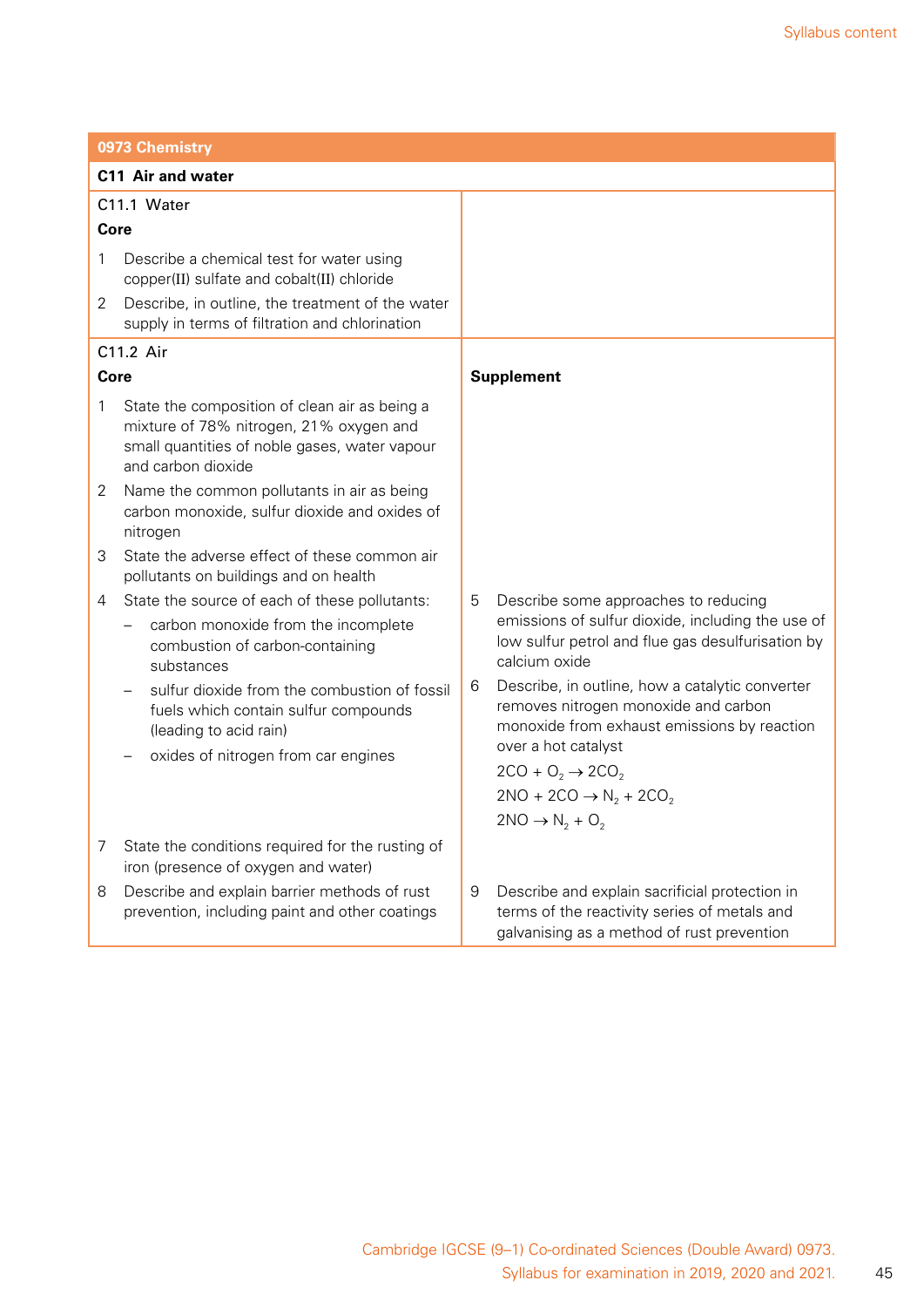| 0973 Chemistry                                                                                                                                                                   |                                                                                                                                                                                                                                                 |                                                                                                                                                                                                                                                                                        |  |  |
|----------------------------------------------------------------------------------------------------------------------------------------------------------------------------------|-------------------------------------------------------------------------------------------------------------------------------------------------------------------------------------------------------------------------------------------------|----------------------------------------------------------------------------------------------------------------------------------------------------------------------------------------------------------------------------------------------------------------------------------------|--|--|
| C11.3 Carbon dioxide and methane                                                                                                                                                 |                                                                                                                                                                                                                                                 |                                                                                                                                                                                                                                                                                        |  |  |
| Core                                                                                                                                                                             |                                                                                                                                                                                                                                                 | <b>Supplement</b>                                                                                                                                                                                                                                                                      |  |  |
| State the formation of carbon dioxide:<br>1<br>carbon-containing substances<br>as a product of respiration<br>acid and a carbonate<br>calcium carbonate<br>2<br>greenhouse gases | as a product of complete combustion of<br>as a product of the reaction between an<br>as a product of thermal decomposition of<br>State that carbon dioxide and methane are                                                                      | 3<br>State that increased concentrations of<br>greenhouse gases cause an enhanced                                                                                                                                                                                                      |  |  |
|                                                                                                                                                                                  |                                                                                                                                                                                                                                                 | greenhouse effect, which may contribute to<br>climate change                                                                                                                                                                                                                           |  |  |
| C11.4 Nitrogen and fertilisers                                                                                                                                                   |                                                                                                                                                                                                                                                 |                                                                                                                                                                                                                                                                                        |  |  |
| Core                                                                                                                                                                             |                                                                                                                                                                                                                                                 | <b>Supplement</b>                                                                                                                                                                                                                                                                      |  |  |
| 1<br>and potassium-containing fertilisers                                                                                                                                        | Describe the need for nitrogen-, phosphorus-                                                                                                                                                                                                    |                                                                                                                                                                                                                                                                                        |  |  |
| 2<br>salts                                                                                                                                                                       | Describe the displacement of ammonia from its                                                                                                                                                                                                   | 3<br>Describe and explain the essential conditions<br>for the manufacture of ammonia by the Haber<br>process including the sources of the hydrogen<br>(reaction of methane/natural gas with steam)<br>and nitrogen (from the air)                                                      |  |  |
| C12 Sulfur                                                                                                                                                                       |                                                                                                                                                                                                                                                 |                                                                                                                                                                                                                                                                                        |  |  |
| Core                                                                                                                                                                             |                                                                                                                                                                                                                                                 | <b>Supplement</b>                                                                                                                                                                                                                                                                      |  |  |
| 1<br>sulfuric acid                                                                                                                                                               | Name the use of sulfur in the manufacture of                                                                                                                                                                                                    | Describe the manufacture of sulfuric acid<br>2<br>by the Contact process, including essential<br>conditions and reactions<br>$S + O_2 \rightarrow SO_2$<br>$2SO_2 + O_2 \rightleftharpoons 2SO_3$<br>$H_2SO_4 + SO_3 \rightarrow H_2S_2O_7$<br>$H_2S_2O_7 + H_2O \rightarrow 2H_2SO_4$ |  |  |
| <b>C13 Carbonates</b>                                                                                                                                                            |                                                                                                                                                                                                                                                 |                                                                                                                                                                                                                                                                                        |  |  |
| Core                                                                                                                                                                             |                                                                                                                                                                                                                                                 |                                                                                                                                                                                                                                                                                        |  |  |
| 1                                                                                                                                                                                | Describe the manufacture of lime (calcium<br>oxide) from limestone (calcium carbonate) in<br>terms of the chemical reactions involved, and<br>the use of limestone in treating acidic soil and<br>neutralising acidic industrial waste products |                                                                                                                                                                                                                                                                                        |  |  |
| 2<br>carbonate (limestone)                                                                                                                                                       | Describe the thermal decomposition of calcium                                                                                                                                                                                                   |                                                                                                                                                                                                                                                                                        |  |  |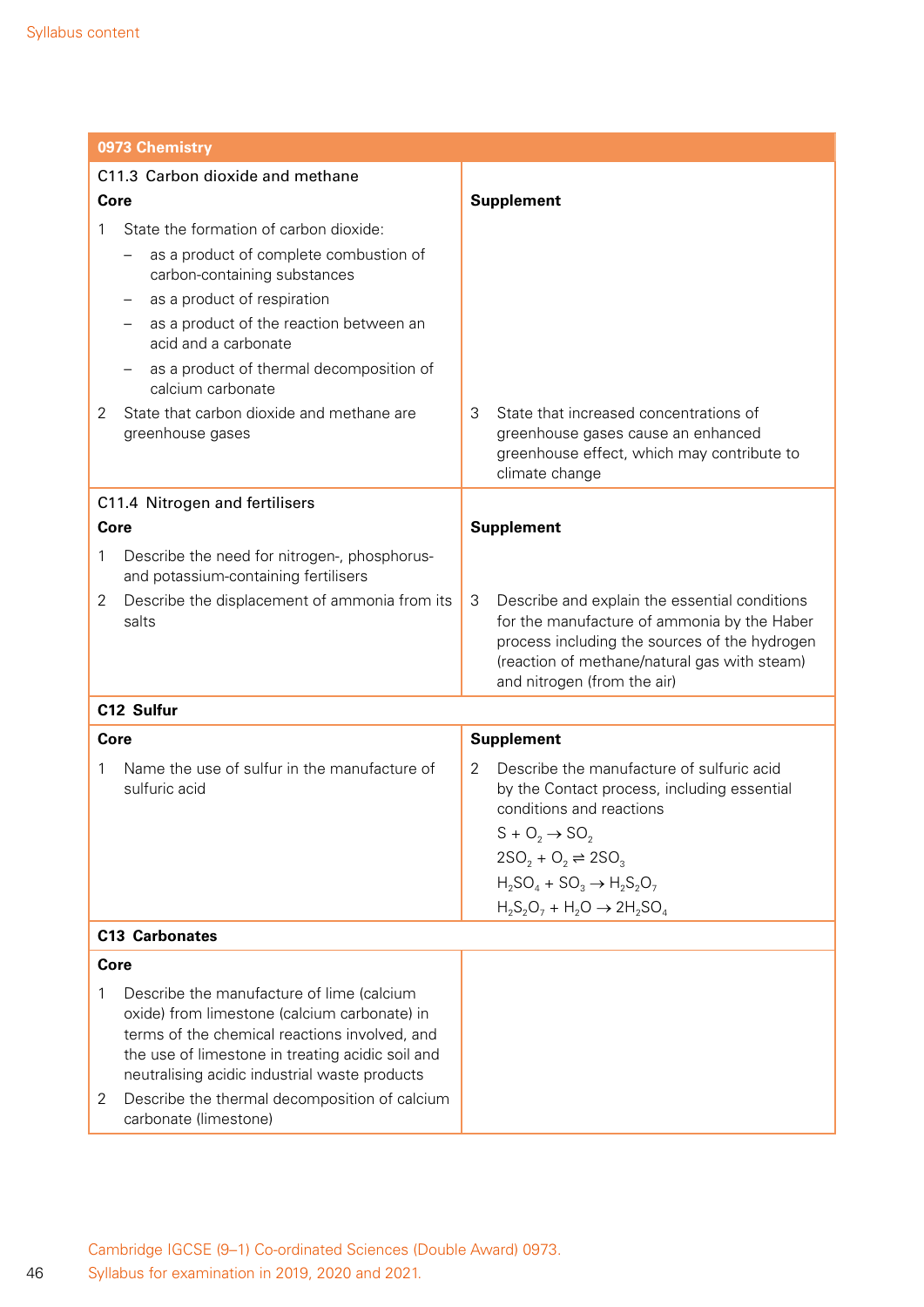|   | 0973 Chemistry                                                                                                              |                                                                                                                                                            |  |
|---|-----------------------------------------------------------------------------------------------------------------------------|------------------------------------------------------------------------------------------------------------------------------------------------------------|--|
|   | <b>C14 Organic chemistry</b>                                                                                                |                                                                                                                                                            |  |
|   | C14.1 Names of compounds                                                                                                    |                                                                                                                                                            |  |
|   | Core                                                                                                                        | <b>Supplement</b>                                                                                                                                          |  |
| 1 | Name and draw the structures of methane,<br>ethane, ethene and ethanol                                                      |                                                                                                                                                            |  |
| 2 | State the type of compound present, given a<br>chemical name ending in -ane, -ene and -ol, or a<br>molecular structure      | 3<br>Name and draw the structures of the<br>unbranched alkanes and alkenes (not cis-<br>trans), containing up to four carbon atoms per<br>molecule         |  |
|   | C14.2 Fuels                                                                                                                 |                                                                                                                                                            |  |
|   | Core                                                                                                                        | <b>Supplement</b>                                                                                                                                          |  |
| 1 | State that coal, natural gas and petroleum are<br>fossil fuels that produce carbon dioxide on<br>combustion                 |                                                                                                                                                            |  |
| 2 | Name methane as the main constituent of<br>natural gas                                                                      |                                                                                                                                                            |  |
| 3 | Describe petroleum as a mixture of<br>hydrocarbons and its separation into useful<br>fractions by fractional distillation   | Describe the properties of molecules within a<br>4<br>fraction                                                                                             |  |
| 5 | Name the uses of the fractions as:                                                                                          |                                                                                                                                                            |  |
|   | refinery gas for bottled gas for heating and<br>cooking                                                                     |                                                                                                                                                            |  |
|   | gasoline fraction for fuel (petrol) in cars                                                                                 |                                                                                                                                                            |  |
|   | naphtha fraction as a feedstock for making<br>chemicals                                                                     |                                                                                                                                                            |  |
|   | diesel oil/gas oil for fuel in diesel engines                                                                               |                                                                                                                                                            |  |
|   | bitumen for road surfaces                                                                                                   |                                                                                                                                                            |  |
|   | C14.3 Homologous series                                                                                                     |                                                                                                                                                            |  |
|   |                                                                                                                             | <b>Supplement</b>                                                                                                                                          |  |
|   |                                                                                                                             | Describe the homologous series of alkanes<br>1<br>and alkenes as families of compounds with<br>the same general formula and similar chemical<br>properties |  |
|   | C14.4 Alkanes                                                                                                               |                                                                                                                                                            |  |
|   | Core                                                                                                                        |                                                                                                                                                            |  |
| 1 | Describe alkanes as saturated hydrocarbons<br>whose molecules contain only single covalent<br>bonds                         |                                                                                                                                                            |  |
| 2 | Describe the properties of alkanes (exemplified<br>by methane) as being generally unreactive,<br>except in terms of burning |                                                                                                                                                            |  |
| 3 | Describe the complete combustion of<br>hydrocarbons to give carbon dioxide and water                                        |                                                                                                                                                            |  |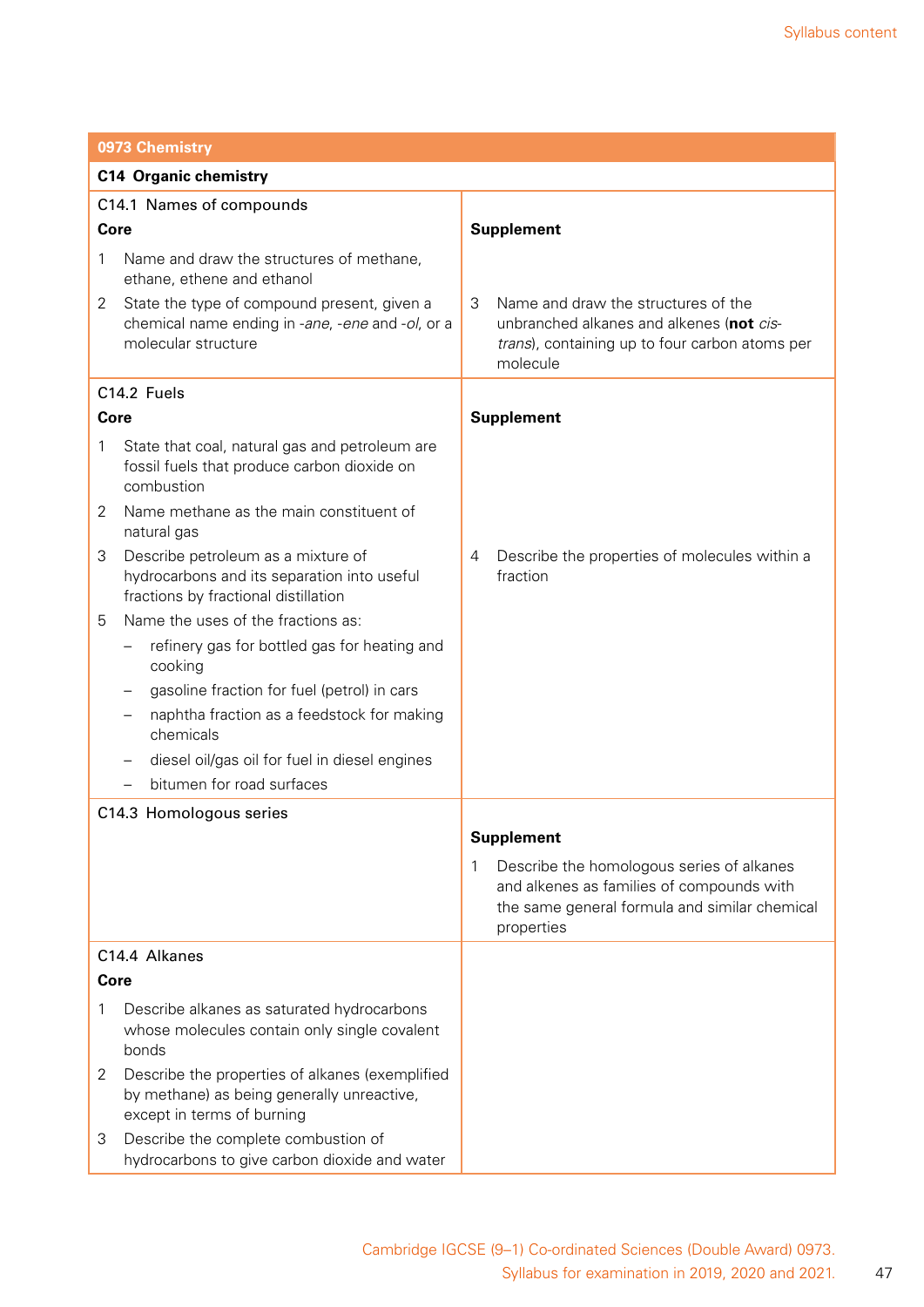|      | 0973 Chemistry                                                                                         |                                                                                                                                                                                                                                                                                                                                                                                                                                                                                                                                                                                                                                                                     |  |
|------|--------------------------------------------------------------------------------------------------------|---------------------------------------------------------------------------------------------------------------------------------------------------------------------------------------------------------------------------------------------------------------------------------------------------------------------------------------------------------------------------------------------------------------------------------------------------------------------------------------------------------------------------------------------------------------------------------------------------------------------------------------------------------------------|--|
|      | C14.5 Alkenes                                                                                          |                                                                                                                                                                                                                                                                                                                                                                                                                                                                                                                                                                                                                                                                     |  |
| Core |                                                                                                        | <b>Supplement</b>                                                                                                                                                                                                                                                                                                                                                                                                                                                                                                                                                                                                                                                   |  |
| 1    | Describe alkenes as unsaturated hydrocarbons<br>whose molecules contain one double covalent<br>bond    |                                                                                                                                                                                                                                                                                                                                                                                                                                                                                                                                                                                                                                                                     |  |
| 2    | State that cracking is a reaction that produces<br>alkenes                                             | Describe the formation of smaller alkanes,<br>3<br>alkenes and hydrogen by the cracking of larger<br>alkane molecules and state the conditions<br>required for cracking                                                                                                                                                                                                                                                                                                                                                                                                                                                                                             |  |
| 4    | Recognise saturated and unsaturated<br>hydrocarbons:                                                   | Describe the properties of alkenes in terms of<br>5<br>addition reactions with bromine, hydrogen and                                                                                                                                                                                                                                                                                                                                                                                                                                                                                                                                                                |  |
|      | from molecular structures                                                                              | steam, exemplified by ethene                                                                                                                                                                                                                                                                                                                                                                                                                                                                                                                                                                                                                                        |  |
|      | by their reaction with aqueous bromine                                                                 |                                                                                                                                                                                                                                                                                                                                                                                                                                                                                                                                                                                                                                                                     |  |
|      | C14.6 Alcohols                                                                                         |                                                                                                                                                                                                                                                                                                                                                                                                                                                                                                                                                                                                                                                                     |  |
|      | Core                                                                                                   | <b>Supplement</b>                                                                                                                                                                                                                                                                                                                                                                                                                                                                                                                                                                                                                                                   |  |
| 1    | State that ethanol may be formed by<br>fermentation and by reaction between ethene<br>and steam        | Describe the formation of ethanol by<br>2<br>fermentation and the catalytic addition of steam<br>to ethene                                                                                                                                                                                                                                                                                                                                                                                                                                                                                                                                                          |  |
| 3    | Describe the complete combustion of ethanol<br>to give carbon dioxide and water                        |                                                                                                                                                                                                                                                                                                                                                                                                                                                                                                                                                                                                                                                                     |  |
| 4    | State the uses of ethanol as a solvent and as a<br>fuel                                                |                                                                                                                                                                                                                                                                                                                                                                                                                                                                                                                                                                                                                                                                     |  |
|      | C14.7 Polymers                                                                                         |                                                                                                                                                                                                                                                                                                                                                                                                                                                                                                                                                                                                                                                                     |  |
|      | Core                                                                                                   | <b>Supplement</b>                                                                                                                                                                                                                                                                                                                                                                                                                                                                                                                                                                                                                                                   |  |
| 1    | Define <i>polymers</i> as long chain molecules<br>formed from small units (monomers)                   | Understand that different polymers have<br>2<br>different monomer units and/or different<br>linkages                                                                                                                                                                                                                                                                                                                                                                                                                                                                                                                                                                |  |
|      | C14.8 Synthetic polymers                                                                               |                                                                                                                                                                                                                                                                                                                                                                                                                                                                                                                                                                                                                                                                     |  |
|      | <b>Core</b>                                                                                            | <b>Supplement</b>                                                                                                                                                                                                                                                                                                                                                                                                                                                                                                                                                                                                                                                   |  |
| 1    | Describe the formation of poly(ethene) as<br>an example of addition polymerisation of<br>monomer units | Deduce the structure of the polymer product<br>2<br>from a given alkene and vice versa<br>3<br>Explain the differences between addition and<br>condensation polymerisation<br>Describe the formation of a simple<br>4<br>condensation polymer exemplified by nylon,<br>the structure of nylon being represented as:<br>$\begin{picture}(180,10) \put(0,0){\line(1,0){100}} \put(10,0){\line(1,0){100}} \put(10,0){\line(1,0){100}} \put(10,0){\line(1,0){100}} \put(10,0){\line(1,0){100}} \put(10,0){\line(1,0){100}} \put(10,0){\line(1,0){100}} \put(10,0){\line(1,0){100}} \put(10,0){\line(1,0){100}} \put(10,0){\line(1,0){100}} \put(10,0){\line(1,0){100}}$ |  |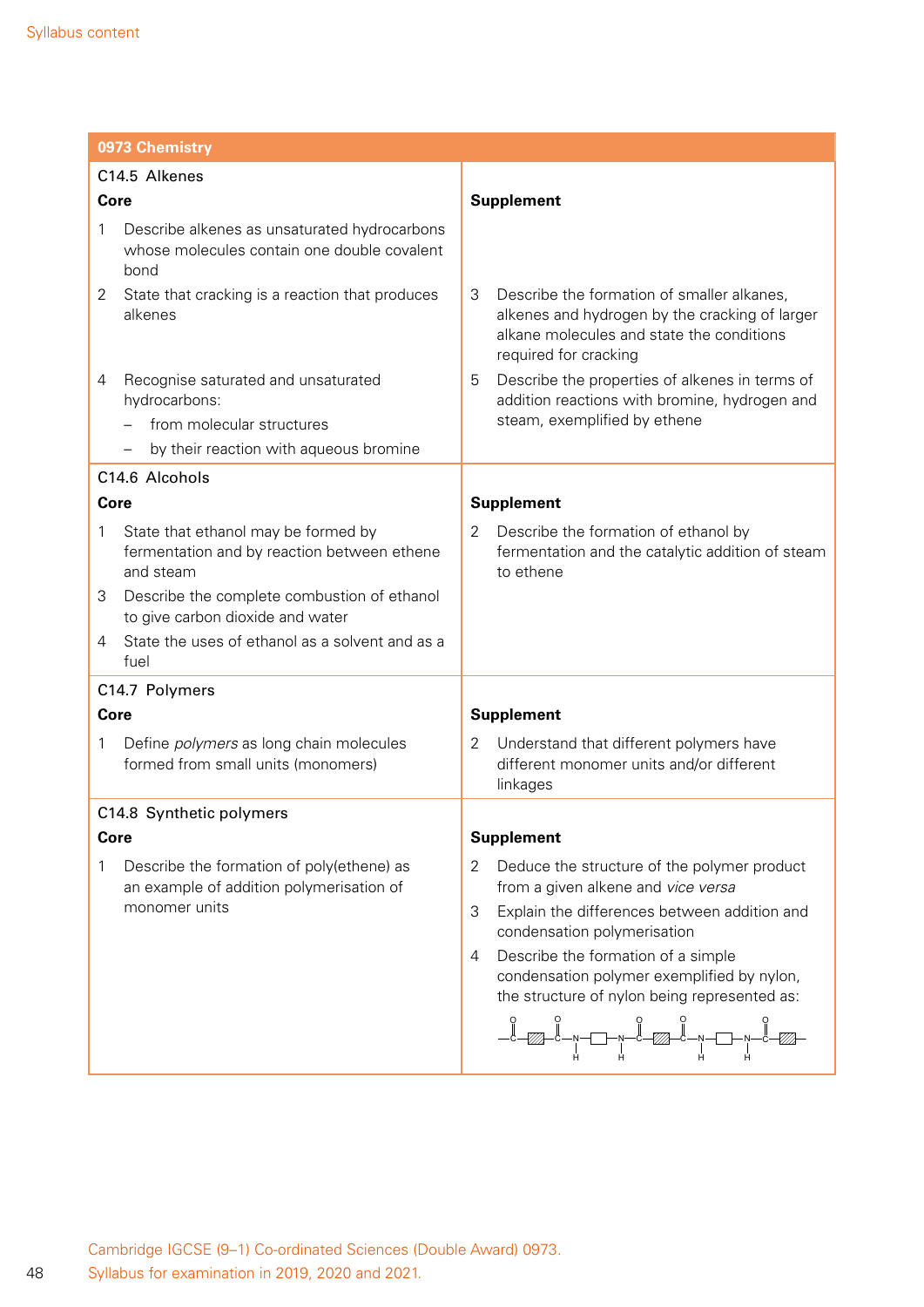|                      | 0973 Physics                                                                                                                                                                   |   |                                                                                     |
|----------------------|--------------------------------------------------------------------------------------------------------------------------------------------------------------------------------|---|-------------------------------------------------------------------------------------|
| <b>P1 Motion</b>     |                                                                                                                                                                                |   |                                                                                     |
| P1.1 Length and time |                                                                                                                                                                                |   |                                                                                     |
| Core                 |                                                                                                                                                                                |   | <b>Supplement</b>                                                                   |
| 1                    | Use and describe the use of rules and<br>measuring cylinders to find a length or a volume                                                                                      | 2 | Understand that a micrometer screw gauge is<br>used to measure very small distances |
| 3                    | Use and describe the use of clocks and<br>devices, both analogue and digital, for<br>measuring an interval of time                                                             |   |                                                                                     |
| 4                    | Obtain an average value for a small distance<br>and for a short interval of time by measuring<br>multiples (including the period of a pendulum)                                |   |                                                                                     |
|                      | P1.2 Motion                                                                                                                                                                    |   |                                                                                     |
| Core                 |                                                                                                                                                                                |   | <b>Supplement</b>                                                                   |
| 1                    | Define speed and calculate average speed from                                                                                                                                  | 2 | Distinguish between speed and velocity                                              |
|                      | total distance<br>total time                                                                                                                                                   | 3 | Define and calculate <i>acceleration</i> using                                      |
|                      |                                                                                                                                                                                |   | change of velocity<br>time taken                                                    |
| 4                    | Plot and interpret a speed-time graph and a<br>distance-time graph                                                                                                             | 5 | Calculate acceleration from the gradient of a<br>speed-time graph                   |
| 6                    | Recognise from the shape of a speed-time<br>graph when a body is:                                                                                                              | 7 | Recognise linear motion for which the<br>acceleration is constant and calculate the |
|                      | at rest                                                                                                                                                                        |   | acceleration                                                                        |
|                      | moving with constant speed                                                                                                                                                     |   |                                                                                     |
|                      | moving with changing speed                                                                                                                                                     |   |                                                                                     |
| 8                    | Calculate the area under a speed-time graph to<br>work out the distance travelled for motion with<br>constant acceleration                                                     | 9 | Recognise motion for which the acceleration is<br>not constant                      |
|                      | 10 Demonstrate an understanding that<br>acceleration and deceleration are related to<br>changing speed including qualitative analysis of<br>the gradient of a speed-time graph |   |                                                                                     |
|                      | 11 State that the acceleration of free fall $g$ for a<br>body near to the Earth is constant                                                                                    |   |                                                                                     |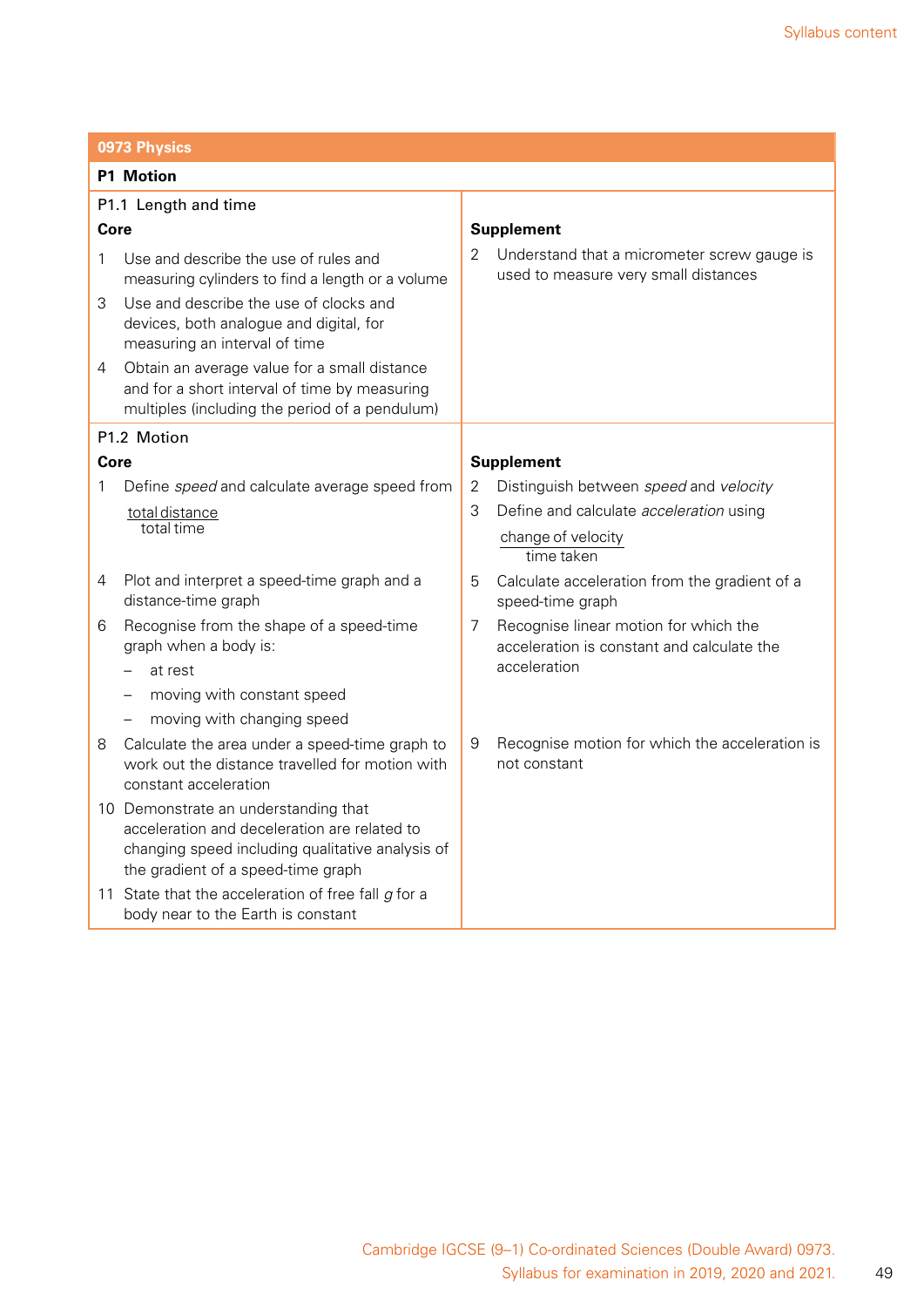|                      | 0973 Physics                                                                                                                              |                                                                                                                                                         |
|----------------------|-------------------------------------------------------------------------------------------------------------------------------------------|---------------------------------------------------------------------------------------------------------------------------------------------------------|
| P1.3 Mass and weight |                                                                                                                                           |                                                                                                                                                         |
| Core                 |                                                                                                                                           | <b>Supplement</b>                                                                                                                                       |
| 1                    | Distinguish between mass and weight                                                                                                       |                                                                                                                                                         |
| 2                    | Know that the Earth is the source of a<br>gravitational field                                                                             | 3<br>Describe, and use the concept of, weight as<br>the effect of a gravitational field on a mass                                                       |
| 4                    | Recognise that $g$ is the gravitational force on<br>unit mass and is measured in N/kg                                                     |                                                                                                                                                         |
| 5                    | Recall and use the equation $W = mg$                                                                                                      |                                                                                                                                                         |
| 6                    | Demonstrate understanding that weights (and<br>hence masses) may be compared using a<br>balance                                           |                                                                                                                                                         |
|                      | P1.4 Density                                                                                                                              |                                                                                                                                                         |
| Core                 |                                                                                                                                           | <b>Supplement</b>                                                                                                                                       |
| 1                    | Recall and use the equation $\rho = \frac{m}{V}$                                                                                          |                                                                                                                                                         |
| 2                    | Describe an experiment to determine the<br>density of a liquid and of a regularly shaped<br>solid and make the necessary calculation      | 3<br>Describe the determination of the density<br>of an irregularly shaped solid by the method<br>of displacement and make the necessary<br>calculation |
|                      | P1.5 Forces                                                                                                                               |                                                                                                                                                         |
|                      | P1.5.1 Effects of forces                                                                                                                  |                                                                                                                                                         |
| Core                 |                                                                                                                                           | <b>Supplement</b>                                                                                                                                       |
| 1                    | Describe how forces may change the size,<br>shape and motion of a body                                                                    | Plot and interpret extension-load graphs<br>2<br>and describe the associated experimental<br>procedure                                                  |
|                      |                                                                                                                                           | 3<br>State Hooke's Law and recall and use the<br>expression $F = kx$ , where k is the spring<br>constant                                                |
|                      |                                                                                                                                           | Recognise the significance of the term limit of<br>4<br>proportionality for an extension-load graph                                                     |
|                      |                                                                                                                                           | Recall and use the relationship between<br>5<br>resultant force, mass and acceleration, $F = ma$                                                        |
| 6                    | Understand friction as the force between two<br>surfaces which impedes motion and results in<br>heating                                   |                                                                                                                                                         |
| 7                    | Recognise air resistance as a form of friction                                                                                            |                                                                                                                                                         |
| 8                    | Find the resultant of two or more forces acting<br>along the same line                                                                    |                                                                                                                                                         |
| 9                    | Recognise that if there is no resultant force on<br>a body it either remains at rest or continues at<br>constant speed in a straight line |                                                                                                                                                         |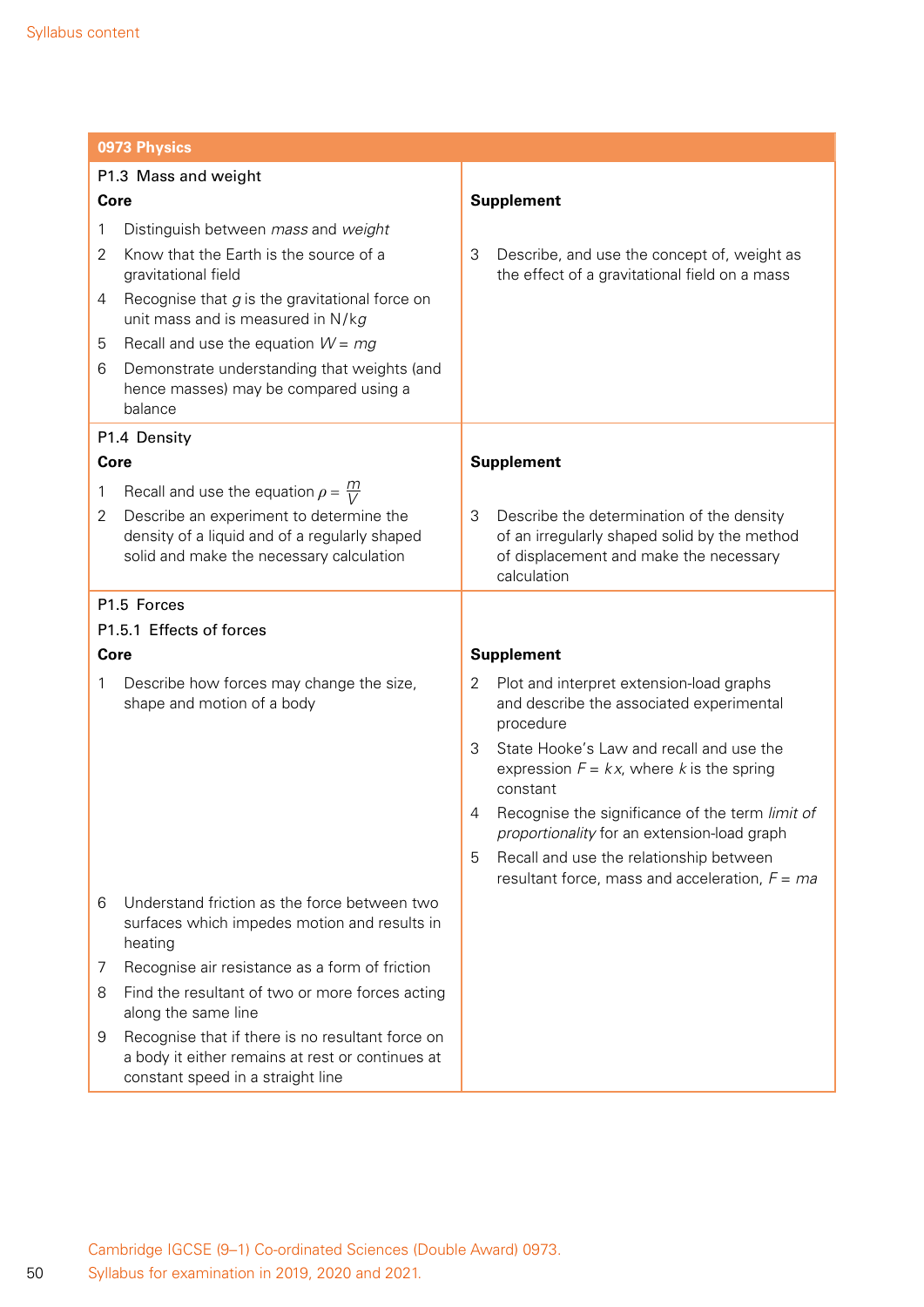| 0973 Physics                                                                                                                   |                                                                                                                                                              |
|--------------------------------------------------------------------------------------------------------------------------------|--------------------------------------------------------------------------------------------------------------------------------------------------------------|
| P1.5.2 Turning effect                                                                                                          |                                                                                                                                                              |
| Core                                                                                                                           | <b>Supplement</b>                                                                                                                                            |
| Describe the moment of a force as a measure<br>1<br>of its turning effect, and give everyday<br>examples                       |                                                                                                                                                              |
| Calculate moment using the product force $\times$<br>$\overline{2}$<br>perpendicular distance from the pivot                   |                                                                                                                                                              |
| 3<br>Recognise that, when there is no resultant<br>force and no resultant turning effect, a system<br>is in equilibrium        | Apply the principle of moments to the<br>4<br>balancing of a weightless beam about a pivot<br>Apply the principle of moments to different<br>5<br>situations |
| P1.5.3 Centre of mass                                                                                                          |                                                                                                                                                              |
| Core                                                                                                                           |                                                                                                                                                              |
| Perform and describe an experiment to<br>1<br>determine the position of the centre of mass of<br>a plane lamina                |                                                                                                                                                              |
| Describe qualitatively the effect of the position<br>2<br>of the centre of mass on the stability of simple<br>objects          |                                                                                                                                                              |
| P1.5.4 Pressure                                                                                                                |                                                                                                                                                              |
| Core                                                                                                                           | <b>Supplement</b>                                                                                                                                            |
| Relate qualitatively pressure to force and area,<br>1<br>using appropriate examples                                            | Recall and use the equation $p = F/A$<br>2                                                                                                                   |
| P2 Work, energy and power                                                                                                      |                                                                                                                                                              |
| P2.1 Work                                                                                                                      |                                                                                                                                                              |
| Core                                                                                                                           | <b>Supplement</b>                                                                                                                                            |
| Relate (without calculation) work done to the<br>1<br>magnitude of a force and distance moved in<br>the direction of the force | Recall and use $W = Fd = \Delta E$<br>2                                                                                                                      |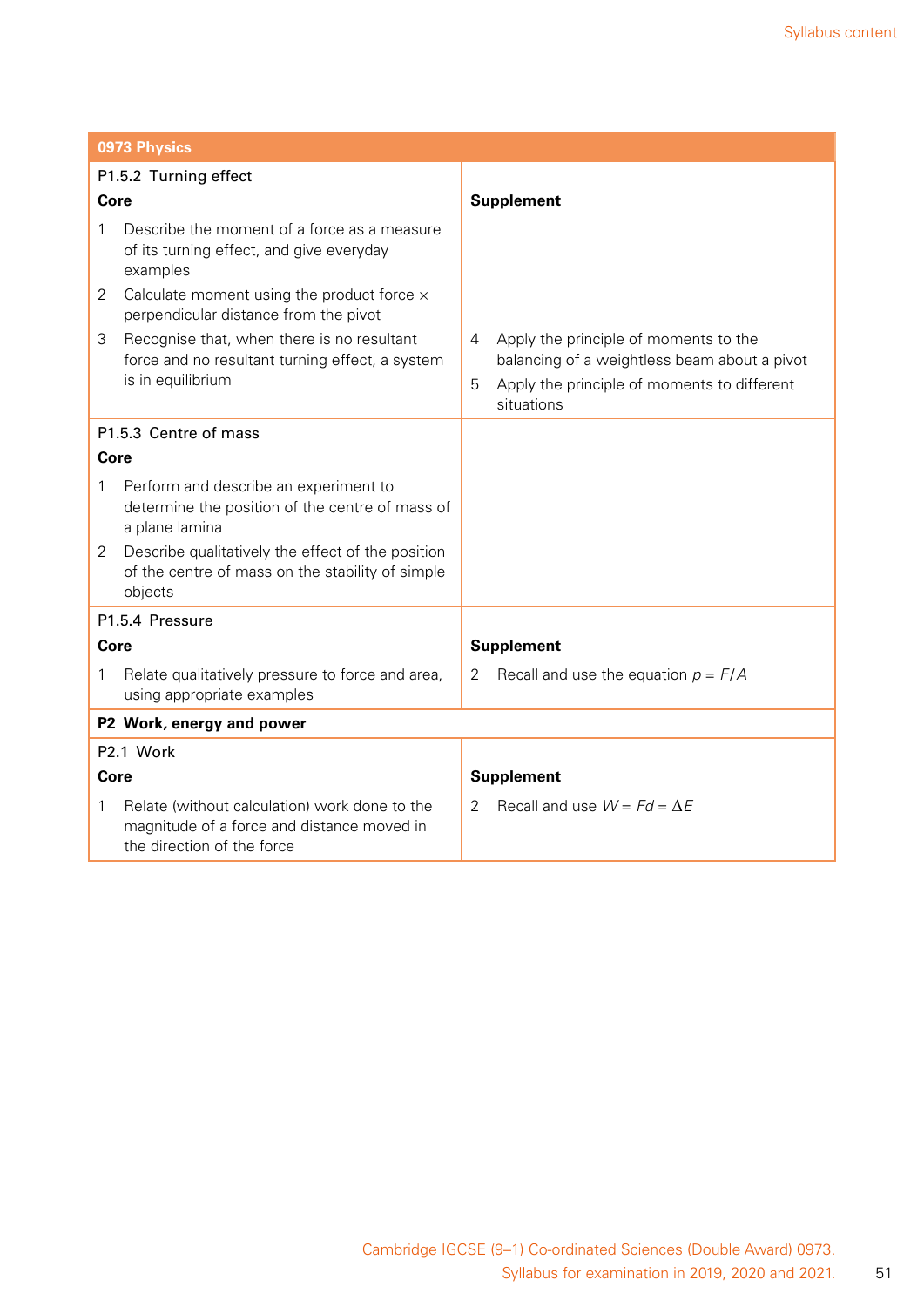| 0973 Physics                                                                                                                                                                                                                                              |                                                                                                                                                            |  |
|-----------------------------------------------------------------------------------------------------------------------------------------------------------------------------------------------------------------------------------------------------------|------------------------------------------------------------------------------------------------------------------------------------------------------------|--|
| P2.2 Energy                                                                                                                                                                                                                                               |                                                                                                                                                            |  |
| Core                                                                                                                                                                                                                                                      | <b>Supplement</b>                                                                                                                                          |  |
| Demonstrate an understanding that work done<br>1<br>= energy transferred                                                                                                                                                                                  |                                                                                                                                                            |  |
| Demonstrate understanding that an object may<br>2<br>have energy due to its motion (kinetic energy,<br>K.E.) or its position (potential energy, P.E.) and<br>that energy may be transferred and stored                                                    |                                                                                                                                                            |  |
| Give and identify examples of changes in<br>3<br>kinetic, gravitational potential, chemical<br>potential, elastic potential (strain), nuclear,<br>thermal, light, sound and electrical energy<br>that have occurred as a result of an event or<br>process | Recall and use the expressions<br>4<br>K.E. = $\frac{1}{2}mv^2$ and gravitational potential<br>energy (G.P.E) = $mgh$ or change in<br>$G.P.E = mg\Delta h$ |  |
| 5<br>Recognise that energy is transferred during<br>events and processes, including examples of<br>transfer by forces (mechanical working), by<br>electric currents (electrical working), by heating<br>and by waves                                      |                                                                                                                                                            |  |
| Apply the principle of conservation of energy to<br>6<br>simple examples                                                                                                                                                                                  |                                                                                                                                                            |  |
| Show a qualitative understanding of efficiency<br>7                                                                                                                                                                                                       |                                                                                                                                                            |  |
| P2.3 Power                                                                                                                                                                                                                                                |                                                                                                                                                            |  |
| Core                                                                                                                                                                                                                                                      | <b>Supplement</b>                                                                                                                                          |  |
| Relate (without calculation) power to work<br>1<br>done and time taken, using appropriate<br>examples                                                                                                                                                     | Recall and use the equation $P = \Delta E / t$ in simple<br>2<br>systems, including electrical circuits                                                    |  |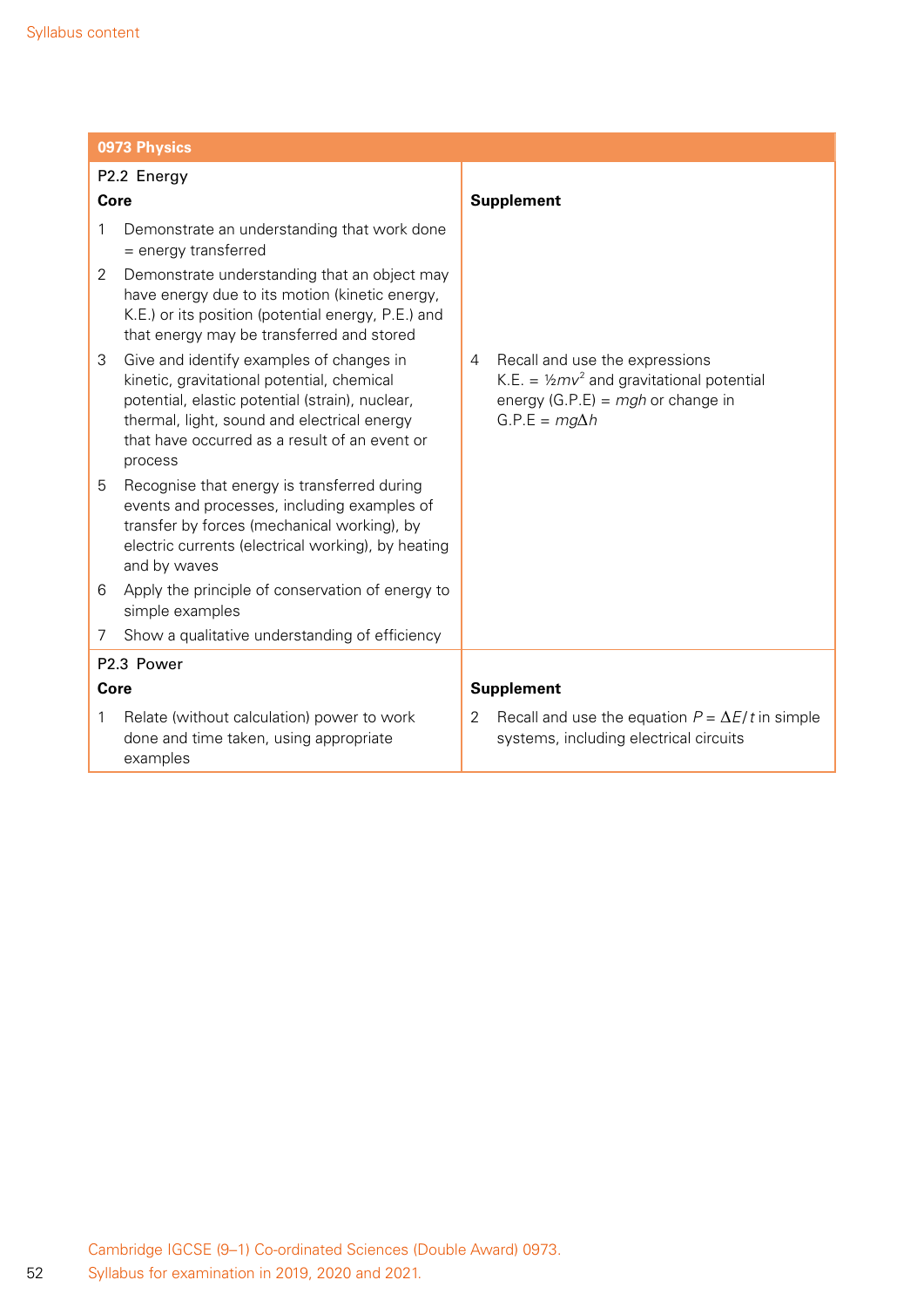| 0973 Physics                                                                                                                            |                                                                                                                              |  |
|-----------------------------------------------------------------------------------------------------------------------------------------|------------------------------------------------------------------------------------------------------------------------------|--|
| P2.4 Energy resources                                                                                                                   |                                                                                                                              |  |
| Core                                                                                                                                    | <b>Supplement</b>                                                                                                            |  |
| Distinguish between renewable and non-<br>1<br>renewable sources of energy                                                              |                                                                                                                              |  |
| 2<br>Describe how electricity or other useful forms<br>of energy may be obtained from:                                                  |                                                                                                                              |  |
| chemical energy stored in fuel<br>water, including the energy stored in<br>waves, in tides, and in water behind<br>hydroelectric dams   |                                                                                                                              |  |
| geothermal resources                                                                                                                    |                                                                                                                              |  |
| nuclear fission                                                                                                                         |                                                                                                                              |  |
| heat and light from the Sun (solar cells and<br>panels)                                                                                 |                                                                                                                              |  |
| wind energy                                                                                                                             |                                                                                                                              |  |
| 3<br>Give advantages and disadvantages of<br>each method in terms of renewability, cost,<br>reliability, scale and environmental impact | Understand that the Sun is the source of<br>4<br>energy for all our energy resources except<br>geothermal, nuclear and tidal |  |
|                                                                                                                                         | Understand that the source of tidal energy is<br>5<br>mainly the moon                                                        |  |
|                                                                                                                                         | Show an understanding that energy is released<br>6<br>by nuclear fusion in the Sun                                           |  |
|                                                                                                                                         | 7<br>Recall and use the equations:                                                                                           |  |
|                                                                                                                                         | efficiency = $\frac{\text{useful energy output}}{\text{energy input}} \times 100\%$                                          |  |
|                                                                                                                                         | useful power output $\times$ 100%<br>$efficiency =$<br>power input                                                           |  |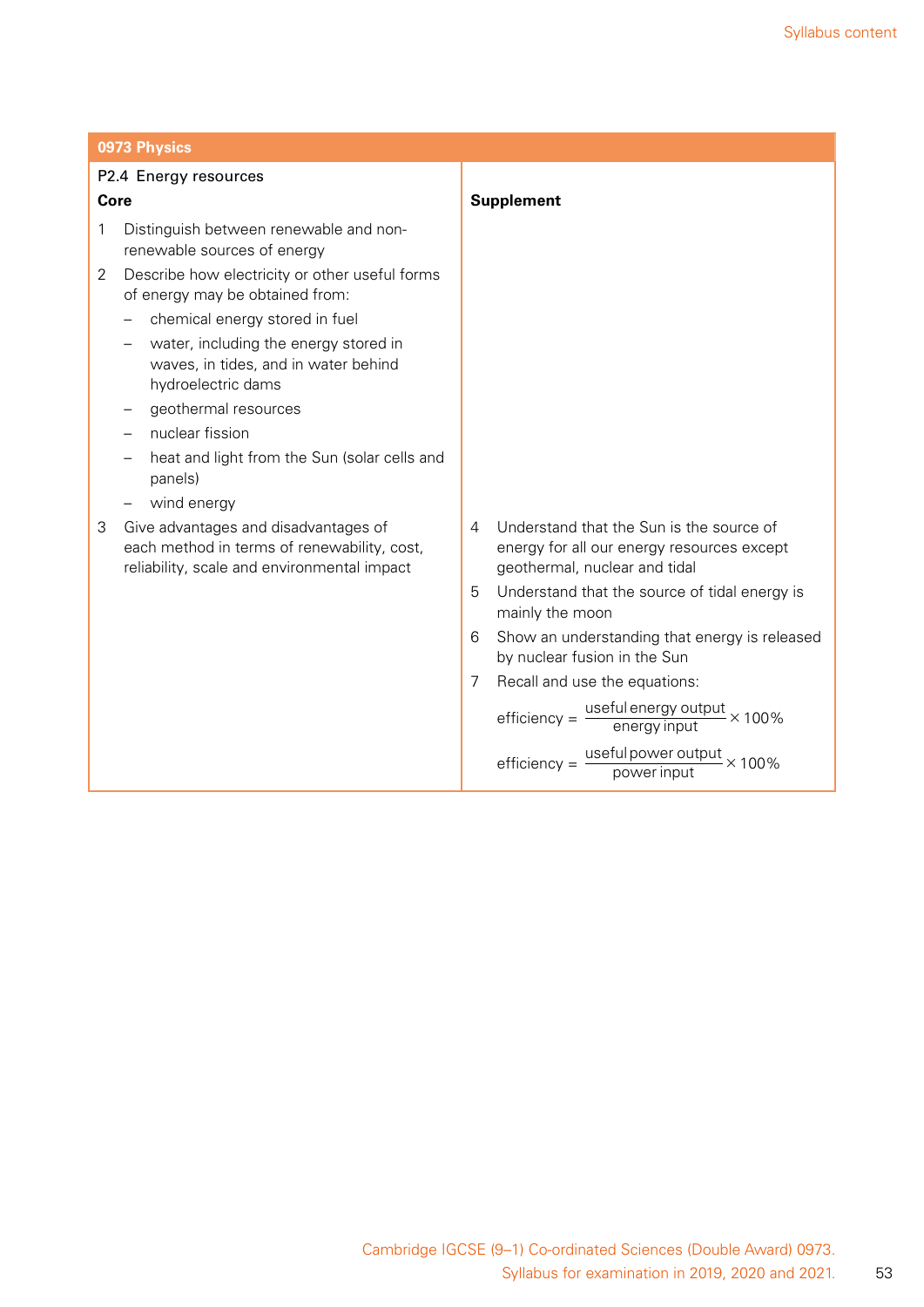| 0973 Physics                                                                                                                                                   |                                                                                                                                                     |  |
|----------------------------------------------------------------------------------------------------------------------------------------------------------------|-----------------------------------------------------------------------------------------------------------------------------------------------------|--|
| P3 Thermal physics                                                                                                                                             |                                                                                                                                                     |  |
| P3.1 Simple kinetic molecular model of matter                                                                                                                  |                                                                                                                                                     |  |
| Core                                                                                                                                                           | <b>Supplement</b>                                                                                                                                   |  |
| State the distinguishing properties of solids,<br>1<br>liquids and gases                                                                                       | Relate the properties of solids, liquids and<br>2<br>gases to the forces and distances between the<br>molecules and to the motion of the molecules  |  |
| 3<br>Describe qualitatively the molecular structure<br>of solids, liquids and gases in terms of the<br>arrangement, separation, and motion of the<br>molecules |                                                                                                                                                     |  |
| Describe qualitatively the pressure of a gas<br>4<br>and the temperature of a gas, liquid or solid in<br>terms of the motion of its particles                  | 5<br>Describe qualitatively the pressure of a gas in<br>terms of the motion of its molecules and their<br>colliding with the walls creating a force |  |
| Show an understanding of Brownian<br>6<br>motion (the random motion of particles in<br>a suspension) as evidence for the kinetic<br>molecular model of matter  | 7<br>Show an appreciation that massive particles<br>may be moved by light, fast-moving molecules                                                    |  |
| Use and describe the use of thermometers to<br>8<br>measure temperature on the Celsius scale                                                                   |                                                                                                                                                     |  |
| Describe <i>melting</i> and <i>boiling</i> in terms of energy<br>9<br>input without a change in temperature                                                    |                                                                                                                                                     |  |
| 10 State the meaning of melting point and boiling<br>point, and recall the melting and boiling points<br>for water                                             | Distinguish between boiling and evaporation<br>11                                                                                                   |  |
| 12 Describe condensation and solidification                                                                                                                    |                                                                                                                                                     |  |
| 13 Explain evaporation in terms of the escape of<br>more-energetic molecules from the surface of<br>a liquid                                                   |                                                                                                                                                     |  |
| 14 Relate evaporation to the consequent cooling<br>of the liquid                                                                                               | 15 Demonstrate an understanding of how<br>temperature, surface area and draught over a<br>surface influence evaporation                             |  |
| P3.2 Pressure changes                                                                                                                                          |                                                                                                                                                     |  |
|                                                                                                                                                                | <b>Supplement</b>                                                                                                                                   |  |
|                                                                                                                                                                | Describe qualitatively, in terms of molecules,<br>1<br>the effect on the pressure of a gas of:                                                      |  |
|                                                                                                                                                                | a change of temperature at constant<br>volume                                                                                                       |  |
|                                                                                                                                                                | a change of volume at constant<br>temperature                                                                                                       |  |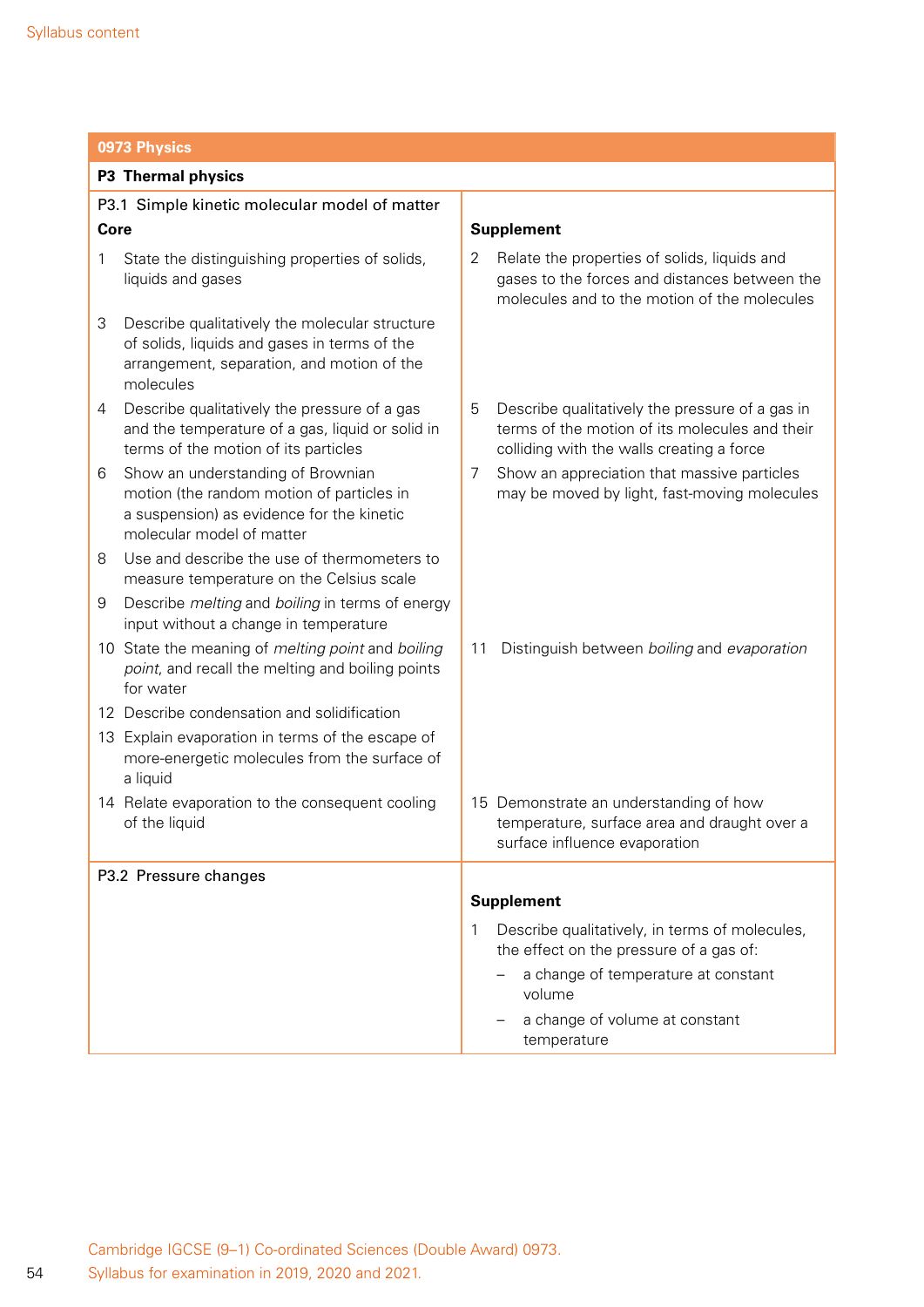| 0973 Physics                       |                                                                                                       |   |                                                                                                                                                                  |  |
|------------------------------------|-------------------------------------------------------------------------------------------------------|---|------------------------------------------------------------------------------------------------------------------------------------------------------------------|--|
| P3.3 Matter and thermal properties |                                                                                                       |   |                                                                                                                                                                  |  |
| Core                               |                                                                                                       |   | <b>Supplement</b>                                                                                                                                                |  |
| 1                                  | Describe qualitatively the thermal expansion of<br>solids, liquids and gases at constant pressure     | 2 | Explain in terms of the motion and arrangement<br>of molecules, the relative order of the<br>magnitude of the expansion of solids, liquids<br>and gases          |  |
| 3                                  | Identify and explain some of the everyday<br>applications and consequences of thermal<br>expansion    |   |                                                                                                                                                                  |  |
|                                    | P3.4 Measurement of temperature                                                                       |   |                                                                                                                                                                  |  |
|                                    | <b>Core</b>                                                                                           |   | <b>Supplement</b>                                                                                                                                                |  |
| 1                                  | Describe how a physical property that varies<br>with temperature may be used for the                  | 2 | Demonstrate understanding of sensitivity,<br>range and linearity                                                                                                 |  |
|                                    | measurement of temperature, and state<br>examples of such properties                                  | 3 | Describe the structure of a thermocouple<br>and show understanding of its use as a<br>thermometer for measuring high temperatures<br>and those that vary rapidly |  |
| 4                                  | Recognise the need for and identify fixed<br>points                                                   | 5 | Describe and explain how the structure of<br>a liquid-in-glass thermometer relates to its<br>sensitivity, range and linearity                                    |  |
| 6                                  | Describe and explain the structure and action<br>of liquid-in-glass thermometers                      |   |                                                                                                                                                                  |  |
|                                    | P3.5 Thermal processes                                                                                |   |                                                                                                                                                                  |  |
|                                    | P3.5.1 Conduction                                                                                     |   |                                                                                                                                                                  |  |
|                                    | Core                                                                                                  |   | <b>Supplement</b>                                                                                                                                                |  |
| 1                                  | Recognise and name typical good and bad<br>thermal conductors                                         |   |                                                                                                                                                                  |  |
| 2                                  | Describe experiments to demonstrate the<br>properties of good and bad thermal conductors              | 3 | Explain conduction in solids in terms of<br>molecular vibrations and transfer by electrons                                                                       |  |
| P3.5.2 Convection                  |                                                                                                       |   |                                                                                                                                                                  |  |
| <b>Core</b>                        |                                                                                                       |   | <b>Supplement</b>                                                                                                                                                |  |
| 1                                  | Recognise convection as the main method of<br>energy transfer in fluids                               | 2 | Relate convection in fluids to density changes                                                                                                                   |  |
| 3                                  | Interpret and describe experiments designed to<br>illustrate convection in liquids and gases (fluids) |   |                                                                                                                                                                  |  |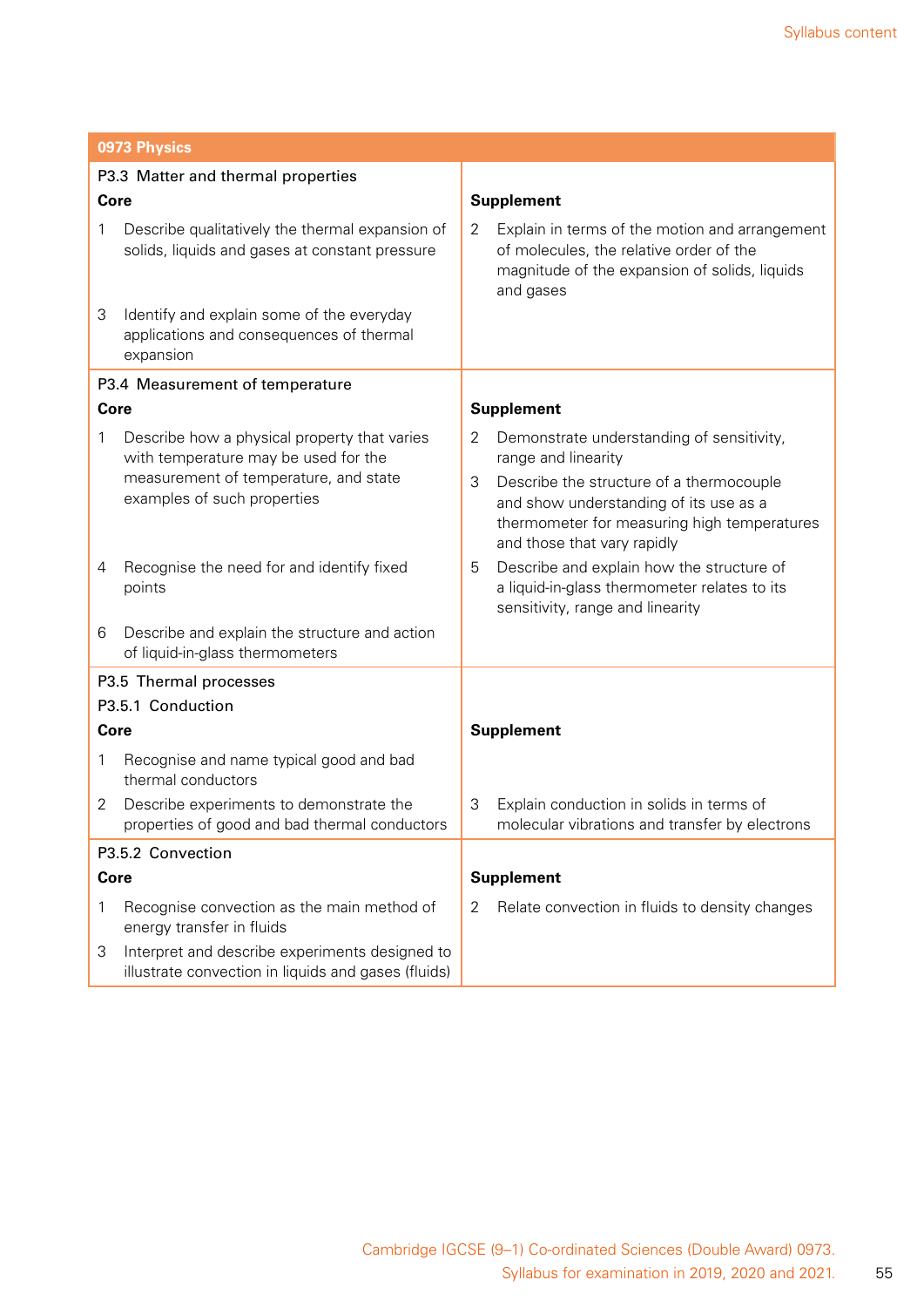| 0973 Physics                                                                                                                           |                                                                                                                                                                                                                                                                                                                     |  |
|----------------------------------------------------------------------------------------------------------------------------------------|---------------------------------------------------------------------------------------------------------------------------------------------------------------------------------------------------------------------------------------------------------------------------------------------------------------------|--|
| P3.5.3 Radiation                                                                                                                       |                                                                                                                                                                                                                                                                                                                     |  |
| Core                                                                                                                                   | <b>Supplement</b>                                                                                                                                                                                                                                                                                                   |  |
| Recognise radiation as the method of energy<br>1<br>transfer that does not require a medium to<br>travel through                       |                                                                                                                                                                                                                                                                                                                     |  |
| Identify infra-red radiation as the part of the<br>2<br>electromagnetic spectrum often involved in<br>energy transfer by radiation     | Describe the effect of surface colour (black<br>3<br>or white) and texture (dull or shiny) on the<br>emission, absorption and reflection of radiation<br>Interpret and describe experiments to<br>4<br>investigate the properties of good and bad<br>emitters and good and bad absorbers of infra-<br>red radiation |  |
| P3.5.4 Consequences of energy transfer                                                                                                 |                                                                                                                                                                                                                                                                                                                     |  |
| Core                                                                                                                                   |                                                                                                                                                                                                                                                                                                                     |  |
| Identify and explain some of the everyday<br>1<br>applications and consequences of conduction,<br>convection and radiation             |                                                                                                                                                                                                                                                                                                                     |  |
| P4 Properties of waves, including light and sound                                                                                      |                                                                                                                                                                                                                                                                                                                     |  |
| P4.1 General wave properties                                                                                                           |                                                                                                                                                                                                                                                                                                                     |  |
| Core                                                                                                                                   | <b>Supplement</b>                                                                                                                                                                                                                                                                                                   |  |
| Demonstrate understanding that waves<br>1<br>transfer energy without transferring matter                                               |                                                                                                                                                                                                                                                                                                                     |  |
| 2<br>Describe what is meant by wave motion as<br>illustrated by vibration in ropes and springs and<br>by experiments using water waves |                                                                                                                                                                                                                                                                                                                     |  |
| Use the term wavefront<br>3                                                                                                            |                                                                                                                                                                                                                                                                                                                     |  |
| State the meaning of speed, frequency,<br>4<br>wavelength and amplitude                                                                | 5<br>Distinguish between transverse and<br>longitudinal waves and give suitable examples                                                                                                                                                                                                                            |  |
| Describe how waves can undergo:<br>6                                                                                                   | Recall and use the equation $v = f \lambda$<br>7                                                                                                                                                                                                                                                                    |  |
| reflection at a plane surface<br>refraction due to a change of speed                                                                   | Understand that refraction is caused by a<br>8<br>change in speed as a wave moves from one<br>medium to another                                                                                                                                                                                                     |  |
|                                                                                                                                        | Describe how waves can undergo diffraction<br>9<br>through a narrow gap                                                                                                                                                                                                                                             |  |
|                                                                                                                                        | 10 Describe the use of water waves to<br>demonstrate diffraction                                                                                                                                                                                                                                                    |  |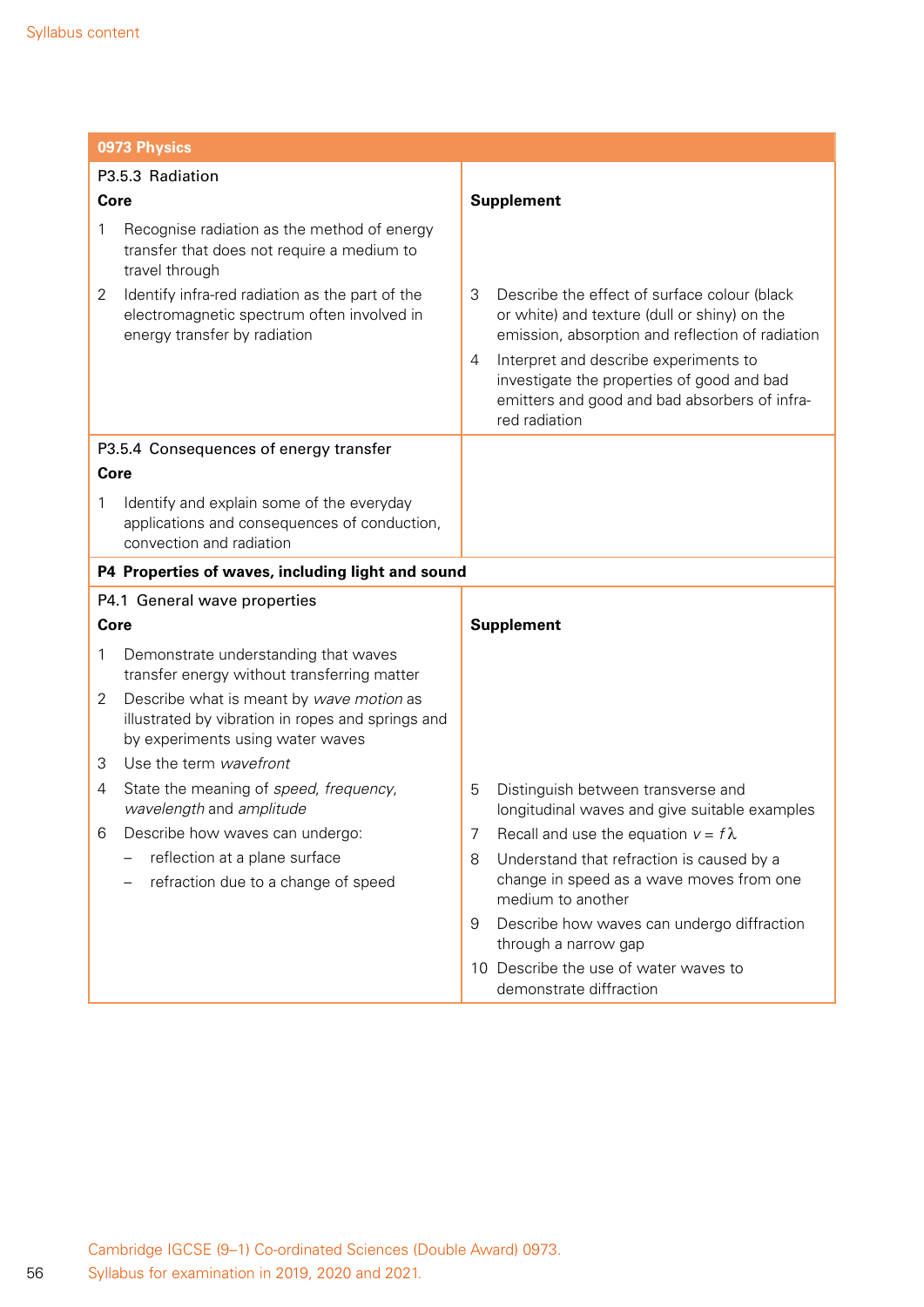|                | 0973 Physics                                                                                                                                                                |                                                                                                                     |
|----------------|-----------------------------------------------------------------------------------------------------------------------------------------------------------------------------|---------------------------------------------------------------------------------------------------------------------|
|                | P4.2 Light                                                                                                                                                                  |                                                                                                                     |
|                | P4.2.1 Reflection of light                                                                                                                                                  |                                                                                                                     |
| Core           |                                                                                                                                                                             |                                                                                                                     |
| 1<br>2         | Describe the formation of an optical image by a<br>plane mirror and give its characteristics<br>Recall and use the law:<br>angle of incidence $i =$ angle of reflection $r$ |                                                                                                                     |
| 3              | recognising these angles are measured to the<br>normal                                                                                                                      |                                                                                                                     |
|                | Perform simple constructions, measurements<br>and calculations for reflection by plane mirrors                                                                              |                                                                                                                     |
|                | P4.2.2 Refraction of light                                                                                                                                                  |                                                                                                                     |
| Core           |                                                                                                                                                                             | <b>Supplement</b>                                                                                                   |
| 1              | Interpret and describe an experimental<br>demonstration of the refraction of light                                                                                          | Recall and use the definition of refractive index<br>2<br>$n$ in terms of speed                                     |
| 3              | Use the terminology for the angle of incidence                                                                                                                              | Recall and use the equation for refractive index<br>4                                                               |
|                | $i$ and angle of refraction $r$ and describe<br>the passage of light through parallel-sided                                                                                 | $\frac{\sin i}{\sin r} = n$                                                                                         |
|                | transparent material                                                                                                                                                        | Describe internal and total internal reflection<br>5<br>using ray diagrams                                          |
|                |                                                                                                                                                                             | Give the meaning of critical angle<br>6                                                                             |
|                |                                                                                                                                                                             | Describe and explain the action of optical fibres<br>7<br>particularly in medicine and communications<br>technology |
|                | P4.2.3 Thin converging lens                                                                                                                                                 |                                                                                                                     |
| Core           |                                                                                                                                                                             | <b>Supplement</b>                                                                                                   |
| 1              | Describe the action of a thin converging lens on<br>a beam of light                                                                                                         |                                                                                                                     |
| $\overline{2}$ | Use the terms principal focus and focal length                                                                                                                              |                                                                                                                     |
| 3              | Draw ray diagrams for the formation of a real<br>image by a single lens                                                                                                     |                                                                                                                     |
| 4              | Describe the nature of an image using the<br>terms enlarged/same size/diminished and                                                                                        | 5<br>Describe the difference between a real image<br>and a virtual image                                            |
|                | upright/inverted                                                                                                                                                            | Use and describe the use of a single lens as a<br>6<br>magnifying glass                                             |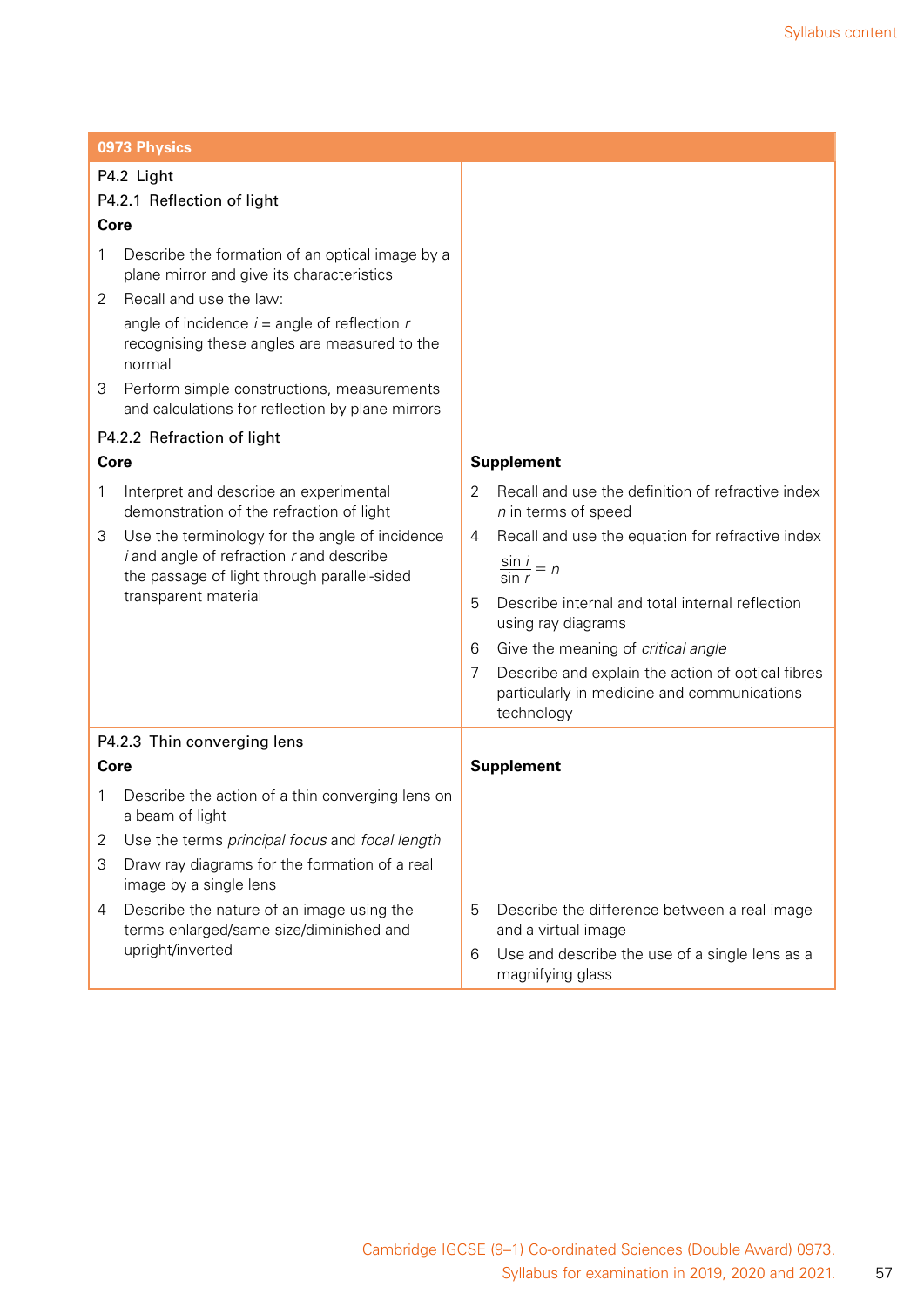|      | 0973 Physics                                                                                                                         |                                                                                                        |
|------|--------------------------------------------------------------------------------------------------------------------------------------|--------------------------------------------------------------------------------------------------------|
|      | P4.3 Electromagnetic spectrum                                                                                                        |                                                                                                        |
| Core |                                                                                                                                      | <b>Supplement</b>                                                                                      |
| 1    | Describe the main features of the<br>electromagnetic spectrum in order of<br>frequency, from radio waves to gamma<br>radiation $(y)$ |                                                                                                        |
| 2    | State that all electromagnetic waves travel<br>with the same high speed in a vacuum and<br>approximately the same in air             | 3<br>State that the speed of electromagnetic waves<br>in a vacuum is $3.0 \times 10^8$ m/s             |
| 4    | Describe typical properties and uses of<br>radiations in all the different regions of the<br>electromagnetic spectrum including:     |                                                                                                        |
|      | radio and television communications (radio<br>waves)                                                                                 |                                                                                                        |
|      | satellite television and telephones<br>(microwaves)                                                                                  |                                                                                                        |
|      | electrical appliances, remote controllers for<br>televisions and intruder alarms (infra-red)                                         |                                                                                                        |
|      | medicine and security (X-rays)<br>$\qquad \qquad -$                                                                                  |                                                                                                        |
| 5    | Demonstrate an understanding of safety issues<br>regarding the use of microwaves and X-rays                                          |                                                                                                        |
| 6    | State the dangers of ultraviolet radiation, from<br>the Sun or from tanning lamps                                                    |                                                                                                        |
|      | P4.4 Sound                                                                                                                           |                                                                                                        |
| Core |                                                                                                                                      | <b>Supplement</b>                                                                                      |
| 1    | Describe the production of sound by vibrating<br>sources                                                                             | Describe the longitudinal nature of sound<br>2<br>waves                                                |
|      |                                                                                                                                      | 3<br>Describe the transmission of sound waves in<br>air in terms of compressions and rarefactions      |
| 4    | State that the approximate range of audible<br>frequencies for a healthy human ear is 20 Hz to<br>20000Hz                            |                                                                                                        |
| 5    | Show an understanding that a medium is<br>needed to transmit sound waves                                                             |                                                                                                        |
| 6    | Describe and interpret an experiment to<br>determine the speed of sound in air, including<br>calculation                             | Recognise that sound travels faster in liquids<br>7<br>than gases and faster in solids than in liquids |
| 8    | Relate the loudness and pitch of sound waves<br>to amplitude and frequency                                                           |                                                                                                        |
| 9    | Describe how the reflection of sound may<br>produce an echo                                                                          |                                                                                                        |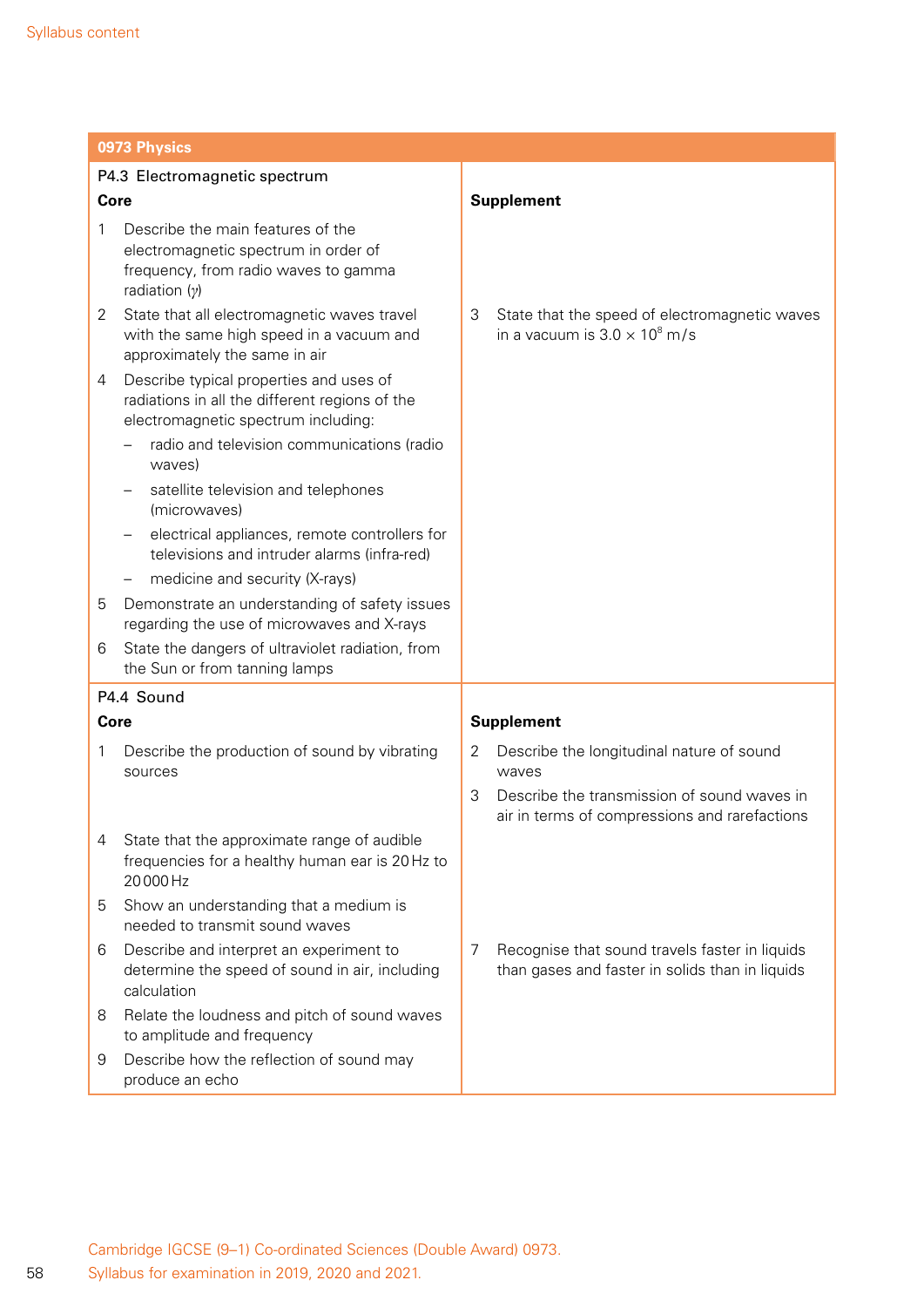|                                                                          | 0973 Physics                                                                                                                                           |                   |                                                                                                                                     |  |  |
|--------------------------------------------------------------------------|--------------------------------------------------------------------------------------------------------------------------------------------------------|-------------------|-------------------------------------------------------------------------------------------------------------------------------------|--|--|
|                                                                          | P5 Electricity and magnetism                                                                                                                           |                   |                                                                                                                                     |  |  |
|                                                                          | P5.1 Simple phenomena of magnetism                                                                                                                     |                   |                                                                                                                                     |  |  |
| Core                                                                     |                                                                                                                                                        |                   | <b>Supplement</b>                                                                                                                   |  |  |
| 1                                                                        | Describe the forces between magnets, and<br>between magnets and magnetic materials                                                                     | 2                 | Give an account of induced magnetism                                                                                                |  |  |
| 3                                                                        | Draw and describe the pattern and direction of<br>magnetic field lines around a bar magnet                                                             |                   |                                                                                                                                     |  |  |
| 4                                                                        | Distinguish between the magnetic properties<br>of soft iron and steel                                                                                  |                   |                                                                                                                                     |  |  |
| 5                                                                        | Distinguish between the design and use of<br>permanent magnets and electromagnets                                                                      |                   |                                                                                                                                     |  |  |
| 6                                                                        | Describe methods of magnetisation to include<br>stroking with a magnet, use of direct current<br>(d.c.) in a coil and hammering in a magnetic<br>field |                   |                                                                                                                                     |  |  |
|                                                                          | P5.2 Electrical quantities                                                                                                                             |                   |                                                                                                                                     |  |  |
|                                                                          | P5.2.1 Electric charge                                                                                                                                 |                   |                                                                                                                                     |  |  |
| Core                                                                     |                                                                                                                                                        |                   | <b>Supplement</b>                                                                                                                   |  |  |
| 1                                                                        | State that there are positive and negative<br>charges                                                                                                  |                   |                                                                                                                                     |  |  |
| 2                                                                        | State that unlike charges attract and that like<br>charges repel                                                                                       |                   |                                                                                                                                     |  |  |
| 3                                                                        | Describe and interpret simple experiments<br>to show the production and detection of<br>electrostatic charges by friction                              |                   |                                                                                                                                     |  |  |
| 4                                                                        | State that charging a body involves the addition<br>or removal of electrons                                                                            | 5                 | Describe an electric field as a region in which<br>an electric charge experiences a force                                           |  |  |
| 6                                                                        | Distinguish between electrical conductors and<br>insulators and give typical examples                                                                  |                   |                                                                                                                                     |  |  |
| P5.2.2 Current, potential difference and<br>electromotive force (e.m.f.) |                                                                                                                                                        |                   |                                                                                                                                     |  |  |
| Core                                                                     |                                                                                                                                                        | <b>Supplement</b> |                                                                                                                                     |  |  |
| 1                                                                        | Demonstrate understanding of current,<br>potential difference, e.m.f. and resistance                                                                   |                   |                                                                                                                                     |  |  |
| 2                                                                        | State that current is related to the flow of charge                                                                                                    | 3                 | Show understanding that a current is a rate of<br>flow of charge and recall and use the equation<br>$I = Q/t$                       |  |  |
| 4                                                                        | State that current in metals is due to a flow of<br>electrons                                                                                          |                   |                                                                                                                                     |  |  |
| 5                                                                        | State that the potential difference (p.d.) across<br>a circuit component is measured in volts                                                          |                   |                                                                                                                                     |  |  |
| 6                                                                        | Use and describe the use of an ammeter and a<br>voltmeter, both analogue and digital                                                                   |                   |                                                                                                                                     |  |  |
| 7                                                                        | State that the electromotive force (e.m.f) of an<br>electrical source of energy is measured in volts                                                   | 8                 | Show understanding that e.m.f. is defined in<br>terms of energy supplied by a source in driving<br>charge around a complete circuit |  |  |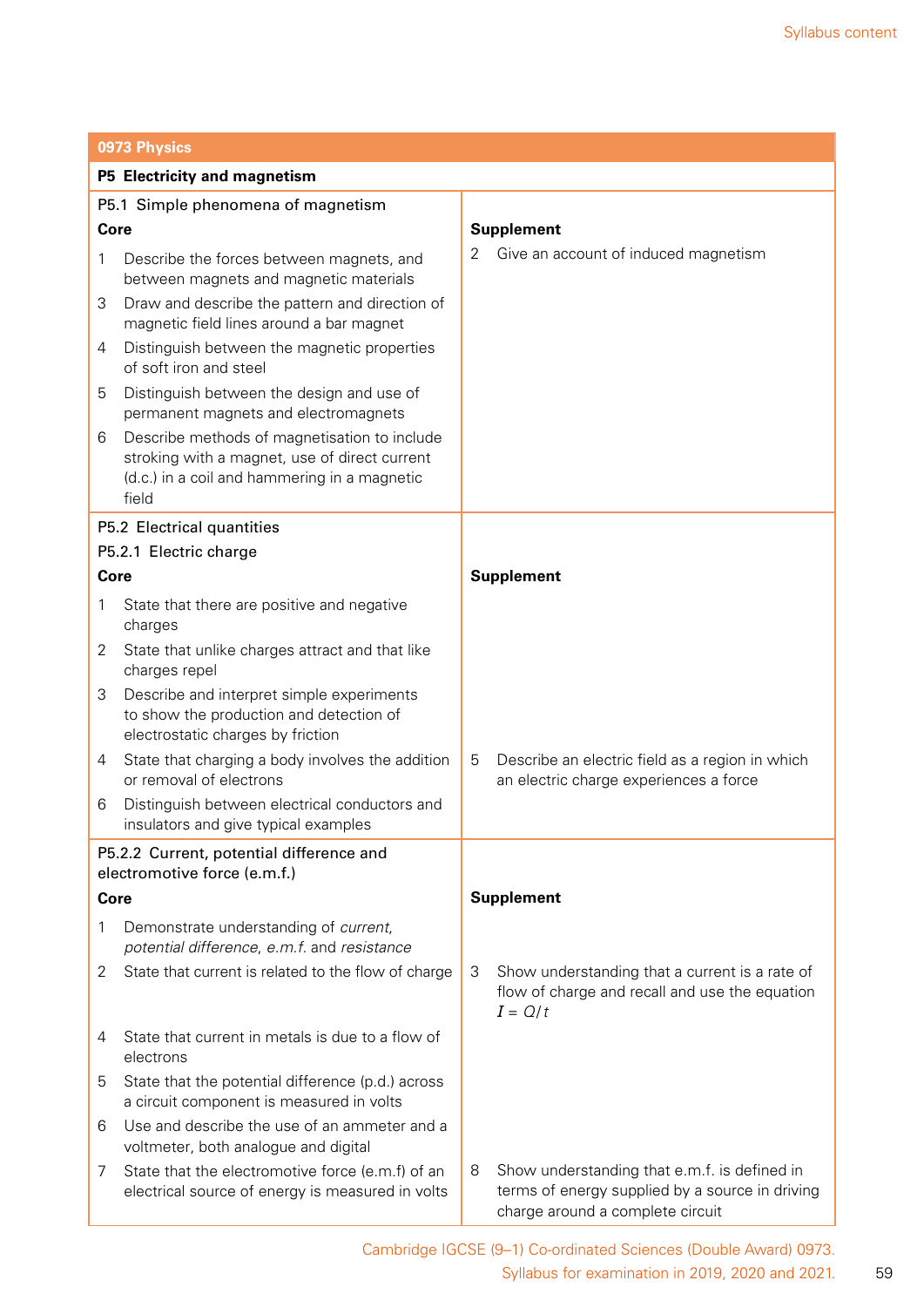|                                   | 0973 Physics                                                                                                                                  |                                                                                                                                                                                       |  |  |  |
|-----------------------------------|-----------------------------------------------------------------------------------------------------------------------------------------------|---------------------------------------------------------------------------------------------------------------------------------------------------------------------------------------|--|--|--|
|                                   | P5.2.3 Resistance                                                                                                                             |                                                                                                                                                                                       |  |  |  |
| Core                              |                                                                                                                                               | <b>Supplement</b>                                                                                                                                                                     |  |  |  |
| 1                                 | State that resistance = $p.d./current$ and<br>understand qualitatively how changes in p.d. or<br>resistance affect current                    | Sketch and explain the current-voltage<br>2<br>characteristic of an ohmic resistor and a<br>filament lamp                                                                             |  |  |  |
| 3                                 | Recall and use the equation $R = V/I$                                                                                                         | Recall and use quantitatively the proportionality<br>4<br>between resistance and length, and the inverse<br>proportionality between resistance and cross-<br>sectional area of a wire |  |  |  |
|                                   | <b>P6 Electric circuits</b>                                                                                                                   |                                                                                                                                                                                       |  |  |  |
|                                   | P6.1 Circuit diagrams                                                                                                                         |                                                                                                                                                                                       |  |  |  |
| Core                              |                                                                                                                                               |                                                                                                                                                                                       |  |  |  |
| 1                                 | Draw and interpret circuit diagrams containing<br>sources, switches, resistors (fixed and variable),<br>lamps, ammeters, voltmeters and fuses |                                                                                                                                                                                       |  |  |  |
|                                   | (Symbols for other common circuit components<br>will be provided in questions.)                                                               |                                                                                                                                                                                       |  |  |  |
| P6.2 Series and parallel circuits |                                                                                                                                               |                                                                                                                                                                                       |  |  |  |
| Core                              |                                                                                                                                               | <b>Supplement</b>                                                                                                                                                                     |  |  |  |
| 1                                 | Understand that the current at every point in a<br>series circuit is the same                                                                 |                                                                                                                                                                                       |  |  |  |
| 2                                 | Calculate the combined resistance of two or<br>more resistors in series                                                                       | Recall and use the fact that the sum of the<br>3<br>p.d.s across the components in a series circuit<br>is equal to the total p.d. across the supply                                   |  |  |  |
| 4                                 | State that, for a parallel circuit, the current from<br>the source is larger than the current in each<br>branch                               | Recall and use the fact that the current from<br>5<br>the source is the sum of the currents in the<br>separate branches of a parallel circuit                                         |  |  |  |
| 6                                 | State that the combined resistance of two<br>resistors in parallel is less than that of either<br>resistor by itself                          | Calculate the combined resistance of two<br>7<br>resistors in parallel                                                                                                                |  |  |  |
| 8                                 | State the advantages of connecting lamps in<br>parallel in a circuit                                                                          | 9<br>Draw and interpret circuit diagrams containing<br>NTC thermistors and light-dependent resistors<br>(LDRs)                                                                        |  |  |  |
|                                   |                                                                                                                                               | 10 Describe the action of NTC thermistors and<br>LDRs and show understanding of their use as<br>input transducers                                                                     |  |  |  |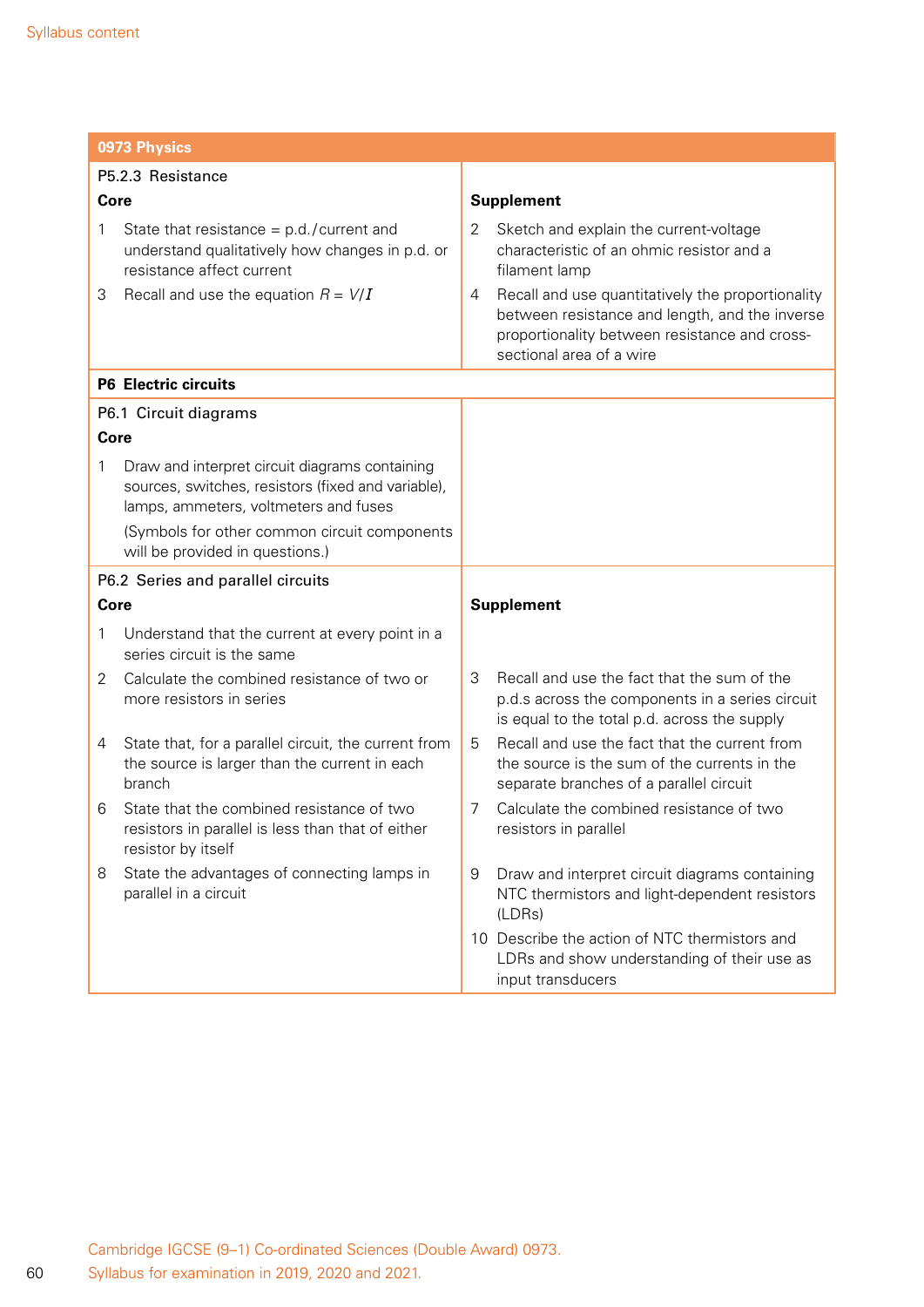|                        | 0973 Physics                                                                                        |                   |                                                                                                       |  |  |
|------------------------|-----------------------------------------------------------------------------------------------------|-------------------|-------------------------------------------------------------------------------------------------------|--|--|
| P6.3 Electrical Energy |                                                                                                     |                   |                                                                                                       |  |  |
|                        |                                                                                                     | <b>Supplement</b> |                                                                                                       |  |  |
|                        |                                                                                                     | 1                 | Recall and use the equations $P = IV$ and $E = IVt$                                                   |  |  |
|                        | P6.4 Dangers of electricity                                                                         |                   |                                                                                                       |  |  |
| Core                   |                                                                                                     |                   |                                                                                                       |  |  |
| 1                      | Identify electrical hazards including:                                                              |                   |                                                                                                       |  |  |
|                        | damaged insulation                                                                                  |                   |                                                                                                       |  |  |
|                        | overheating of cables                                                                               |                   |                                                                                                       |  |  |
|                        | damp conditions                                                                                     |                   |                                                                                                       |  |  |
| 2                      | State that a fuse protects a circuit                                                                |                   |                                                                                                       |  |  |
| 3                      | Explain the use of fuses and choose                                                                 |                   |                                                                                                       |  |  |
|                        | appropriate fuse ratings                                                                            |                   |                                                                                                       |  |  |
|                        | P7 Electromagnetic effects                                                                          |                   |                                                                                                       |  |  |
|                        | P7.1 Magnetic effect of an electric current                                                         |                   |                                                                                                       |  |  |
| <b>Core</b>            |                                                                                                     |                   | <b>Supplement</b>                                                                                     |  |  |
| 1                      | Describe the pattern of the magnetic field                                                          | 2                 | Describe the effect on the magnetic field of                                                          |  |  |
|                        | (including direction) due to currents in straight                                                   |                   | changing the magnitude and direction of the                                                           |  |  |
|                        | wires and in solenoids                                                                              |                   | current                                                                                               |  |  |
|                        | P7.2 Force on a current-carrying conductor                                                          |                   |                                                                                                       |  |  |
| Core                   |                                                                                                     | <b>Supplement</b> |                                                                                                       |  |  |
| 1                      | Describe an experiment to show that a force                                                         | 2                 | State and use the relative directions of force,                                                       |  |  |
|                        | acts on a current-carrying conductor in a<br>magnetic field, including the effect of reversing:     |                   | field and current                                                                                     |  |  |
|                        | the current                                                                                         |                   |                                                                                                       |  |  |
|                        | the direction of the field                                                                          |                   |                                                                                                       |  |  |
|                        | P7.3 d.c. motor                                                                                     |                   |                                                                                                       |  |  |
| Core                   |                                                                                                     |                   | <b>Supplement</b>                                                                                     |  |  |
|                        |                                                                                                     |                   |                                                                                                       |  |  |
| 1                      | State that a current-carrying coil in a magnetic<br>field experiences a turning effect and that the | 2                 | Relate this turning effect to the action of an<br>electric motor including the action of a split-ring |  |  |
|                        | effect is increased by:                                                                             |                   | commutator                                                                                            |  |  |
|                        | increasing the number of turns on the coil                                                          |                   |                                                                                                       |  |  |
|                        | increasing the current                                                                              |                   |                                                                                                       |  |  |
|                        | increasing the strength of the magnetic<br>field                                                    |                   |                                                                                                       |  |  |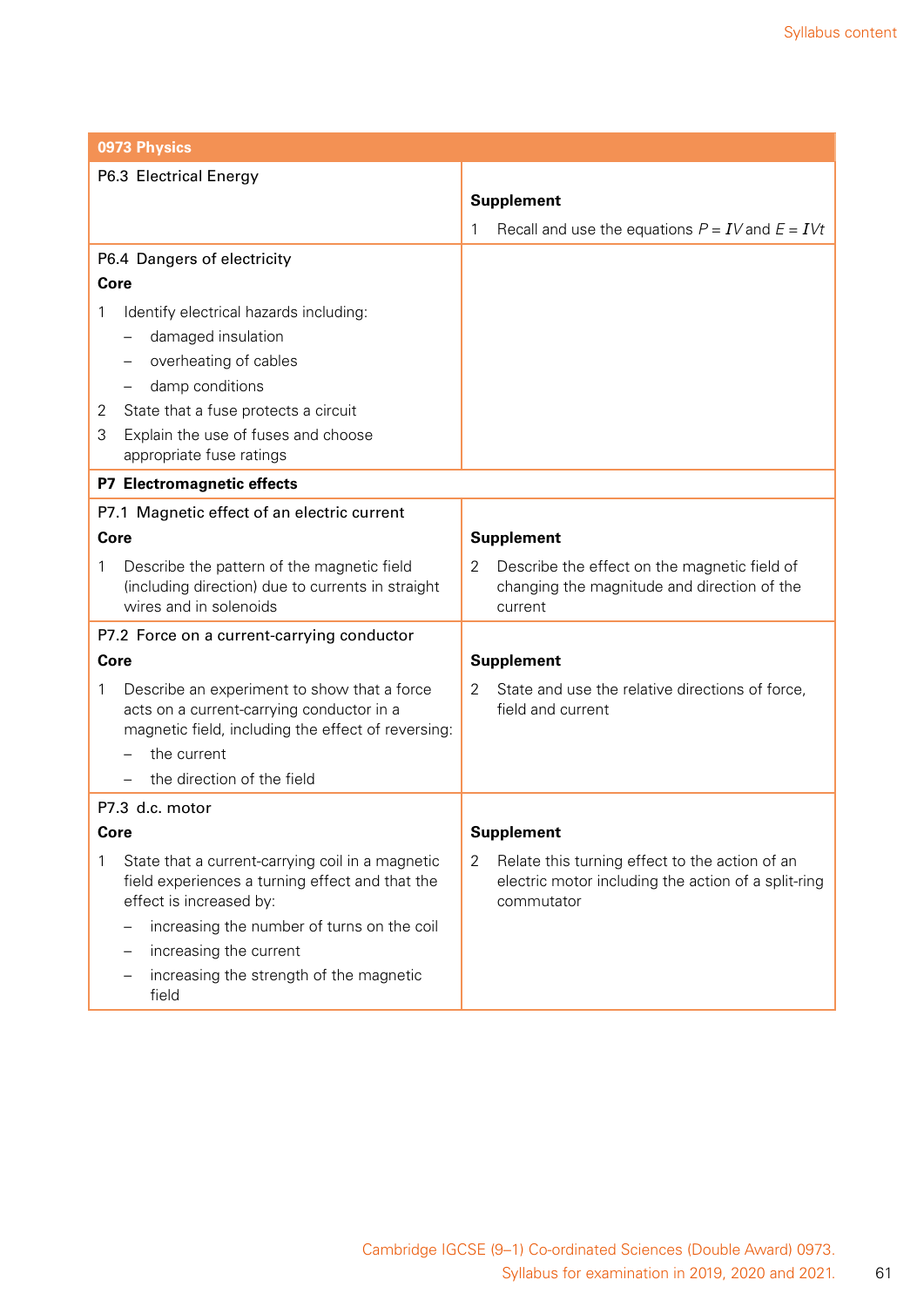| 0973 Physics                                                                      |                                                                                                                                                                                                                                                        |  |  |
|-----------------------------------------------------------------------------------|--------------------------------------------------------------------------------------------------------------------------------------------------------------------------------------------------------------------------------------------------------|--|--|
| P7.4 Electromagnetic induction                                                    |                                                                                                                                                                                                                                                        |  |  |
|                                                                                   | <b>Supplement</b>                                                                                                                                                                                                                                      |  |  |
|                                                                                   | 1<br>Show understanding that a conductor moving<br>across a magnetic field or a changing magnetic<br>field linking with a conductor can induce an<br>e.m.f. in the conductor<br>State the factors affecting the magnitude of an<br>2<br>induced e.m.f. |  |  |
| P7.5 a.c. generator                                                               |                                                                                                                                                                                                                                                        |  |  |
|                                                                                   | <b>Supplement</b>                                                                                                                                                                                                                                      |  |  |
|                                                                                   | 1<br>Distinguish between direct current (d.c) and<br>alternating current (a.c)                                                                                                                                                                         |  |  |
|                                                                                   | Describe and explain the operation of a<br>2<br>rotating-coil generator and the use of slip rings                                                                                                                                                      |  |  |
|                                                                                   | 3<br>Sketch a graph of voltage output against time<br>for a simple a.c. generator                                                                                                                                                                      |  |  |
| P7.6 Transformer                                                                  |                                                                                                                                                                                                                                                        |  |  |
|                                                                                   | <b>Supplement</b>                                                                                                                                                                                                                                      |  |  |
|                                                                                   | Describe the construction of a basic<br>1<br>transformer with a soft-iron core, as used for<br>voltage transformations                                                                                                                                 |  |  |
|                                                                                   | Describe the principle of operation of a<br>2<br>transformer                                                                                                                                                                                           |  |  |
|                                                                                   | 3<br>Use the terms step-up and step-down                                                                                                                                                                                                               |  |  |
|                                                                                   | Recall and use the equation<br>4                                                                                                                                                                                                                       |  |  |
|                                                                                   | $(V_p/V_s) = (N_p/N_s)$ (for 100% efficiency)                                                                                                                                                                                                          |  |  |
|                                                                                   | Describe the use of the transformer in high-<br>5<br>voltage transmission of electricity                                                                                                                                                               |  |  |
|                                                                                   | Recall and use the equation<br>6<br>$I_{\rm p}V_{\rm p} = I_{\rm s}V_{\rm s}$ (for 100% efficiency)                                                                                                                                                    |  |  |
|                                                                                   | Explain why power losses in cables are lower<br>7<br>when the voltage is high                                                                                                                                                                          |  |  |
| P8 Atomic physics                                                                 |                                                                                                                                                                                                                                                        |  |  |
| P8.1 The nuclear atom                                                             |                                                                                                                                                                                                                                                        |  |  |
| <b>Core</b>                                                                       |                                                                                                                                                                                                                                                        |  |  |
| Describe the composition of the nucleus in<br>1<br>terms of protons and neutrons  |                                                                                                                                                                                                                                                        |  |  |
| Use the terms proton number Z and nucleon<br>2<br>number A                        |                                                                                                                                                                                                                                                        |  |  |
| Use and explain the term isotope<br>3                                             |                                                                                                                                                                                                                                                        |  |  |
| Use and interpret the term nuclide and use the<br>4<br>nuclide notation ${}^A_ZX$ |                                                                                                                                                                                                                                                        |  |  |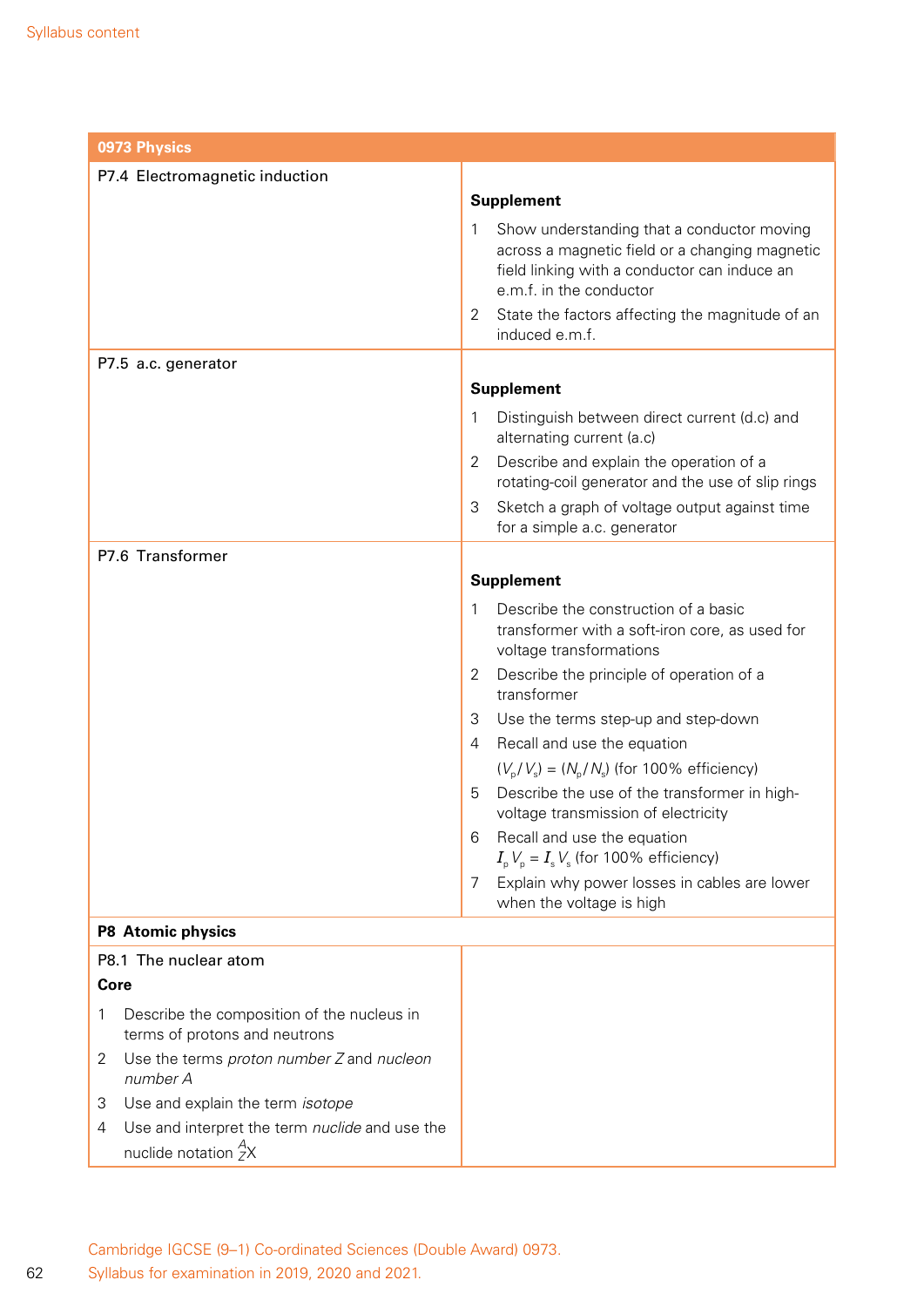|                                                          | 0973 Physics                                                                                                       |                   |                                                                                                                    |  |  |
|----------------------------------------------------------|--------------------------------------------------------------------------------------------------------------------|-------------------|--------------------------------------------------------------------------------------------------------------------|--|--|
| P8.2 Radioactivity                                       |                                                                                                                    |                   |                                                                                                                    |  |  |
| P8.2.1 Characteristics of the three kinds of<br>emission |                                                                                                                    |                   |                                                                                                                    |  |  |
| Core                                                     |                                                                                                                    | <b>Supplement</b> |                                                                                                                    |  |  |
| 1                                                        | Describe the random nature of radioactive<br>emission                                                              |                   |                                                                                                                    |  |  |
| 2                                                        | Identify alpha $(\alpha)$ , beta $(\beta)$ and gamma $(\gamma)$ -<br>emissions by recalling                        | 3                 | Describe the deflection of $\alpha$ -particles,<br>$\beta$ -particles and $\gamma$ -rays in electric fields and in |  |  |
|                                                          | their nature                                                                                                       |                   | magnetic fields                                                                                                    |  |  |
|                                                          | their relative ionising effects                                                                                    |                   |                                                                                                                    |  |  |
|                                                          | their relative penetrating abilities                                                                               |                   |                                                                                                                    |  |  |
|                                                          | $(β+$ are not included: β-particles will be taken to<br>refer to $\beta^-$                                         |                   |                                                                                                                    |  |  |
| 4                                                        | Recognise the general term ionising radiation<br>can be used to describe radioactive emissions                     | 5                 | Describe and explain examples of practical<br>applications of $\alpha$ , $\beta$ and $\gamma$ -emissions           |  |  |
| P8.2.2 Detection of radioactivity                        |                                                                                                                    |                   |                                                                                                                    |  |  |
| Core                                                     |                                                                                                                    |                   |                                                                                                                    |  |  |
| 1                                                        | Demonstrate understanding of background<br>radiation                                                               |                   |                                                                                                                    |  |  |
| 2                                                        | Describe the detection of $\alpha$ -particles,<br>$\beta$ -particles and $\gamma$ -rays                            |                   |                                                                                                                    |  |  |
|                                                          | P8.2.3 Radioactive decay                                                                                           |                   |                                                                                                                    |  |  |
| Core                                                     |                                                                                                                    | <b>Supplement</b> |                                                                                                                    |  |  |
| 1                                                        | State the meaning of radioactive decay                                                                             |                   |                                                                                                                    |  |  |
| 2                                                        | Use word equations to represent changes in<br>the composition of the nucleus when particles<br>are emitted         | 3                 | Use nuclide notation in equations to show $\alpha$<br>and $\beta$ decay                                            |  |  |
|                                                          | P8.2.4 Half-life                                                                                                   |                   |                                                                                                                    |  |  |
| Core                                                     |                                                                                                                    |                   |                                                                                                                    |  |  |
| 1                                                        | Use the term <i>half-life</i> in simple calculations<br>which may involve information in tables or<br>decay curves |                   |                                                                                                                    |  |  |
| P8.2.5 Safety precautions                                |                                                                                                                    |                   |                                                                                                                    |  |  |
| Core                                                     |                                                                                                                    |                   |                                                                                                                    |  |  |
| 1                                                        | Recall the effects of ionising radiations on living<br>things                                                      |                   |                                                                                                                    |  |  |
| 2                                                        | Describe how radioactive materials are<br>handled, used and stored in a safe way                                   |                   |                                                                                                                    |  |  |

63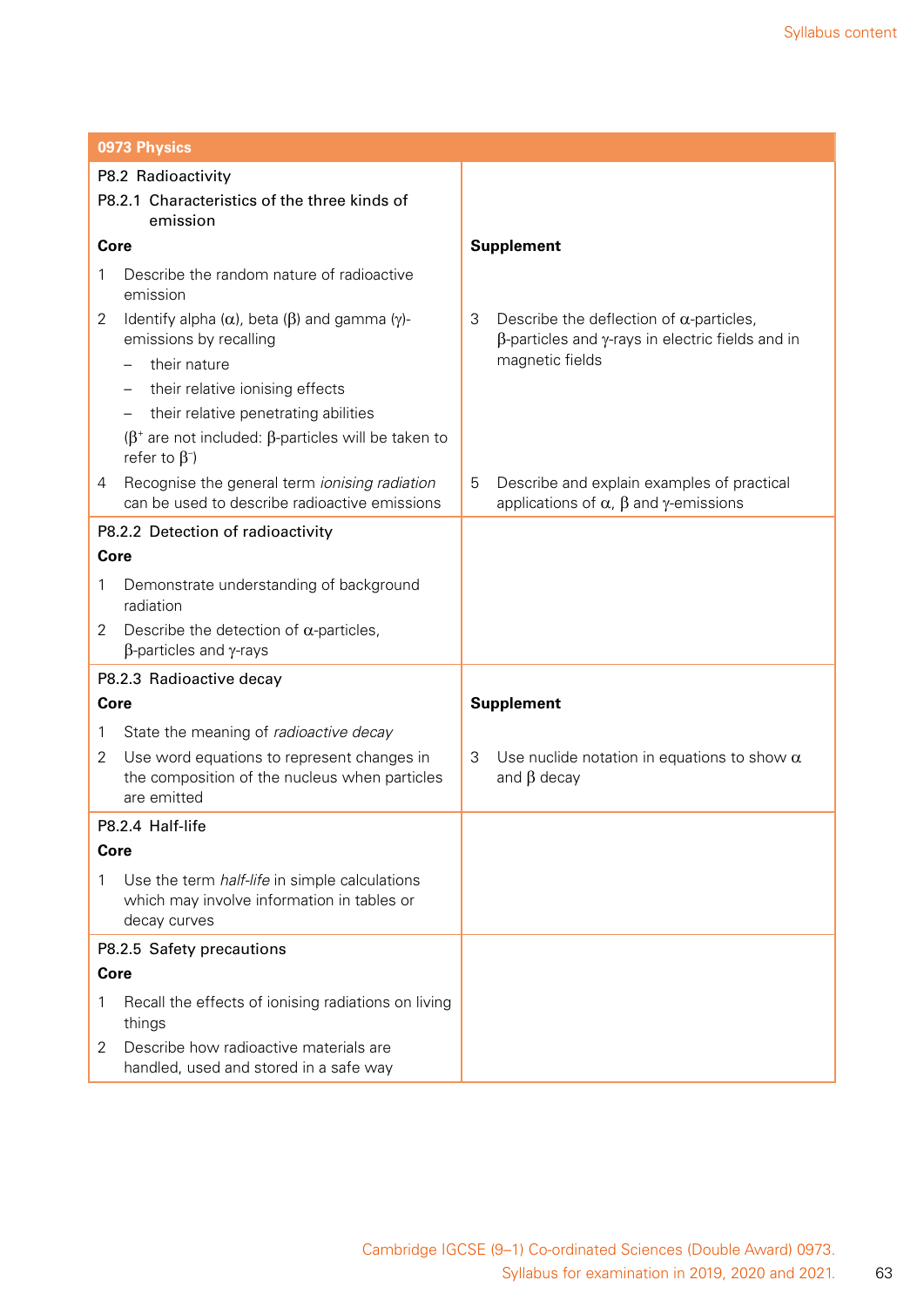## **6. Practical assessment**

Scientific subjects are, by their nature, experimental. It is therefore important that an assessment of a candidate's knowledge and understanding of science should contain a practical component (see assessment objective AO3).

Schools' circumstances (e.g. the availability of resources) differ greatly, so two alternative ways of examining the practical component are provided. The alternatives are:

- Paper 5: Practical Test
- Paper 6: Alternative to Practical (written paper).

Whichever practical assessment route is chosen, the following points should be noted:

- the same assessment objectives apply
- the same practical skills are to be learned and developed
- the same sequence of practical activities is appropriate.

Candidates may **not** use textbooks in the practical component, nor any of their own records of laboratory work carried out during their course.

Calculators may be used in all parts of the assessment.

### 6.1 Teaching experimental skills

The best preparation for these papers is for learners to pursue a course in which practical work is fully integrated so that it is a normal and natural part of the teaching.

Teachers are expected to identify suitable opportunities to embed practical techniques and investigative work throughout the course, rather than as an isolated aspect of preparation for examination. This approach will not only provide opportunities for developing experimental skills but will increase the appeal of the course, and the enjoyment of the subject. Practical work helps learners to acquire a secure understanding of the syllabus topics and to appreciate how scientific theories are developed and tested. It also promotes important scientific attitudes such as objectivity, integrity, co-operation, enquiry and inventiveness.

#### Experimental work

Experimental work is an essential component of all science and should form a key part of teachers' delivery plans for this syllabus.

Experimental work within science education:

- gives candidates first-hand experience of phenomena
- enables candidates to acquire practical skills
- provides candidates with the opportunity to plan and carry out investigations into practical problems.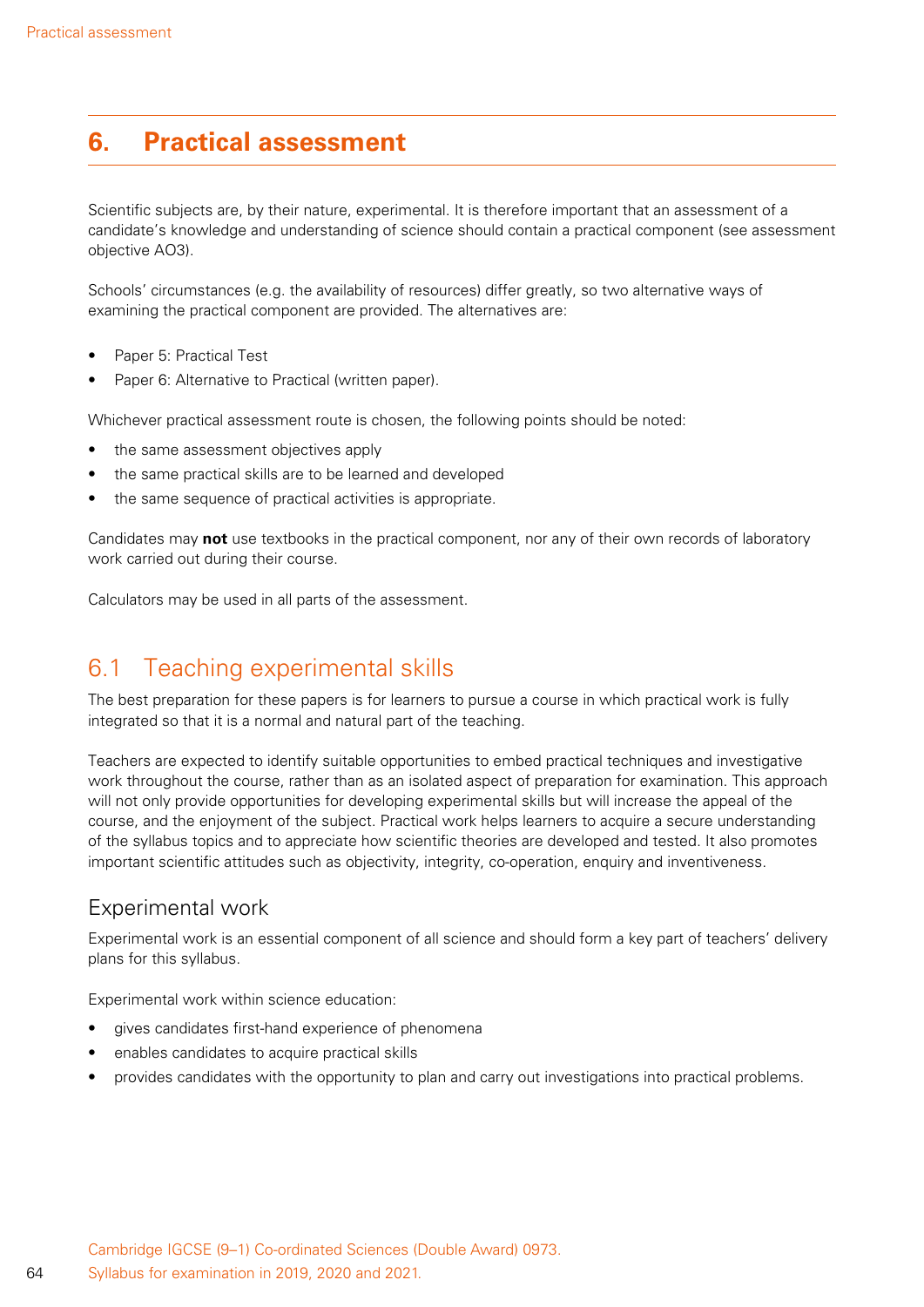#### Note on taking readings

When approximate volumes are used, e.g. about 2 cm $^3$ , it is expected that candidates will estimate this and not use measuring devices.

A measuring instrument should be used to its full precision. Thermometers may be marked in 1°C intervals but it is often appropriate to interpolate between scale divisions and record a temperature to the nearest 0.0°C or 0.5°C. Measurements using a rule require suitable accuracy of recording, such as 15.0cm rather than 15cm; the use of millimetres when appropriate should be encouraged. Similarly, when measuring current, it is often more appropriate to use milliamperes rather than amperes.

#### Apparatus list

The list below details the apparatus expected to be generally available for both the teaching and the examination of Paper 5. The list is not exhaustive: in particular, some items that are commonly regarded as standard equipment in a science laboratory are not included.

The *Confidential Instructions*, provided to Centres prior to the examination of Paper 5, will give the detailed requirements for the examination.

- rulers capable of measuring to 1 mm
- metre rule
- mounted needles or seekers or long pins with large heads
- means of cutting biological materials, such as scalpels, solid edged razor blades or knives
- **scissors**
- forceps
- means of writing on glassware
- beakers, 100 cm<sup>3</sup>, 250 cm<sup>3</sup>
- polystyrene or other plastic beakers of approximate capacity 150 cm<sup>3</sup>
- test-tubes (Pyrex or hard glass), approximately 125mm  $\times$  16mm
- boiling tubes, approximately  $150 \text{ mm} \times 25 \text{ mm}$
- delivery tubes
- conical flasks, within the range 150 cm<sup>3</sup> to 250 cm<sup>3</sup>
- means of measuring small volumes of liquids, such as syringes (with needles removed)
- measuring cylinders, 100 cm<sup>3</sup>, 50 cm<sup>3</sup>, 25 cm<sup>3</sup>, 10 cm<sup>3</sup>
- dropping pipettes
- white tiles
- spotting tiles
- water-bath
- large containers (e.g. plastic bowl) to hold cold water
- hand lens  $\times$ 6 magnification
- thermometers,  $-10\degree C$  to  $+110\degree C$  with 1 °C graduations
- stopclocks (or wall clock or wrist-watch), to measure to an accuracy of 1s
- Petri dishes
- glass rods
- spatulas
- wooden splints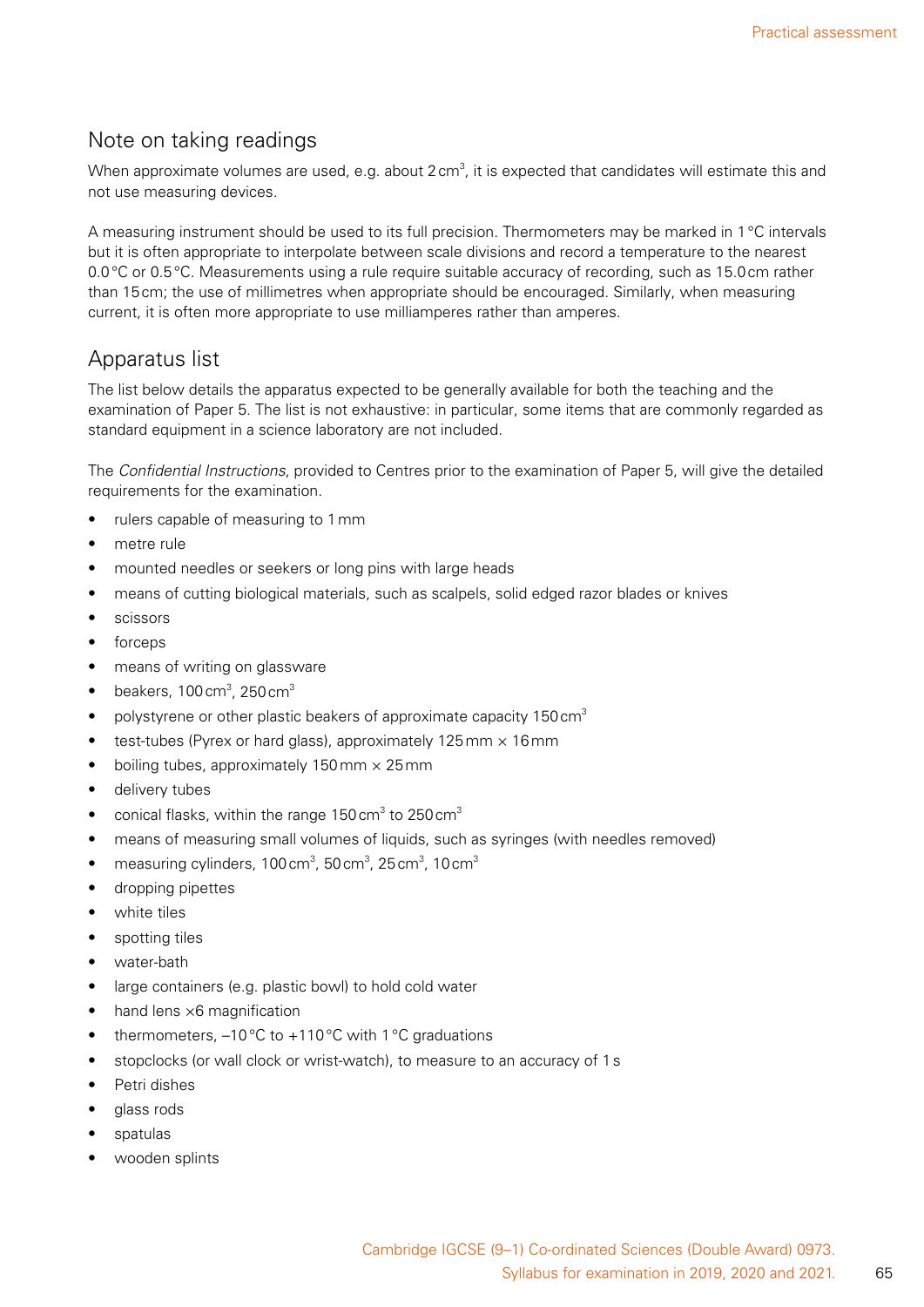- chemicals (e.g. for food tests, limewater test)
- indicators (e.g. litmus paper, Universal Indicator paper, full range Universal Indicator, hydrogencarbonate indicator)
- $\bullet$  burettes, 50 cm<sup>3</sup>
- pipettes,  $25 \text{ cm}^3$
- pipette fillers
- filter funnels and filter paper
- wash bottle
- ammeter FSD1A, 1.5A
- voltmeter FSD1V, 5V
- electrical cells (batteries) and holders to enable several cells to be joined
- connecting leads and crocodile clips
- d.c. power supply, variable to 12V
- low-voltage filament lamps in holders
- various resistors and resistance wire
- switches
- good supply of masses and holders
- 2cm expendable springs
- clamps and stands
- pendulum bobs
- newton meters
- Plasticine or modelling clay
- wooden boards
- converging lens with  $f = 15$  cm
- glass or Perspex block, rectangular and semi-circular
- glass or Perspex prism, triangular
- optics pins
- plane mirrors
- ray box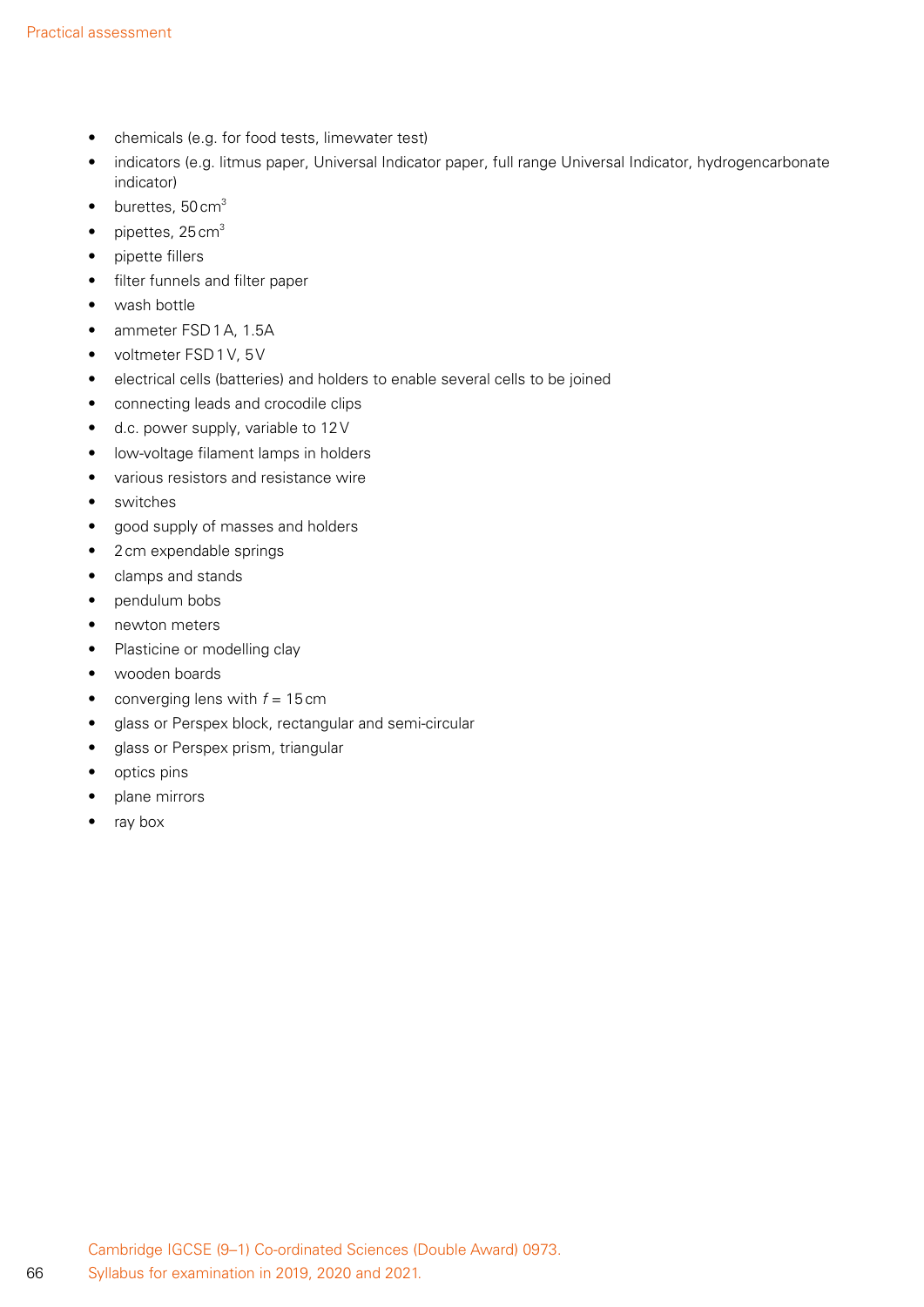### 6.2 Description of Components, Paper 5: Practical Test and Paper 6: Alternative to Practical

These papers are based on testing experimental skills. One question on each paper assesses the skill of planning. This question will be based on any one of the sciences, which could be: Biology, Chemistry or Physics and may vary between each examination series. The questions do not assess specific syllabus content from Section 5: Syllabus content. Any information required to answer these questions is contained within the question paper or from the experimental context and skills listed below.

Questions are structured to assess across the full grade range.

Paper 5: Practical Test will typically consist of six to seven exercises, one of which will **not** require the use of apparatus.

Paper 6: Alternative to Practical will test the same experimental skills as Paper 5, and will contain many of the same question parts.

#### Experimental skills tested in Paper 5: Practical Test and Paper 6: Alternative to Practical

Questions may be set requiring candidates to:

- carefully follow a sequence of instructions
- describe, explain or comment on experimental arrangements and techniques
- select the most appropriate apparatus or method for a task and justify the choice made
- draw, complete or label diagrams of apparatus
- perform simple arithmetical calculations
- take readings from an appropriate measuring device or from an image of the device (e.g. thermometer, rule, protractor, measuring cylinder, ammeter, stopwatch), including:
	- reading analogue and digital scales with accuracy and appropriate precision
	- interpolating between scale divisions when appropriate
	- correcting for zero errors when appropriate
- plan to take a sufficient number and range of measurements, repeating where appropriate to obtain an average value
- describe or explain precautions taken in carrying out a procedure to ensure safety or the accuracy of observations and data, including the control of variables and repetition of measurements
- identify key variables and describe how, or explain why, certain variables should be controlled
- record observations systematically, for example in a table, using appropriate units and to a consistent and appropriate degree of precision
- process data, using a calculator where necessary
- present and analyse data graphically, including the use of best-fit lines where appropriate, interpolation and extrapolation, and the determination of a gradient, intercept or intersection
- interpret and evaluate observations and experimental data
- draw an appropriate conclusion, justifying it by reference to the data and using an appropriate explanation
- comment critically on a procedure or point of practical detail, and suggest an appropriate improvement
- evaluate the quality of data, identifying and dealing appropriately with any anomalous results
- identify possible causes of uncertainty, in data or in a conclusion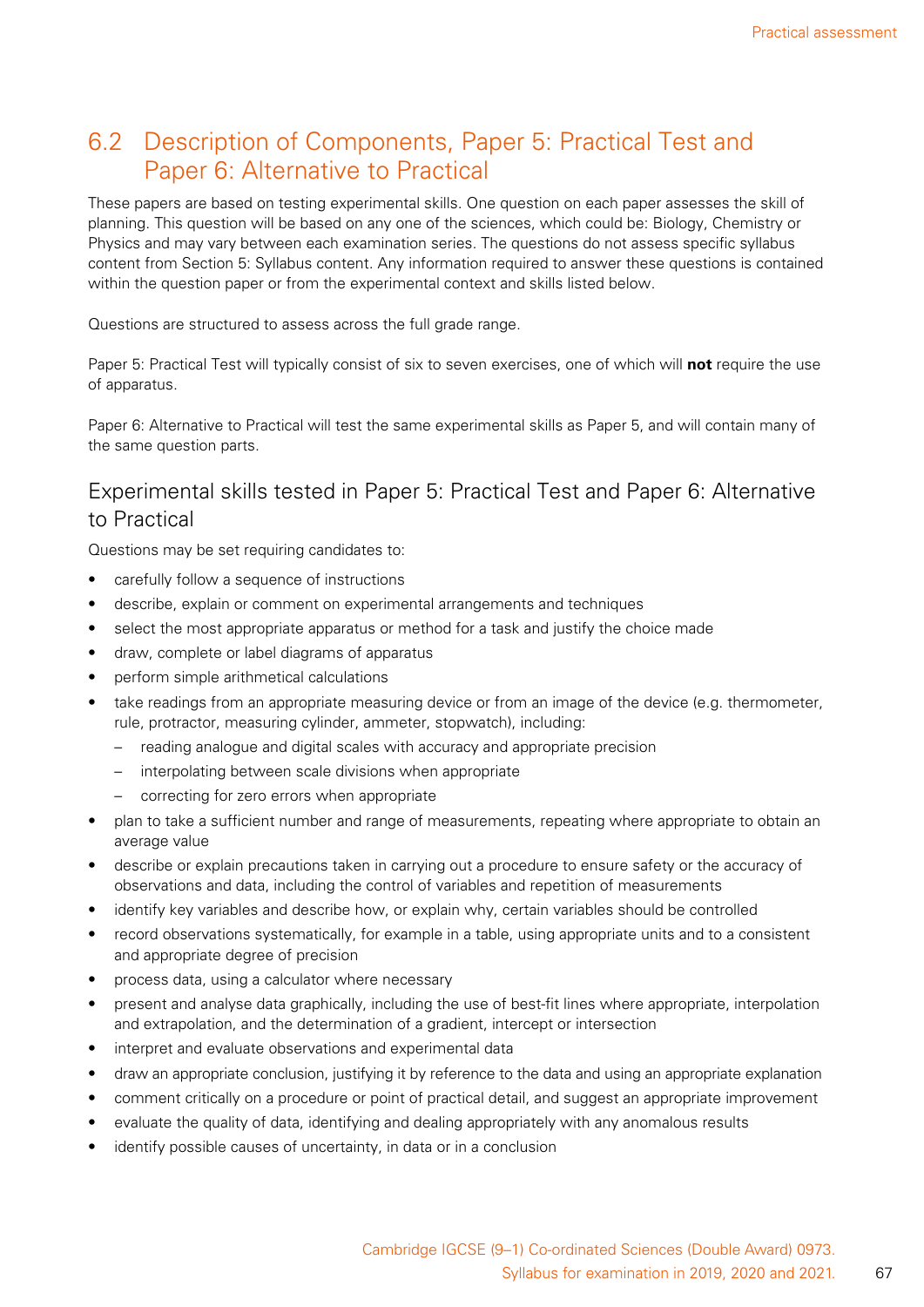- make estimates or describe outcomes which demonstrate their familiarity with an experiment, procedure or technique
- plan an experiment or investigation, including making reasoned predictions of expected results and suggesting suitable apparatus and techniques.

#### Biology

Candidates may be asked questions on the following experimental contexts:

- the use of familiar, and unfamiliar, techniques to record observations and data, process them and make deductions from them
- recall of simple chemical tests, e.g. for food substances and the use of limewater, hydrogencarbonate indicator, litmus and Universal Indicator paper
- recognise, observe, record and measure images of familiar, and unfamiliar, biological specimens
- make a clear line drawing from an image of a specimen, calculating the magnification and adding labels as required.

#### **Chemistry**

Candidates may be asked questions on the following experimental contexts:

- simple quantitative experiments involving the measurement of volumes and/or masses
- rates (speeds) of reaction
- measurement of temperature based on a thermometer with 1°C graduations and energetics
- problems of an investigatory nature, possibly including suitable organic compounds
- filtration
- electrolysis
- identification of ions and gases
- metals and the reactivity series
- acids, bases, oxides and the preparation of salts
- redox reactions and rusting.

#### Physics

Candidates may be asked questions on the following experimental contexts:

- measurement of physical quantities such as length or volume or force or density
- cooling and heating
- springs and balances
- timing motion or oscillations
- electrical circuits, circuit diagrams and electrical symbols
- optics equipment such as mirrors, prisms and lenses
- procedures using simple apparatus, in situations where the method may not be familiar to the candidate
- use or describe the use of common techniques, apparatus and materials, for example ray-tracing equipment or the connection of electric circuits
- explain the manipulation of the apparatus to obtain observations or measurements, e.g.:
	- when determining a derived quantity, such as the extension per unit load for a spring
	- when testing/identifying the relationship between two variables, such as between the p.d. across a wire and its length
	- when comparing physical quantities, such as two masses, using a balancing method.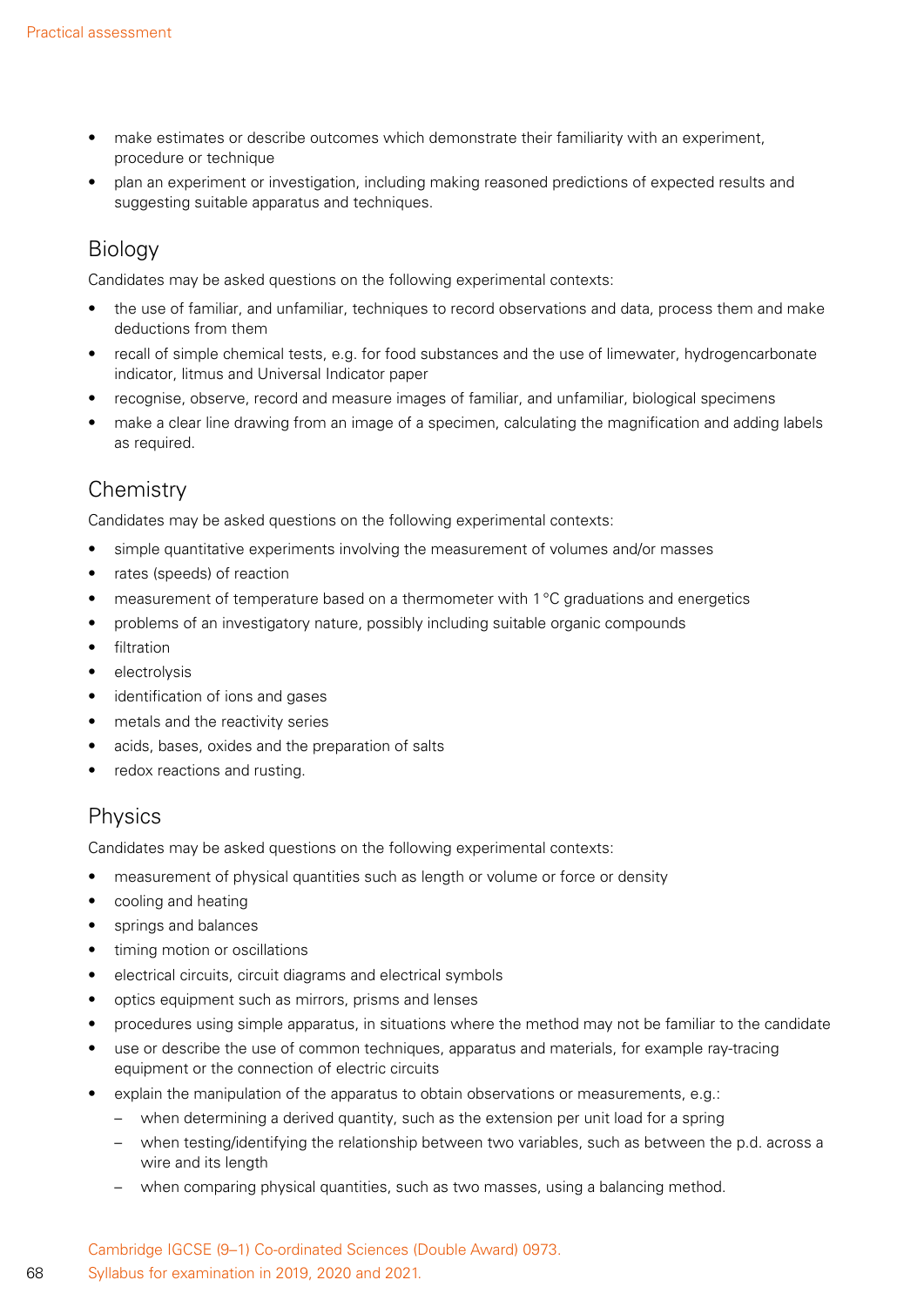# **7. Appendix**

## 7.1 Electrical symbols

Candidates are expected to be able to recall and use the standard electrical symbols listed below.

| cell                        |           | switch          |                      |  |  |
|-----------------------------|-----------|-----------------|----------------------|--|--|
| battery of cells            | or        | earth or ground |                      |  |  |
| power supply                |           | electric bell   |                      |  |  |
| a.c. power<br>supply        | $\sim$ 0- | motor           |                      |  |  |
| junction of<br>conductors   |           | generator       | G                    |  |  |
| lamp                        |           | ammeter         |                      |  |  |
| fixed resistor              |           | voltmeter       |                      |  |  |
| variable resistor           |           | oscilloscope    |                      |  |  |
| thermistor                  |           | fuse            |                      |  |  |
| light dependent<br>resistor |           | transformer     | $\boxed{\mathbb{R}}$ |  |  |
| heater                      |           |                 |                      |  |  |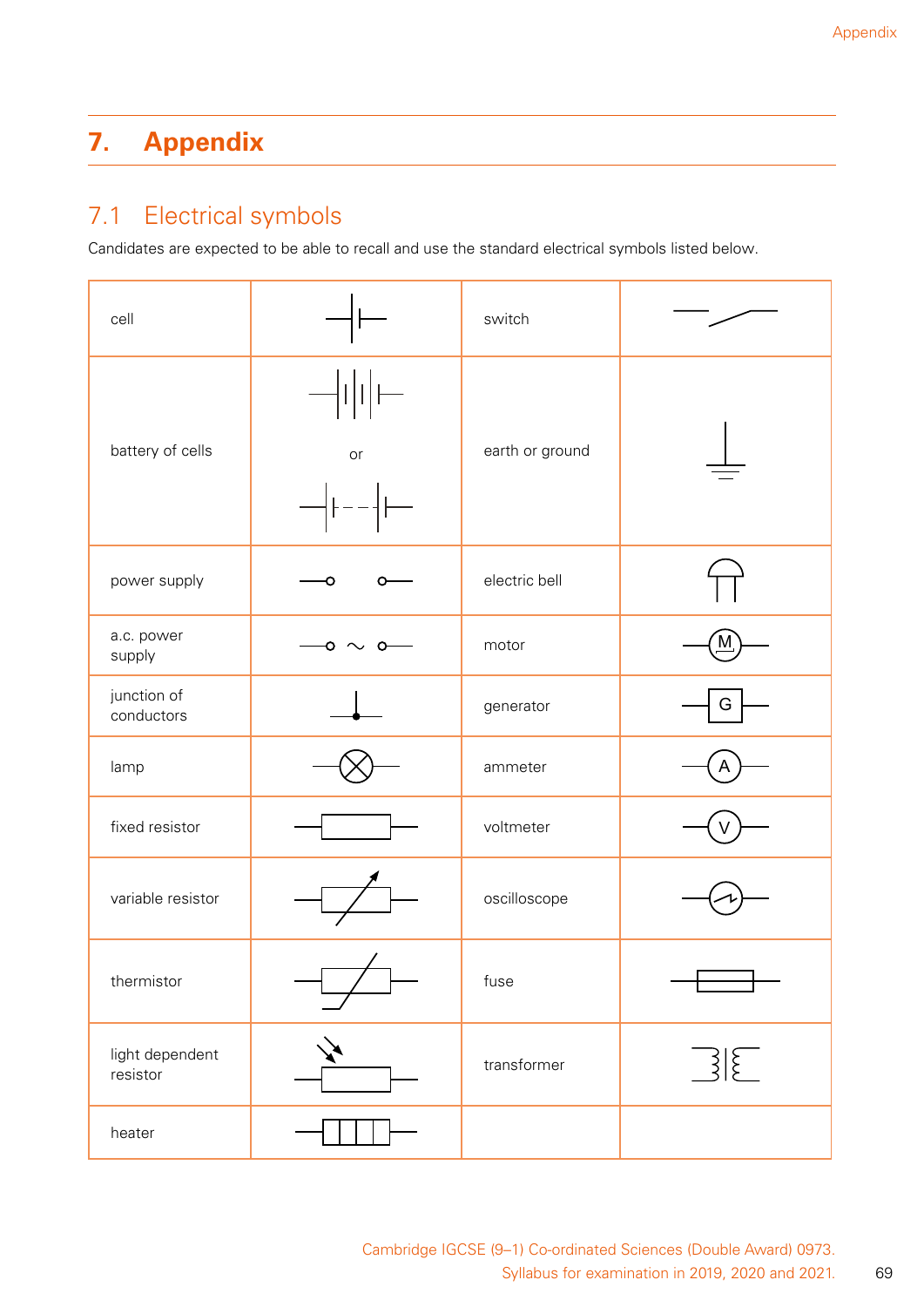## 7.2 Symbols and units for physical quantities

Candidates should be able to give the symbols for the following physical quantities and, where indicated, state the units in which they are measured. The list for the Extended syllabus content includes both the Core and the Supplement.

Candidates should be familiar with the following multipliers: M mega, k kilo, c centi, m milli.

| <b>Core</b>                        |                                                           |                             | <b>Supplement</b>            |                                                           |                   |  |
|------------------------------------|-----------------------------------------------------------|-----------------------------|------------------------------|-----------------------------------------------------------|-------------------|--|
| <b>Quantity</b>                    | <b>Usual</b><br>symbol                                    | <b>Usual unit</b>           | <b>Quantity</b>              | <b>Usual</b><br>symbol                                    | <b>Usual unit</b> |  |
| length                             | l, h                                                      | km, m, cm, mm               |                              |                                                           |                   |  |
| area                               | $\overline{\mathcal{A}}$                                  | $m^2$ , cm <sup>2</sup>     |                              |                                                           |                   |  |
| volume                             | V                                                         | $m^3$ , cm <sup>3</sup>     |                              |                                                           |                   |  |
| weight                             | W                                                         | $\mathsf{N}$                |                              |                                                           |                   |  |
| mass                               | m, M                                                      | kg, g                       | mass                         | m, M                                                      | mg                |  |
| time                               | $\it t$                                                   | h, min, s                   | time                         | $\it t$                                                   | ms                |  |
| density                            | $\rho$                                                    | $g/cm3$ , kg/m <sup>3</sup> |                              |                                                           |                   |  |
| speed                              | U, V                                                      | km/h, m/s, cm/s             |                              |                                                           |                   |  |
| acceleration                       | а                                                         |                             | acceleration                 | a                                                         | m/s <sup>2</sup>  |  |
| acceleration of<br>free fall       | $\mathcal{G}% _{M_{1},M_{2}}^{\alpha,\beta}(\varepsilon)$ |                             | acceleration of free<br>fall | $\mathcal{G}% _{M_{1},M_{2}}^{\alpha,\beta}(\varepsilon)$ | m/s <sup>2</sup>  |  |
| force                              | $\sqrt{2}$                                                | $\mathsf{N}$                |                              |                                                           |                   |  |
| gravitational field<br>strength    | g                                                         | N/kg                        |                              |                                                           |                   |  |
| moment of a<br>force               |                                                           | Nm                          |                              |                                                           |                   |  |
| work done                          | W, E                                                      | J, kJ, MJ                   |                              |                                                           |                   |  |
| energy                             | E                                                         | J, kJ, MJ                   |                              |                                                           |                   |  |
| power                              | $\overline{P}$                                            | W, kW, MW                   |                              |                                                           |                   |  |
| pressure                           | $\overline{p}$                                            | N/m <sup>2</sup>            | pressure                     | $\,p$                                                     | Pa                |  |
| temperature                        | $\theta$ , T                                              | $\rm ^{\circ}C$             |                              |                                                           |                   |  |
| frequency                          | $\boldsymbol{f}$                                          | Hz, kHz                     |                              |                                                           |                   |  |
| wavelength                         | $\lambda$                                                 | m, cm                       |                              |                                                           |                   |  |
| focal length                       | $\boldsymbol{f}$                                          | cm                          |                              |                                                           |                   |  |
| angle of incidence                 | $\dot{i}$                                                 | degree (°)                  |                              |                                                           |                   |  |
| angle of reflection,<br>refraction | $\, r$                                                    | degree (°)                  |                              |                                                           |                   |  |
| critical angle                     | $\cal C$                                                  | degree (°)                  |                              |                                                           |                   |  |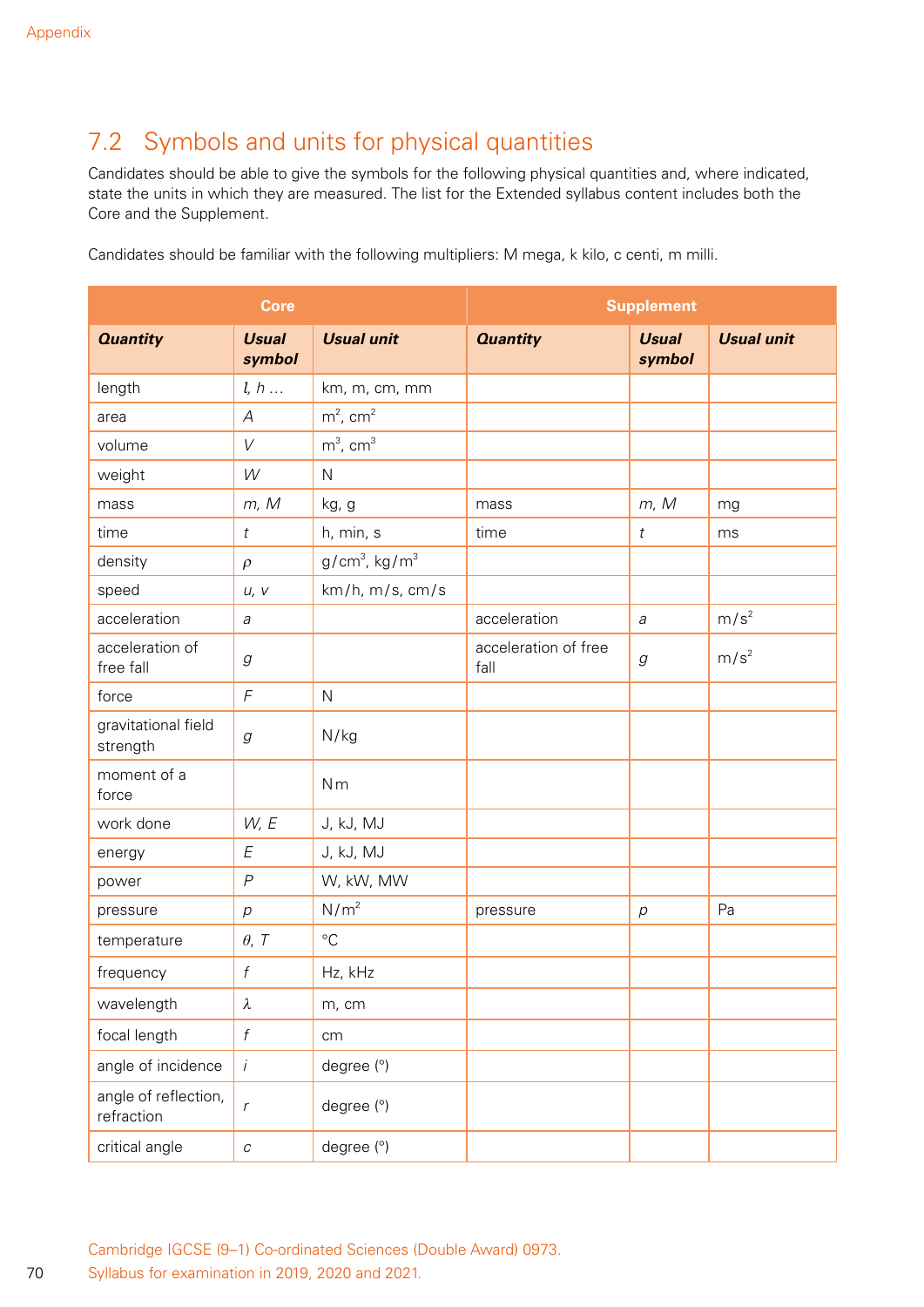|                                 | <b>Core</b>            |                   |                  | <b>Supplement</b>      |                   |
|---------------------------------|------------------------|-------------------|------------------|------------------------|-------------------|
| <b>Quantity</b>                 | <b>Usual</b><br>symbol | <b>Usual unit</b> | <b>Quantity</b>  | <b>Usual</b><br>symbol | <b>Usual unit</b> |
|                                 |                        |                   | refractive index | $\sqrt{n}$             |                   |
| potential<br>difference/voltage | V                      | V, mV             |                  |                        |                   |
| current                         | $\cal I$               | A, mA             |                  |                        |                   |
| e.m.f.                          | E                      | V                 |                  |                        |                   |
| resistance                      | $\overline{R}$         | $\Omega$          |                  |                        |                   |
|                                 |                        |                   | charge           | Q                      | C                 |

# 7.3 Notes for use in qualitative analysis

### Tests for anions

| anion                                       | test                                                                 | test result                               |
|---------------------------------------------|----------------------------------------------------------------------|-------------------------------------------|
| carbonate $(CO_3^2)$                        | add dilute acid                                                      | effervescence, carbon dioxide<br>produced |
| chloride $(Cl-)$<br>[in solution]           | acidify with dilute nitric acid, then add<br>aqueous silver nitrate  | white ppt.                                |
| bromide (Br <sup>-</sup> )<br>[in solution] | acidify with dilute nitric acid, then add<br>aqueous silver nitrate  | cream ppt.                                |
| nitrate ( $NO3$ )<br>[in solution]          | add aqueous sodium hydroxide, then<br>aluminium foil; warm carefully | ammonia produced                          |
| sulfate $(SO_4^2)$<br>[in solution]         | acidify, then add aqueous barium nitrate                             | white ppt.                                |

## Tests for aqueous cations

| cation                          | effect of aqueous sodium hydroxide                             | effect of aqueous ammonia                                          |
|---------------------------------|----------------------------------------------------------------|--------------------------------------------------------------------|
| ammonium ( $NH4$ <sup>+</sup> ) | ammonia produced on warming                                    |                                                                    |
| calcium $(Ca^{2+})$             | white ppt., insoluble in excess                                | no ppt. or very slight white ppt.                                  |
| copper $(Cu^{2+})$              | light blue ppt., insoluble in excess                           | light blue ppt., soluble in excess,<br>giving a dark blue solution |
| iron(II) $(Fe2+)$               | green ppt., insoluble in excess                                | green ppt., insoluble in excess                                    |
| iron(III) $(Fe^{3+})$           | red-brown ppt., insoluble in excess                            | red-brown ppt., insoluble in excess                                |
| zinc $(Zn^{2+})$                | white ppt., soluble in excess, giving a<br>colourless solution | white ppt., soluble in excess,<br>giving a colourless solution     |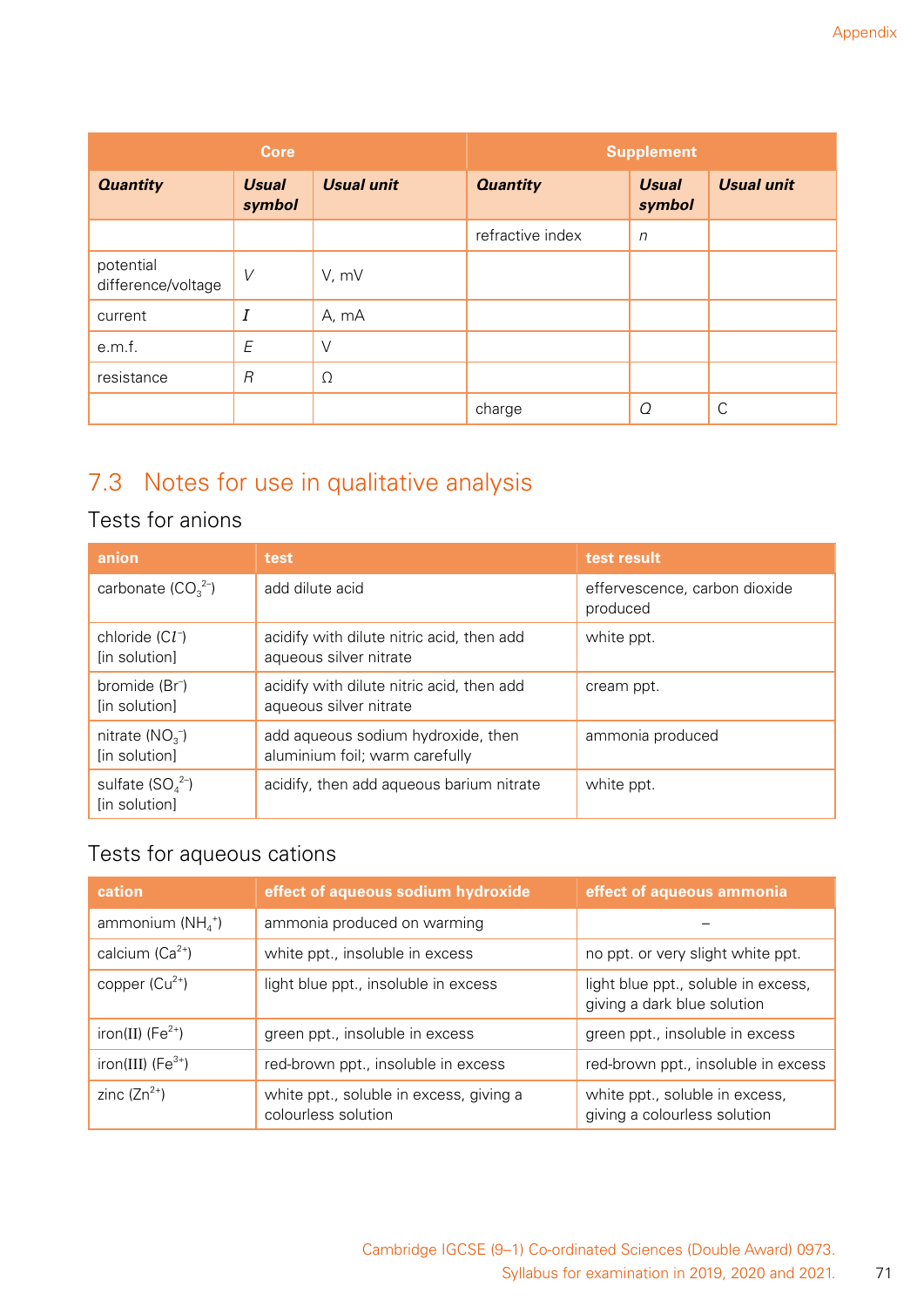72

## Tests for gases

| gas                        | test and test result              |
|----------------------------|-----------------------------------|
| ammonia (NH <sub>3</sub> ) | turns damp, red litmus paper blue |
| carbon dioxide $(CO2)$     | turns limewater milky             |
| chlorine $(Cl_2)$          | bleaches damp litmus paper        |
| hydrogen $(H_2)$           | 'pops' with a lighted splint      |
| oxygen $(O_2)$             | relights a glowing splint         |

## Flame tests for metal ions

| metal ion                   | flame colour |
|-----------------------------|--------------|
| lithium $(L+)$              | red          |
| sodium (Na <sup>+</sup> )   | yellow       |
| potassium (K <sup>+</sup> ) | lilac        |
| copper(II) $(Cu^{2+})$      | blue-green   |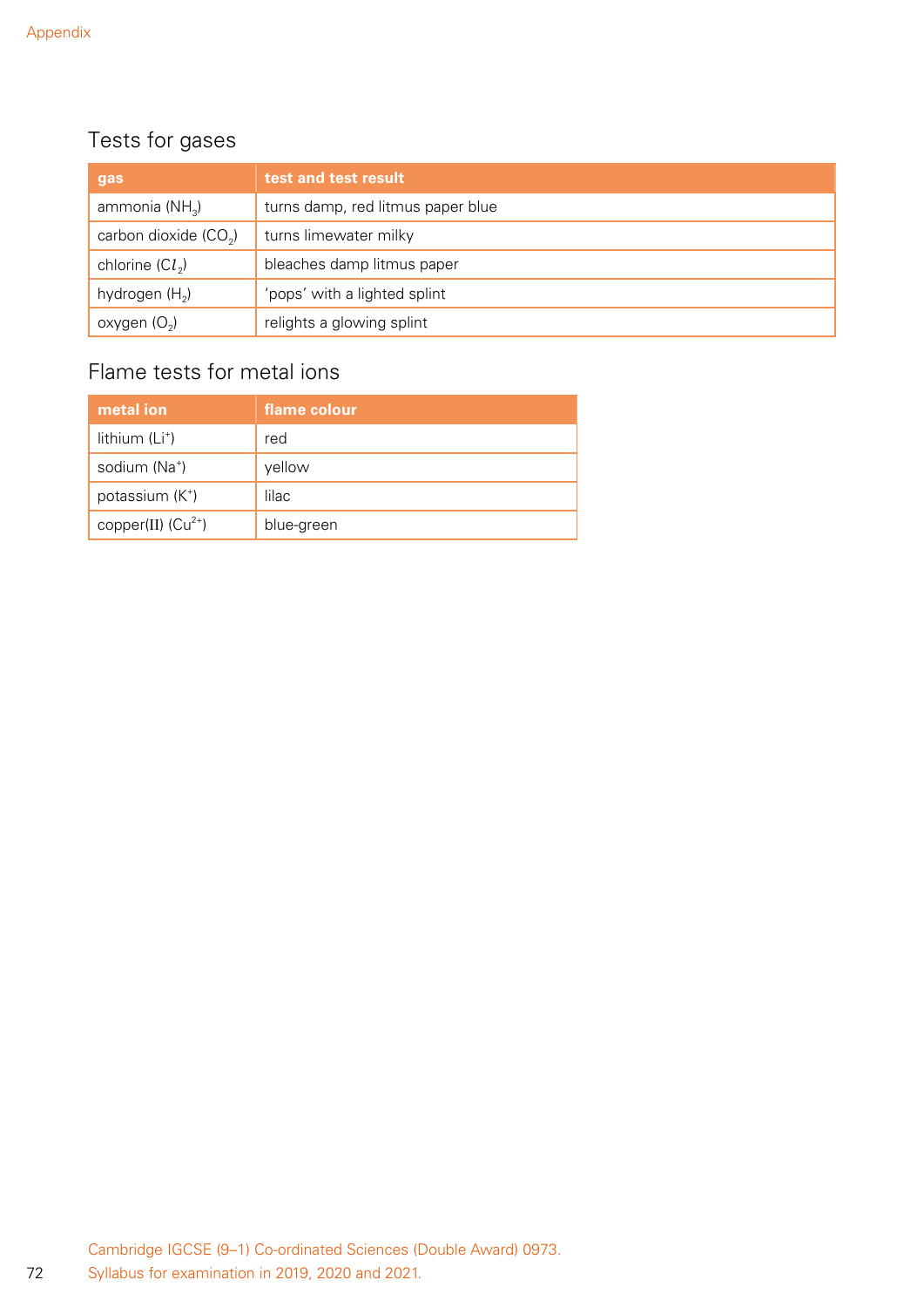7.4 The Periodic Table 7.4 The Periodic Table

|                                                     |                                                                       |                                                                                                   |                                                                                     |                                                                                |                                                            |                                                                                             | Group                                                                                                                                                                                                                                                                                                                                                                                                                |                                                                                                                                                                                                                                                                                                                     |                                                                                                                                                                                                                                                                                                                                                                                                                                |                                                                                                                                                                                                                                                                                                                                                                           |                                                                  |                                                                                                                                                                                                                                                                                                                                                                                                                                            |                                                                                                                                                                                                                                                                                                                       |                                                                                                                                                                                         |                                                                                                                                                                                                                                                                                                                     |                                                                                                                                                                                                                                                                                                                                                                                                                                                                                                            |
|-----------------------------------------------------|-----------------------------------------------------------------------|---------------------------------------------------------------------------------------------------|-------------------------------------------------------------------------------------|--------------------------------------------------------------------------------|------------------------------------------------------------|---------------------------------------------------------------------------------------------|----------------------------------------------------------------------------------------------------------------------------------------------------------------------------------------------------------------------------------------------------------------------------------------------------------------------------------------------------------------------------------------------------------------------|---------------------------------------------------------------------------------------------------------------------------------------------------------------------------------------------------------------------------------------------------------------------------------------------------------------------|--------------------------------------------------------------------------------------------------------------------------------------------------------------------------------------------------------------------------------------------------------------------------------------------------------------------------------------------------------------------------------------------------------------------------------|---------------------------------------------------------------------------------------------------------------------------------------------------------------------------------------------------------------------------------------------------------------------------------------------------------------------------------------------------------------------------|------------------------------------------------------------------|--------------------------------------------------------------------------------------------------------------------------------------------------------------------------------------------------------------------------------------------------------------------------------------------------------------------------------------------------------------------------------------------------------------------------------------------|-----------------------------------------------------------------------------------------------------------------------------------------------------------------------------------------------------------------------------------------------------------------------------------------------------------------------|-----------------------------------------------------------------------------------------------------------------------------------------------------------------------------------------|---------------------------------------------------------------------------------------------------------------------------------------------------------------------------------------------------------------------------------------------------------------------------------------------------------------------|------------------------------------------------------------------------------------------------------------------------------------------------------------------------------------------------------------------------------------------------------------------------------------------------------------------------------------------------------------------------------------------------------------------------------------------------------------------------------------------------------------|
| $=$                                                 |                                                                       |                                                                                                   |                                                                                     |                                                                                |                                                            |                                                                                             |                                                                                                                                                                                                                                                                                                                                                                                                                      |                                                                                                                                                                                                                                                                                                                     |                                                                                                                                                                                                                                                                                                                                                                                                                                |                                                                                                                                                                                                                                                                                                                                                                           | $\equiv$                                                         | $\geq$                                                                                                                                                                                                                                                                                                                                                                                                                                     | $\mathbf{I}$                                                                                                                                                                                                                                                                                                          | $\leq$                                                                                                                                                                                  | $\equiv$                                                                                                                                                                                                                                                                                                            | $\equiv$                                                                                                                                                                                                                                                                                                                                                                                                                                                                                                   |
|                                                     |                                                                       |                                                                                                   |                                                                                     |                                                                                |                                                            |                                                                                             |                                                                                                                                                                                                                                                                                                                                                                                                                      |                                                                                                                                                                                                                                                                                                                     |                                                                                                                                                                                                                                                                                                                                                                                                                                |                                                                                                                                                                                                                                                                                                                                                                           |                                                                  |                                                                                                                                                                                                                                                                                                                                                                                                                                            |                                                                                                                                                                                                                                                                                                                       |                                                                                                                                                                                         |                                                                                                                                                                                                                                                                                                                     |                                                                                                                                                                                                                                                                                                                                                                                                                                                                                                            |
|                                                     |                                                                       |                                                                                                   |                                                                                     |                                                                                |                                                            | $\pm$ $\pm$                                                                                 |                                                                                                                                                                                                                                                                                                                                                                                                                      |                                                                                                                                                                                                                                                                                                                     |                                                                                                                                                                                                                                                                                                                                                                                                                                |                                                                                                                                                                                                                                                                                                                                                                           |                                                                  |                                                                                                                                                                                                                                                                                                                                                                                                                                            |                                                                                                                                                                                                                                                                                                                       |                                                                                                                                                                                         |                                                                                                                                                                                                                                                                                                                     |                                                                                                                                                                                                                                                                                                                                                                                                                                                                                                            |
|                                                     |                                                                       |                                                                                                   | Key                                                                                 |                                                                                |                                                            | hydrogen<br>1                                                                               |                                                                                                                                                                                                                                                                                                                                                                                                                      |                                                                                                                                                                                                                                                                                                                     |                                                                                                                                                                                                                                                                                                                                                                                                                                |                                                                                                                                                                                                                                                                                                                                                                           |                                                                  |                                                                                                                                                                                                                                                                                                                                                                                                                                            |                                                                                                                                                                                                                                                                                                                       |                                                                                                                                                                                         |                                                                                                                                                                                                                                                                                                                     | $\sim \frac{1}{4} \cdot \frac{1}{4} \approx \frac{1}{4} \approx \frac{1}{4} \approx \frac{1}{4} \approx \frac{1}{4} \approx \frac{1}{4} \approx \frac{1}{4} \approx \frac{1}{4} \approx \frac{1}{4} \approx \frac{1}{4} \approx \frac{1}{4} \approx \frac{1}{4} \approx \frac{1}{4} \approx \frac{1}{4} \approx \frac{1}{4} \approx \frac{1}{4} \approx \frac{1}{4} \approx \frac{1}{4} \approx \frac{1}{4} \approx \frac{1}{4} \approx \frac{1}{4} \approx \frac{1}{4} \approx \frac{1}{4} \approx \frac$ |
|                                                     |                                                                       |                                                                                                   | atomic number                                                                       |                                                                                |                                                            |                                                                                             |                                                                                                                                                                                                                                                                                                                                                                                                                      |                                                                                                                                                                                                                                                                                                                     |                                                                                                                                                                                                                                                                                                                                                                                                                                |                                                                                                                                                                                                                                                                                                                                                                           |                                                                  |                                                                                                                                                                                                                                                                                                                                                                                                                                            |                                                                                                                                                                                                                                                                                                                       |                                                                                                                                                                                         |                                                                                                                                                                                                                                                                                                                     |                                                                                                                                                                                                                                                                                                                                                                                                                                                                                                            |
| $\mathsf{B}^\mathsf{e}$<br>$\Box$                   |                                                                       |                                                                                                   | atomic symbol                                                                       |                                                                                |                                                            |                                                                                             |                                                                                                                                                                                                                                                                                                                                                                                                                      |                                                                                                                                                                                                                                                                                                                     |                                                                                                                                                                                                                                                                                                                                                                                                                                |                                                                                                                                                                                                                                                                                                                                                                           |                                                                  |                                                                                                                                                                                                                                                                                                                                                                                                                                            |                                                                                                                                                                                                                                                                                                                       | $\circ$ O                                                                                                                                                                               |                                                                                                                                                                                                                                                                                                                     |                                                                                                                                                                                                                                                                                                                                                                                                                                                                                                            |
| nuillyler<br>lithium<br>$7$                         |                                                                       |                                                                                                   | name                                                                                |                                                                                |                                                            |                                                                                             |                                                                                                                                                                                                                                                                                                                                                                                                                      |                                                                                                                                                                                                                                                                                                                     |                                                                                                                                                                                                                                                                                                                                                                                                                                |                                                                                                                                                                                                                                                                                                                                                                           |                                                                  |                                                                                                                                                                                                                                                                                                                                                                                                                                            |                                                                                                                                                                                                                                                                                                                       |                                                                                                                                                                                         |                                                                                                                                                                                                                                                                                                                     |                                                                                                                                                                                                                                                                                                                                                                                                                                                                                                            |
| $\circ$                                             |                                                                       |                                                                                                   | relative atomic mass                                                                |                                                                                |                                                            |                                                                                             |                                                                                                                                                                                                                                                                                                                                                                                                                      |                                                                                                                                                                                                                                                                                                                     |                                                                                                                                                                                                                                                                                                                                                                                                                                |                                                                                                                                                                                                                                                                                                                                                                           |                                                                  |                                                                                                                                                                                                                                                                                                                                                                                                                                            |                                                                                                                                                                                                                                                                                                                       |                                                                                                                                                                                         |                                                                                                                                                                                                                                                                                                                     |                                                                                                                                                                                                                                                                                                                                                                                                                                                                                                            |
|                                                     |                                                                       |                                                                                                   |                                                                                     |                                                                                |                                                            |                                                                                             |                                                                                                                                                                                                                                                                                                                                                                                                                      |                                                                                                                                                                                                                                                                                                                     |                                                                                                                                                                                                                                                                                                                                                                                                                                |                                                                                                                                                                                                                                                                                                                                                                           |                                                                  |                                                                                                                                                                                                                                                                                                                                                                                                                                            |                                                                                                                                                                                                                                                                                                                       |                                                                                                                                                                                         |                                                                                                                                                                                                                                                                                                                     |                                                                                                                                                                                                                                                                                                                                                                                                                                                                                                            |
| $\frac{12}{5}$                                      |                                                                       |                                                                                                   |                                                                                     |                                                                                |                                                            |                                                                                             |                                                                                                                                                                                                                                                                                                                                                                                                                      |                                                                                                                                                                                                                                                                                                                     |                                                                                                                                                                                                                                                                                                                                                                                                                                |                                                                                                                                                                                                                                                                                                                                                                           |                                                                  |                                                                                                                                                                                                                                                                                                                                                                                                                                            |                                                                                                                                                                                                                                                                                                                       |                                                                                                                                                                                         |                                                                                                                                                                                                                                                                                                                     |                                                                                                                                                                                                                                                                                                                                                                                                                                                                                                            |
| magnesium<br>24                                     |                                                                       |                                                                                                   |                                                                                     |                                                                                |                                                            |                                                                                             |                                                                                                                                                                                                                                                                                                                                                                                                                      |                                                                                                                                                                                                                                                                                                                     |                                                                                                                                                                                                                                                                                                                                                                                                                                |                                                                                                                                                                                                                                                                                                                                                                           |                                                                  | $\circ \text{ O} \left( \frac{5}{8} \alpha \right) \left  \frac{4}{4} \frac{1}{12} \frac{1}{12} \frac{1}{12} \frac{1}{12} \frac{1}{12} \frac{1}{12} \frac{1}{12} \frac{1}{12} \frac{1}{12} \frac{1}{12} \frac{1}{12} \frac{1}{12} \frac{1}{12} \frac{1}{12} \frac{1}{12} \frac{1}{12} \frac{1}{12} \frac{1}{12} \frac{1}{12} \frac{1}{12} \frac{1}{12} \frac{1}{12} \frac{1}{12} \frac{1$                                                  | $\sim$ $\frac{1}{2}$ $\times$ $\frac{1}{2}$ $\frac{1}{2}$ $\frac{1}{2}$ $\frac{1}{2}$ $\frac{1}{2}$ $\frac{1}{2}$ $\frac{1}{2}$ $\frac{1}{2}$ $\frac{1}{2}$ $\frac{1}{2}$ $\frac{1}{2}$ $\frac{1}{2}$ $\frac{1}{2}$ $\frac{1}{2}$ $\frac{1}{2}$ $\frac{1}{2}$ $\frac{1}{2}$ $\frac{1}{2}$ $\frac{1}{2}$ $\frac{1}{2}$ |                                                                                                                                                                                         | $\frac{1}{2}$ $\frac{1}{2}$ $\frac{1}{2}$ $\frac{1}{2}$ $\frac{1}{2}$ $\frac{1}{2}$ $\frac{1}{2}$ $\frac{1}{2}$ $\frac{1}{2}$ $\frac{1}{2}$ $\frac{1}{2}$ $\frac{1}{2}$ $\frac{1}{2}$ $\frac{1}{2}$ $\frac{1}{2}$ $\frac{1}{2}$ $\frac{1}{2}$ $\frac{1}{2}$ $\frac{1}{2}$ $\frac{1}{2}$ $\frac{1}{2}$ $\frac{1}{2}$ |                                                                                                                                                                                                                                                                                                                                                                                                                                                                                                            |
| $\overline{\mathcal{S}}$<br>$\tilde{\mathbf{e}}$    | <u>ম</u>                                                              |                                                                                                   |                                                                                     | $\overline{2}$                                                                 |                                                            |                                                                                             |                                                                                                                                                                                                                                                                                                                                                                                                                      |                                                                                                                                                                                                                                                                                                                     |                                                                                                                                                                                                                                                                                                                                                                                                                                |                                                                                                                                                                                                                                                                                                                                                                           |                                                                  |                                                                                                                                                                                                                                                                                                                                                                                                                                            |                                                                                                                                                                                                                                                                                                                       |                                                                                                                                                                                         |                                                                                                                                                                                                                                                                                                                     |                                                                                                                                                                                                                                                                                                                                                                                                                                                                                                            |
| $\mathbf{C}^{\mathbf{a}}$<br>$\times$               | ပိ<br>လ                                                               | $\approx$ F                                                                                       | $\frac{3}{2}$                                                                       | $\circ$                                                                        | $\frac{25}{5}$                                             |                                                                                             |                                                                                                                                                                                                                                                                                                                                                                                                                      |                                                                                                                                                                                                                                                                                                                     |                                                                                                                                                                                                                                                                                                                                                                                                                                |                                                                                                                                                                                                                                                                                                                                                                           |                                                                  |                                                                                                                                                                                                                                                                                                                                                                                                                                            |                                                                                                                                                                                                                                                                                                                       |                                                                                                                                                                                         |                                                                                                                                                                                                                                                                                                                     |                                                                                                                                                                                                                                                                                                                                                                                                                                                                                                            |
| $rac{40}{40}$ 38 $5$<br>potassium<br>39<br>37<br>Rb | $rac{45}{45}$<br>$rac{45}{39}$ $\searrow$ $rac{5}{5}$<br>$rac{45}{5}$ | ttanium<br>$48$                                                                                   | muibsna                                                                             | thromium                                                                       | manganes                                                   |                                                                                             | $\begin{array}{c c c c c c c c c} \hline \text{C} & \text{C} & \text{S} & \text{S} & \text{S} & \text{S} & \text{S} & \text{S} \\ \hline \text{C} & \text{C} & \text{S} & \text{S} & \text{S} & \text{S} & \text{S} & \text{S} & \text{S} & \text{S} & \text{S} \\ \hline \text{C} & \text{S} & \text{S} & \text{S} & \text{S} & \text{S} & \text{S} & \text{S} & \text{S} & \text{S} & \text{S} & \text{S} & \text$ | $\frac{1}{2}$ $\frac{1}{2}$ $\frac{1}{2}$ $\frac{1}{2}$ $\frac{1}{2}$ $\frac{1}{2}$ $\frac{1}{2}$ $\frac{1}{2}$ $\frac{1}{2}$ $\frac{1}{2}$ $\frac{1}{2}$ $\frac{1}{2}$ $\frac{1}{2}$ $\frac{1}{2}$ $\frac{1}{2}$ $\frac{1}{2}$ $\frac{1}{2}$ $\frac{1}{2}$ $\frac{1}{2}$ $\frac{1}{2}$ $\frac{1}{2}$ $\frac{1}{2}$ | $\begin{array}{r l} 29 \\ \hline \text{CJ} \\ \text{cusper} \\ \text{GJ} \\ \text{GJ} \\ \text{GJ} \\ \text{GJ} \\ \text{GJ} \\ \text{GJ} \\ \text{GJ} \\ \text{GJ} \\ \text{GJ} \\ \text{GJ} \\ \text{GJ} \\ \text{GJ} \\ \text{GJ} \\ \text{GJ} \\ \text{GJ} \\ \text{GJ} \\ \text{GJ} \\ \text{GJ} \\ \text{GJ} \\ \text{GJ} \\ \text{GJ} \\ \text{GJ} \\ \text{GJ} \\ \text{GJ} \\ \text{GJ} \\ \text{GJ} \\ \text{GJ} \\$ | $\begin{array}{c c c c c c} \text{3.5} & \text{3.6} & \text{4.6} & \text{5.6} & \text{6.6} \\ \text{5.6} & \text{6.6} & \text{6.6} & \text{6.6} & \text{6.6} \\ \text{6.7} & \text{6.7} & \text{6.7} & \text{6.7} & \text{6.7} \\ \text{7.8} & \text{7.8} & \text{7.8} & \text{7.8} & \text{7.8} \\ \text{8.8} & \text{9.8} & \text{10.8} & \text{11.8} & \text{12.8} \\$ |                                                                  |                                                                                                                                                                                                                                                                                                                                                                                                                                            |                                                                                                                                                                                                                                                                                                                       |                                                                                                                                                                                         |                                                                                                                                                                                                                                                                                                                     |                                                                                                                                                                                                                                                                                                                                                                                                                                                                                                            |
|                                                     |                                                                       |                                                                                                   |                                                                                     | 52                                                                             |                                                            |                                                                                             |                                                                                                                                                                                                                                                                                                                                                                                                                      |                                                                                                                                                                                                                                                                                                                     |                                                                                                                                                                                                                                                                                                                                                                                                                                |                                                                                                                                                                                                                                                                                                                                                                           |                                                                  |                                                                                                                                                                                                                                                                                                                                                                                                                                            |                                                                                                                                                                                                                                                                                                                       |                                                                                                                                                                                         |                                                                                                                                                                                                                                                                                                                     |                                                                                                                                                                                                                                                                                                                                                                                                                                                                                                            |
|                                                     |                                                                       | $\frac{40}{Zr}$                                                                                   | $\frac{4}{15}$                                                                      | 42                                                                             | $\frac{43}{4}$ C                                           |                                                                                             |                                                                                                                                                                                                                                                                                                                                                                                                                      |                                                                                                                                                                                                                                                                                                                     |                                                                                                                                                                                                                                                                                                                                                                                                                                |                                                                                                                                                                                                                                                                                                                                                                           |                                                                  |                                                                                                                                                                                                                                                                                                                                                                                                                                            |                                                                                                                                                                                                                                                                                                                       |                                                                                                                                                                                         |                                                                                                                                                                                                                                                                                                                     |                                                                                                                                                                                                                                                                                                                                                                                                                                                                                                            |
|                                                     |                                                                       |                                                                                                   |                                                                                     | $\frac{1}{2}$                                                                  |                                                            |                                                                                             |                                                                                                                                                                                                                                                                                                                                                                                                                      |                                                                                                                                                                                                                                                                                                                     |                                                                                                                                                                                                                                                                                                                                                                                                                                |                                                                                                                                                                                                                                                                                                                                                                           |                                                                  |                                                                                                                                                                                                                                                                                                                                                                                                                                            |                                                                                                                                                                                                                                                                                                                       |                                                                                                                                                                                         |                                                                                                                                                                                                                                                                                                                     |                                                                                                                                                                                                                                                                                                                                                                                                                                                                                                            |
| strontium<br>88                                     |                                                                       |                                                                                                   | niobium<br>93                                                                       | molybdenum                                                                     | technetiun                                                 |                                                                                             |                                                                                                                                                                                                                                                                                                                                                                                                                      |                                                                                                                                                                                                                                                                                                                     |                                                                                                                                                                                                                                                                                                                                                                                                                                |                                                                                                                                                                                                                                                                                                                                                                           |                                                                  |                                                                                                                                                                                                                                                                                                                                                                                                                                            |                                                                                                                                                                                                                                                                                                                       |                                                                                                                                                                                         |                                                                                                                                                                                                                                                                                                                     |                                                                                                                                                                                                                                                                                                                                                                                                                                                                                                            |
| rubidium<br>$85$                                    |                                                                       |                                                                                                   |                                                                                     | 96                                                                             |                                                            |                                                                                             |                                                                                                                                                                                                                                                                                                                                                                                                                      |                                                                                                                                                                                                                                                                                                                     |                                                                                                                                                                                                                                                                                                                                                                                                                                |                                                                                                                                                                                                                                                                                                                                                                           |                                                                  |                                                                                                                                                                                                                                                                                                                                                                                                                                            |                                                                                                                                                                                                                                                                                                                       |                                                                                                                                                                                         |                                                                                                                                                                                                                                                                                                                     |                                                                                                                                                                                                                                                                                                                                                                                                                                                                                                            |
| 56<br>55                                            | shiourup<br>17–75                                                     | $\begin{array}{c}\n\frac{1}{2} & \text{if } 2 \\ \hline\n\frac{1}{2} & \text{if } 2\n\end{array}$ |                                                                                     | $\overline{z}$                                                                 |                                                            |                                                                                             |                                                                                                                                                                                                                                                                                                                                                                                                                      |                                                                                                                                                                                                                                                                                                                     |                                                                                                                                                                                                                                                                                                                                                                                                                                |                                                                                                                                                                                                                                                                                                                                                                           |                                                                  |                                                                                                                                                                                                                                                                                                                                                                                                                                            |                                                                                                                                                                                                                                                                                                                       |                                                                                                                                                                                         |                                                                                                                                                                                                                                                                                                                     |                                                                                                                                                                                                                                                                                                                                                                                                                                                                                                            |
| $\mathsf{B} \mathsf{a}$<br>රි                       |                                                                       |                                                                                                   | $\begin{array}{c} 73 \\ \textbf{I} \text{ a} \\ \text{the time} \\ 181 \end{array}$ | $\geq$                                                                         | $75$<br>Remains $95$<br>$75$<br>$75$<br>$10$<br>$10$<br>Bh |                                                                                             |                                                                                                                                                                                                                                                                                                                                                                                                                      |                                                                                                                                                                                                                                                                                                                     |                                                                                                                                                                                                                                                                                                                                                                                                                                |                                                                                                                                                                                                                                                                                                                                                                           |                                                                  |                                                                                                                                                                                                                                                                                                                                                                                                                                            |                                                                                                                                                                                                                                                                                                                       |                                                                                                                                                                                         |                                                                                                                                                                                                                                                                                                                     |                                                                                                                                                                                                                                                                                                                                                                                                                                                                                                            |
| barium<br>137<br>caesium<br>133                     |                                                                       | hafnium<br>178                                                                                    |                                                                                     | tungsten<br>184                                                                |                                                            |                                                                                             |                                                                                                                                                                                                                                                                                                                                                                                                                      |                                                                                                                                                                                                                                                                                                                     |                                                                                                                                                                                                                                                                                                                                                                                                                                |                                                                                                                                                                                                                                                                                                                                                                           |                                                                  |                                                                                                                                                                                                                                                                                                                                                                                                                                            |                                                                                                                                                                                                                                                                                                                       |                                                                                                                                                                                         |                                                                                                                                                                                                                                                                                                                     |                                                                                                                                                                                                                                                                                                                                                                                                                                                                                                            |
|                                                     |                                                                       |                                                                                                   |                                                                                     |                                                                                |                                                            |                                                                                             |                                                                                                                                                                                                                                                                                                                                                                                                                      |                                                                                                                                                                                                                                                                                                                     |                                                                                                                                                                                                                                                                                                                                                                                                                                |                                                                                                                                                                                                                                                                                                                                                                           |                                                                  |                                                                                                                                                                                                                                                                                                                                                                                                                                            |                                                                                                                                                                                                                                                                                                                       |                                                                                                                                                                                         |                                                                                                                                                                                                                                                                                                                     |                                                                                                                                                                                                                                                                                                                                                                                                                                                                                                            |
| 88<br>2                                             | $80 - 103$                                                            | $\frac{104}{3}$                                                                                   | 105                                                                                 | 106                                                                            |                                                            |                                                                                             |                                                                                                                                                                                                                                                                                                                                                                                                                      |                                                                                                                                                                                                                                                                                                                     |                                                                                                                                                                                                                                                                                                                                                                                                                                |                                                                                                                                                                                                                                                                                                                                                                           |                                                                  |                                                                                                                                                                                                                                                                                                                                                                                                                                            |                                                                                                                                                                                                                                                                                                                       |                                                                                                                                                                                         |                                                                                                                                                                                                                                                                                                                     |                                                                                                                                                                                                                                                                                                                                                                                                                                                                                                            |
| Ra<br>亡                                             | actinoids                                                             | $\breve{\mathbf{r}}$                                                                              | å                                                                                   | $\begin{array}{c}\n 5g \\  \hline\n 9g \\ \hline\n 1g \\ \hline\n \end{array}$ |                                                            |                                                                                             |                                                                                                                                                                                                                                                                                                                                                                                                                      |                                                                                                                                                                                                                                                                                                                     |                                                                                                                                                                                                                                                                                                                                                                                                                                |                                                                                                                                                                                                                                                                                                                                                                           |                                                                  |                                                                                                                                                                                                                                                                                                                                                                                                                                            |                                                                                                                                                                                                                                                                                                                       |                                                                                                                                                                                         |                                                                                                                                                                                                                                                                                                                     |                                                                                                                                                                                                                                                                                                                                                                                                                                                                                                            |
| radium<br>francium                                  |                                                                       | utherfordium                                                                                      | dubnium                                                                             |                                                                                | bohrium                                                    |                                                                                             |                                                                                                                                                                                                                                                                                                                                                                                                                      | mstadtium                                                                                                                                                                                                                                                                                                           |                                                                                                                                                                                                                                                                                                                                                                                                                                |                                                                                                                                                                                                                                                                                                                                                                           |                                                                  |                                                                                                                                                                                                                                                                                                                                                                                                                                            |                                                                                                                                                                                                                                                                                                                       |                                                                                                                                                                                         |                                                                                                                                                                                                                                                                                                                     |                                                                                                                                                                                                                                                                                                                                                                                                                                                                                                            |
|                                                     |                                                                       |                                                                                                   |                                                                                     |                                                                                |                                                            |                                                                                             |                                                                                                                                                                                                                                                                                                                                                                                                                      |                                                                                                                                                                                                                                                                                                                     |                                                                                                                                                                                                                                                                                                                                                                                                                                |                                                                                                                                                                                                                                                                                                                                                                           |                                                                  |                                                                                                                                                                                                                                                                                                                                                                                                                                            |                                                                                                                                                                                                                                                                                                                       |                                                                                                                                                                                         |                                                                                                                                                                                                                                                                                                                     |                                                                                                                                                                                                                                                                                                                                                                                                                                                                                                            |
|                                                     | 57                                                                    | $58\,$                                                                                            | 59                                                                                  | $\mbox{6}$                                                                     |                                                            |                                                                                             |                                                                                                                                                                                                                                                                                                                                                                                                                      |                                                                                                                                                                                                                                                                                                                     |                                                                                                                                                                                                                                                                                                                                                                                                                                |                                                                                                                                                                                                                                                                                                                                                                           |                                                                  |                                                                                                                                                                                                                                                                                                                                                                                                                                            |                                                                                                                                                                                                                                                                                                                       |                                                                                                                                                                                         |                                                                                                                                                                                                                                                                                                                     |                                                                                                                                                                                                                                                                                                                                                                                                                                                                                                            |
| anthanoids                                          | $\overline{a}$                                                        | පී                                                                                                | $\tilde{\mathbb{L}}$                                                                | $\mathbf{\bar{z}}$                                                             | $\overline{6}$ $\overline{E}$                              |                                                                                             |                                                                                                                                                                                                                                                                                                                                                                                                                      |                                                                                                                                                                                                                                                                                                                     |                                                                                                                                                                                                                                                                                                                                                                                                                                |                                                                                                                                                                                                                                                                                                                                                                           |                                                                  |                                                                                                                                                                                                                                                                                                                                                                                                                                            |                                                                                                                                                                                                                                                                                                                       |                                                                                                                                                                                         |                                                                                                                                                                                                                                                                                                                     |                                                                                                                                                                                                                                                                                                                                                                                                                                                                                                            |
|                                                     | lanthanum<br>139                                                      | cerium<br>140                                                                                     | praseodymium<br>141                                                                 | neodymium<br>144                                                               | promethiur                                                 | $\begin{array}{c c}\n & 1 & 0 \\  & 1 & 0 & 0 \\  & 1 & 0 & 0 \\  & 1 & 0 & 0\n\end{array}$ | $E_{\text{L}}$ $E_{\text{subpump}}$ $\frac{152}{95}$                                                                                                                                                                                                                                                                                                                                                                 | $rac{64}{157}$<br>$rac{157}{96}$<br>$rac{157}{96}$<br>$rac{157}{96}$                                                                                                                                                                                                                                                | $\frac{48}{35}$<br>$\frac{42}{35}$<br>$\frac{42}{35}$<br>$\frac{42}{35}$                                                                                                                                                                                                                                                                                                                                                       | $\begin{array}{c c}\n\hline\n66 & Dy \\ \hline\n98 & 163 \\ \hline\n163 & 8\n\end{array}$                                                                                                                                                                                                                                                                                 | $rac{67}{67}$<br>$rac{465}{69}$<br>$rac{67}{69}$<br>$rac{1}{69}$ | $\begin{array}{c} 68 \\ \text{E} \text{ } \frac{1}{6} \text{ } \frac{1}{6} \text{ } \frac{1}{6} \text{ } \frac{1}{6} \text{ } \frac{1}{6} \text{ } \frac{1}{6} \text{ } \frac{1}{6} \text{ } \frac{1}{6} \text{ } \frac{1}{6} \text{ } \frac{1}{6} \text{ } \frac{1}{6} \text{ } \frac{1}{6} \text{ } \frac{1}{6} \text{ } \frac{1}{6} \text{ } \frac{1}{6} \text{ } \frac{1}{6} \text{ } \frac{1}{6} \text{ } \frac{1}{6} \text{ } \frac$ | $rac{1}{2}$<br>$rac{1}{2}$<br>$rac{1}{2}$<br>$rac{1}{2}$<br>$rac{1}{2}$<br>$rac{1}{2}$<br>$rac{1}{2}$                                                                                                                                                                                                                 | $\frac{1}{2}$<br>$\frac{1}{2}$<br>$\frac{1}{2}$<br>$\frac{1}{2}$<br>$\frac{1}{2}$<br>$\frac{1}{2}$<br>$\frac{1}{2}$<br>$\frac{1}{2}$<br>$\frac{1}{2}$<br>$\frac{1}{2}$<br>$\frac{1}{2}$ | $\begin{array}{c c}\n\hline\n\uparrow 1 & \uparrow 0 \\ \hline\n\downarrow 1 & \uparrow 0 \\ \hline\n\downarrow 1 & \uparrow 0 \\ \hline\n\downarrow 0 & \downarrow 1\n\end{array}$                                                                                                                                 |                                                                                                                                                                                                                                                                                                                                                                                                                                                                                                            |
|                                                     | $\rm{g}$                                                              |                                                                                                   | $\overline{\mathrm{o}}$                                                             | $\rm S$                                                                        |                                                            |                                                                                             |                                                                                                                                                                                                                                                                                                                                                                                                                      |                                                                                                                                                                                                                                                                                                                     |                                                                                                                                                                                                                                                                                                                                                                                                                                |                                                                                                                                                                                                                                                                                                                                                                           |                                                                  |                                                                                                                                                                                                                                                                                                                                                                                                                                            |                                                                                                                                                                                                                                                                                                                       |                                                                                                                                                                                         |                                                                                                                                                                                                                                                                                                                     |                                                                                                                                                                                                                                                                                                                                                                                                                                                                                                            |
| actinoids                                           | $\lambda$ c                                                           | 78                                                                                                | Pa                                                                                  | $\supset$                                                                      | ြို့ ခို                                                   |                                                                                             |                                                                                                                                                                                                                                                                                                                                                                                                                      |                                                                                                                                                                                                                                                                                                                     |                                                                                                                                                                                                                                                                                                                                                                                                                                |                                                                                                                                                                                                                                                                                                                                                                           |                                                                  |                                                                                                                                                                                                                                                                                                                                                                                                                                            |                                                                                                                                                                                                                                                                                                                       |                                                                                                                                                                                         |                                                                                                                                                                                                                                                                                                                     |                                                                                                                                                                                                                                                                                                                                                                                                                                                                                                            |
|                                                     | actinium                                                              |                                                                                                   |                                                                                     |                                                                                | neptunium                                                  | plutonium<br>-                                                                              |                                                                                                                                                                                                                                                                                                                                                                                                                      |                                                                                                                                                                                                                                                                                                                     | berkelium                                                                                                                                                                                                                                                                                                                                                                                                                      | californium                                                                                                                                                                                                                                                                                                                                                               | einsteinium                                                      | fermium                                                                                                                                                                                                                                                                                                                                                                                                                                    | mendelevium                                                                                                                                                                                                                                                                                                           | nobelium<br>-                                                                                                                                                                           |                                                                                                                                                                                                                                                                                                                     |                                                                                                                                                                                                                                                                                                                                                                                                                                                                                                            |
|                                                     |                                                                       | thorium<br>232                                                                                    | protactinium<br>231                                                                 | uranium<br>238                                                                 |                                                            |                                                                                             |                                                                                                                                                                                                                                                                                                                                                                                                                      |                                                                                                                                                                                                                                                                                                                     |                                                                                                                                                                                                                                                                                                                                                                                                                                |                                                                                                                                                                                                                                                                                                                                                                           |                                                                  |                                                                                                                                                                                                                                                                                                                                                                                                                                            |                                                                                                                                                                                                                                                                                                                       |                                                                                                                                                                                         | lawrencium<br>-                                                                                                                                                                                                                                                                                                     |                                                                                                                                                                                                                                                                                                                                                                                                                                                                                                            |

The volume of one mole of any gas is 24 dm<sup>3</sup> at room temperature and pressure (r.t.p.) The volume of one mole of any gas is 24 dm<sup>3</sup> at room temperature and pressure (r.t.p.)

Cambridge IGCSE (9–1) Co-ordinated Sciences (Double Award) 0973. Syllabus for examination in 2019, 2020 and 2021.

73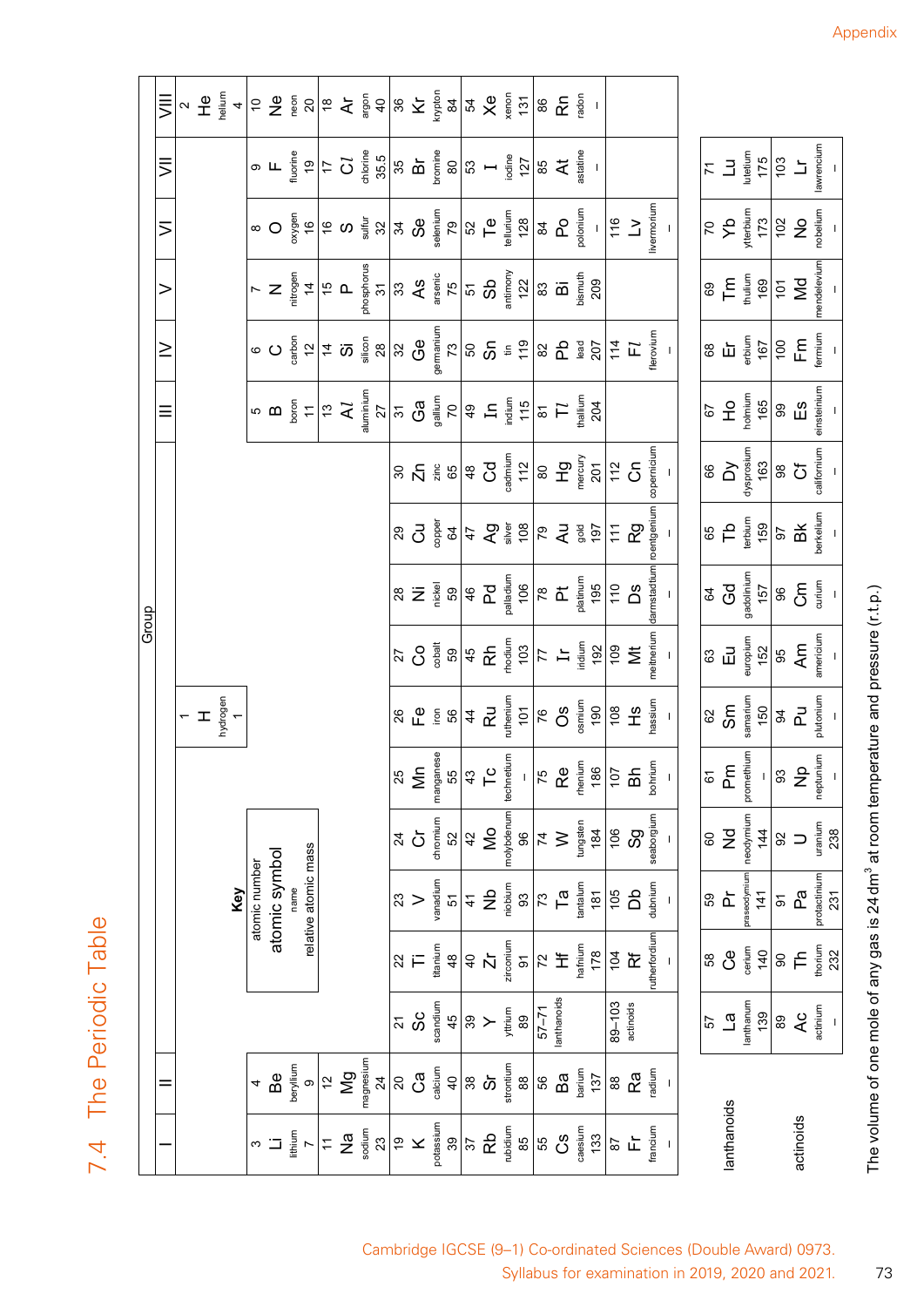### 7.5 Safety in the laboratory

Responsibility for safety matters rests with Centres. Further information can be found from the following UK association, publications and regulations.

#### Associations

CLEAPSS is an advisory service providing support in practical science and technology. http://www.cleapss.org.uk

### Publications

*CLEAPSS Laboratory Handbook*, updated 2009 (available to CLEAPSS members only) *CLEAPSS Hazcards*, 2007 update of 1995 edition (available to CLEAPSS members only)

#### UK Regulations

*Control of Substances Hazardous to Health Regulations (COSHH) 2002* and subsequent amendment in 2004 http://www.legislation.gov.uk/uksi/2002/2677/contents/made http://www.legislation.gov.uk/uksi/2004/3386/contents/made

A brief guide may be found at http://www.hse.gov.uk/pubns/indg136.pdf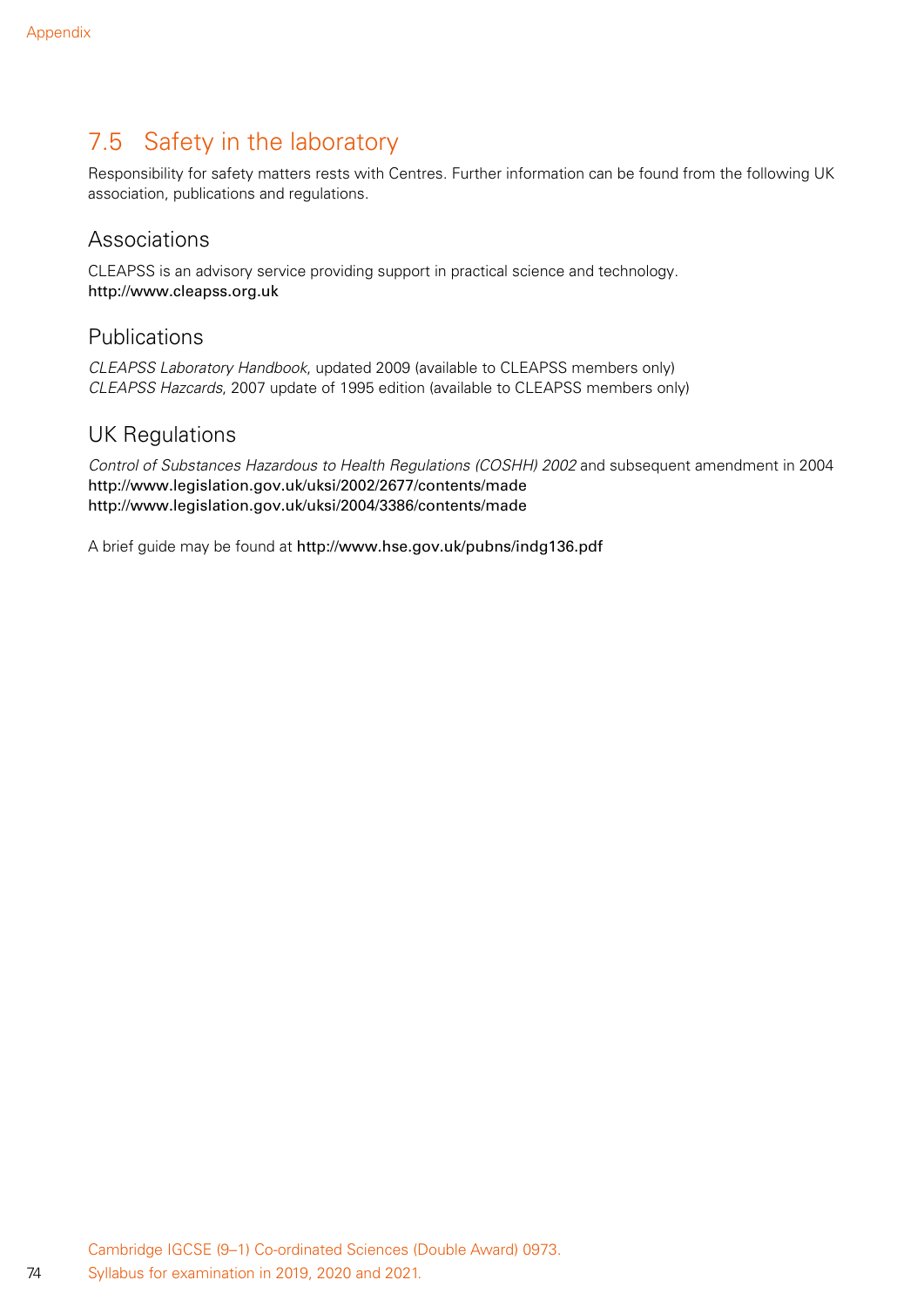## 7.6 Glossary of terms used in science papers

This glossary (which is relevant only to science subjects) will prove helpful to candidates as a guide, but it is neither exhaustive nor definitive. The glossary has been deliberately kept brief, not only with respect to the number of terms included, but also to the descriptions of their meanings. Candidates should appreciate that the meaning of a term must depend, in part, on its context.

- 1 *Define* (the term(s)…) is intended literally, only a formal statement or equivalent paraphrase being required.
- 2 *What do you understand by*/*What is meant by* (the term(s)…) normally implies that a definition should be given, together with some relevant comment on the significance or context of the term(s) concerned, especially where two or more terms are included in the question. The amount of supplementary comment intended should be interpreted in the light of the indicated mark value.
- 3 *State* implies a concise answer with little or no supporting argument (e.g. a numerical answer that can readily be obtained 'by inspection').
- 4 *List* requires a number of points, generally each of one word, with no elaboration. Where a given number of points is specified this should not be exceeded.
- 5 (a) *Explain* may imply reasoning or some reference to theory, depending on the context. It is another way of asking candidates to give reasons. The candidate needs to leave the examiner in no doubt why something happens.
	- (b) *Give a reason*/*Give reasons* is another way of asking candidates to explain why something happens.
- 6 *Describe* requires the candidate to state in words (using diagrams where appropriate) the main points. *Describe* and *explain* may be coupled, as may *state* and *explain*.
- 7 *Discuss* requires the candidate to give a critical account of the points involved.
- 8 *Outline* implies brevity (i.e. restricting the answer to giving essentials).
- 9 *Predict* implies that the candidate is expected to make a prediction not by recall but by making a logical connection between other pieces of information.
- 10 *Deduce* implies that the candidate is not expected to produce the required answer by recall but by making a logical connection between other pieces of information.
- 11 *Suggest* is used in two main contexts, i.e. either to imply that there is no unique answer (e.g. in physics there are several examples of energy resources from which electricity, or other useful forms of energy, may be obtained), or to imply that candidates are expected to apply their general knowledge of the subject to a 'novel' situation, one that may be formally 'not in the syllabus' – many data response and problem solving questions are of this type.
- 12 *Find* is a general term that may variously be interpreted as calculate, measure, determine, etc.
- 13 *Calculate* is used when a numerical answer is required. In general, working should be shown, especially where two or more steps are involved.
- 14 *Measure* implies that the quantity concerned can be directly obtained from a suitable measuring instrument (e.g. length using a rule, or mass using a balance).
- 15 *Determine* often implies that the quantity concerned cannot be measured directly but is obtained from a graph or by calculation.
- 16 *Estimate* implies a reasoned order of magnitude statement or calculation of the quantity concerned, making such simplifying assumptions as may be necessary about points of principle and about the values of quantities not otherwise included in the question.
- 17 *Sketch*, when applied to graph work, implies that the shape and/or position of the curve need only be qualitatively correct, but candidates should be aware that, depending on the context, some quantitative aspects may be looked for (e.g. passing through the origin, having an intercept).

In diagrams, *sketch* implies that simple, freehand drawing is acceptable; nevertheless, care should be taken over proportions and the clear exposition of important details.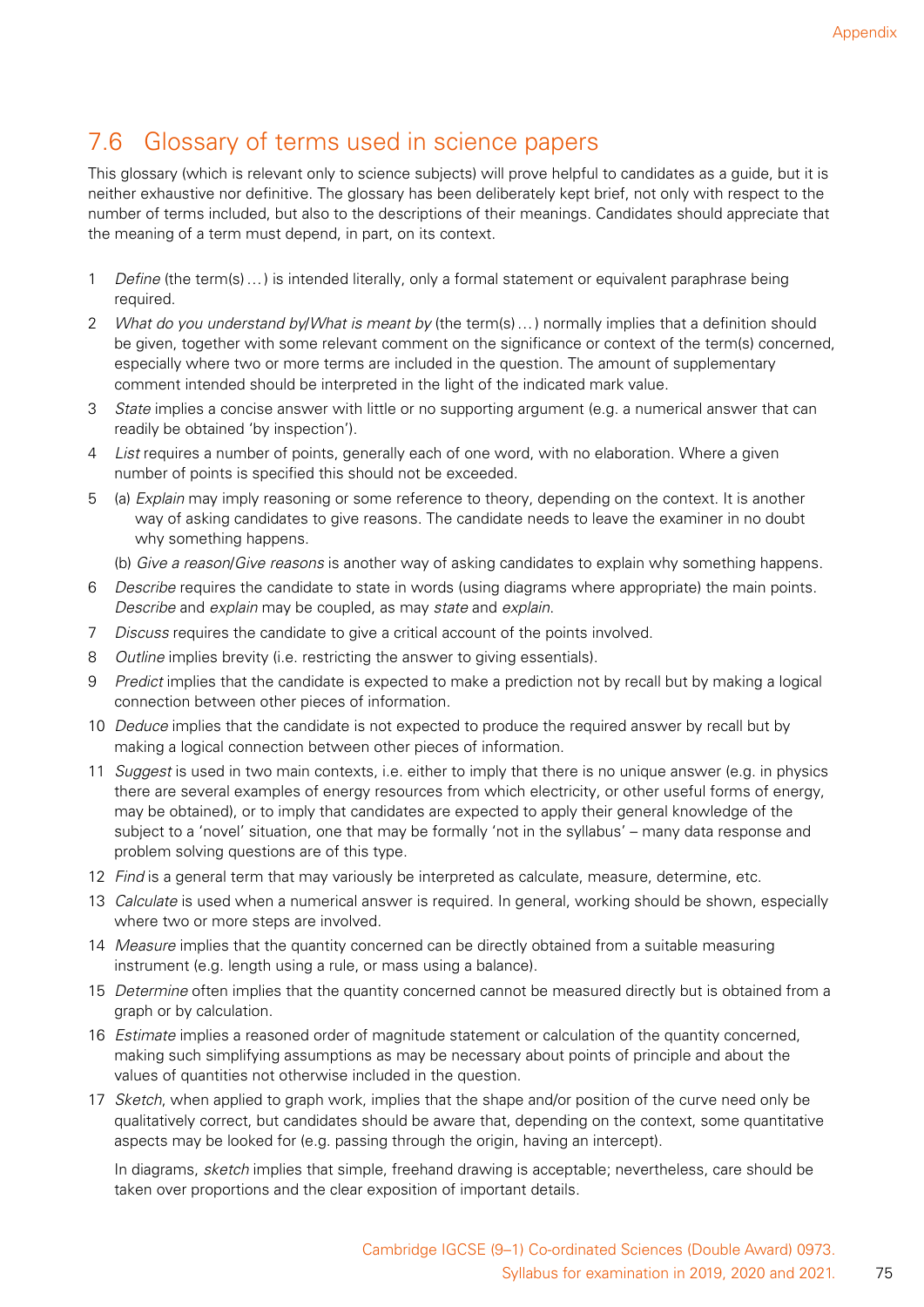### 7.7 Mathematical requirements

Calculators may be used in all parts of the examination.

Candidates should be able to:

- add, subtract, multiply and divide
- use averages, decimals, fractions, percentages, ratios and reciprocals
- use standard notation, including both positive and negative indices
- understand significant figures and use them appropriately
- recognise and use direct and inverse proportion
- use positive, whole number indices in algebraic expressions
- draw charts and graphs from given data
- interpret charts and graphs
- determine the gradient and intercept of a graph
- select suitable scales and axes for graphs
- make approximate evaluations of numerical expressions
- recognise and use the relationship between length, surface area and volume and their units on metric scales
- recall and use equations for the areas of a rectangle, triangle and circle and the volumes of a rectangular block and a cylinder
- use mathematical instruments (ruler, compasses, protractor and set square)
- understand the meaning of angle, curve, circle, radius, diameter, circumference, square, parallelogram, rectangle and diagonal
- solve equations of the form  $x = y + z$  and  $x = yz$  for any one term when the other two are known
- recognise and use clockwise and anticlockwise directions
- recognise and use points of the compass (N, S, E, W)
- use sines and inverse sines (Extended candidates only).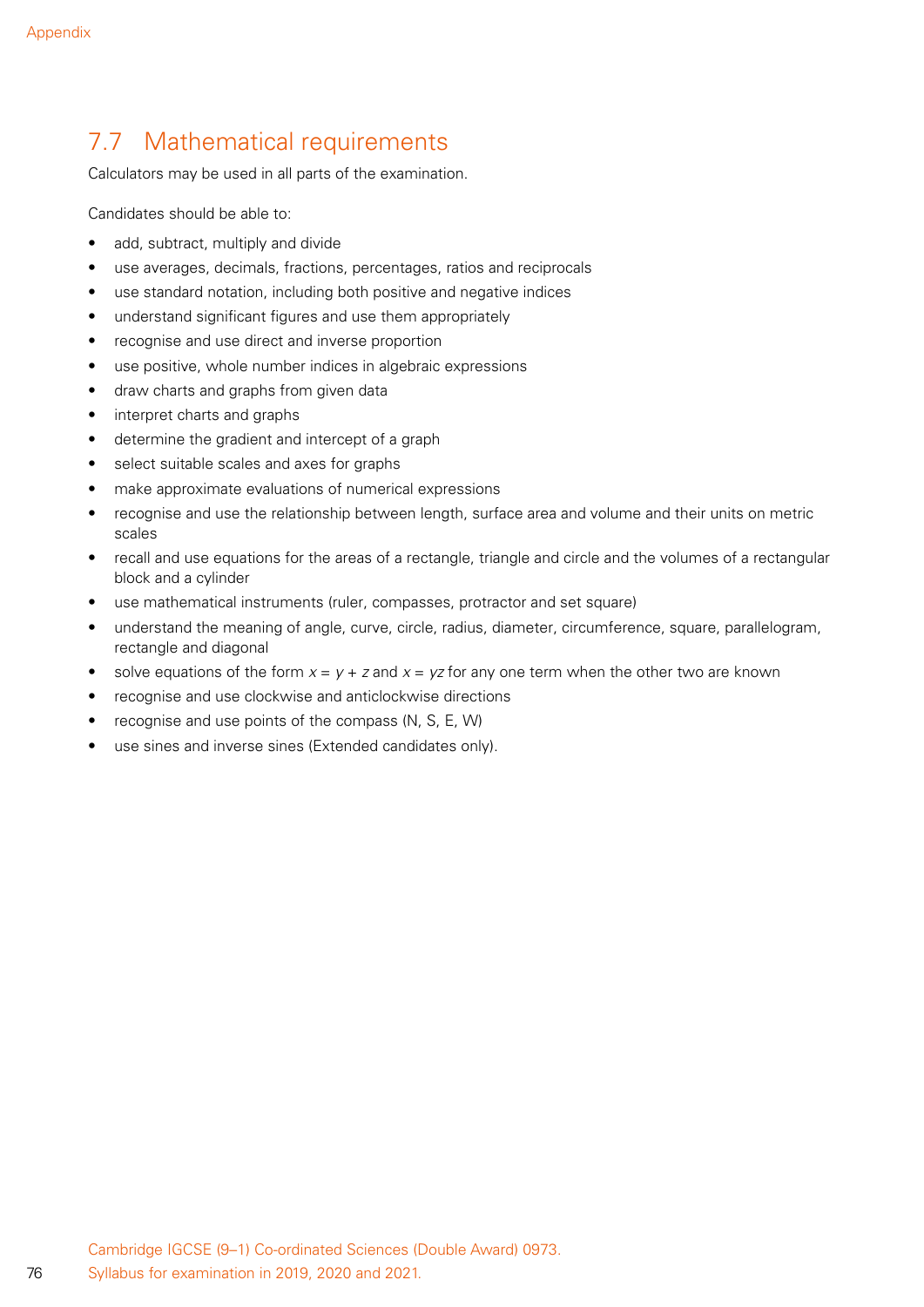## 7.8 Presentation of data

The solidus (/) is to be used for separating the quantity and the unit in tables, graphs and charts, e.g. time / s for time in seconds.

(a) Tables

- Each column of a table should be headed with the physical quantity and the appropriate unit, e.g. time / s.
- The column headings of the table can then be directly transferred to the axes of a constructed graph.
- (b) Graphs
	- Unless instructed otherwise, the independent variable should be plotted on the x-axis (horizontal axis) and the dependent variable plotted on the y-axis (vertical axis).
	- Each axis should be labelled with the physical quantity and the appropriate unit, e.g. time / s.
	- The scales for the axes should allow more than half of the graph grid to be used in both directions, and be based on sensible ratios, e.g. 2cm on the graph grid representing 1, 2 or 5 units of the variable.
	- The graph is the whole diagrammatic presentation, including the best-fit line when appropriate. It may have one or more sets of data plotted on it.
	- Points on the graph should be clearly marked as crosses  $(x)$  or encircled dots  $(0)$ .
	- Large 'dots' are penalised. Each data point should be plotted to an accuracy of better than one half of each of the smallest squares on the grid.
	- A best-fit line (trend line) should be a single, thin, smooth straight-line or curve. The line does not need to coincide exactly with any of the points; where there is scatter evident in the data, Examiners would expect a roughly even distribution of points either side of the line over its entire length. Points that are clearly anomalous should be ignored when drawing the best-fit line.
	- The gradient of a straight line should be taken using a triangle whose hypotenuse extends over at least half of the length of the best-fit line, and this triangle should be marked on the graph.
- (c) Numerical results
	- Data should be recorded so as to reflect the precision of the measuring instrument.
	- The number of significant figures given for calculated quantities should be appropriate to the least number of significant figures in the raw data used.
- (d) Pie charts
	- These should be drawn with the sectors in rank order, largest first, beginning at 'noon' and proceeding clockwise. Pie charts should preferably contain no more than six sectors.
- (e) Bar charts
	- These should be drawn when one of the variables is not numerical. They should be made up of narrow blocks of equal width that do **not** touch.
- (f) Histograms
	- These are drawn when plotting frequency graphs with continuous data. The blocks should be drawn in order of increasing or decreasing magnitude and they **should** touch.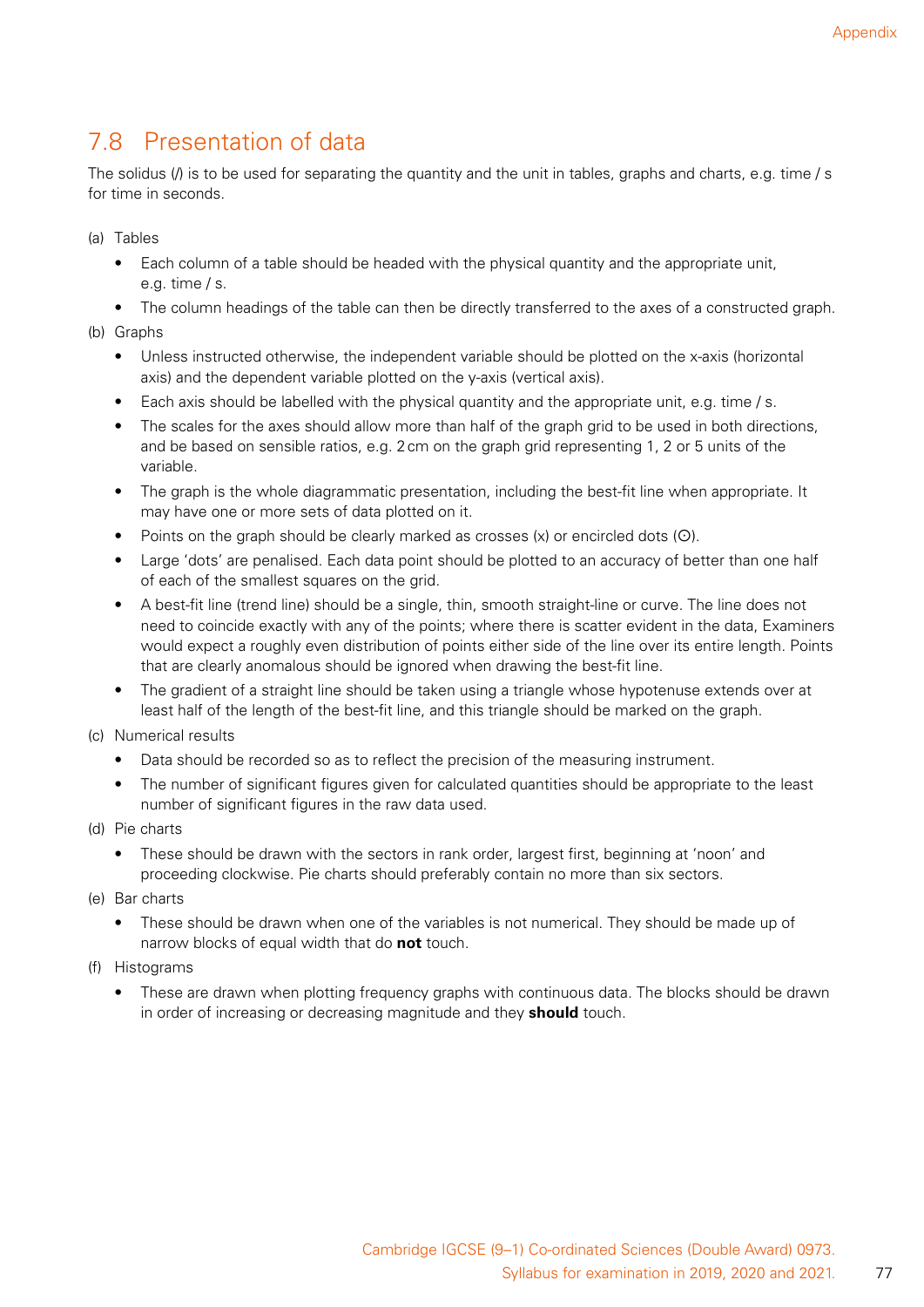## 7.9 ICT opportunities

In order to play a full part in modern society, candidates need to be confident and effective users of ICT. This syllabus provides candidates with a wide range of opportunities to use ICT in their study of biology, chemistry and physics.

Opportunities for ICT include:

- gathering information from the internet, DVDs and CD-ROMs
- gathering data using sensors linked to data-loggers or directly to computers
- using spreadsheets and other software to process data
- using animations and simulations to visualise scientific ideas
- using software to present ideas and information on paper and on screen.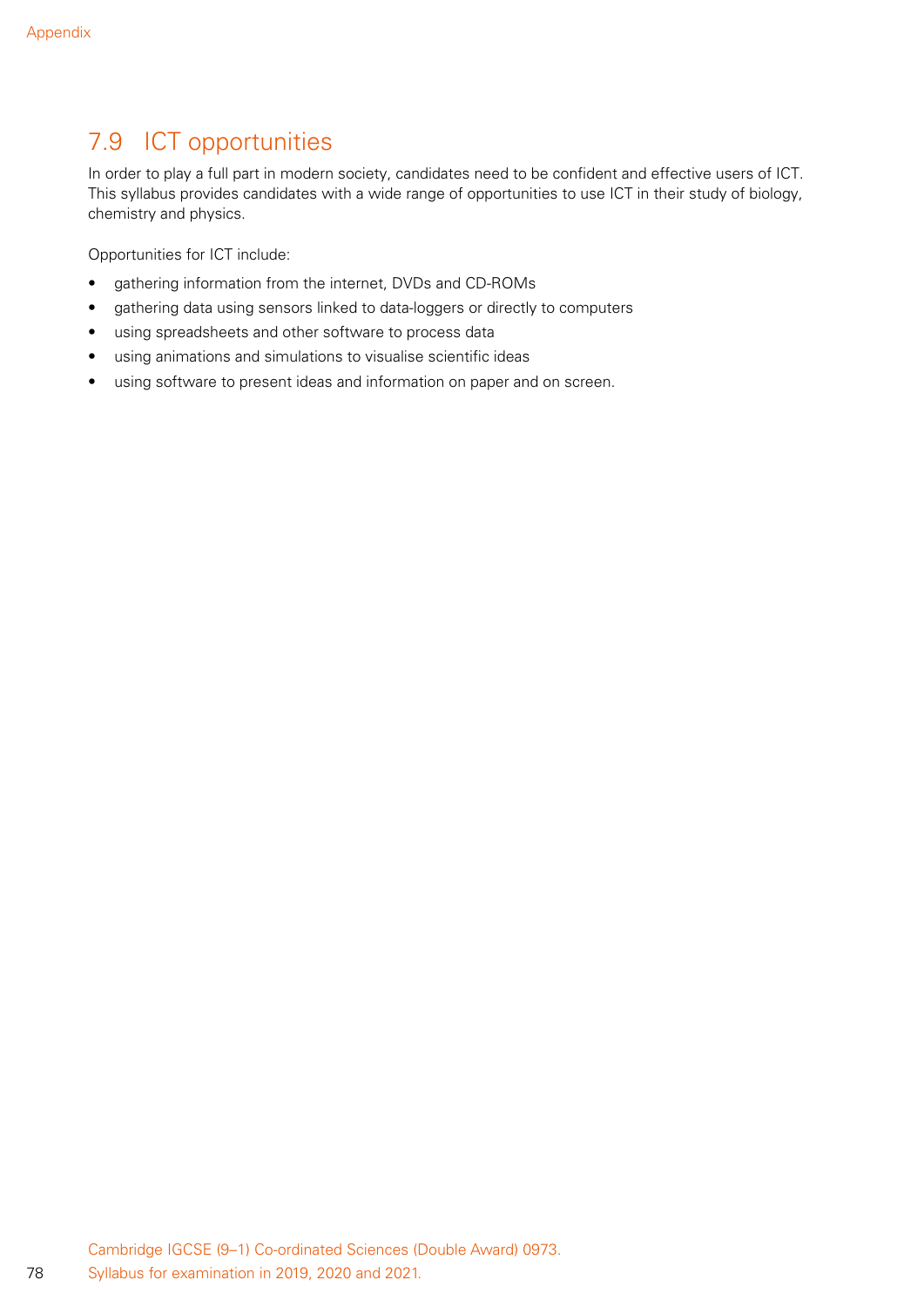# **8. Other information**

### Equality and inclusion

Cambridge International Examinations has taken great care in the preparation of this syllabus and assessment materials to avoid bias of any kind. To comply with the UK Equality Act (2010), Cambridge has designed this qualification with the aim of avoiding direct and indirect discrimination.

The standard assessment arrangements may present unnecessary barriers for candidates with disabilities or learning difficulties. Arrangements can be put in place for these candidates to enable them to access the assessments and receive recognition of their attainment. Access arrangements will not be agreed if they give candidates an unfair advantage over others or if they compromise the standards being assessed.

Candidates who are unable to access the assessment of any component may be eligible to receive an award based on the parts of the assessment they have taken.

Information on access arrangements is found in the *Cambridge Handbook* which can be downloaded from the website www.cie.org.uk/examsofficers

#### Language

This syllabus and the associated assessment materials are available in English only.

### Grading and reporting

Cambridge IGCSE (9–1) results are shown by one of the grades 1-1, 2-2, 3-3, 4-4, 5-5, 6-6, 7-7, 8-8 or 9-9 indicating the standard achieved, 9-9 being the highest and 1-1 the lowest. 'Ungraded' indicates that the candidate's performance fell short of the standard required for grade 1-1. 'Ungraded' will be reported on the statement of results but not on the certificate. The letters Q (result pending), X (no result) and Y (to be issued) may also appear on the statement of results but not on the certificate.

### Entry option codes

To maintain the security of our examinations, we produce question papers for different areas of the world, known as 'administrative zones'. Where the component entry option code has two digits, the first digit is the component number given in the syllabus. The second digit is the location code, specific to an administrative zone. Information about entry option codes can be found in the *Cambridge Guide to Making Entries*.